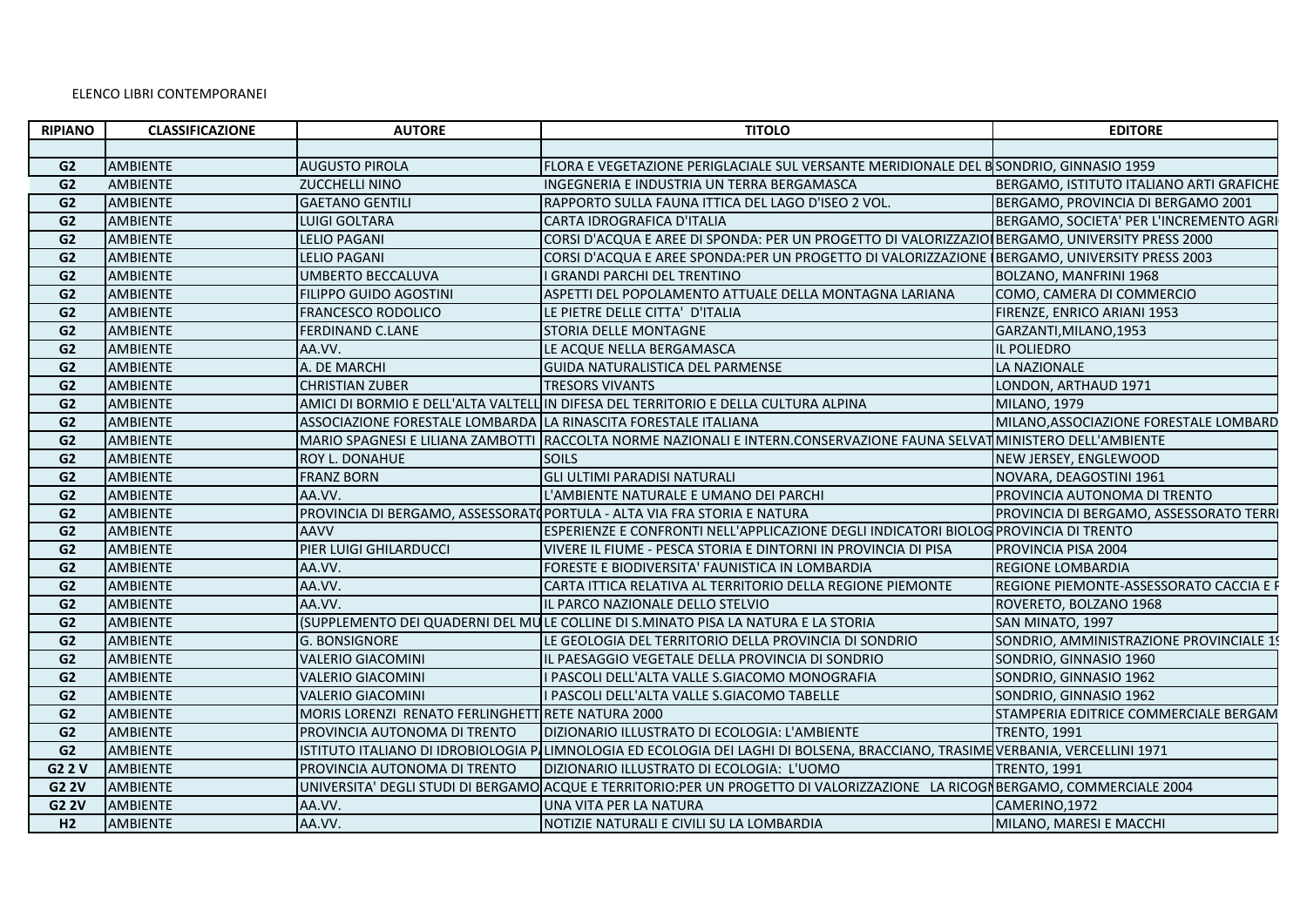| E2             | <b>AMBIENTE E TERRITORIO</b> | <b>LUCA GARIBOLDI</b>                                           | LA STRAORDINARIA FLORA DEL PARCO DEL SERIO                                                                                                 | <b>BFIX PALOSCO BERGAMO</b>              |
|----------------|------------------------------|-----------------------------------------------------------------|--------------------------------------------------------------------------------------------------------------------------------------------|------------------------------------------|
| H2             | <b>AMBIENTE E TERRITORIO</b> | AA.VV.                                                          | IL SERVIZIO VOLONTARIO DI VIGILANZA ECOLOGICA                                                                                              | <b>REGIONE LOMBARDIA</b>                 |
| H2             | <b>AMBIENTE E TERRITORIO</b> | A. PIROLA                                                       | ELEMENTI DI BOTANICA                                                                                                                       | <b>REGIONE LOMBARDIA</b>                 |
| H2             | <b>AMBIENTE E TERRITORIO</b> | <b>GIOVANNI FORNACIARI</b>                                      | FLORA SPONTANEA PROTETTA NELLA REGIONE LOMBARDIA                                                                                           | SAN FELICE, 1998                         |
| H2             | <b>AMBIENTE E TERRITORIO</b> | AA.VV.                                                          | GUIDA DEL PARCO DELL'ADAMELLO-STORIA NATURA CULTURA ITINERARI PARCO DELL'ADAMELLO                                                          |                                          |
| H2             | <b>AMBIENTE E TERRITORIO</b> | AA.VV.                                                          | <b>EMERGENZA AMBIENTE</b>                                                                                                                  | CITTA' NUOVA, ROMA, 1991                 |
| H2             | <b>AMBIENTE E TERRITORIO</b> |                                                                 | (PARCO REGIONALE DEI COLLI DI BERGA PIANO PER IL SETTORE DELLE RISERVE NATURALI 1° E 2° FASE                                               |                                          |
| H2             | <b>AMBIENTE E TERRITORIO</b> | <b>MIMMO PUGLIESE</b>                                           | L'AMBIENTE, I PESCI (PRIMA CHE SIA TROPPO TARDI)                                                                                           | <b>ASS.PROV. PESCA BS</b>                |
| H2             | <b>AMBIENTE E TERRITORIO</b> | A CURA LELIOP PAGANIO                                           | <b>ACQUA E TERRITORIO</b>                                                                                                                  | ATTI SEMINARIO UNIVERSITA' DI BERGAMO    |
| H2             | <b>AMBIENTE E TERRITORIO</b> | <b>GIUSEPPE ZAMBAITI</b>                                        | LA BUCA DEL CORNO DI ENTRATICO                                                                                                             | BERGAMO, BOLIS 1991                      |
| H2             | <b>AMBIENTE E TERRITORIO</b> | AA.VV.                                                          | OSSERVATORIO METEORO-SISMICO                                                                                                               | BIELLE, AMOSSO 1940                      |
| H2             | <b>AMBIENTE E TERRITORIO</b> | DAVID C. MONEY                                                  | LA SUPERFICE DELLA TERRA ATLANTE ICONOGRAFICO DI GEOGRAFIA FISIC BOLOGNA , ZANICHELLI 1983                                                 |                                          |
| H2             | <b>AMBIENTE E TERRITORIO</b> |                                                                 | (REGIONE PIEMONTE ASSESORATO PAR PARCHI E RISERVE DEL PIEMONTE AMBIENTI E ITINERARI                                                        | BORGO S.DALMAZZO (CN), BERTELLO 1992     |
| H2             | <b>AMBIENTE E TERRITORIO</b> | <b>GIORGIO VEDOVELLI</b>                                        | LA PESCHIERA DI SAN VIGILIO                                                                                                                | CENTRO STUDI PER IL TERRITORIO BENACENSE |
| H2             | <b>AMBIENTE E TERRITORIO</b> | PAOLA BONFANTI                                                  | A COME AMBIENTE DAL LESSICO FAMILIARE AL LINGUAGGIO SCIENTIFICO CINISELLO B. MILANO, TOURING CLUB ITALIAN                                  |                                          |
| H2             | <b>AMBIENTE E TERRITORIO</b> |                                                                 | FONDAZIONE PER I PROBLEMI MONTANATTI DEL CONVEGNO INTERNAZIONALE DI MADESIMO                                                               | FONDAZIONE PER I PROBLEMI MONTANI DELL'  |
| H2             | <b>AMBIENTE E TERRITORIO</b> | <b>BERNADETTE VALLELY</b>                                       | 1001 MODI PER SALVARE IL PIANETA                                                                                                           | FRANCO MUZZIO, PADOVA, 1991              |
| H2             | <b>AMBIENTE E TERRITORIO</b> | RAFFAELLO CATTANEO - MARIO - SIGISNIL CHERIO LA RISORSA D'ACQUA |                                                                                                                                            | LEGAMBIENTE                              |
| H2             | <b>AMBIENTE E TERRITORIO</b> | GIUNTA REGIONALE LOMBARDIA                                      | INDAGINE SUI PASCOLI MONTANI DELLA LOMBARDIA                                                                                               | <b>MILANO, 1974</b>                      |
| H2             | <b>AMBIENTE E TERRITORIO</b> | <b>GIACOMO MORONI</b>                                           | ARGOMENTI DI GESTIONE FAUNISTICA                                                                                                           | PROVINCIA DI BERGAMO                     |
| H2             | <b>AMBIENTE E TERRITORIO</b> | AA.VV.                                                          | STUDI SULL'ECOLOGIA DEI POPOLAMENTI ITTICI IN UN TRATTO DEL FIUME PROVINCIA DI FORLI'-CESENA                                               |                                          |
| H2             | <b>AMBIENTE E TERRITORIO</b> | <b>EDOARDO FUSI</b>                                             | ITTIOFAUNA E GESTIONE DELLA PESCA                                                                                                          | PROVINCIA DI SONDRIO                     |
| H2             | <b>AMBIENTE E TERRITORIO</b> | AA.VV.                                                          | APPUNTI DI EDUCAZIONE AMBIENTALE                                                                                                           | REGIONE LOMBARDIA                        |
| H2             | <b>AMBIENTE E TERRITORIO</b> | AA.VV.                                                          | 25 ANNI DI SERVIZIO VOLONTARIO VIGILANZA ECOLOGICA                                                                                         | REGIONE LOMBARDIA                        |
| H2             | <b>AMBIENTE E TERRITORIO</b> | <b>ROBERT NORTH S.J.</b>                                        | STRATIGRAPHIA GEOBIBLICA                                                                                                                   | ROMA, BIBLICO 1970                       |
| H2             | <b>AMBIENTE E TERRITORIO</b> |                                                                 | CONSIGLIO NAZIONALE DELLE RICERCHI PROGRAMMA DI RICERCA TERRITORIALE SULLE AREE NATURALI DA PROTI ROMA, ISTITUTO POLIGRAFICO DELLO STATO 1 |                                          |
| H2             | <b>AMBIENTE E TERRITORIO</b> | AA.VV.                                                          | POPOLAMENTO E SPOPOLAMENTO DI UNA VALLATA ALPINA                                                                                           | SUPPLEMENTO ALL'ARCHIVIO PER L'ANTROPOI  |
| H2             | <b>AMBIENTE E TERRITORIO</b> | <b>ALBERT BOIS DE CHESNE</b>                                    | IL GIARDINO TRA I MONTI JULIANA                                                                                                            | TRIESTE, BOLAFFIO 1977                   |
| H2             | <b>AMBIENTE E TERRITORIO</b> | <b>FERLINGHETTI RENATO</b>                                      | FLORA E VEGETAZIONE DEL TERRITORIO DI VILLA DI SERIO                                                                                       | VILLA DI SERIO, AMMINISTRAZIONE COMUNAL  |
| H2             | <b>AMBIENTE E TERRITORIO</b> | AA.VV.                                                          | ANNUARIO EUROPEO DELL'AMBIENTE 1986                                                                                                        | GIUFFRE'                                 |
| H <sub>2</sub> | <b>AMBIENTE E TERRITORIO</b> | AA.VV.                                                          | BENI ARCHITETTONICI ED AMBIENTALI                                                                                                          | PROVINCIA DI MANTOVA                     |
| H2             | <b>AMBIENTE E TERRITORIO</b> | <b>INNES HARON</b>                                              | <b>AIR POLLUTION</b>                                                                                                                       | <b>CABI</b>                              |
| H2             | <b>AMBIENTE E TERRITORIO</b> | <b>KOFLER</b>                                                   | <b>DOLOMITI E ALTO ADIGE</b>                                                                                                               | <b>VERLAG</b>                            |
| H2             | <b>AMBIENTE E TERRITORIO</b> | AA.VV.                                                          | CITTA' DI BERGAMO: INTERVENTI NELLA CITTA' ANTICA ALCUNI ESEMPI D'BERGAMO. 1959                                                            |                                          |
| H2             | <b>AMBIENTE E TERRITORIO</b> | (CAI)                                                           | MANUALETTO DI ISTRUZIONI SCIENTIFICHE PER ALPINISTI                                                                                        | BOLOGNA CAI, 1971                        |
| H2             | <b>AMBIENTE E TERRITORIO</b> | CAI                                                             | PER I MONTI E PER LE VALLI DELLA VAL SERIANA                                                                                               | COMMISSIONI CENTRALI DELLE PUBBLICAZION  |
| H2             | <b>AMBIENTE E TERRITORIO</b> | <b>TAVARES</b>                                                  | <b>JARDIM BOTANICO</b>                                                                                                                     | FOMENTO, PLANO INTERCALAR 1967           |
| H2             | <b>AMBIENTE E TERRITORIO</b> | <b>GIACOMINI VALERIO</b>                                        | CONSIDERAZIONI SUL CONCETTO DI ASSOCIAZIONE VEGETALE                                                                                       | FORLI, VALBONESI 1952                    |
| H2             | <b>AMBIENTE E TERRITORIO</b> |                                                                 | LUCIANO BANI, ELISABETTA DE CARLI E AVIFAUNA MINORE DI INTERESSE VENATORIO IN ITALIA                                                       | <b>GREENTIME</b>                         |
| H <sub>2</sub> | <b>AMBIENTE E TERRITORIO</b> | AA.VV.                                                          | PIANO DI AZIONE LOCALE                                                                                                                     | GRUPPO DI AZIONE LOCALE- VALLE BREMBAN/  |
| H <sub>2</sub> | <b>AMBIENTE E TERRITORIO</b> | AA.VV.                                                          | L' AMBIENTE ILLEGALE                                                                                                                       | IL MANIFESTO, 1993                       |
|                |                              |                                                                 |                                                                                                                                            |                                          |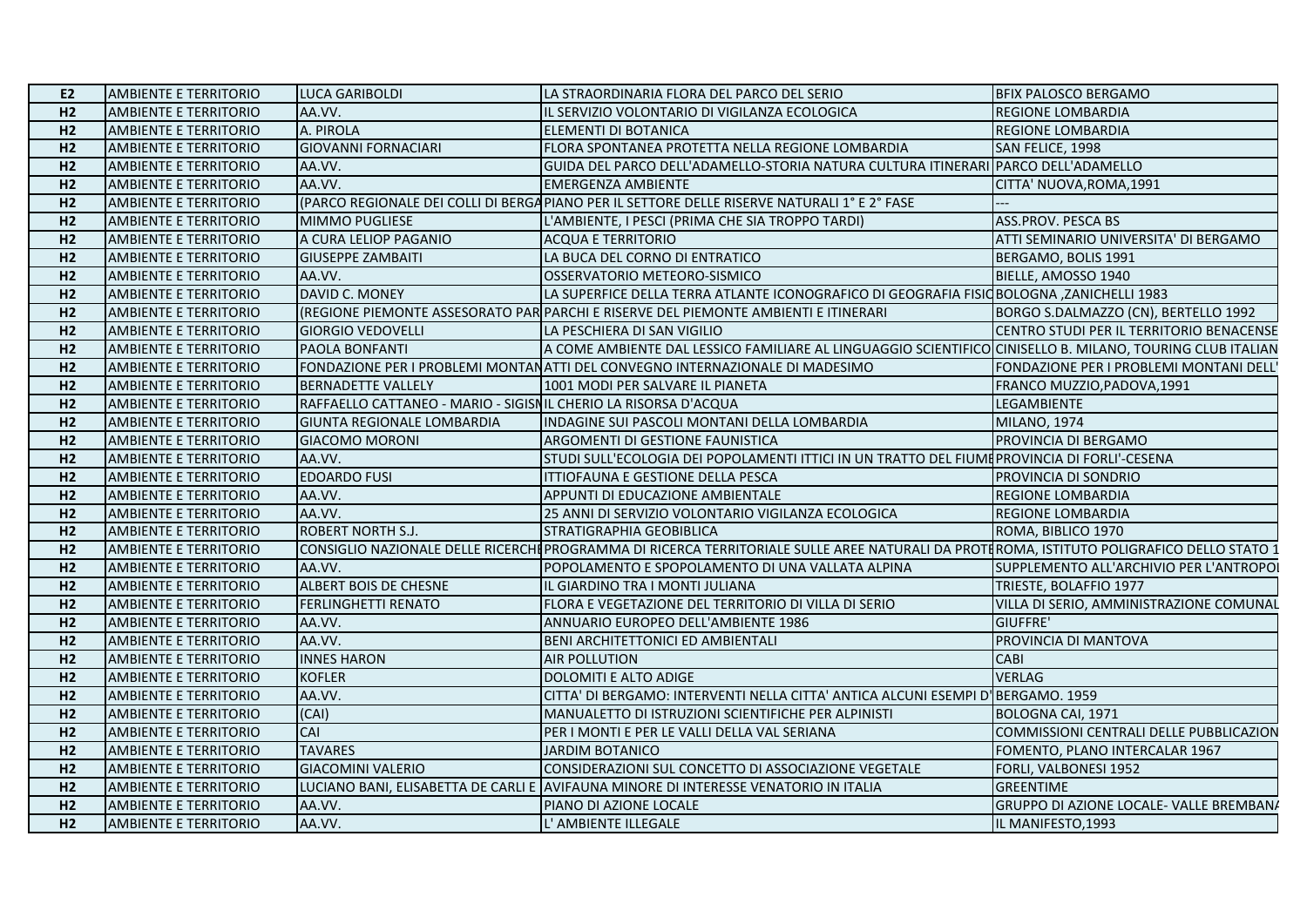| H <sub>2</sub> | <b>AMBIENTE E TERRITORIO</b> | <b>FAIRFIELD OSBORN</b>    | IL PIANETA SACCHEGGIATO                                                               | MILANO, BOMPIANI 1950                   |
|----------------|------------------------------|----------------------------|---------------------------------------------------------------------------------------|-----------------------------------------|
| H2             | <b>AMBIENTE E TERRITORIO</b> | <b>MORIS LORENZI</b>       | AREE PROTETTE IN PROVINCIA DI BERGAMO                                                 | PROVINCIA DI BERGAMO                    |
| H2             | <b>AMBIENTE E TERRITORIO</b> | <b>ROSSI DANIELE</b>       | LA SCOGLIERA DEL CATINACCIO                                                           | TRENTO, TEMI 1959                       |
| H2             | <b>AMBIENTE E TERRITORIO</b> | NEIL A. MCEACHARN          | VILLA TARANTO GUIDA DEI GIARDINI BOTANICI                                             | <b>MALANCHINI</b>                       |
| H2             | <b>AMBIENTE E TERRITORIO</b> | <b>VARI</b>                | STUDI E RICERCHE DEL SISTEMA AREE PROTETTE                                            | <b>WWF ITALIA</b>                       |
| H2             | <b>AMBIENTE E TERRITORIO</b> | <b>ACI</b>                 | 1972 MICHELIN ITALIA                                                                  | <b>ACI CLUB BERGAMO</b>                 |
| H <sub>2</sub> | <b>AMBIENTE E TERRITORIO</b> | SERVIZIO CACCIA E PESCA    | PIANTE BACCIFERE E TURDIDI DURANTE IL PASSO                                           | <b>CPZ</b>                              |
| H2             | <b>AMBIENTE E TERRITORIO</b> | <b>EMANUELA GAMBERONI</b>  | IL PAESAGGIO VICINO A NOI                                                             | <b>ANTIGA</b>                           |
| H2             | <b>AMBIENTE E TERRITORIO</b> | <b>VARI</b>                | IL CORRIDOIO ECOLOGICO DEL FIUME OGLIO                                                | LA TORRE                                |
| H2             | <b>AMBIENTE E TERRITORIO</b> | PIETRO PENSA               | INTRODUZIONE AL LARIO                                                                 | <b>GRAFICA COMENSE</b>                  |
| H <sub>2</sub> | <b>AMBIENTE E TERRITORIO</b> | <b>GIOVINE CORBETTA</b>    | <b>SOS BUFO BUFO</b>                                                                  | <b>BOLIS</b>                            |
| H2             | <b>AMBIENTE E TERRITORIO</b> | <b>VARI</b>                | LA CONSERVAZIONE DELLE ORCHIDEESPONTANEE LOMBARDE                                     | <b>REGIONE LOMBARDIA</b>                |
| H2             | <b>AMBIENTE E TERRITORIO</b> | STEFANO D'ADDA             | IL CASTAGNO DEI COLLI DI BERGAMO                                                      | PARCO DEI COLLI                         |
| H2             | <b>AMBIENTE E TERRITORIO</b> | <b>PANTINI</b>             | NATURA E PERCORSI IN VAL NOSSANA CIMA GREM                                            | POLIGRAFICA DALMINE                     |
| H2             | <b>AMBIENTE E TERRITORIO</b> | <b>VARI</b>                | LOMBARDIA VERDE                                                                       | <b>PRINCIPATO</b>                       |
| H2             | <b>AMBIENTE E TERRITORIO</b> | <b>VARI</b>                | LOMBARDIA: IL COLORE DEI PARCHI                                                       | <b>EUROEDIZIONI</b>                     |
| H2             | <b>AMBIENTE E TERRITORIO</b> | <b>VARI</b>                | AMBIENTE SALUTE TERRITORIO                                                            | LE MONNIER                              |
| H2             | <b>AMBIENTE E TERRITORIO</b> | <b>VARI</b>                | PARCO DELLE OROBIE VIAGGIO TRA NATURA E STORIA                                        | <b>REGIONE LOMBARDIA</b>                |
| H2             | <b>AMBIENTE E TERRITORIO</b> | <b>GAGLIARDI TOSI</b>      | MONITORAGGIO DI UCCELLI E MAMMIFERI IN LOMBARDIA                                      | <b>REGIONE LOMBARDIA</b>                |
| H2             | <b>AMBIENTE E TERRITORIO</b> | AA.VV.                     | RICERCATORI SUBACQUEI BOLLETTINO E ATTI 1958 - 1959                                   | <b>IDOS</b>                             |
| <b>H2 2V</b>   | <b>AMBIENTE E TERRITORIO</b> | <b>GUGLIELMO GIORDANO</b>  | DIZIONARIO ENCICLOPEDICO AGRICOLO FORESTALE E DELLE INDUSTRIE DIMILANO, CESCHINA 1962 |                                         |
| <b>H2 2V</b>   | <b>AMBIENTE E TERRITORIO</b> | J. REVIL                   | LE SAVOIE AIX LES BAINS                                                               | PARIS, MASSON ET CIE                    |
| <b>H2 2V</b>   | <b>AMBIENTE E TERRITORIO</b> | (PARCO DEI COLLI DI BG)    | PARCO DEI COLLI                                                                       | BERGAMO, CONSORZIO PARCO DEI COLLI 1989 |
| <b>H2 2V</b>   | <b>AMBIENTE E TERRITORIO</b> | SILVIO SPANO'              | LO SCOIATTOLO GRIGIO                                                                  | <b>GENOVA, MARTELLI 1999</b>            |
| <b>H2 2V</b>   | <b>AMBIENTE E TERRITORIO</b> | <b>CACCIA E PESCA</b>      | FAUNA SELVATICA E AMBIENTI NATURALI DELLA BERGAMASCA                                  | <b>CACCIA E PESCA</b>                   |
| D <sub>2</sub> | ARCHEOLOGIA                  | <b>EMMANUEL ANATI</b>      | ORIGINI DELLA CIVILTA' CAMUNA                                                         | BRESCIA, EDIZIONI DEL CENTRO 1966       |
| D <sub>2</sub> | ARCHEOLOGIA                  | B.C.S.P. IV                | BOLLETTINO DEL CENTRO CAMUNO DI STUDI PREISTORICI VOL. IV                             | BRESCIA, EDIZIONI DEL CENTRO 1969       |
| D <sub>2</sub> | ARCHEOLOGIA                  | RICHARD LEAKEY             | LE ORIGINI DELL' UMANITA'                                                             | 1995, SANSONI EDITORE                   |
| D <sub>2</sub> | ARCHEOLOGIA                  | <b>EMMANUEL ANATI</b>      | LA DATAZIONE DELL'ARTE PREISTORICA CAMUNA                                             | BRESCIA, EDIZIONI DEL CENTRO 1963       |
| D <sub>2</sub> | ARCHEOLOGIA                  | <b>EMMANUEL ANATI</b>      | CAPO DI PONTE CENTRO DELL'ARTE CAMUNA                                                 | BRESCIA, EDIZIONI DEL CENTRO 1966       |
| D <sub>2</sub> | ARCHEOLOGIA                  | <b>GIULIANA SLUGA</b>      | LE INCISIONI RUPESTRI DI DOS DELL'ARCA                                                | BRESCIA, EDIZIONI DEL CENTRO 1969       |
| D <sub>2</sub> | ARCHEOLOGIA                  | <b>EMMANUEL ANATI</b>      | ARTE PREISTORICA IN VALTELLINA                                                        | CENTRO CAMUNO DI STUDI PREISTORICI      |
| D <sub>2</sub> | <b>ARCHEOLOGIA</b>           | RUGGERO BATTAGLIA          | L' ARCHEOLOGIA                                                                        | ERI, TORINO, 1979                       |
| D <sub>2</sub> | ARCHEOLOGIA                  | <b>FRIEDRICH BACHMAYER</b> | <b>SCHATZE IM BODEN</b>                                                               | ERSCHEINUNGSORT WIEN, VERLANG NATURIS(  |
| D <sub>2</sub> | ARCHEOLOGIA                  | PAOLO GRAZIOSI             | L'ARTE DELL'ANTICA ETA' DELLA PIETRA                                                  | FIRENZE, SANSONI 1956                   |
| D <sub>2</sub> | ARCHEOLOGIA                  | P. BAROCELLI               | PICCOLA GUIDA DELLA PREISTORIA ITALIANA                                               | FIRENZE, SANSONI 1962                   |
| D <sub>2</sub> | ARCHEOLOGIA                  | <b>ANTONIO M. RADMILLI</b> | GUIDA DELLA PREISTORIA ITALIANA                                                       | FIRENZE, SANSONI 1978                   |
| D <sub>2</sub> | ARCHEOLOGIA                  | ALESSANDRA ASPES           | ITALIA PADANA E CENTRO ALPINA                                                         | FORLI', A.B.A.C.O. 1995                 |
| D <sub>2</sub> | ARCHEOLOGIA                  | AA.VV.                     | LA PREHISTOIRE                                                                        | LIBRAIREIE HACHETTE, 1954               |
| D <sub>2</sub> | ARCHEOLOGIA                  | <b>MARJORIE QUENNELL</b>   | EVERYDAY LIFE IN PREHISTORIC TIMES                                                    | LONDON, B.T. BATSFORD LTD 1955          |
| D <sub>2</sub> | ARCHEOLOGIA                  | SONIA COLE                 | THE NEOLITHIC REVOLUTION                                                              | LONDON, BRITISH MUSEUM 1970             |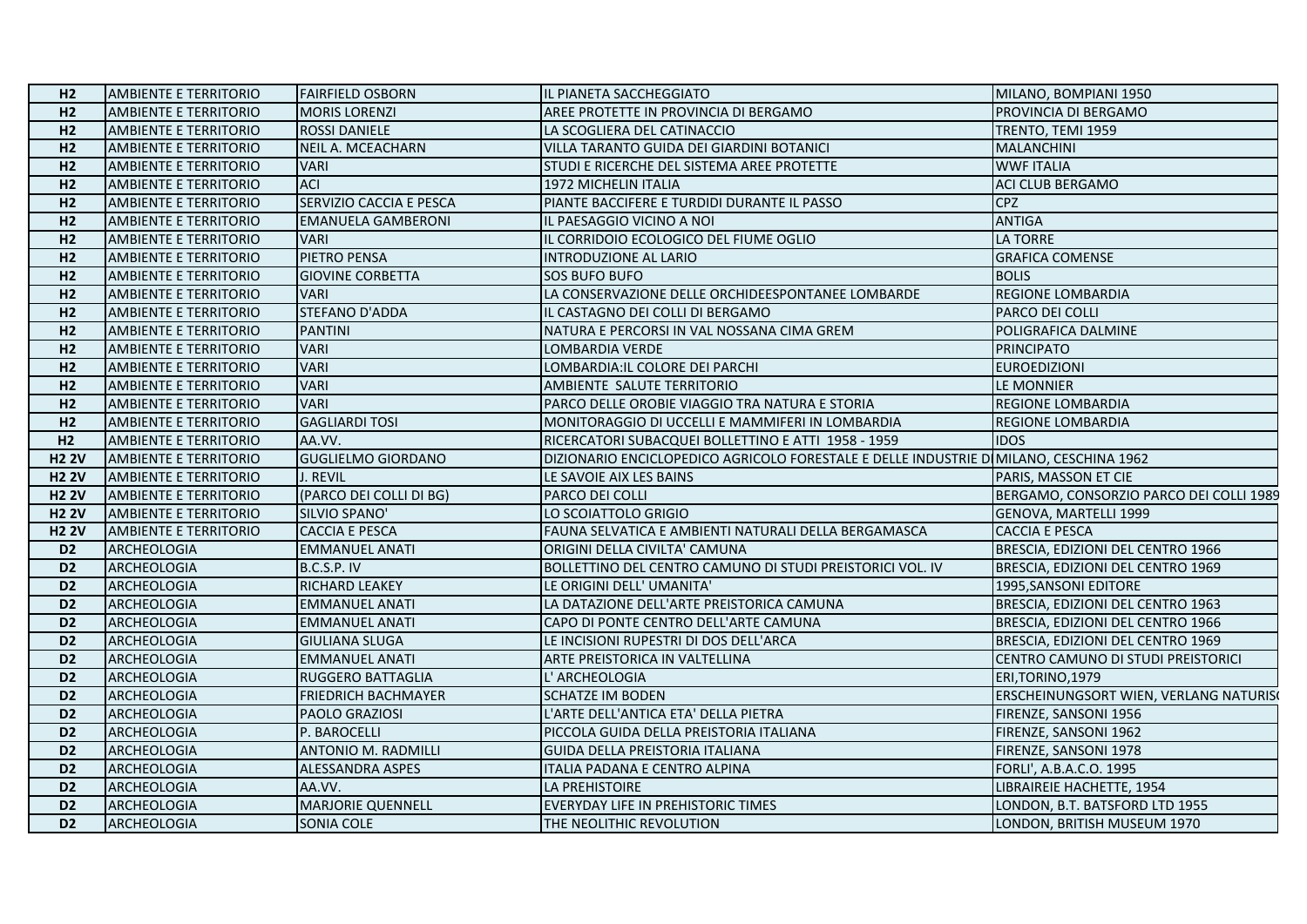| D <sub>2</sub> | ARCHEOLOGIA        | H. ALIMEN                                         | <b>ATLAS DE PREHISTORIE</b>                                                                     | <b>MALANCHINI</b>                        |
|----------------|--------------------|---------------------------------------------------|-------------------------------------------------------------------------------------------------|------------------------------------------|
| D <sub>2</sub> | ARCHEOLOGIA        | <b>UMBERTO GRANCELLI</b>                          | GLI OMINIDI ALLA CONQUISTA DEL MONDO                                                            | MILANO, BOMPIANI 1943                    |
| D <sub>2</sub> | <b>ARCHEOLOGIA</b> | <b>MARJORIE QUENNELL</b>                          | VITA DI OGNI GIORNO NELLA PREISTORIA                                                            | MILANO, BOMPIANI 1962                    |
| D <sub>2</sub> | <b>ARCHEOLOGIA</b> | COLOMANNO LAMBRECHT                               | L'UOMO FOSSILE                                                                                  | MILANO, GENIO 1934                       |
| D <sub>2</sub> | ARCHEOLOGIA        | H. KUHN                                           | PITTURE DELLE CAVERNE                                                                           | MILANO, IL SAGGIATORE 1959               |
| D <sub>2</sub> | ARCHEOLOGIA        | DAVID H. TRUMP                                    | LA PREISTORIA DEL MEDITERRANEO                                                                  | MILANO, MONDADORI 1980                   |
| D <sub>2</sub> | ARCHEOLOGIA        | <b>HANS BAUMANN</b>                               | LE CAVERNE DEGLI ANTICHI CACCIATORI                                                             | TORINO, S.A.I.E. 1956                    |
| D <sub>2</sub> | <b>ARCHEOLOGIA</b> | RAFFAELE C. DE MARINIS                            | LA MUMMIA DEL SIMILAUN OTZI L'UOMO VENUTO DAL GHIACCIO                                          | VENEZIA, MARSILIO 1998                   |
| D <sub>2</sub> | <b>ARCHEOLOGIA</b> | COMUNE DI VIAREGGIO ASSESSORATO II NEANDERTALIANI |                                                                                                 | VIAREGGIO, COMUNE DI VIAREGGIO ASSESSOR  |
| D <sub>2</sub> | <b>ARCHEOLOGIA</b> | ANDREINA BALLARIN                                 | RITROVAMENTI CASUALI IN VICENZA 1960-1975                                                       | VICENZA, 1977                            |
| D <sub>2</sub> | ARCHEOLOGIA        | RAFFAELLA POGGIANI KELLER                         | LA SEZIONE ARCHEOLOGICA DEL MUSEO DELLA VALLE                                                   | ZOGNO, IL MUSEO DELLA VALLE 1980         |
| D <sub>2</sub> | <b>ARCHEOLOGIA</b> | <b>BERNARDINO BAGOLINI</b>                        | INTRODUZIONE AL NEOLITICO DELL'ITALIA SETTENTRIONALE                                            | PORDENONE, 1980                          |
| D <sub>2</sub> | ARCHEOLOGIA        | <b>ROBERT DELORT</b>                              | L'UOMO E GLI ANIMALI DELL'ETA' DELLA PIETRA A OGGI                                              | BARI, LATERZA & FIGLI 1984               |
| D <sub>2</sub> | <b>ARCHEOLOGIA</b> | <b>EMMANUEL ANATI</b>                             | BOLLETTINO DEL CENTRO CAMUNO DI STUDI PREISTORICI I                                             | BRESCIA, CENTRO CAMUNO DI STUDI PREISTOI |
| D <sub>2</sub> | <b>ARCHEOLOGIA</b> | AA.VV.                                            | PREHISTORIC ART AND RELIGION                                                                    | CENTRO CAMUNO DI STUDI PREISTORICI       |
| D <sub>2</sub> | ARCHEOLOGIA        | <b>KONRAD SPINDLER</b>                            | L'UOMO DEI GHIACCI                                                                              | MILANO, PRATICHE EDITRICE 1998           |
| D <sub>2</sub> | ARCHEOLOGIA        | G. BARTOLOMEI                                     | IINTRODUZIONE ALLA RICERCA PREISTORICA                                                          | PORDENONE, BUTTIZONI 1975                |
| D <sub>2</sub> | <b>ARCHEOLOGIA</b> | AIME BOCQUET                                      | METALLURGIA E RELAZIONI CULTURALI                                                               | TORINO, ANTROPOLOGIA ALPINA 1983         |
| D <sub>2</sub> | <b>ARCHEOLOGIA</b> | <b>GAGGIA FABIO</b>                               | LA CULTURA FIGURATIVA RUPESTRE DALLA PROTOSTORIA AI NOSTRI GIOHTORINO, ANTROPOLOGIA ALPINA 1986 |                                          |
| D <sub>2</sub> | <b>ARCHEOLOGIA</b> | <b>RAYMOND FURON</b>                              | MANUALE DI PREISTORIA                                                                           | TORINO, EINAUDI 1963                     |
| D <sub>2</sub> | ARCHEOLOGIA        | AA.VV.                                            | CARTA ARCHEOLOGICA DELLA LOMBARDIA SAGGI E CARTOGRAFIA                                          | FRANCO COSIMO PANINI                     |
| D <sub>2</sub> | <b>ARCHEOLOGIA</b> | DE MARCO                                          | MUSEO ARCHEOLOGICO SCAVI                                                                        | ZINCOGRAFICA FIORENTINA                  |
| D <sub>2</sub> | <b>ARCHEOLOGIA</b> | AA.VV.                                            | <b>BERGAMO ROMANA</b>                                                                           | MUSEO CIVICO BERGAMO                     |
| D <sub>2</sub> | <b>ARCHEOLOGIA</b> | <b>EMMANUEL ANATI</b>                             | <b>BOLLETTINO DEL CENTRO CAMUNO 25-26</b>                                                       | <b>CENTRO NOVEMBRE 1990</b>              |
| D <sub>2</sub> | <b>ARCHEOLOGIA</b> | <b>EMMANUEL ANATI</b>                             | I MASSI DI CEMMO                                                                                | <b>CENTRO CAMUNO</b>                     |
| D <sub>2</sub> | <b>ARCHEOLOGIA</b> | AA.VV.                                            | <b>HOMO</b>                                                                                     | CATALOGHI MARSILIO                       |
| D <sub>2</sub> | ARCHEOLOGIA        | KELLER                                            | VALTELLINA E MONDO ALPINO NELLA PREISTORIA                                                      | ARBE                                     |
| <b>D2 2V</b>   | ARCHEOLOGIA        | <b>EMANUELE SUSS</b>                              | LE INCISIONI RUPESTRI DELLA VALCAMONICA                                                         | MILANO, EDIZIONI DEL MILIONE 1958        |
| <b>D2 2V</b>   | ARCHEOLOGIA        | PIERRE FROMENTIN                                  | <b>UOMINI DELLA PREISTORIA</b>                                                                  | <b>MALANCHINI</b>                        |
| <b>D2 2V</b>   | ARCHEOLOGIA        | ANDRE' LEROI-GOURHAN                              | <b>GLI UOMINI DELLA PREISTORIA</b>                                                              | FELTRINELLI, MILANO, 1961                |
| <b>D2 2V</b>   | <b>ARCHEOLOGIA</b> | ROGER LEWIN                                       | LE OSSA DELL DISCORDIA                                                                          | BOMPIANI, MILANO, 1989                   |
| 12             | ARTE               | MARIA ADDOMINE E DANIELE PONS                     | <b>OROLOGI DA TORRE</b>                                                                         | MAT-MUSEO ARTE TEMPO DI CLUSONE          |
| 12             | ARTE               | ADALGISA LUGLI                                    | NATURALIA ET MIRABILIA                                                                          | MILANO, MAZZOTTA 1990                    |
| 12             | <b>ARTE</b>        | EVI ZAMPERINI PUCCI                               | ARTE FLOREALE IKEBANA                                                                           | NOVARA, DEAGOSTINI 1972                  |
| 12             | <b>ARTE</b>        | TOMMASO GNONE                                     | DIZIONARIO ARCHITETTONICO ILLUSTRATO                                                            | TORINO, SOCIETA' EDITRICE INTERNAZIONALE |
| 12             | ARTE               | FRANCESCO NEGRI ARNOLDI                           | STORIA DELL'ARTE 3 VOLUMI                                                                       | <b>FABBRI EDITORI</b>                    |
| 12             | ARTE               | AA.VV                                             | IL TESORO DEL DUOMO DI BERGAMO                                                                  | <b>GRAFICA E ARTE BERGAMO</b>            |
| 12             | ARTE               | PINO CAPELLINI                                    | LA FUNICOLARE DI SAN VIGILIO                                                                    | FERRUCCIO ARNOLDI                        |
| 12             | <b>ARTE</b>        | <b>CARLO TRAINI</b>                               | <b>FASCINO DI BERGAMO</b>                                                                       | SESA BERGAMO                             |
| 12             | <b>ARTE</b>        | <b>GIOVANNA DELLI PONTI</b>                       | <b>I BRONZI</b>                                                                                 | EDITRICE SALENTINA                       |
| 12             | ARTE               | PIERRE DEMARGNE                                   | <b>ARTE EGEA</b>                                                                                | <b>RIZZOLI</b>                           |
|                |                    |                                                   |                                                                                                 |                                          |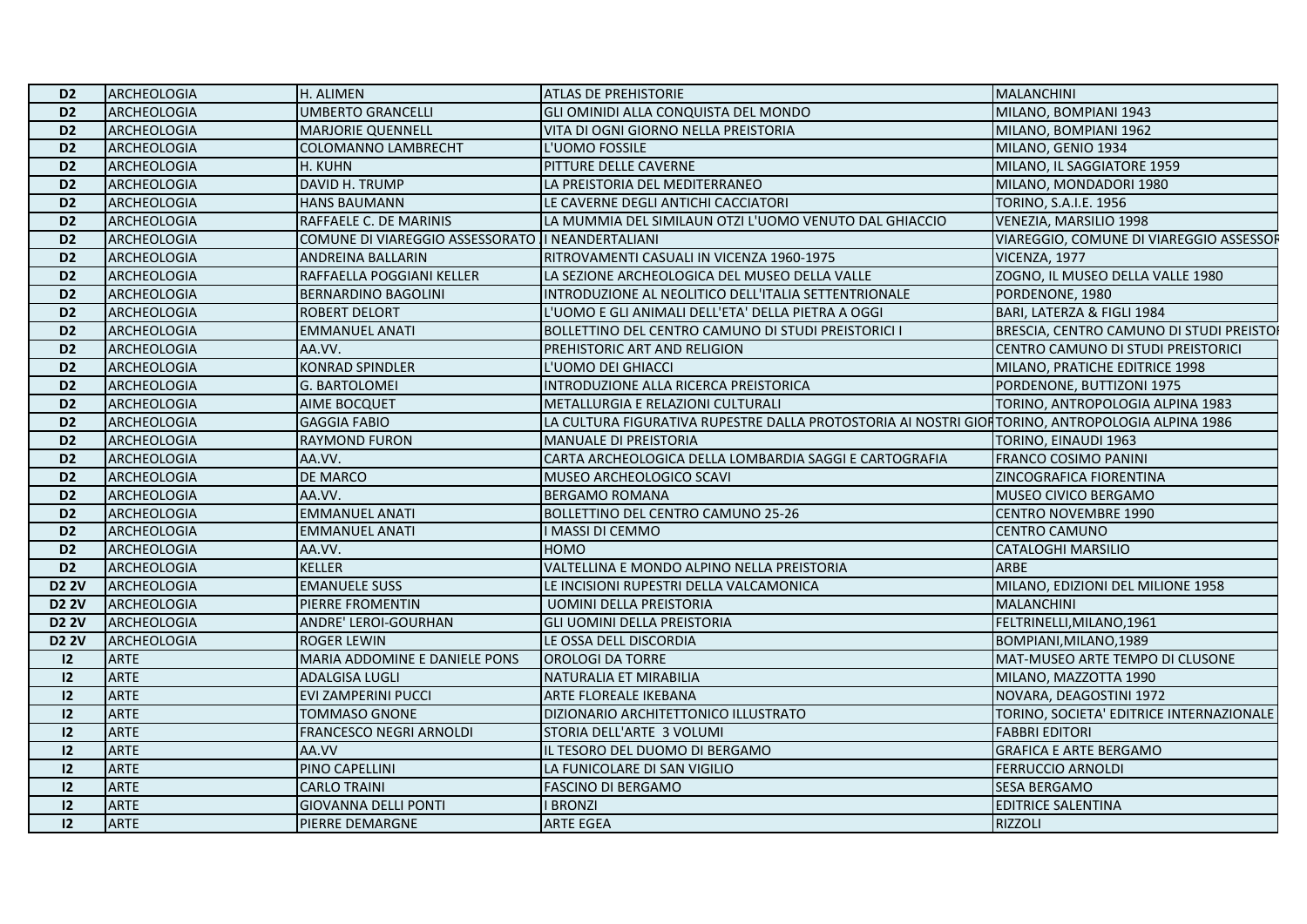| 12              | <b>ARTE</b> | <b>RENZO MANGILI</b>      | <b>CERAMICA A BERGAMO</b>                                                   | <b>BOLIS</b>                 |
|-----------------|-------------|---------------------------|-----------------------------------------------------------------------------|------------------------------|
| 12              | <b>ARTE</b> | AA.VV.                    | <b>CARLO CERESA</b>                                                         | <b>BOLIS</b>                 |
| 12              | <b>ARTE</b> | AA.VV.                    | UNA FINESTRA SUL MISTERO                                                    | <b>TECNOGRAFICA MILANESE</b> |
| 12              | <b>ARTE</b> | <b>CAMESASCA</b>          | <b>MANTEGNA</b>                                                             | <b>SCALA FIRENZE</b>         |
| 12              | <b>ARTE</b> | AA.VV.                    | <b>ENEA SALMEGGIA</b>                                                       | <b>BOLIS</b>                 |
| 12              | <b>ARTE</b> | AA.VV.                    | DAL MONDO NUOVO                                                             | 900 GRAFICO                  |
| 12              | <b>ARTE</b> | <b>BETTAGNO</b>           | <b>CANALETTO</b>                                                            | <b>NERI POZZA</b>            |
| 12              | <b>ARTE</b> | PIGNATTI                  | VERONESE LA VILLA DI MASER                                                  | <b>ALBERT SKIRA</b>          |
| 12              | <b>ARTE</b> | <b>FRANCESCA CAMAROTA</b> | <b>MARIO GOTTI</b>                                                          | <b>UNIGRAF</b>               |
| 12              | <b>ARTE</b> | <b>ACI</b>                | ITINERARI ARTISTICI IN LOMBARDIA MUSEI E GALLERIE                           | <b>ALMA</b>                  |
| 12              | <b>ARTE</b> | AA.VV.                    | CASTELLI DELLA LOMBARDIA                                                    | <b>DE AGOSTINI</b>           |
| 12              | <b>ARTE</b> | AA.VV.                    | L'ARTE DEL MESSICO                                                          | ARNOLDO MONDADORI            |
| 12              | <b>ARTE</b> | AA.VV.                    | <b>TERRA AMERIGA</b>                                                        | <b>GRAFIS</b>                |
| 12              | <b>ARTE</b> | <b>VIGORELLI</b>          | IMMAGINI DELL'INVISIBILE                                                    | PIZZI                        |
| 12              | <b>ARTE</b> | AA.VV.                    | ARTE PREISTORICA DEL SAHARA                                                 | DE LUCA MONDADORI            |
| 12              | <b>ARTE</b> | AA.VV.                    | ARTE PRECOLOMBIANA COSTA RICA PANAMA                                        | <b>ISTITUTO ITALO LATINO</b> |
| 12              | <b>ARTE</b> | <b>BOGLAR KOVACS</b>      | ARTE INDIGENA DESDE MEXICO HASTA PERU                                       | <b>IMPRENTA KOSSUTH</b>      |
| 12              | <b>ARTE</b> | AA.VV.                    | IL LIBRO D'ARTE NELL'EDITORIA LOMBARDA                                      | <b>PIME</b>                  |
| 12              | <b>ARTE</b> | AA.VV.                    | LA SCIENZA A CORTE                                                          | <b>BULZONI EDITORE</b>       |
| 12              | <b>ARTE</b> | <b>MARIAROSA CORTESI</b>  | GLI STATUTI DELLA VALLE BREMBANA SUPERIORE DEL 1468                         | <b>STUDIO EFFE</b>           |
| 12              | <b>ARTE</b> | <b>LUIGI MARCUZZI</b>     | <b>AQUILEIA</b>                                                             | ZANETTE                      |
| 12              | <b>ARTE</b> | AA.VV.                    | <b>CAVALLI DI SAN MARCO</b>                                                 | <b>ELLI E PAGANI</b>         |
| 12              | <b>ARTE</b> | AA.VV.                    | LA ROMAGNA TRA VI E IV SECOLO A.C.                                          | <b>SANTERNO EDIZIONI</b>     |
| 12              | <b>ARTE</b> | <b>LUCIANO BERTI</b>      | <b>GLI UFFIZI</b>                                                           | <b>BECOCCI</b>               |
| 12              | <b>ARTE</b> | <b>MARIO MORETTI</b>      | LE CHIESE DI TUSCANIA                                                       | <b>DE AGOSTINI</b>           |
| 12              | <b>ARTE</b> | AA.VV.                    | LE VILLE VESUVIANE                                                          | <b>VILLE VESUVIANE</b>       |
| 12              | <b>ARTE</b> | <b>MAIURI</b>             | <b>MUSEO NAZIONALE NAPOLI</b>                                               | <b>DE AGOSTINI</b>           |
| 12              | <b>ARTE</b> | <b>GIORGIO BOCCIA</b>     | <b>GUIDA AL MUSEO STIBBERT</b>                                              | <b>BECOCCI</b>               |
| 3               | <b>ARTE</b> | <b>GRABAR</b>             | L'ARTE PALEOCRISTIANA                                                       | <b>RIZZOLI</b>               |
| 3               | <b>ARTE</b> | <b>MAURILIO GRASSI</b>    | MESSAGGI DALLE ROCCE L'ARTE RUPESTRE DELLA VALLE DI SCALVE                  | DEL CENTRO EDIZIONI 2007     |
| 13              | <b>ARTE</b> | AA.VV.                    | L'EUROPA RICONOSCIUTA                                                       | <b>MOTTA 1987</b>            |
| $\overline{13}$ | <b>ARTE</b> | AA.VV.                    | CINA A VENEZIA DALLA DINASTIA HAN A MARCO POLO                              | <b>ELECTA</b>                |
| $\overline{13}$ | <b>ARTE</b> | AA.VV.                    | PITTURA A CREMONA DAL ROMANICO AL SETTECENTO                                | <b>CARIPLO</b>               |
| 3               | <b>ARTE</b> | AA.VV.                    | PITTURA IN BRIANZA E VAL SASSINA DALL'ALTO MEDIOEVO AL NEO CLASS CARIPLO    |                              |
| 13              | <b>ARTE</b> | AA.VV.                    | PITTURA A PAVIA DAL ROMANICO AL SETTECENTO                                  | <b>CARIPLO</b>               |
| 13              | <b>ARTE</b> | AA.VV.                    | PITTURA IN ALTO LARIO E IN VALTELLINA DALL'ALTO MEDIOEVO AL SETTE CARIPLO   |                              |
| 13              | <b>ARTE</b> | AA.VV.                    | PITTURA A MANTOVA DAL ROMANICO AL SETTECENTO                                | <b>CARIPLO</b>               |
| 13              | <b>ARTE</b> | AA.VV.                    | SANTA CROCE IL COMPLESSO MONUMENTALE                                        | <b>NARDINI EDITORE</b>       |
| 13              | <b>ARTE</b> | AA.VV.                    | IMMAGINI DAGLI ELENCHI TELEFONICI                                           | <b>EDIZIONE SEAT 1993</b>    |
| 13              | <b>ARTE</b> | AA.VV.                    | VEDUTE ITALIANE DEL SETTECENTO DI COLLEZIONI PRIVATE ITALIANE               | <b>ELECTA</b>                |
| 3               | <b>ARTE</b> | AA.VV.                    | DALLA BANCA AL MUSEO LA COLLEZIONE D'ARTE DEL CREDITO BERGAMA SKIRA EDITORE |                              |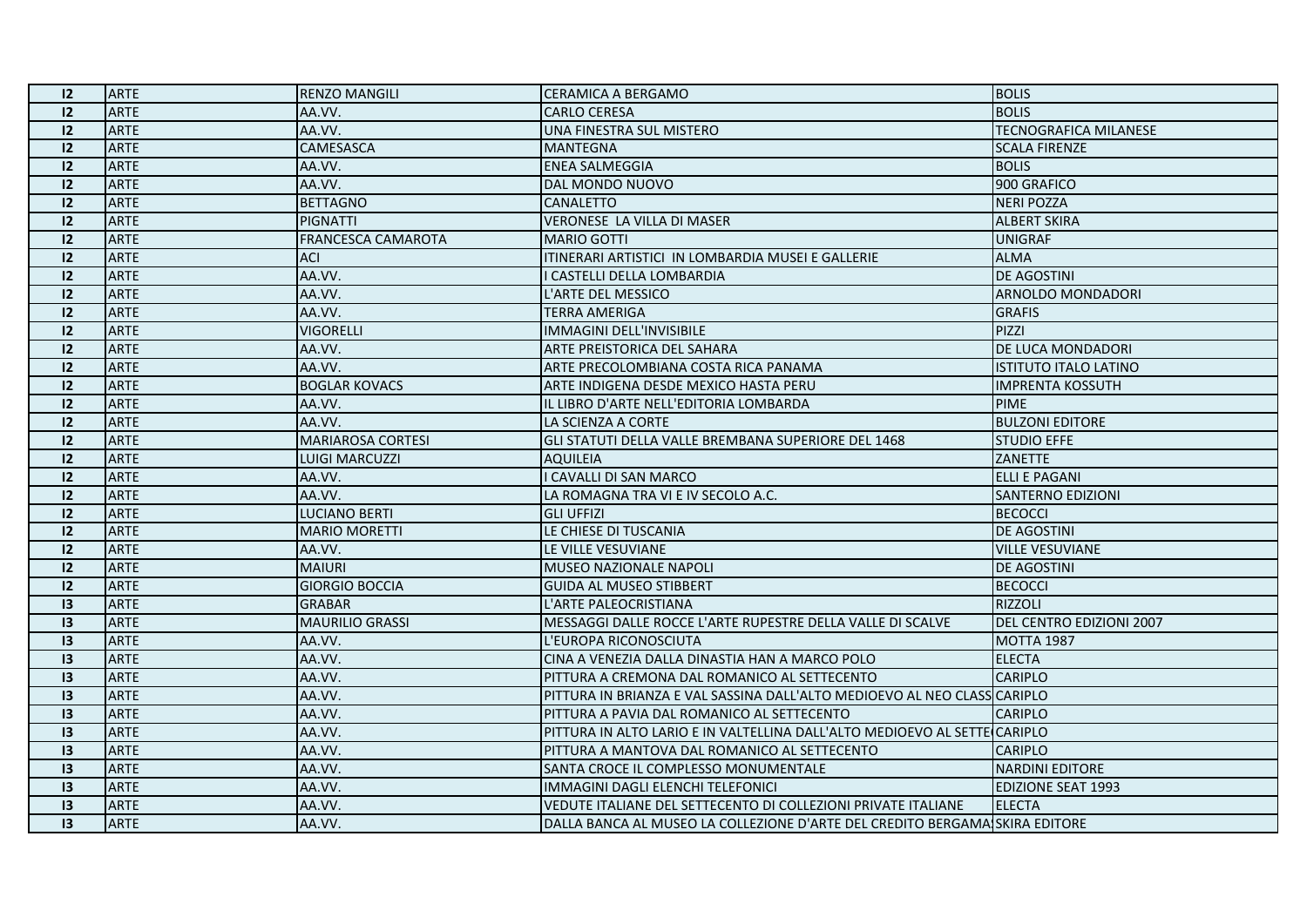| 13              | <b>ARTE</b>       | <b>KARL WOLFSGRUBER</b>                                        | IL PALAZZO VESCOVILE DI BRESSANONE                                                       | <b>ATHESIA</b>                           |
|-----------------|-------------------|----------------------------------------------------------------|------------------------------------------------------------------------------------------|------------------------------------------|
| 3               | <b>ARTE</b>       | <b>MARCO TORRITI</b>                                           | LA PINACOTECA NAZIONALE DI SIENA                                                         | <b>SAGEP EDITRICE GENOVA</b>             |
| $\overline{13}$ | <b>ARTE</b>       | AA.VV                                                          | LORENZO LOTTO NELLA BERGAMO DEL 500                                                      | <b>GRAFICA E ARTE BERGAMO</b>            |
| $\overline{13}$ | ARTE              | AA.VV                                                          | IL GOTICO NELLE ALPI 1350-1450                                                           | PROVINCIA DI TRENTO                      |
| $\overline{13}$ | ARTE              | <b>GERTRUDE BORGHERO</b>                                       | COLLEZIONE THYSSEN-BORNEMISZA                                                            | <b>ELECTA</b>                            |
| $\overline{13}$ | <b>ARTE</b>       | PEPI MERISIO                                                   | <b>ITALIA PAESE D'EUROPA</b>                                                             | <b>GRAFICA E ARTE BERGAMO</b>            |
| 13              | ARTE              | AA.VV.                                                         | <b>CREMONA E IL SUO TERRITORIO</b>                                                       | <b>CARIPLO</b>                           |
| 13              | <b>ARTE</b>       | AA.VV.                                                         | <b>BRESCIA E IL SUO TERRITORIO</b>                                                       | <b>CARIPLO</b>                           |
| $\mathsf{I}4$   | <b>ARTE</b>       | AA.VV.                                                         | <b>BIBLIOGRAFIA BREMBANA</b>                                                             | <b>CENTRO STUDI VALLE BREMBANA</b>       |
| F <sub>1</sub>  | <b>ATTI</b>       | AA.VV.                                                         | SUPPLEMENTO A MUSEOLOGIA SCIENTIFICA n° 10 VOLUMI                                        | <b>GRAFICHE FIORINI VERONA</b>           |
| 4               | <b>ATTI</b>       | AA.VV.                                                         | IL NATURALISTA VALTELLINESE N° 16 VOLUMI                                                 | TIPOGRAFIA POLARIS SONDRIO               |
| F <sub>2</sub>  | <b>ATTI</b>       | AA.VV.                                                         | ATTI DELLA SOCIETA' ITALIANA DI SCIENZE NATURALI + DI 150 VOL.                           | <b>ED. PAVIA</b>                         |
| F <sub>2</sub>  | <b>ATTI</b>       | AA.VV.                                                         | QUADERNI MUSEO STORIA NATURALE LIVORNO                                                   | <b>GRAFICHE FAVILLINI</b>                |
| F <sub>2</sub>  | <b>ATTI</b>       | AA.VV.                                                         | <b>QUADERNI MUSEO CIVICO VOGHERA</b>                                                     | <b>ORLANDI</b>                           |
| <b>B2</b>       | <b>BOLLETTINI</b> | AAVV                                                           | BOLLETTINO MALACOLOGICO DAL 2009 AL 2014                                                 | <b>GRAFICA ELETTRONICA NAPOLI</b>        |
| <b>B2</b>       | <b>BOLLETTINI</b> | AAVV                                                           | NOTIZIARI S.I.M. (MALACOLOGIA) DAL 2008 AL 2014                                          |                                          |
| F <sub>2</sub>  | <b>BOLLETTINI</b> | AA.VV.                                                         | ITALIA NOSTRA 13 VOL.                                                                    | U. QUINTILY                              |
| F <sub>2</sub>  | <b>BOLLETTINI</b> | AA.VV.                                                         | BOLLETTINO DELLA SOCIETA' ENTOMOLOGICA ITALIANA 18 VOL.                                  | <b>DON BOSCO GENOVA</b>                  |
| F <sub>2</sub>  | <b>BOLLETTINI</b> | AA.VV.                                                         | L'INFORMATORE DEL GIOVANE ENTOMOLOGICO 50 VOL.                                           |                                          |
| <b>A5</b>       | <b>BOTANICA</b>   | <b>GIACOMO JUCKER</b>                                          | ALBERI ORNAMENTALI IN ITALIA                                                             | BERGAMO, ISTITUTO ITALIANO ARTI GRAFICHE |
| <b>A5</b>       | <b>BOTANICA</b>   | <b>WILHELM KRIECHBAUM</b>                                      | ALPENPFLANZEM IM GARTEN                                                                  | BERLIN, PAREY 1959                       |
| A <sub>5</sub>  | <b>BOTANICA</b>   | <b>SERENA MAZZI</b>                                            | IL MONDO VEGETALE STRUTTURE E SUBSTRUTTURE                                               | BOLOGNA, EDAGRICOLE 1970                 |
| <b>A5</b>       | <b>BOTANICA</b>   | NINO ARIETTI                                                   | LA FLORA ECONOMICA E POPOLARE DEL TERRITORIO BRESCIANO                                   | BRESCIA, ATENEO DI BRESCIA 1974          |
| A5              | <b>BOTANICA</b>   | <b>LUIGI POMINI</b>                                            | IL CAMPO SPERIMENTALE DELLE PIANTE MEDICINALI AROMATICHE                                 | ICAMERA DI COMMERCIO INDUSTRIA E AGRICO  |
| <b>A5</b>       | <b>BOTANICA</b>   | <b>GEOFFRY HERKLOTS</b>                                        | <b>FLOWERING TROPICAL CLIMBERS</b>                                                       | CHANTHAM, DAWSON 1976                    |
| A <sub>5</sub>  | <b>BOTANICA</b>   | ORINE DEI DOTTORI AGRONOMI E DEI DGUIDA AGLI ALBERI DI FIRENZE |                                                                                          | FIRENZE, GE9 1986                        |
| A <sub>5</sub>  | <b>BOTANICA</b>   | MIGUEL A.ALTIERI                                               | AGROECOLOGIA                                                                             | FRANCO MUZZIO, PADOVA, 1991              |
| <b>A5</b>       | <b>BOTANICA</b>   | <b>ARTURO HRUSKA</b>                                           | IL GIARDINO BOTANICO                                                                     | <b>GARDONE RIVIERA 1971</b>              |
| <b>A5</b>       | <b>BOTANICA</b>   | FORNACIARI-LUCE-FERRARI                                        | FLORA SPONTANEA PROTETTA NELLA REGIONE LOMBARDIA                                         | <b>GRAFICHE S. FELICE</b>                |
| <b>A5</b>       | <b>BOTANICA</b>   | T.P. BARNEY                                                    | EUROPEAN ALPINE FLOWERS IN COLOURS                                                       | JARROLD, NELSON 1967                     |
| <b>A5</b>       | <b>BOTANICA</b>   | A. CARNOY                                                      | DICTIONNAIRE ETYMOLOGIQUE DES NOMS GRECS DE PLANTES                                      | LOUVAIN, INSTITUT ORIENTALISTE 1959      |
| <b>A5</b>       | <b>BOTANICA</b>   | <b>GIANLUCA DANINI</b>                                         | ORCHIDEE SELVATICHE DEL VARESOTTO                                                        | <b>MILANO, 1985</b>                      |
| <b>A5</b>       | <b>BOTANICA</b>   | <b>LUIGI FENAROLI</b>                                          | <b>FLORA DELLE ALPI</b>                                                                  | MILANO, ALDO MARTELLO 1955               |
| <b>A5</b>       | <b>BOTANICA</b>   | <b>GIGLIOLA MAGRINI</b>                                        | ENCICLOPEDIA ILLUSTRATA DI GIARDINAGGIO                                                  | MILANO, GORLICH 1964                     |
| A5              | <b>BOTANICA</b>   | <b>GUIDO MOGGI</b>                                             | FIORI DA BALCONE E DA GIARDINO                                                           | MILANO, MONDADORI 1994                   |
| <b>A5</b>       | <b>BOTANICA</b>   | <b>DIETMAR AICHELE</b>                                         | CHE FIORE E'?                                                                            | MILANO, RIZZOLI 1980                     |
| A <sub>5</sub>  | <b>BOTANICA</b>   | <b>ODONE</b>                                                   | CONOSCERE E COLTIVARE GLI ORTAGGI GUIDE PRATICHE GIARDINI E SERR NOVARA, DEAGOSTINI 1969 |                                          |
| A <sub>5</sub>  | <b>BOTANICA</b>   | <b>PERRUCCHIETTI</b>                                           | CONOSCERE E COLTIVARE PIANTE ORNAMENTALI IN CASA E NELLA SERRANOVARA, DEAGOSTINI 1969    |                                          |
| <b>A5</b>       | <b>BOTANICA</b>   | <b>UBERTO TOSCO</b>                                            | CONOSCERE E COLTIVARE PIANTE PER VASCHE E GIARDINI ROCCIOSI                              | NOVARA, DEAGOSTINI 1969                  |
| A5              | <b>BOTANICA</b>   | <b>GIANPAOLO MONDINO</b>                                       | ALBERI E SIEPI ORNAMENTALI 4                                                             | NOVARA, DEAGOSTINI 1969                  |
| <b>A5</b>       | <b>BOTANICA</b>   | AA.VV.                                                         | <b>VERDE EN CASA</b>                                                                     | ORBIS, BARCELONA, 1991                   |
|                 |                   |                                                                |                                                                                          |                                          |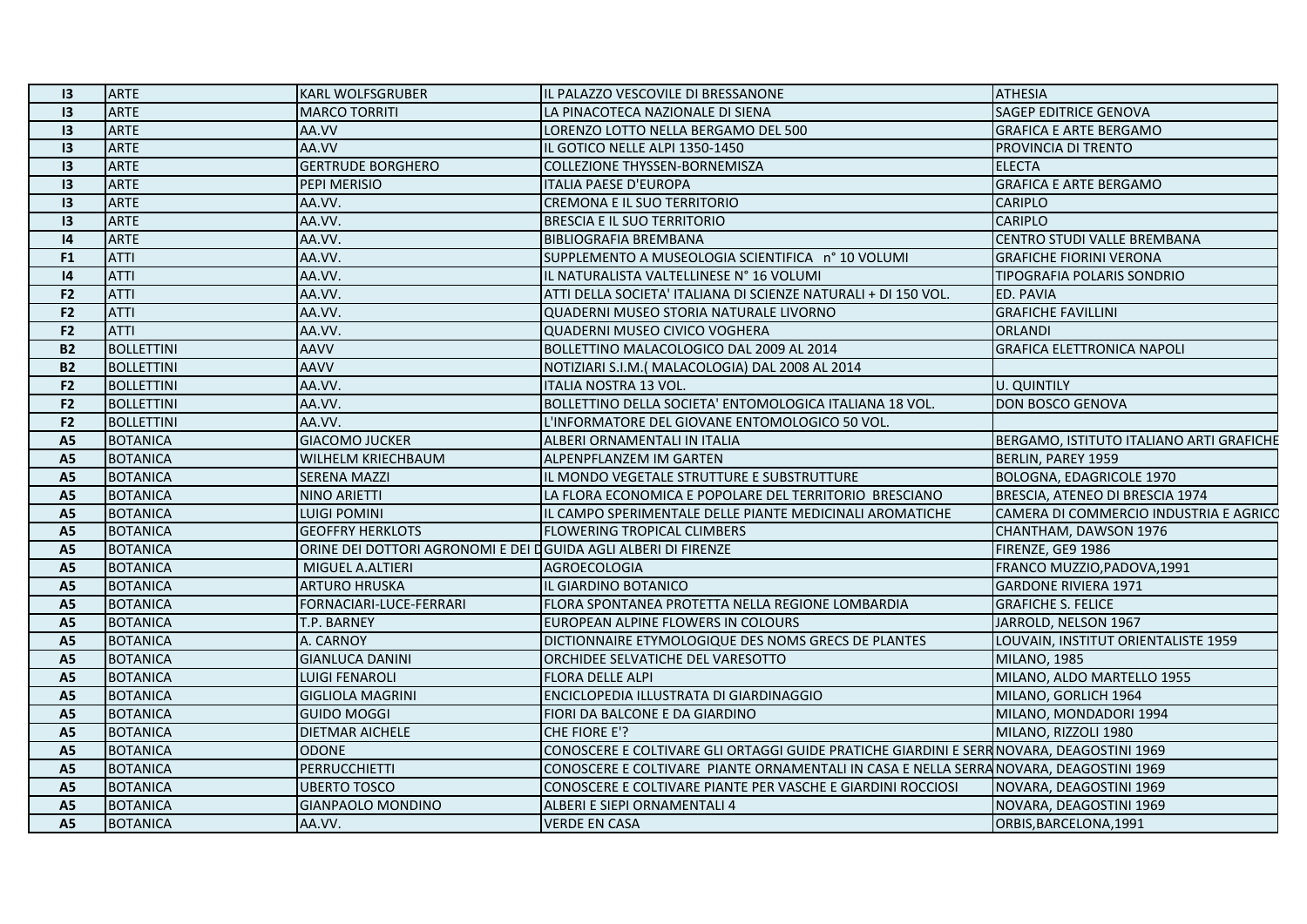| A5             | <b>BOTANICA</b> | <b>GINO POLLACCI</b>                                        | ATTI DELL'ISTITUTO BOTANICO GIOVANNI BRIOSI LABARATORIO CRITTOGAPAVIA, SUCCESSORI FUSI 1937           |                                            |
|----------------|-----------------|-------------------------------------------------------------|-------------------------------------------------------------------------------------------------------|--------------------------------------------|
| <b>A5</b>      | <b>BOTANICA</b> | PATRIZIA MARRACCI                                           | IL GIARDINO DELL'OTTONE                                                                               | PERTOFERRAIO ROSSELBA 1990                 |
| <b>A5</b>      | <b>BOTANICA</b> | ELISABETTA COARO                                            | FLORA E VEGETAZIONE DEL BOSCO DELL'ULIVO                                                              | QUADERNI DEL MUSEO DI STORIA NATURALE      |
| A <sub>5</sub> | <b>BOTANICA</b> | <b>GIACOMO NICOLINI</b>                                     | NINFEE BIANCHI GIGLI DELLE ACQUE                                                                      | R.E.D.A.                                   |
| A <sub>5</sub> | <b>BOTANICA</b> | <b>ALBERTO HOFMANN</b>                                      | IL FAGGIO IN SICILIA                                                                                  | SONDRIO, GINNASIO 1960                     |
| <b>A5</b>      | <b>BOTANICA</b> | <b>G.DELLA FIOR</b>                                         | LA NOSTRA FLORA                                                                                       | TRENTO, G.B.MONAUNI 1969                   |
| A <sub>5</sub> | <b>BOTANICA</b> | AA.VV.                                                      | NATURA VIVA ENCICLOPEDIA SISTEMATICA DEL REGNO VEGETALE 1                                             | VALLARDI, MILANO, 1962                     |
| A5             | <b>BOTANICA</b> | AA.VV.                                                      | NATURA VIVA ENCICLOPEDIA SISTEMATICA DEL REGNO VEGETALE 2                                             | VALLARDI, MILANO, 1962                     |
| <b>A5</b>      | <b>BOTANICA</b> | I.G. ZANUTTO                                                | LE ORCHIDEE FIORI PIENI DI FASCINO                                                                    | <b>VERONA, 1971</b>                        |
| <b>A5</b>      | <b>BOTANICA</b> | <b>GIGLIOLA MAGRINI</b>                                     | <b>GIARDINAGGIO</b>                                                                                   | <b>MALANCHINI</b>                          |
| A <sub>5</sub> | <b>BOTANICA</b> | <b>HENRY COCKER</b>                                         | <b>GIARDINAGGIO</b>                                                                                   | <b>MALANCHINI</b>                          |
| A <sub>5</sub> | <b>BOTANICA</b> | I.G. ZANUTTO                                                | <b>GERANII</b>                                                                                        | <b>MALANCHINI</b>                          |
| A <sub>5</sub> | <b>BOTANICA</b> | <b>ADRIANO SOLDANO</b>                                      | LA FLORA DEL BIELLESE                                                                                 | PROV. BIELLA 2004                          |
| A <sub>5</sub> | <b>BOTANICA</b> | <b>HARRY BAKER</b>                                          | LE PIANTE DA FRUTTO                                                                                   | <b>ZANICHELLI EDITORE</b>                  |
| A <sub>5</sub> | <b>BOTANICA</b> | LUIGI CAVADINI                                              | L'ARTE DEL GIARDINIERE                                                                                | MILANO, HOEPLI 1951                        |
| <b>A5</b>      | <b>BOTANICA</b> | GIUNTA REGIONALE DELLA LOMBARDIA ALBERI PER I NOSTRI BOSCHI |                                                                                                       | MILANO, 1976                               |
| A <sub>5</sub> | <b>BOTANICA</b> | G. D'AFRICA                                                 | IL R. ISTITUTO- ORTO BOTANICO ED IL R. GIARDINO COLONIALE DI PALERNPALERMO, TIPOGRAFIA NAZIONALE 1945 |                                            |
| <b>A5</b>      | <b>BOTANICA</b> | <b>SEYMOUR JOHN</b>                                         | PER UNA VITA MIGLIORE OVVERO IL LIBRO DELL'ORTO FRUTTETO                                              | MONDADORI, MILANO, 1979                    |
| A <sub>5</sub> | <b>BOTANICA</b> | <b>VITTORIO GUIZZARDI</b>                                   | <b>BOTANICA</b>                                                                                       | <b>BOLOGNA, CAPPELLI</b>                   |
| A <sub>5</sub> | <b>BOTANICA</b> | <b>GIGLIOLA MAGRINI</b>                                     | <b>FIORI IN CASA</b>                                                                                  | FABBRI, MILANO, 1972                       |
| A <sub>5</sub> | <b>BOTANICA</b> | STEFANO D'ADDA                                              | IL CASTAGNO DEI COLLI DI BERGAMO                                                                      | QUADERNI DEL PARCO DEI COLLI, SERIATE, 200 |
| A <sub>5</sub> | <b>BOTANICA</b> | A F MITCHELL                                                | <b>CONIFERS IN THE BRITISH ISLES</b>                                                                  | <b>LONDON 1972</b>                         |
| A <sub>5</sub> | <b>BOTANICA</b> | <b>HENRY COCKER</b>                                         | NOVITA' IL GIARDINAGGIO                                                                               | MILANO, NOVITA' 1958                       |
| A <sub>5</sub> | <b>BOTANICA</b> | <b>LEON MORET</b>                                           | MANUEL DE PALEONTOLOGIE VEGETALE                                                                      | PARIS, MASSON ET CIE 1964                  |
| <b>A5</b>      | <b>BOTANICA</b> | AA.VV.                                                      | HILLIERS' MANUAL OF TREES AND SHRUBS                                                                  | WINCHESTRE, HILLIER AND SONS               |
| A <sub>5</sub> | <b>BOTANICA</b> | ACADEMIA SCIENTIARUM RESPUBLICAE INDEX SEMINUM              |                                                                                                       | <b>MALANCHINI</b>                          |
| <b>A5</b>      | <b>BOTANICA</b> | M. BASSI                                                    | COMPLEMJENTI DI BOTANICA SISTEMATICA PER GLI STUDENTI                                                 | UNIVERSITA' DI MILANO                      |
| <b>A5</b>      | <b>BOTANICA</b> | <b>FRANCESCO BIANCHINI</b>                                  | FLORA DELLA REGIONE VERONESE PARTE III SPERMATOFITE                                                   | VERONA, MUSEO CIVICO DI STORIA NATURALE    |
| A <sub>5</sub> | <b>BOTANICA</b> | <b>QUADERNI TICINESI</b>                                    | LE BOLLE DI MAGADINO                                                                                  | SOCIETA' TICINESE                          |
| <b>A5 2V</b>   | <b>BOTANICA</b> | (GIUNTA REGIONALE DELLA LOMBARDI FLORA SPONTANEA PROTETTA   |                                                                                                       | GIUNTA REGIONALE DELLA LOMBARDIA 1975      |
| <b>A5 2V</b>   | <b>BOTANICA</b> | <b>UMBERTO TOSCO</b>                                        | <b>FLORA ESOTICA I</b>                                                                                | DEAGOSTINI, NOVARA, 1973                   |
| <b>A5 2V</b>   | <b>BOTANICA</b> | <b>UMBERTO TOSCO</b>                                        | <b>FLORA ESOTICA II</b>                                                                               | DEAGOSTINI, NOVARA, 1973                   |
| <b>A5 2V</b>   | <b>BOTANICA</b> | <b>UBERTO TOSCO</b>                                         | CONOSCERE E COLTIVARE I FIORI GUIDE PRATICHE GIARDINI E SERRE 1                                       | NOVARA, DEAGOSTINI 1969                    |
| <b>A5 2V</b>   | <b>BOTANICA</b> | <b>RENZO SCOSSIROLI</b>                                     | PER LA CONOSCENZA DAL NANISMO DEL MAIS                                                                | <b>ROMA, 1950</b>                          |
| A54V           | <b>BOTANICA</b> | <b>RENZO SCOSSIROLI</b>                                     | CONTRIBUTO ALLA CONOSCENZA DEL MAIS                                                                   |                                            |
| A53V           | <b>BOTANICA</b> | <b>HANS PITSCHMANN</b>                                      | <b>FLORA DER SUDALPEN</b>                                                                             | STUTTGART, GUSTAV FISCHER VERLAG 1965      |
| A <sub>6</sub> | <b>BOTANICA</b> |                                                             | MACROMICETI ICONOGRAFIA FOTOGRAFICA PER MEDICI                                                        | 1963                                       |
| A <sub>6</sub> | <b>BOTANICA</b> | <b>WILLIAM AVIOLAT</b>                                      | LE JARDIN DE SAINT-TRIPHON                                                                            | 1977                                       |
| A <sub>6</sub> | <b>BOTANICA</b> | <b>EGIDIO ANCHISI</b>                                       | ORCHIDEES RUSTIQUES AU PAYS DES DRANCES                                                               | AOSTE, TYPO-OFFSET MUSUMECI                |
| A <sub>6</sub> | <b>BOTANICA</b> | EDOUARD THOMMEN                                             | ATLAS DE POCHE DE LA FLORE SUISSE                                                                     | <b>BALE, BIRKHAUSER 1970</b>               |
| A <sub>6</sub> | <b>BOTANICA</b> | <b>ERALDO SUSINI</b>                                        | I 100 E PIU' SEGRETI DEL GIARDINIERE                                                                  | BOLOGNA, EDALGRICOLE 1971                  |
|                |                 |                                                             |                                                                                                       |                                            |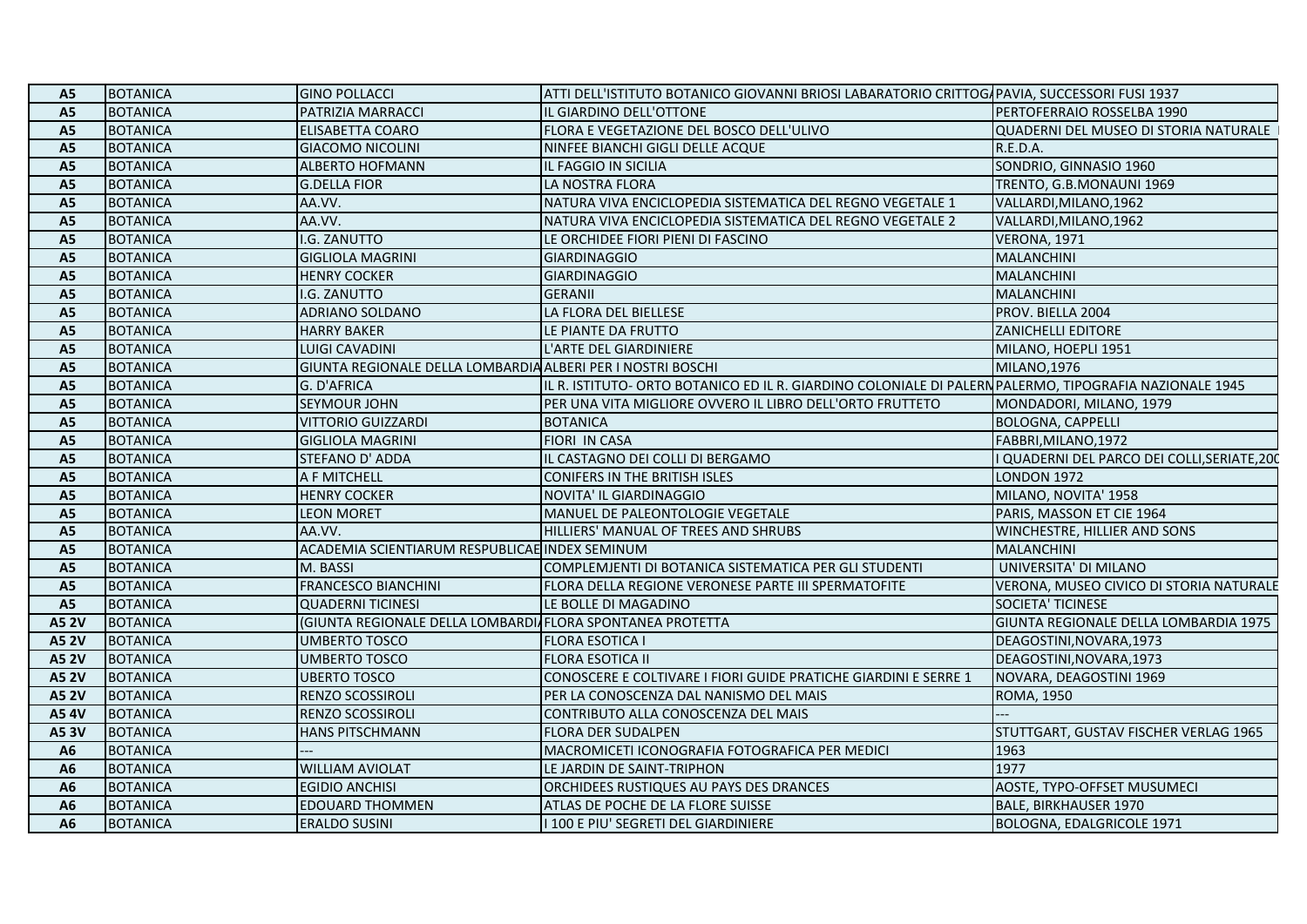| A6             | <b>BOTANICA</b> | AA.VV.                                                   | I FUNGHI DOVE QUANDO V2                                                       | EDITINS LIBRI PERIODICI, MILANO, 1994    |
|----------------|-----------------|----------------------------------------------------------|-------------------------------------------------------------------------------|------------------------------------------|
| A6             | <b>BOTANICA</b> | AA.VV.                                                   | FUNGHI DOVEQUANDO V3                                                          | EDITINS LIBRI PERIODICI, MILANO, 1994    |
| A6             | <b>BOTANICA</b> | AA.VV.                                                   | <b>FUNGHI DOVEQUANDO V1</b>                                                   | EDITINS LIBRI PERIODICI, MILANO, 1994    |
| A6             | <b>BOTANICA</b> | <b>FLAVIO GALIZZI</b>                                    | I FUNGHI IN VAL BREMBANA                                                      | <b>FERRARI EDIZIONI</b>                  |
| A6             | <b>BOTANICA</b> | <b>ENZO VALENTI</b>                                      | LE ERBE DELLA SALUTE                                                          | <b>FERRARI EDIZIONI</b>                  |
| A <sub>6</sub> | <b>BOTANICA</b> | <b>GABRIELE TERGIT</b>                                   | PICCOLA STORIA DEI FIORI                                                      | FIRENZE, SANSONI 1962                    |
| A6             | <b>BOTANICA</b> | <b>COCKER</b>                                            | COME, DOVE, QUANDO COLTIVARE FIORI                                            | I GARZANTI, 1972                         |
| A6             | <b>BOTANICA</b> | AA.VV.                                                   | THE ROYAL BOTANIC GARDENS KEW                                                 | <b>LONDON</b>                            |
| A6             | <b>BOTANICA</b> | J.K.HULME                                                | PROPAGATION OF ALPINE PLANTS                                                  | LONDON, ELLIOTT                          |
| A <sub>6</sub> | <b>BOTANICA</b> | R.L.EVANS                                                | A GARDENER'S GUIDE TO SEDUMS                                                  | LONDON, GARDEN SOCIETY                   |
| A <sub>6</sub> | <b>BOTANICA</b> | FORESTRY COMMISSION GUIDE                                | <b>NEW FOREST</b>                                                             | LONDON, HER MAJESTY'S STATIONARY OFFICE  |
| A <sub>6</sub> | <b>BOTANICA</b> | W.W. DRYSDALE                                            | SILVER-FOLIAGED PLANTS                                                        | LONDON, THE ALPINE GARDEN SOCITY 1971    |
| A <sub>6</sub> | <b>BOTANICA</b> | <b>THOMAS LAESSOE</b>                                    | <b>FUNGHI 12</b>                                                              | MILANO, DORLING KINDERSLEY HANDBOOKS 1   |
| A <sub>6</sub> | <b>BOTANICA</b> | G.GAGLIARDI                                              | FUNGHI FRESCHI-SECCHI COMMESTIBILI E VELENOSI TERTUFI                         | MILANO, HOEPLI 1963                      |
| A6             | <b>BOTANICA</b> | <b>GUIDO MOGGI</b>                                       | FIORI DI MONTAGNA                                                             | MILANO, MONDADORI 1984                   |
| A6             | <b>BOTANICA</b> | ROSSELLA ROSSI                                           | <b>BULBI</b>                                                                  | MILANO, MONDADORI 1989                   |
| A <sub>6</sub> | <b>BOTANICA</b> | AA.VV.                                                   | INTRODUZIONE ALLA MICOLOGIA                                                   | MUSEO CIVICO DI STORIA NATURALE CIRCOLO  |
| A <sub>6</sub> | <b>BOTANICA</b> | NINO ARIETTI                                             | I FUNGHI VELENOSI                                                             | MUSEO CIVICO DI STORIA NATURALE DI BRESC |
| A <sub>6</sub> | <b>BOTANICA</b> | H. CORREVON                                              | FLEURS DES CHAMPS ET DES BOIS                                                 | NEUCHATEL, DELACHAUX ET NIESTLE 1947     |
| A6             | <b>BOTANICA</b> | H. CORREVON                                              | FLEURS DES EAUX ET DES MARAIS                                                 | NEUCHATEL, DELACHAUX ET NIESTLE 1947     |
| A6             | <b>BOTANICA</b> | CL. FAVARGER                                             | <b>FLORE ET VEGETATION DES ALPES I</b>                                        | NEUCHATEL, DELACHAUX ET NIESTLE 1962     |
| A6             | <b>BOTANICA</b> | <b>HENRY CORREVON</b>                                    | <b>FLORE ALPINE</b>                                                           | NEUCHATEL, DELACHAUX ET NIESTLE 1967     |
| A <sub>6</sub> | <b>BOTANICA</b> | PETER E INGRIN SCHONFELDER                               | ATLANTE DELLE PIANTE MEDICINALI                                               | PADOVA, MUZZIO 1989                      |
| A <sub>6</sub> | <b>BOTANICA</b> | <b>CHARLES BOILEAU</b>                                   | LES CENT ET UN TRUCS DU JARDINIER                                             | PARIS, FLAMMARION 1953                   |
| A <sub>6</sub> | <b>BOTANICA</b> | ANDRES GARCIA CABEREZ                                    | JARDIN BOTANICO DE LA OROTAVA                                                 | PARIS, QUINTA 1971                       |
| A6             | <b>BOTANICA</b> | GIORGIO BERTINARIA - RENATO TIZZON I FUNGHI DEL BIELLESE |                                                                               | PROV. BIELLA 2004                        |
| A6             | <b>BOTANICA</b> | AA.VV.                                                   | <b>NOSTRI FUNGHI</b>                                                          | SAGEP, GENOVA, 1994                      |
| A <sub>6</sub> | <b>BOTANICA</b> | CETTO-LAZZARI                                            | PARLIAMO DI FUNGHI                                                            | TRENTO, SATURNIA 1966                    |
| A6             | <b>BOTANICA</b> | <b>BRUNO CETTO</b>                                       | 20+20 FUNGHI VELENOSI E COMMESTIBILI                                          | TRENTO, SATURNIA 1973                    |
| A6             | <b>BOTANICA</b> | .POLDINI                                                 | CARSIANA GIARDINO BOTANICO                                                    | TRIESTE, AMMINISTRAZIONE PROVINCIALE 198 |
| A6             | <b>BOTANICA</b> | AA.VV.                                                   | STADTISCHE SUKKULENTENSAMMLUNG ZURICH                                         | <b>ZURICH</b>                            |
| A <sub>6</sub> | <b>BOTANICA</b> | WILLIAM AVIOLAT                                          | LE JARDIN DE SAINT-TRIPHON                                                    | <b>MALANCHINI</b>                        |
| A6             | <b>BOTANICA</b> | WILLIAM AVIOLAT                                          | LE JARDIN DE SAINT-TRIPHON                                                    | 1978                                     |
| A <sub>6</sub> | <b>BOTANICA</b> |                                                          | MUSEUM NATIONAL D'HISTOIRE NATUIGUIDE GENERAL DU JARDIN DES PLANTES           | MUSEUM NATIONAL D'HISTOIRE NATURELLE     |
| A <sub>6</sub> | <b>BOTANICA</b> | HERBERT L. EDLIN                                         | <b>KNOW YOUR CONIFERS</b>                                                     | HER MAJESTY'S STATIONERY OFFICE, 1970    |
| A6             | <b>BOTANICA</b> | HERBERT L. EDLIN                                         | <b>KNOW YOUR BROADLEAVES</b>                                                  | HER MAJESTY'S STATIONERY OFFICE, 1970    |
| A <sub>6</sub> | <b>BOTANICA</b> | <b>VITTORIO MARCHESONI</b>                               | IL GIARDINO ALPINO DI MONTE BONDONE                                           | TRENTO 1962                              |
| A6             | <b>BOTANICA</b> | CESARE LASEN                                             | GUIDA BOTANICA DELLE DOLOMITI DI FELTRE E DI BELLUNO                          | TRENTO, MANFRINI 1977                    |
| A <sub>6</sub> | <b>BOTANICA</b> | <b>ENRICO CAFFI</b>                                      | VOCABOLARIO BERGAMASCO FAUNA E FLORA                                          | LALLIO BG, GUTENBERG 1983                |
| A6             | <b>BOTANICA</b> | CAPUANI GIANFRANCO                                       | CHIAVE ANALITICA PER IL RICONOSCIMENTO DI ALCUNI GENERI DI IMENINNOVARA, 1968 |                                          |
| <b>A6</b>      | <b>BOTANICA</b> | <b>SILVIO FRATTINI</b>                                   | <b>FLORA SPONTANEA PROTETTA</b>                                               | CREMONA, 1990                            |
|                |                 |                                                          |                                                                               |                                          |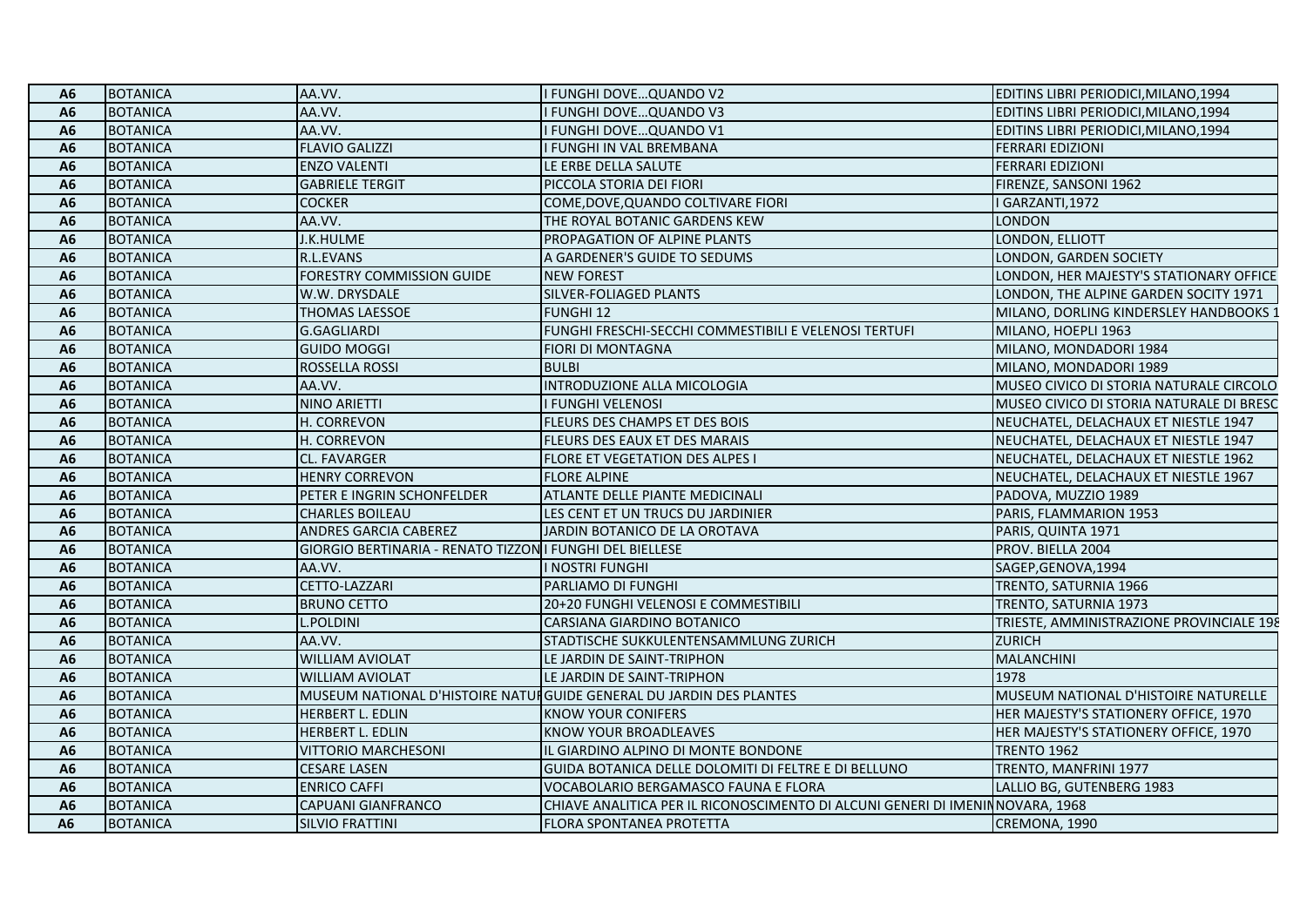| A6 2V           | <b>BOTANICA</b> | <b>ENRICO BRAMBILLA</b>                                      | GUIDA PRATICA PER LA COLTIVAZIONE DELL'ORTO DI FAMIGLIA            |                                        |
|-----------------|-----------------|--------------------------------------------------------------|--------------------------------------------------------------------|----------------------------------------|
| <b>A62V</b>     | <b>BOTANICA</b> | <b>SEVERINO VIOLA</b>                                        | I FUNGHI COME SONO                                                 | MAESTRETTI, 1972                       |
| <b>A6 2V</b>    | <b>BOTANICA</b> | AA.VV.                                                       | PIANTE D'ACQUA                                                     | MILANO, FABBRI 1975                    |
| A6 2V           | <b>BOTANICA</b> | AA.VV.                                                       | <b>FRUTTI SELVATICI</b>                                            | MILANO, FABBRI 1976                    |
| <b>A6 2V</b>    | <b>BOTANICA</b> | <b>ITALO GRETTER</b>                                         | RISPETTIAMO LE PIANTE                                              | ROVERETO, BOLZANO 1959                 |
| A6 2V           | <b>BOTANICA</b> | AMMINISTRAZIONE PROVINCIALE DI SO PROTEZIONE FLORA ALPINA    |                                                                    | ASSESORATO ALL'ECOLOGIA E ALLA MONTAGN |
| <b>A7</b>       | <b>BOTANICA</b> | <b>OLEG POLUNIN</b>                                          | <b>FLOWER OF EUROPE</b>                                            | LONDON, OXFORD UNIVERSITY 1969         |
| <b>A7</b>       | <b>BOTANICA</b> | AA.VV.                                                       | <b>DALLA GERMANIA</b>                                              |                                        |
| <b>A7</b>       | <b>BOTANICA</b> | <b>GUSTAVO TOMSICH</b>                                       | <b>TERRAZZE E GIARDINI</b>                                         | ALBERTO PERUZZO,1966                   |
| <b>A7</b>       | <b>BOTANICA</b> | <b>GIUSEPPE SPINELLI</b>                                     | <b>AMBIENTE BOSCO</b>                                              | BERGAMO, 1989                          |
| <b>A7</b>       | <b>BOTANICA</b> | <b>GIUSEPPE SPINELLI</b>                                     | <b>AMBIENTE BOSCO</b>                                              | BERGAMO, 1989                          |
| <b>A7</b>       | <b>BOTANICA</b> | G, HAUSSMANN                                                 | PIANTE INFESTANTI E METODI DI LOTTA                                | BOLOGNA, EDAGRICOLE 1971               |
| <b>A7</b>       | <b>BOTANICA</b> | AA.VV.                                                       | FIORI DEL NOSTRO APPENNINO                                         | BOLOGNA, TAMARI 1964                   |
| <b>A7</b>       | <b>BOTANICA</b> | <b>HARRY GARMS</b>                                           | PIANTE E ANIMALI D'EUROPA                                          | BRESCIA, LA SCUOLA 1972                |
| <b>A7</b>       | <b>BOTANICA</b> | A. ARRIGHETTI                                                | IL SOTTOBOSCO                                                      | CALLIANO (TN), MANFRINI 1970           |
| <b>A7</b>       | <b>BOTANICA</b> | AA.VV.                                                       | <b>ENERGIA E SOCIETA'</b>                                          | COMUNE DI BOLOGNA, 1986                |
| <b>A7</b>       | <b>BOTANICA</b> | ALLEN J.COOMBES                                              | <b>ALBERI</b>                                                      | DORLING KINDERSLEY HANDBOOKS           |
| <b>A7</b>       | <b>BOTANICA</b> | THE ROYAL HORTICULTURAL SOCIETY                              | <b>ARBUSTI E RAMPICANTI</b>                                        | DORLING KINDERSLEY HANDBOOKS           |
| <b>A7</b>       | <b>BOTANICA</b> | AA.VV.                                                       | SCIENZA DELL' ALIMENTAZIONE E DIETOLOGIA 1                         | <b>FABBRI</b>                          |
| <b>A7</b>       | <b>BOTANICA</b> |                                                              | UMBERTO BONI E GIANFRANCO PATRI SCOPRIRE RICONOSCERE USARE LE ERBE | FABBRI EDITORI, MILANO, 1976           |
| <b>A7</b>       | <b>BOTANICA</b> | <b>MILNE LORUS</b>                                           | LE PIANTE                                                          | GARZANTI, 1967                         |
| <b>A7</b>       | <b>BOTANICA</b> | AA.VV.                                                       | CONSERVATOIRE ET JARDIN BOTANIQUES DE GENEVE                       | <b>GENEVE, PAYOT LAUSANNE</b>          |
| <b>A7</b>       | <b>BOTANICA</b> | <b>ALBERTO POZZI</b>                                         | LOMBARDIA ANIMALI E AMBIENTE                                       | GENOVA, ISOA 1990                      |
| <b>A7</b>       | <b>BOTANICA</b> | <b>LUCIANO CRETTI</b>                                        | <b>I BUONI FRUTTI</b>                                              | GORLICH, NOVARA, 1979                  |
| <b>A7</b>       | <b>BOTANICA</b> | E.V.WATSON                                                   | BRITISH MOSSES AND LIVERWORTS                                      | LONDON, CAMBRIGE 1968                  |
| <b>A7</b>       | <b>BOTANICA</b> | MARGARET BROWNLOW                                            | HERBES AND THE FRAGRANT GARDEN                                     | LONDON, DARTON, LONGMAN AND TODD 196   |
| <b>A7</b>       | <b>BOTANICA</b> | AA.VV.                                                       | SCUOLA DI GIARDINAGGIO                                             | LONGANESI, MILANO 1982                 |
| <b>A7</b>       | <b>BOTANICA</b> | <b>LESLEY BREMNESS</b>                                       | ERBE 9                                                             | MILANO, DORLING KINDERSLEY HANDBOOKS 1 |
| <b>A7</b>       | <b>BOTANICA</b> | <b>GEORGINA MASSON</b>                                       | <b>GIARDINI D'ITALIA</b>                                           | MILANO, GARZANTI 1961                  |
| <b>A7</b>       | <b>BOTANICA</b> | L. FENAROLI                                                  | FLORA DELLE ALPI E DEGLI ALTRI MONTID'ITALIA                       | MILANO, HOEPLI 1932                    |
| <b>A7</b>       | <b>BOTANICA</b> | PETER COATS                                                  | <b>GRANDI GIARDINI DEL MONDO</b>                                   | MILANO, MONDADORI 1963                 |
| <b>A7</b>       | <b>BOTANICA</b> | <b>ANTHONY HUXLEY</b>                                        | IL PIANETA DELLE PIANTE                                            | MILANO, MONDADORI 1975                 |
| <b>A7</b>       | <b>BOTANICA</b> | AA.VV.                                                       | LA FLORA. VOL. II                                                  | MILANO, TOURING CLUB ITALIANO 1958     |
| <b>A7</b>       | <b>BOTANICA</b> | A. DUPERREX                                                  | <b>ORCHIDEES D'EUROPE</b>                                          | NEUCHATEL, DELACHAUX & NIESTLE 1955    |
| <b>A7</b>       | <b>BOTANICA</b> | <b>AAVV</b>                                                  | MONUMENTI VERDI DI LOMBARDIA                                       | <b>REGIONE LOMBARDIA</b>               |
| <b>A7</b>       | <b>BOTANICA</b> | EMILIA VENTURATO E RICCARDO PETRII LUNGO LE ROTTE MIGRATORIE |                                                                    | <b>REGIONE TOSCANA</b>                 |
| <b>A7</b>       | <b>BOTANICA</b> | AA. VV.                                                      | <b>GUIDE CLAUSE</b>                                                | SEINE-ET-OISE, L.CLAUSE                |
| A7              | <b>BOTANICA</b> | DEGIOVANNI LUCIANO                                           | MILLEFIORI DELLA VALLE D'AOSTA                                     | <b>TORINO, SGS</b>                     |
| <b>A7</b>       | <b>BOTANICA</b> | <b>GIUSEPPE GOLA</b>                                         | LA VITA DELLE PIANTE                                               | UNIONE, TORINO, 1951                   |
| <b>A7</b>       | <b>BOTANICA</b> | <b>TORQUATO BONCOMPAGNI</b>                                  | IL BOSCO IN TASCA                                                  | VARESE, TIPOGRAFIA VARESE 1989         |
| $\overline{A7}$ | <b>BOTANICA</b> | AA.VV.                                                       | ALPENGARTEN ALP GRUM                                               | <b>MALANCHINI</b>                      |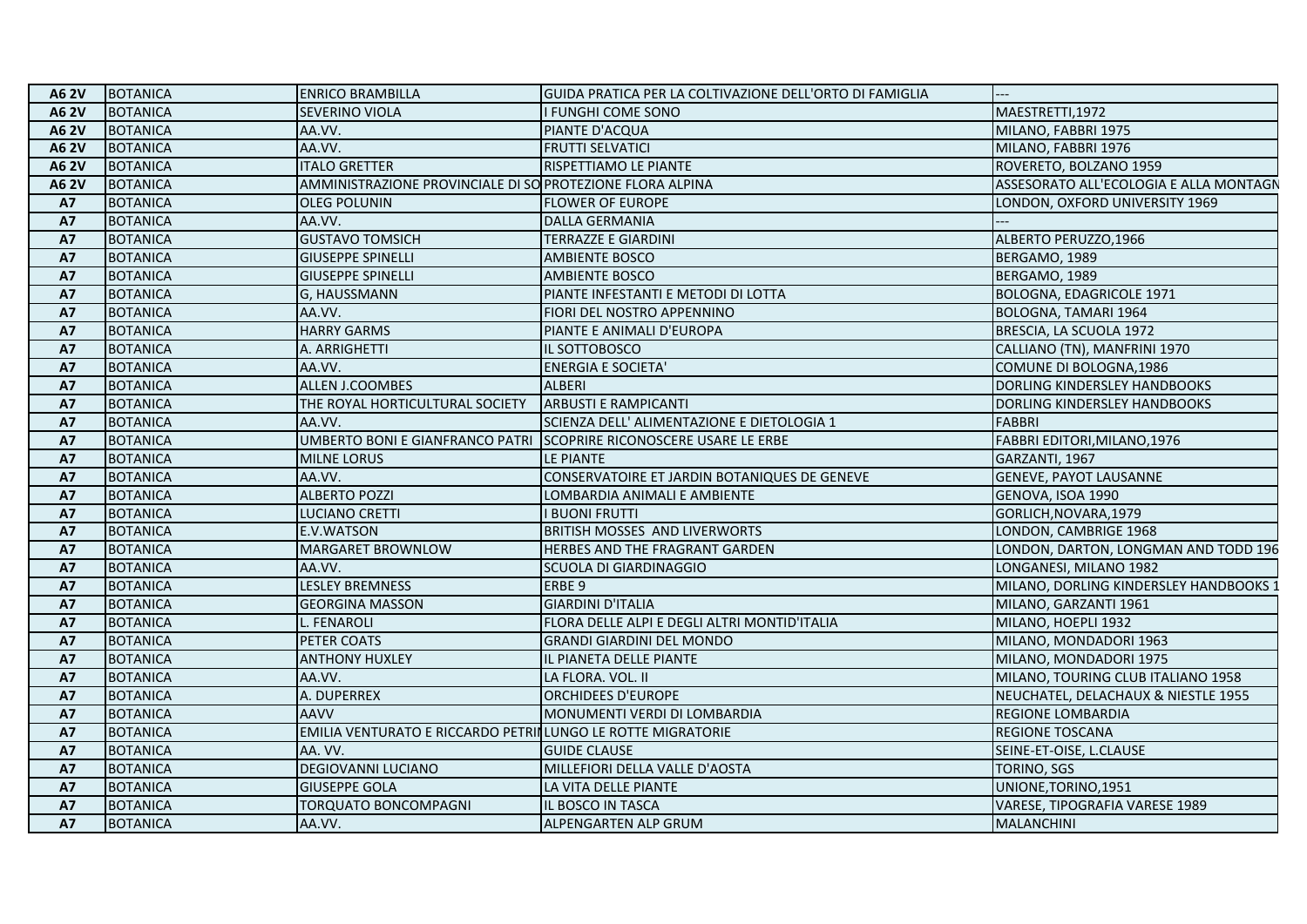| <b>A7</b>      | <b>BOTANICA</b> | AA.VV.                                              | 200 PIANTE E FIORI DI CASA                                                              | A DORLING KINDERSLEY BOOK                 |
|----------------|-----------------|-----------------------------------------------------|-----------------------------------------------------------------------------------------|-------------------------------------------|
| A7             | <b>BOTANICA</b> | <b>CIBA GEIGY</b>                                   | NATURA VIVA IN CASA                                                                     | <b>BOLOGNA</b>                            |
| <b>A7</b>      | <b>BOTANICA</b> | THE GARDEN COMPANION                                | <b>GUIDE TO THE DEMONSTRATION GARDEN</b>                                                | <b>EDIMBURGH 1970</b>                     |
| <b>A7</b>      | <b>BOTANICA</b> | FOREST COMMISSION BOOKLET 6                         | <b>FOREST PARKS</b>                                                                     | LONDON, HER MAJESTY'S STATIONERY OFFICE   |
| <b>A7</b>      | <b>BOTANICA</b> | <b>FORESTY COMMISSION</b>                           | <b>BEDGERBURY AND FOREST PLOTS</b>                                                      | LONDON, HER MAJESTY'S STATIONERY OFFICE   |
| <b>A7</b>      | <b>BOTANICA</b> | <b>ANNE OPHELIA DOWEN</b>                           | <b>VITA SEGRETA DEI FIORI</b>                                                           | MILANO, MONDADORI 1965                    |
| <b>A7</b>      | <b>BOTANICA</b> | AA. VV.                                             | LA VEGETAZIONE VOL.II                                                                   | MILANO, TOURING CLUB ITALIANO 1958        |
| <b>A7</b>      | <b>BOTANICA</b> | <b>LUIS EMBERGER</b>                                | LES PLANTES FOSSILES                                                                    | PARIS, MASSON ET CIE 1968                 |
| <b>A7</b>      | <b>BOTANICA</b> | <b>GIUSEPPE SPINELLI</b>                            | <b>AMBIENTE BOSCO</b>                                                                   | REGIONE LOMBARDIA-AGRICOLTURA E FOREST    |
| <b>A7</b>      | <b>BOTANICA</b> | <b>DAVID BRIGGS</b>                                 | L'EVOLUZIONE NELLE PIANTE                                                               | MILANO, MONDADORI 1969                    |
| A7 2V          | <b>BOTANICA</b> | SILVIO STEFENELLI                                   | I FIORI DELLA MONTAGNA                                                                  | IVREA, PRIULI E VERLUCCA 1977             |
| <b>A7 2V</b>   | <b>BOTANICA</b> | <b>LUIGI FENAROLI</b>                               | LA PROTEZIONE DELLA FLORA IN PROVINCIA DI BERGAMO                                       | BERGAMO, 1964                             |
| <b>A7 2V</b>   | <b>BOTANICA</b> | REGIONE DEL PIEMONTE ASSESSORATO FIORI DEL PIEMONTE |                                                                                         | NOVARA, LAMODERNA 1977                    |
| A8             | <b>BOTANICA</b> | <b>NEIL MCEACHARN</b>                               | CATALOGUE OF THE PLANTES IN THE GARDEN OF THE VILLA TARANTO                             | 1963                                      |
| A8             | <b>BOTANICA</b> | <b>F.A.NOVAK</b>                                    | ENCICLOPEDIA ILLUSTRATA DELLE PIANTE                                                    | ACCADEMIA, 1965                           |
| A8             | <b>BOTANICA</b> | <b>BRIAN MATHEW</b>                                 | <b>GARDENER'S GUIDE TO HELLEBORES</b>                                                   | ALPINE SOCIETY PUBLICATION                |
| A <sub>8</sub> | <b>BOTANICA</b> | R C. ELLIOT                                         | THE WORLD OF ROCK PLANTES                                                               | BIRMINGHAM, 1971                          |
| A8             | <b>BOTANICA</b> | <b>TESI ROMANO</b>                                  | MODERNE TECNICHE DI PROTEZIONE IN ORTICOLTURA FLORICOLTURA E FIBOLOGNA, EDAGRICOLE 1972 |                                           |
| A8             | <b>BOTANICA</b> | <b>ERALDO SUSINI</b>                                | GUIDA ALLA PROGETTAZIONE DI PICCOLI GIARDINI                                            | BOLOGNA, EDALGRICOLE 1972                 |
| A <sub>8</sub> | <b>BOTANICA</b> | NINO ARIETTI                                        | FLORA MEDICA ED ERBORISTICA DEL TERRITORIO BRESCIANO                                    | BRESCIA, GEROLDI 1965                     |
| A8             | <b>BOTANICA</b> | <b>WALTER RYTZ</b>                                  | <b>FLEURS DES CHAMPS I</b>                                                              | CHEXBRES, PAYROT LAUSANNE                 |
| A8             | <b>BOTANICA</b> | <b>WALTER RYTZ</b>                                  | FLEURS DES CHAMPS II                                                                    | CHEXBRES, PAYROT LAUSANNE                 |
| A8             | <b>BOTANICA</b> | <b>WALTER RYTZ</b>                                  | <b>FLEURS DES MARAIS</b>                                                                | CHEXBRES, PAYROT LAUSANNE                 |
| A <sub>8</sub> | <b>BOTANICA</b> | <b>UMBERTO TOSCO</b>                                | <b>FIORI NOSTRI I</b>                                                                   | DEAGOSTINI, NOVARA, 1973                  |
| A8             | <b>BOTANICA</b> | <b>UMBERTO TOSCO</b>                                | <b>FIORI NOSTRI II</b>                                                                  | DEAGOSTINI, NOVARA, 1973                  |
| A8             | <b>BOTANICA</b> | <b>DAVID BURNIE</b>                                 | FIORI SPONTANEI DEL MEDITERRANEO                                                        | DORLING KINDERSLEY HANDBOOKS              |
| A8             | <b>BOTANICA</b> | THE ROYAL HORTICULTURAL SOCIETY                     | <b>ROSE</b>                                                                             | DORLING KINDERSLEY HANDBOOKS              |
| A <sub>8</sub> | <b>BOTANICA</b> | AA.VV.                                              | PIANTE SEGRETI E MERAVIGLIE                                                             | GIUNTI, FIRENZE 1972                      |
| A8             | <b>BOTANICA</b> | AA.VV.                                              | <b>ROSE</b>                                                                             | <b>GREEN GARDEN</b>                       |
| A8             | <b>BOTANICA</b> | ROGLEDI GIANNA                                      | LE PIANTE IN CASA                                                                       | LONGANESI MILANO,                         |
| A8             | <b>BOTANICA</b> | <b>NEIL MC EACHARN</b>                              | I GIARDINI DI VILLA TARANTO                                                             | MILANO, FABBRI 1968                       |
| A <sub>8</sub> | <b>BOTANICA</b> | <b>MARIA VITTORIA DIVINCENZO</b>                    | <b>FRUTTI DELLA TERRA</b>                                                               | MILANO, MONDADIRI 1987                    |
| A8             | <b>BOTANICA</b> | <b>BONAPARTE JOSEPHINE</b>                          | LE ROSE DELL'IMPERATRICE                                                                | MONDADORI, MILANO 1982                    |
| A8             | <b>BOTANICA</b> | <b>U. HAMANN</b>                                    | BIBLIGRAPHIE ZUR FLORA VON MITTELEUROPA                                                 | MUNCHEN, CARL HANSER VERLAG 1970          |
| A <sub>8</sub> | <b>BOTANICA</b> | <b>HENRY CORREVON</b>                               | <b>CHAMPS ET BOIS FLEURIS</b>                                                           | NEUCHATEL, DELACHAUX E NIESTLE' 1965      |
| A8             | <b>BOTANICA</b> | <b>CL. FAVARGER</b>                                 | FLORE ET VEGETATION DES ALPES II                                                        | NEUCHATEL, DELACHAUX E NIESTLE' 1966      |
| A8             | <b>BOTANICA</b> | <b>AYMON CORREVON</b>                               | ROCAILLES FLEURIES                                                                      | NEUCHATEL, DELACHAUX ET NIESTLE 1964      |
| A8             | <b>BOTANICA</b> | <b>GASTON BONNIER</b>                               | LES NOMS DES FLEURS                                                                     | PARIS, LIBRAIRE GENERALE DE L'INSEGNAMENT |
| A <sub>8</sub> | <b>BOTANICA</b> | <b>C.L GATIN</b>                                    | LES FLEURES DES BOIS                                                                    | PARIS, PAUL LECHEVALIER 1936              |
| A8             | <b>BOTANICA</b> | <b>SILVIO STEFANELLI</b>                            | I FIORI DELLA MONTAGNA                                                                  | PRIULI&VERLUCCA,1977                      |
| A8             | <b>BOTANICA</b> | <b>C. SCHROTERS</b>                                 | <b>FLORA DES SUDENS</b>                                                                 | <b>RESCHER</b>                            |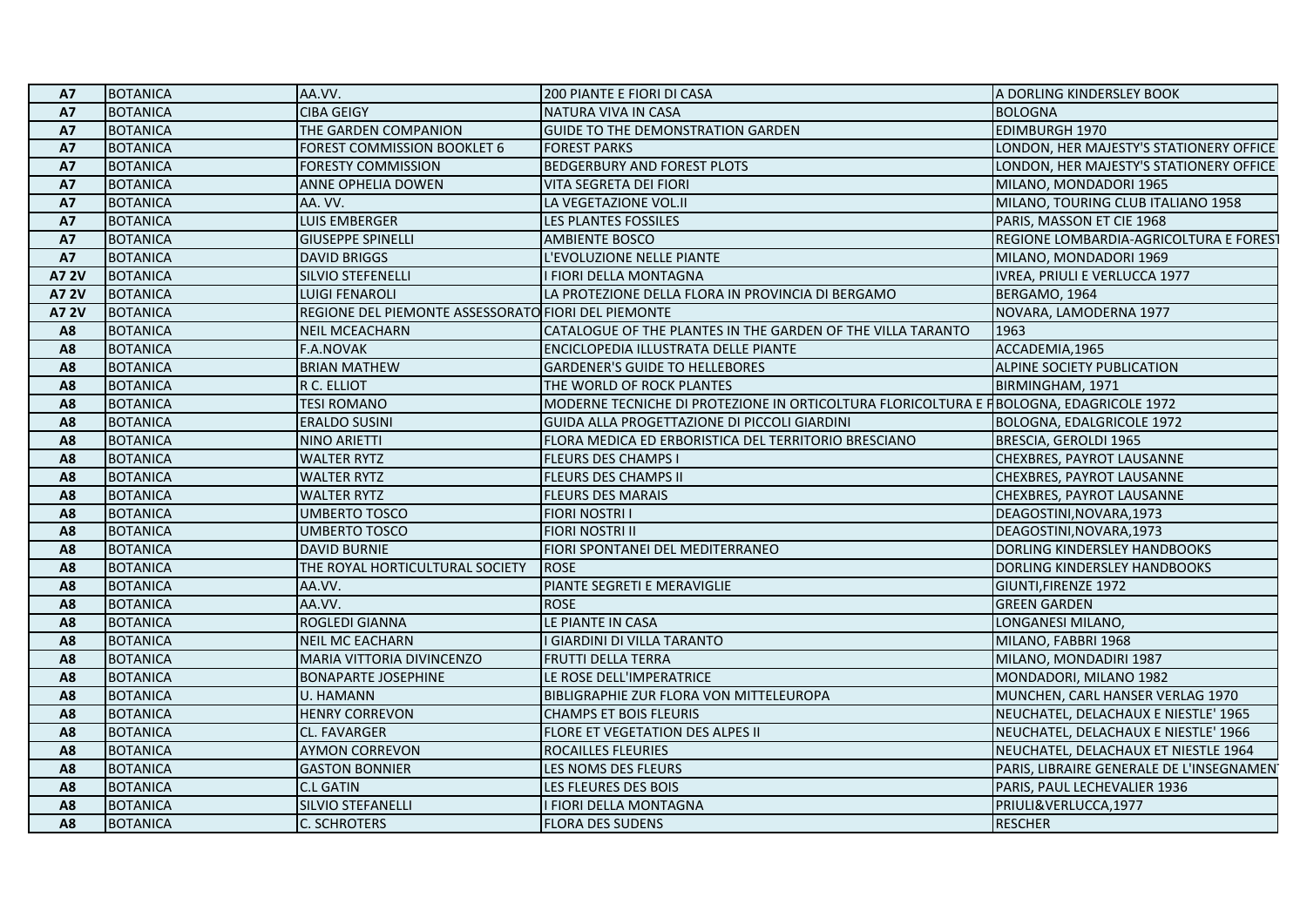| A8             | BOTANICA         | <b>EDLAND</b>                   | LE ROSE                                                | S.A.I.E., TORINO                        |
|----------------|------------------|---------------------------------|--------------------------------------------------------|-----------------------------------------|
| A <sub>8</sub> | <b>BOTANICA</b>  | M.G. PEYROT MADDALENA           | FIORI DI CAMPO E DI BOSCO                              | S.A.I.E., TORINO                        |
| A8             | <b>BOTANICA</b>  | M.G. PEYROT MADDALENA           | PIANTE D'APPARTAMENTO                                  | S.A.I.E., TORINO                        |
| A8             | <b>BOTANICA</b>  | <b>LOWENMO</b>                  | FIORI DI GIARDINO                                      | S.A.I.E., TORINO                        |
| A8             | <b>BOTANICA</b>  | <b>WILHELM SCHACHT</b>          | <b>DER STEINGARTEN</b>                                 | <b>ULMER 1968</b>                       |
| A <sub>8</sub> | <b>BOTANICA</b>  | POMINI LUIGI                    | ERBORISTERIA PEDEMONTANA                               | VERCELLI, CAMERA DI COMMERCIO INDUSTRIA |
| A8             | <b>BOTANICA</b>  | AA.VV.                          | LE PIANTE D'APPARTAMENTO                               | WALKOVER, BERGAMO, 1980                 |
| A8             | <b>BOTANICA</b>  | <b>GUALTIERO SIMONETTI</b>      | <b>BOTANICA</b>                                        | <b>MALANCHINI</b>                       |
| A <sub>8</sub> | <b>BOTANICA</b>  | <b>BAYER</b>                    | <b>BOTANICA</b>                                        | <b>MALANCHINI</b>                       |
| A <sub>8</sub> | <b>BOTANICA</b>  | <b>MARTYN T. HALL</b>           | <b>ORTO</b>                                            | <b>MALANCHINI</b>                       |
| A8             | <b>BOTANICA</b>  | THE ROYAL HORTICULTURAL SOCIETY | <b>ROSE 21</b>                                         | MILANO, DORLING KINDERSLEY HANDBOOKS 1  |
| A8             | <b>BOTANICA</b>  | <b>ITALO GRETTER</b>            | LA FLORA PROTETTA NELLA REGIONE TRENTINO- ALTO ADIGE   | ROVERETO, BOLZANO 1957                  |
| A <sub>8</sub> | <b>BOTANICA</b>  | <b>GUALTIERO SIMONETTI</b>      | GUIDA AL RICONOSCIMENTO DELLE ERBE DI CAMPI E PRATI    | VICENZA, MONDADORI 1986                 |
| <b>A8 2V</b>   | BOTANICA         | <b>CLUDE COCONLER</b>           | CALENDRIER DE MON JARDIN                               | PARIS, GAUTLER-LANGUERAU 1968           |
| <b>A82V</b>    | <b>BOTANICA</b>  | I. AMBROSINI                    | <b>ALPINIA INTIMO</b>                                  | NOVARA, MORA GRAFICA 1974               |
| 1              | <b>BOTANICA</b>  | <b>LUIGI POMINI</b>             | ERBORISTERIA ITALIANA                                  | <b>EDIZIONI VITALITA'</b>               |
| 1              | <b>BOTANICA</b>  | <b>GIOVANNI NEGRI</b>           | <b>ERBARIO FIGURATO</b>                                | <b>ULRICO HOEPLI</b>                    |
| <b>B1</b>      | <b>CATALOGHI</b> | AA.VV.                          | <b>VARIE</b>                                           |                                         |
| E1             | <b>CATALOGHI</b> | AA.VV.                          | CAB ABSTRACTS WORD LIST                                | COMMONWEATH AGRI BUREAUX                |
| E1             | <b>CATALOGHI</b> | <b>FRETEY P. BLANC</b>          | LISTE DES AMPHBIENS D'AFRIQUE CENTRALE                 | <b>MULTIPRESS</b>                       |
| E1             | <b>CATALOGHI</b> | AA.VV.                          | THESAURUS GUIDE 1985                                   |                                         |
| E1             | <b>CATALOGHI</b> | <b>LEATHERDALE ASCANI</b>       | AGROVOC THESAURUS MULTILINGUE DI TERMINOLOGIA AGRICOLA | <b>INTERSTAMPA 1982</b>                 |
| E1             | <b>CATALOGHI</b> | AA.VV.                          | UNBIS THESAURUS ENGLISH EDITION                        | <b>UNITED NATION 1995</b>               |
| E1             | <b>CATALOGHI</b> | AA.VV.                          | COMUNITA' DI MALERBE D'EUROPA                          | <b>DOCUMENTA CIBA GEIGY</b>             |
| E1             | <b>CATALOGHI</b> | AA.VV.                          | <b>INIS THESAURUS</b>                                  | <b>IAEA VIENNA 1999</b>                 |
| E1             | <b>CATALOGHI</b> | AA.VV.                          | AGROVOC 3 VERSION ESPANA FRANCE GB                     |                                         |
| E1             | <b>CATALOGHI</b> | AA.VV.                          | CAB THESAURUS CENTRE FOR AGRICULTURE n° 2 VOL. 1995    |                                         |
| E1             | <b>CATALOGHI</b> | AA.VV.                          | THESAURUS BIOMEDICAL FRANCAIS ANGLAIS 1990 VOL 2 E 3   |                                         |
| <b>E1</b>      | <b>CATALOGHI</b> | AA.VV.                          | THESAURUS ALIMENTATION MULTILINGUE 2 VOL               | K. G. SAUR 1979                         |
| E1             | <b>CATALOGHI</b> | <b>RAGUCCI</b>                  | AGROVOC THESAURUS VERSIONE ITALIANA 1990               |                                         |
| E1             | <b>CATALOGHI</b> | <b>AAVV</b>                     | PROCEDINGS SYSTEMS IN FORESTRY 1998                    |                                         |
| E1             | <b>CATALOGHI</b> | <b>SIEBERT</b>                  | TERMINOLOGIA DE ORDENACION FORESTAL 1999               |                                         |
| E1             | <b>CATALOGHI</b> | AA.VV.                          | CANADIAN AGRICULTURAL THESAURUS AGRICOLE 4 VOL.1977    |                                         |
| E1             | <b>CATALOGHI</b> | AA.VV.                          | <b>INDEX MERCK 1961</b>                                |                                         |
| E1             | <b>CATALOGHI</b> | <b>FAO</b>                      | NAMES OF COUNTRIES 1997                                |                                         |
| E1             | <b>CATALOGHI</b> | FAO                             | <b>ABBREVIATION SIGLES 1997</b>                        |                                         |
| E1             | <b>CATALOGHI</b> | <b>FAO</b>                      | THESAURUS MULTILINGUE DU FONCIEUR 1999                 |                                         |
| E1             | <b>CATALOGHI</b> | <b>FAO</b>                      | ORGANIZATION AND STRUCTURE OF FAO 1998                 |                                         |
| <b>E1</b>      | <b>CATALOGHI</b> | <b>FAO</b>                      | <b>ENVIROMENT AMBIENTE 1991</b>                        |                                         |
| E1             | <b>CATALOGHI</b> | AA.VV.                          | INDEX PLANTARUM                                        | <b>REA 1974</b>                         |
| E1             | <b>CATALOGHI</b> | AA.VV.                          | <b>SEMINUM</b>                                         | UNIVERSITAS LEODIENSIS 1973             |
|                |                  |                                 |                                                        |                                         |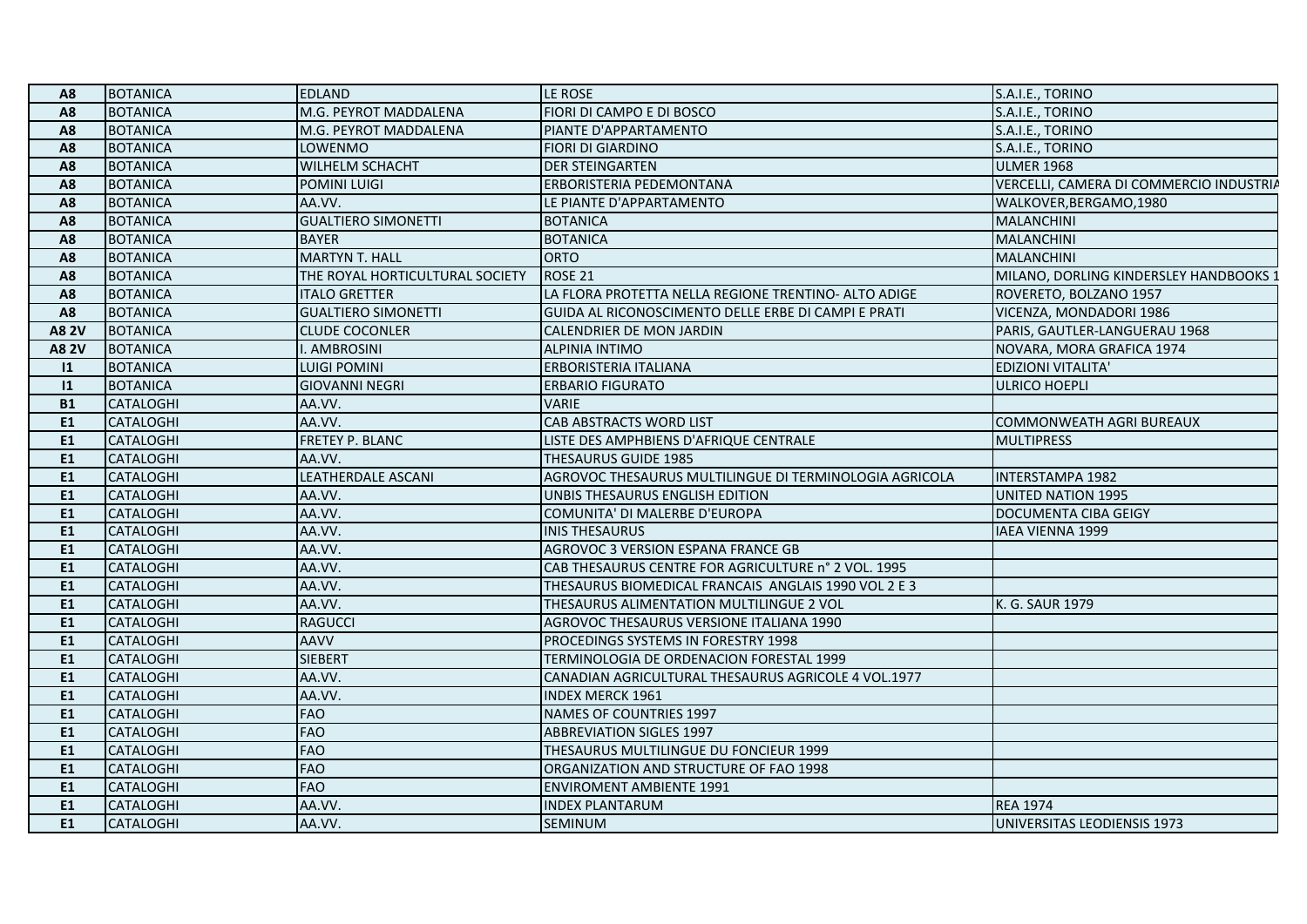| E1             | <b>CATALOGHI</b>          | AA.VV.                       | <b>SEMINUM</b>                                                                           | ISTITUTO BOTANICO UNIVERSIDADE DE COIMB |
|----------------|---------------------------|------------------------------|------------------------------------------------------------------------------------------|-----------------------------------------|
| C <sub>2</sub> | <b>CATALOGO</b>           | <b>GIORGIO ROTA</b>          | <b>COLLEZIONE MUSEALE LUIGI TORRI</b>                                                    | <b>F.LLI GIOVENZANA CISANA</b>          |
| F2             | <b>CATALOGUE</b>          | AA.VV.                       | <b>ST.ANN'S BOOKS</b>                                                                    | <b>CHRISTINE JOHNSON</b>                |
| E <sub>3</sub> | <b>CHIMICA E GENETICA</b> | <b>MARIO GOVERNA</b>         | DIZIONARIO DI TERMINI MEDICI DI USO COMUNE                                               | ERI, TORINO, 1976                       |
| E3             | <b>CHIMICA E GENETICA</b> | PAUL DE KRUIF                | I CACCIATORI DI MICROBI                                                                  | BIBLIOTECA MODERNA MONDADORI, 1934      |
| E3             | <b>CHIMICA E GENETICA</b> | <b>GIORGIO MIRANDOLA</b>     | <b>ANTICHI STRUMENTI SCIENTIFICI</b>                                                     | STELLA POLARE, BERGAMO, 1991            |
| E <sub>3</sub> | <b>CHIMICA E GENETICA</b> | <b>GRUPPO RALPH NADER</b>    | IL CIBO CHE UCCIDE                                                                       | BOMPIANI, MILANO, 1974                  |
| E3             | <b>CHIMICA E GENETICA</b> | <b>EZIO CIRINCIONE</b>       | ECOLOGIA E PSICOANALISI                                                                  | FRANCO MUZZIO, PADOVA, 1991             |
| E3             | <b>CHIMICA E GENETICA</b> | <b>CUCCHI LUIGI</b>          | IN NOME DELLA VITA                                                                       | IL GIORNALE, MILANO, 2003               |
| E3             | <b>CHIMICA E GENETICA</b> | <b>CARLO D'ADDOSIO</b>       | <b>BESTIE DELINQUENTI</b>                                                                | NAPOLI, FLAVIO PAGANO 1992              |
| E3             | <b>CHIMICA E GENETICA</b> | G.CONTINOLO                  | COME ORGANIZZARE L'ARCHIVIO                                                              | MILANO, FRANCO ANGELO 1964              |
| E3             | <b>CHIMICA E GENETICA</b> | RITCHIE CALDER               | L'UOMO E LA MEDICINA                                                                     | MONDADORI,1963                          |
| E3             | <b>CHIMICA E GENETICA</b> | <b>GINO TESTI</b>            | DIZIONARIO DI ALCHIMIA E DI CHIMICA ANTIQUARIA                                           | ROMA, EDITRICE MEDITERRANEA 1950        |
| E3             | <b>CHIMICA E GENETICA</b> | AA.VV.                       | <b>I TUMORI</b>                                                                          | 1999                                    |
| E3             | <b>CHIMICA E GENETICA</b> | <b>H.MUNRO FOX</b>           | LA PERSONALITA' DEGLI ANIMALI                                                            | ADINDUSTRIA, ROMA, 1960                 |
| E3             | <b>CHIMICA E GENETICA</b> | <b>GINESTRA AMALDI</b>       | <b>MATERIA E ANTIMATERIA</b>                                                             | BIBLIOTECA MODERNA MONDADORI,1961       |
| E3             | <b>CHIMICA E GENETICA</b> | <b>REGINA MICHIELI</b>       | <b>QUINTINO SELLA</b>                                                                    | BRESCIA, LA SCUOLA 1954                 |
| E <sub>3</sub> | <b>CHIMICA E GENETICA</b> | AA.VV.                       | SOTTO IUL PLATANO DI COO                                                                 | CASTALDI, ROMA, 1932-36                 |
| E3             | <b>CHIMICA E GENETICA</b> | <b>GIUSEPPE D'ALESSANDRO</b> | I MICROBI E L'UOMO                                                                       | <b>ERI</b>                              |
| E3             | <b>CHIMICA E GENETICA</b> | SAMUEL C. GWYNNE             | IL MONDO SULL'ORLO DEL FALLIMENTO                                                        | EDIZIONI COMUNITA', MILANO, 1986        |
| E3             | <b>CHIMICA E GENETICA</b> | PIERO ANGELA                 | DA ZERO A TRE ANNI                                                                       | GARZANTI.1975                           |
| E3             | <b>CHIMICA E GENETICA</b> |                              | COORDINATRICE ROSA BIANCO FINOCC CULTURA CHE NUTRE-STRUMENTI PER L'EDUCAZIONE ALIMENTARE | GIUNTI EDITORE FIRENZE 2009             |
| E3             | <b>CHIMICA E GENETICA</b> | AA.VV                        | <b>FISIOLOGIA UMANA</b>                                                                  | GIUNTI, FIRENZE, 1993                   |
| E3             | <b>CHIMICA E GENETICA</b> | <b>MARCELLO SETA</b>         | <b>CORSO DI CHIMICA</b>                                                                  | GIUSEPPE PRINCIPATO, MILANO, 1955       |
| E3             | <b>CHIMICA E GENETICA</b> | AA.VV.                       | SEVESO LA TRAGEDIA DELLA DIOSSINA                                                        | GR BESANA BRIANZA, 1977                 |
| E <sub>3</sub> | <b>CHIMICA E GENETICA</b> | AA.VV.                       | MERAVIGLIE DI ANIMALI E ORRORI DI UOMINI                                                 | HELVETIA, VENEZIA, 1963                 |
| E3             | <b>CHIMICA E GENETICA</b> | <b>MAJORANA</b>              | IL CERVELLO ORGANIZZAZIONE E FUNZIONI                                                    | LE SCIENZE,1976                         |
| E3             | <b>CHIMICA E GENETICA</b> | <b>BOVET</b>                 | PSICOLOGIA ANIMALE                                                                       | LE SCIENZE, 1976                        |
| E3             | <b>CHIMICA E GENETICA</b> | <b>LINUS PAULING</b>         | <b>CHIMICA GENERALE</b>                                                                  | <b>LONGANESI &amp;CO</b>                |
| E <sub>3</sub> | <b>CHIMICA E GENETICA</b> | <b>GERARD LAUZUN</b>         | <b>FREUD</b>                                                                             | MILANO, ACCADEMIA 1971                  |
| E3             | <b>CHIMICA E GENETICA</b> | <b>CARL R. THEILER</b>       | <b>UOMINI E MOLECOLE</b>                                                                 | MILANO, BALDINI & CASTOLDI 1960         |
| E3             | <b>CHIMICA E GENETICA</b> | RACHEL CARSON                | PRIMAVERA SILENZIOSA                                                                     | MILANO, FELTRINELLI 1976                |
| E3             | <b>CHIMICA E GENETICA</b> | D.D.DAVIES                   | <b>BIOCHIMICA VEGETALE</b>                                                               | MILANO, FRANCO ANGELO EDITORE 1966      |
| E <sub>3</sub> | <b>CHIMICA E GENETICA</b> | F. MEYER                     | LE TAPPE DELLA CHIMICA                                                                   | MILANO, GARZANTI 1951                   |
| E3             | <b>CHIMICA E GENETICA</b> | MICHAEL ANDREWS              | AMICI SULLA PELLE VIAGGIO NEL MONDO IN MINIATURA DEI PARASSITI C MILANO, RED 1982        |                                         |
| E3             | <b>CHIMICA E GENETICA</b> | C.LONGO /G. LONGO            | DALLA CELLULA ALLA COMUNITA' DEI VIVENTI                                                 | MINERVA ITALICA, BERGAMO, 1972          |
| E <sub>3</sub> | <b>CHIMICA E GENETICA</b> | W.F.GANONG                   | FUNZIONI DEL SISTEMA NERVOSO                                                             | PACCIN EDITORE, PADOVA, 1979            |
| E3             | <b>CHIMICA E GENETICA</b> | <b>BRUNO MASSA</b>           | <b>GUARIRE DAL MAL DI TESTA</b>                                                          | PAOLINE, TORINO, 1989                   |
| E3             | <b>CHIMICA E GENETICA</b> | <b>HEBERT MESCHKOWSKI</b>    | MUTAMENTI DEL PENSIERO MATEMATICO                                                        | PAOLO BORINGHIERI, TORINO, 1963         |
| E3             | <b>CHIMICA E GENETICA</b> | <b>STEVEN ROSE</b>           | LA CHIMIE DE LA VIE                                                                      | PARIS, GAUTHIER-VILLARS 1971            |
| E <sub>3</sub> | <b>CHIMICA E GENETICA</b> | <b>QUAGLIANO VALLARINO</b>   | <b>CHIMICA</b>                                                                           | PICCIN, PADOVA, 1973                    |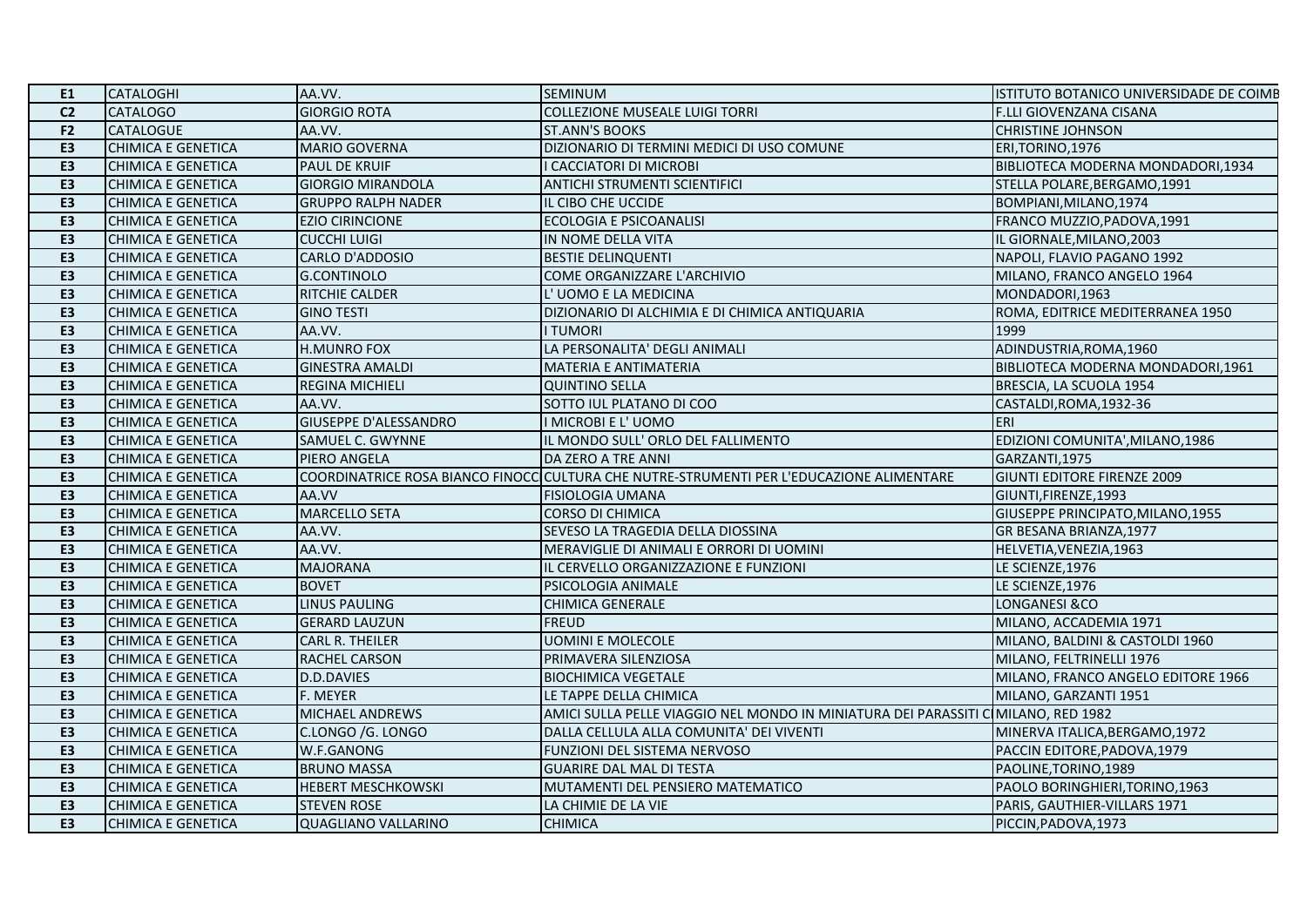| E <sub>3</sub> | <b>CHIMICA E GENETICA</b> | <b>E.J.GARDNER</b>             | PRINCIPI DI GENETICA                                      | PICCIN, PADOVA, 1982         |
|----------------|---------------------------|--------------------------------|-----------------------------------------------------------|------------------------------|
| E3             | <b>CHIMICA E GENETICA</b> | <b>MARCEL ROLAND</b>           | LE MERAVIGLIE DEL MICROSCOPIO                             | RIZZOLI, 1950                |
| E3             | <b>CHIMICA E GENETICA</b> | ROBERT A.HINDE                 | ETOLOGIA E I SUOI RAPPORTI CON LE ALTRE SCIENZE           | RIZZOLI, MILANO, 1984        |
| E <sub>3</sub> | <b>CHIMICA E GENETICA</b> | <b>ARMIN HEYMER</b>            | DIZIONARIO DI ETOLOGIA                                    | ROMA, ARMANDO 1977           |
| E <sub>3</sub> | <b>CHIMICA E GENETICA</b> | <b>OMITI FANCELLO</b>          | DALLE MOLECOLE ALL'UOMO                                   | ROMA, EDITORI RIUNITI 1985   |
| E3             | <b>CHIMICA E GENETICA</b> | <b>GESSNER G. HAWLEY</b>       | LE MERAVIGLIE DELL' ESTREMAMENTE PICCOLO                  | <b>BOMPIANI</b>              |
| E <sub>3</sub> | <b>CHIMICA E GENETICA</b> | WYNN KAPIT E LAWRENCE M. ELSON | TAVOLE DI ANATOMIA DA COLORARE                            | ZANICHELLI, BOLOGNA, 1987    |
| E3             | <b>CHIMICA E GENETICA</b> | <b>FRANK LIEDER</b>            | ATLANTE DI PARASSITOLOGIA                                 | <b>MUZZIO</b>                |
| E <sub>3</sub> | <b>CHIMICA E GENETICA</b> | <b>VARI</b>                    | <b>TEMPO TECNICO</b>                                      |                              |
| E <sub>3</sub> | <b>CHIMICA E GENETICA</b> | <b>ROHR</b>                    | ESERCIZI DELL'ANIMA PER SOLI UOMINI                       | PIEMME                       |
| E <sub>3</sub> | <b>CHIMICA E GENETICA</b> | <b>VARI</b>                    | LE FACOLTA' SCIENTIFICHE PROBLEMI DELLA SOCIETA' ITALIANA | IL MULINO                    |
| <b>E3 2V</b>   | <b>CHIMICA E GENETICA</b> | PIERO ANGELA                   | <b>QUARK ECONOMIA</b>                                     | 1986, GARZANTI               |
| <b>B1</b>      | <b>DISPENSA</b>           | <b>MAURIZIO SALVI</b>          | GOM CHIMICA ELEMENTARE ELEMENTI DI MINERALOGIA            |                              |
| <b>B1</b>      | <b>DISPENSA</b>           | <b>RENATO MARSETTI</b>         | PLATTNERITE DI ZORZONE                                    |                              |
| C <sub>4</sub> | <b>ENCICLOPEDIA</b>       | AA.VV.                         | L'ORECCHIO IL NASO E LA GOLA                              | FABBRI EDITORI, MILANO, 1978 |
| C <sub>4</sub> | <b>ENCICLOPEDIA</b>       | AA.VV.                         | <b>ENERGIA E VITA</b>                                     | COMUNE DI BOLOGNA,1986       |
| C <sub>4</sub> | <b>ENCICLOPEDIA</b>       | AA.VV.                         | LA SALUTE DELLA MADRE E DEL BAMBINO 1                     | <b>FABBRI</b>                |
| C <sub>4</sub> | <b>ENCICLOPEDIA</b>       | AA.VV.                         | SCIENZA DELL' ALIMENTAZIONE E DIETOLOGIA 2                | <b>FABBRI</b>                |
| C <sub>4</sub> | <b>ENCICLOPEDIA</b>       | AA.VV.                         | SCIENZA DELL' ALIMENTAZIONE E DIETOLOGIA 3                | <b>FABBRI</b>                |
| C <sub>4</sub> | <b>ENCICLOPEDIA</b>       | AA.VV.                         | LA SALUTE DELLA MADRE E DEL BAMBINO 2                     | <b>FABBRI</b>                |
| C <sub>4</sub> | <b>ENCICLOPEDIA</b>       | AA.VV.                         | L' APPARATO UROGENITALE                                   | FABBRI EDITORI, MILANO, 1978 |
| C4             | <b>ENCICLOPEDIA</b>       | AA.VV.                         | L'OCCHIO                                                  | FABBRI EDITORI, MILANO, 1978 |
| C <sub>4</sub> | <b>ENCICLOPEDIA</b>       | AA.VV.                         | IL SISTEMA ENDOCRINO                                      | FABBRI EDITORI, MILANO, 1978 |
| C <sub>4</sub> | <b>ENCICLOPEDIA</b>       | AA.VV.                         | LO STOMACO                                                | FABBRI EDITORI, MILANO, 1978 |
| C <sub>4</sub> | <b>ENCICLOPEDIA</b>       | AA.VV.                         | <b>CUORE 1</b>                                            | FABBRI EDITORI, MILANO, 1978 |
| C <sub>4</sub> | <b>ENCICLOPEDIA</b>       | AA.VV.                         | <b>CUORE 2</b>                                            | FABBRI EDITORI, MILANO, 1978 |
| C <sub>4</sub> | <b>ENCICLOPEDIA</b>       | AA.VV.                         | <b>CUORE 3</b>                                            | FABBRI EDITORI, MILANO, 1978 |
| C <sub>4</sub> | <b>ENCICLOPEDIA</b>       | AA.VV.                         | LA BOCCA E I DENTI                                        | FABBRI EDITORI, MILANO, 1978 |
| C <sub>4</sub> | <b>ENCICLOPEDIA</b>       | AA.VV.                         | <b>IL SANGUE</b>                                          | FABBRI EDITORI, MILANO, 1978 |
| C <sub>4</sub> | <b>ENCICLOPEDIA</b>       | AA.VV.                         | IL FEGATO E IL PANCREAS                                   | FABBRI EDITORI, MILANO, 1978 |
| C <sub>4</sub> | <b>ENCICLOPEDIA</b>       | AA.VV.                         | LA PELLE                                                  | FABBRI EDITORI, MILANO, 1978 |
| C <sub>4</sub> | <b>ENCICLOPEDIA</b>       | AA.VV.                         | GLI APPARATI DELLA RIPRODUZIONE 1                         | FABBRI EDITORI, MILANO, 1978 |
| C <sub>4</sub> | <b>ENCICLOPEDIA</b>       | AA.VV.                         | GLI APPARATI DELLA RIPRODUZIONE 2                         | FABBRI EDITORI, MILANO, 1978 |
| C <sub>4</sub> | <b>ENCICLOPEDIA</b>       | AA.VV.                         | L' APPARATO LOCOMOTORE 1                                  | FABBRI EDITORI, MILANO, 1978 |
| C <sub>4</sub> | <b>ENCICLOPEDIA</b>       | AA.VV.                         | L' APPARATO LOCOMOTORE 2                                  | FABBRI EDITORI, MILANO, 1978 |
| C4             | <b>ENCICLOPEDIA</b>       | AA.VV.                         | IL SISTEMA NERVOSO 1                                      | FABBRI EDITORI, MILANO, 1978 |
| C <sub>4</sub> | <b>ENCICLOPEDIA</b>       | AA.VV.                         | IL SISTEMA NERVOSO 2                                      | FABBRI EDITORI, MILANO, 1978 |
| C <sub>4</sub> | <b>ENCICLOPEDIA</b>       | AA.VV.                         | ATLANTE DI RADIOLOGIA 2                                   |                              |
| C <sub>4</sub> | <b>ENCICLOPEDIA</b>       | AA.VV.                         | NEL MERAVIGLIOSO MONDO DEGLI ANIMALI 16 VOLUMI            | CURCIO, ROMA, 1977           |
| C <sub>4</sub> | <b>ENCICLOPEDIA</b>       | AA.VV.                         | <b>ANIMALI 8 VOLUMI</b>                                   | CURCIO, ROMA 1972            |
| C <sub>4</sub> | <b>ENCICLOPEDIA</b>       | AA.VV.                         | L' INTESTINO                                              | FABBRI EDITORI, MILANO, 1978 |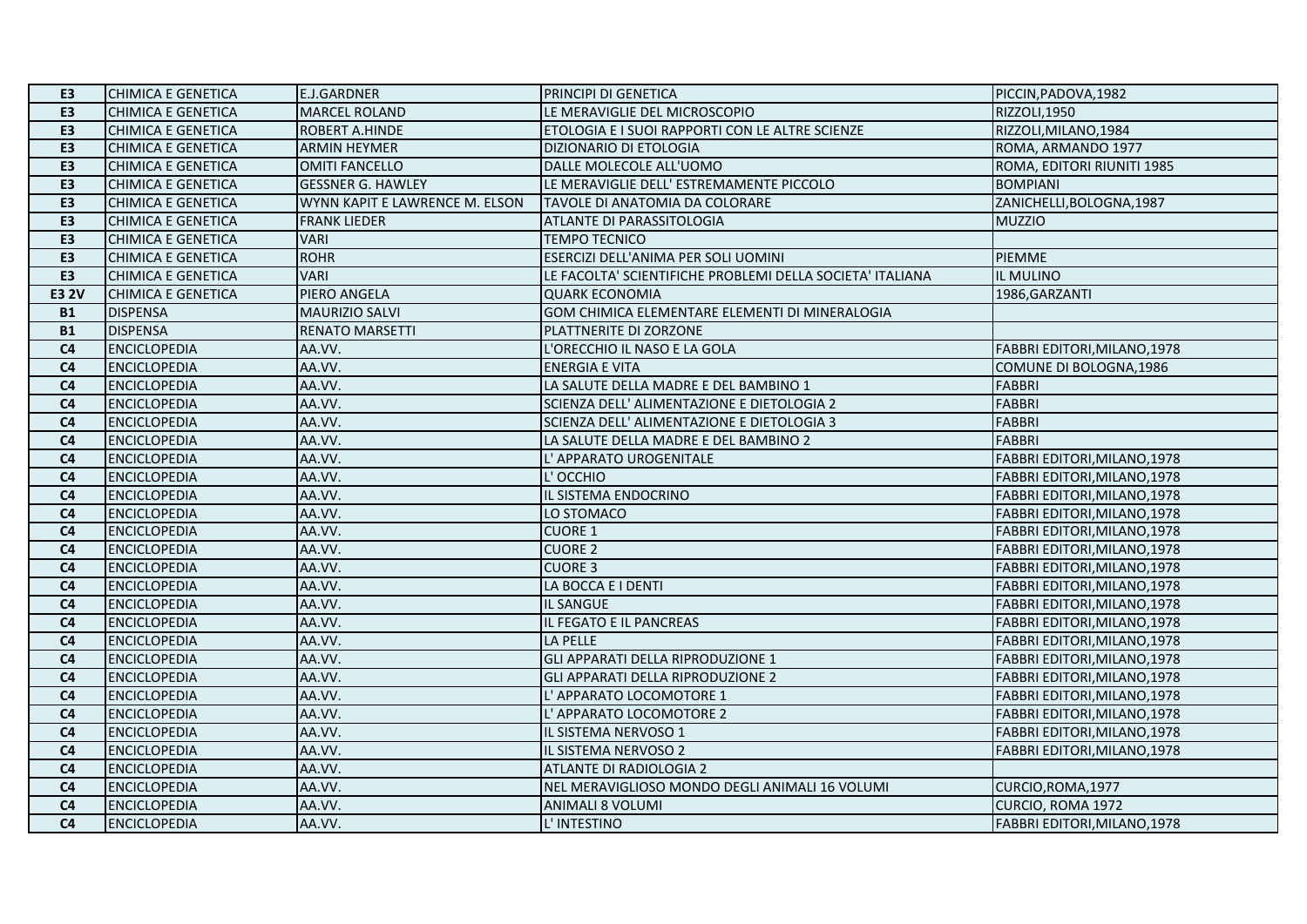| C <sub>4</sub>  | <b>ENCICLOPEDIA</b> | AA.VV.                         | I BRONCHI E I POLMONI                                                                 | FABBRI EDITORI, MILANO, 1978 |
|-----------------|---------------------|--------------------------------|---------------------------------------------------------------------------------------|------------------------------|
| C <sub>5</sub>  | <b>ENCICLOPEDIA</b> | AA.VV.                         | MERAVIGLIE DELLA BIOLOGIA                                                             | DEAGOSTINI, NOVARA, 1969     |
| C <sub>5</sub>  | <b>ENCICLOPEDIA</b> | PIERO ANGELA                   | VIAGGIO NELLA SCIENZA                                                                 | LA REPUBBLICA, NOVARA, 1997  |
| C <sub>5</sub>  | <b>ENCICLOPEDIA</b> | PAOLO GASPARINI                | PROBLEMI DI GEOFISICA DALLO SPAZIO AL NUCLEO TERRESTRE                                | MILANO, LE SCIENZE 1977      |
| C <sub>5</sub>  | <b>ENCICLOPEDIA</b> | presentazione LUCIANO CAGLIOTI | <b>CHIMICA D'OGGI</b>                                                                 | MILANO, LE SCIENZE 1978      |
| C <sub>5</sub>  | <b>ENCICLOPEDIA</b> | presentazione GIUSEPPE BIORCI  | DALLA SELCE ALL'ELETTRONICA IL CAMMINO DELLA TECNOLOGIA                               | MILANO, LE SCIENZE 1978      |
| C <sub>5</sub>  | <b>ENCICLOPEDIA</b> | AA.VV.                         | MERAVIGLIE DELLA TECNICA                                                              | DEAGOSTINI, NOVARA, 1969     |
| C <sub>5</sub>  | <b>ENCICLOPEDIA</b> | AA.VV.                         | L'ENCICLOPEDIA 25 VOLUMI                                                              | <b>FABBRI</b>                |
| C <sub>5</sub>  | <b>ENCICLOPEDIA</b> | AA.VV.                         | DIZIONARIO DEI SINONIMI E DEI CONTRARI                                                | <b>FABBRI</b>                |
| D <sub>4</sub>  | <b>ENCICLOPEDIA</b> | AA.VV                          | LA GRANDE AVVENTURA DELLO SPAZIO II                                                   | DEAGOSTINI, NOVARA, 1967     |
| D <sub>4</sub>  | <b>ENCICLOPEDIA</b> | AA.VV.                         | IL MARE DAL N° 1 AL N° 160                                                            | DEAGOSTINI, NOVARA, 1980     |
| D <sub>4</sub>  | <b>ENCICLOPEDIA</b> | AA.VV.                         | PICCOLA ENCICLOPEDIA DEGLI ANIMALI VOL 1                                              | FABBRI EDITORI, MILANO, 1964 |
| D <sub>4</sub>  | <b>ENCICLOPEDIA</b> | AA.VV.                         | PICCOLA ENCICLOPEDIA DEGLI ANIMALI VOL 2                                              | FABBRI EDITORI, MILANO, 1964 |
| D <sub>4</sub>  | <b>ENCICLOPEDIA</b> | PIERO ANGELA                   | VIAGGIO NEL MONDO DEGLI ANIMALI                                                       | LA REPUBBLICA, 1998          |
| D <sub>4</sub>  | <b>ENCICLOPEDIA</b> | AA.VV.                         | L'EUROPA VISTA DAL CIELO                                                              | MILANO, RIZZOLI              |
| D <sub>4</sub>  | <b>ENCICLOPEDIA</b> | AA.VV.                         | L'ASIA VISTA DAL CIELO                                                                | MILANO, RIZZOLI              |
| D <sub>4</sub>  | <b>ENCICLOPEDIA</b> | AA.VV.                         | L'AFRICA VISTA DAL CIELO                                                              | MILANO, RIZZOLI              |
| D <sub>4</sub>  | <b>ENCICLOPEDIA</b> | AA.VV.                         | L'AMERICA VISTA DAL CIELO                                                             | MILANO, RIZZOLI              |
| D <sub>4</sub>  | <b>ENCICLOPEDIA</b> | MICHELE CRAVERI                | STORIA NATURALE VITA DEGLI ANIMALI DELLE PIANTE E DELLA TERRA I                       | MILANO, TRAVERS              |
| D <sub>4</sub>  | <b>ENCICLOPEDIA</b> | MICHELE CRAVERI                | STORIA NATURALE VITA DEGLI ANIMALI DELLE PIANTE E DELLA TERRA II                      | MILANO, TRAVERS              |
| D <sub>4</sub>  | <b>ENCICLOPEDIA</b> | <b>MICHELE CRAVERI</b>         | STORIA NATURALE VITA DEGLI ANIMALI DELLE PIANTE E DELLA TERRA III                     | MILANO, TRAVERS              |
| D <sub>4</sub>  | <b>ENCICLOPEDIA</b> | MICHELE CRAVERI                | STORIA NATURALE VITA DEGLI ANIMALI DELLE PIANTE E DELLA TERRA IV                      | MILANO, TRAVERS              |
| D <sub>4</sub>  | <b>ENCICLOPEDIA</b> | HANS JOACHIM STORIG            | BREVE STORIA DELLA SCIENZA VOL.1                                                      | MILANO. MARTELLO 1956        |
| D <sub>4</sub>  | <b>ENCICLOPEDIA</b> | <b>HANS JOACHIM STORIG</b>     | BREVE STORIA DELLA SCIENZA VOL.2                                                      | MILANO. MARTELLO 1956        |
| D <sub>4</sub>  | <b>ENCICLOPEDIA</b> | AA.VV.                         | 1 ANIMALI                                                                             | REPUBBLICA, VERONA, 2005     |
| D <sub>4</sub>  | <b>ENCICLOPEDIA</b> | AA.VV.                         | ENCICLOPEDIA ILLUSTRATA DEGLI ANIMALI                                                 | VALLARDI I.G., 1990          |
| D <sub>4</sub>  | <b>ENCICLOPEDIA</b> | AA.VV                          | LA GRANDE AVVENTURA DELLO SPAZIO I                                                    | DEAGOSTINI, NOVARA, 1967     |
| D <sub>5</sub>  | <b>ENCICLOPEDIA</b> | AA.VV.                         | IL PIANETA DELL'UOMO 20 VOLUMI                                                        | ARNOLDO MONDADORI, 1975      |
| D <sub>5</sub>  | <b>ENCICLOPEDIA</b> | AA.VV.                         | DIMENSIONE X I MISTERI DELL'UOMO,DELLA TERRA E DELLO SPAZIO volureDIPEM, NOVARA 1982  |                              |
| D <sub>5</sub>  | <b>ENCICLOPEDIA</b> | AA.VV.                         | DIMENSIONE X I MISTERI DELL'UOMO, DELLA TERRA E DELLO SPAZIO volunEDIPEM, NOVARA 1982 |                              |
| D <sub>5</sub>  | <b>ENCICLOPEDIA</b> | AA.VV.                         | DIMENSIONE X I MISTERI DELL'UOMO, DELLA TERRA E DELLO SPAZIO voluneDIPEM, NOVARA 1982 |                              |
| D <sub>5</sub>  | <b>ENCICLOPEDIA</b> | AA.VV.                         | DIMENSIONE X I MISTERI DELL'UOMO, DELLA TERRA E DELLO SPAZIO volunEDIPEM, NOVARA 1982 |                              |
| $\overline{D5}$ | <b>ENCICLOPEDIA</b> | AA.VV.                         | DIMENSIONE X I MISTERI DELL'UOMO, DELLA TERRA E DELLO SPAZIO volunEDIPEM, NOVARA 1982 |                              |
| D <sub>5</sub>  | <b>ENCICLOPEDIA</b> | AA.VV.                         | DIMENSIONE X I MISTERI DELL'UOMO, DELLA TERRA E DELLO SPAZIO volunEDIPEM, NOVARA 1982 |                              |
| D <sub>5</sub>  | <b>ENCICLOPEDIA</b> | AA.VV.                         | DIMENSIONE X I MISTERI DELL'UOMO,DELLA TERRA E DELLO SPAZIO volunEDIPEM, NOVARA 1982  |                              |
| D <sub>5</sub>  | <b>ENCICLOPEDIA</b> | AA.VV.                         | L'UNIVERSO                                                                            | FABBRI, MILANO, 1977         |
| D <sub>5</sub>  | <b>ENCICLOPEDIA</b> | AA.VV.                         | <b>LA TERRA I</b>                                                                     | FABBRI, MILANO, 1977         |
| D <sub>5</sub>  | <b>ENCICLOPEDIA</b> | AA.VV.                         | <b>LA TERRA II</b>                                                                    | FABBRI, MILANO, 1977         |
| D <sub>5</sub>  | <b>ENCICLOPEDIA</b> | AA.VV.                         | LA VITA SULLA TERRA                                                                   | FABBRI, MILANO, 1977         |
| D <sub>5</sub>  | <b>ENCICLOPEDIA</b> | AA.VV.                         | <b>LA SCIENZA</b>                                                                     | FABBRI, MILANO, 1977         |
| D <sub>5</sub>  | <b>ENCICLOPEDIA</b> | AA.VV.                         | LA TECNICA I                                                                          | FABBRI, MILANO, 1977         |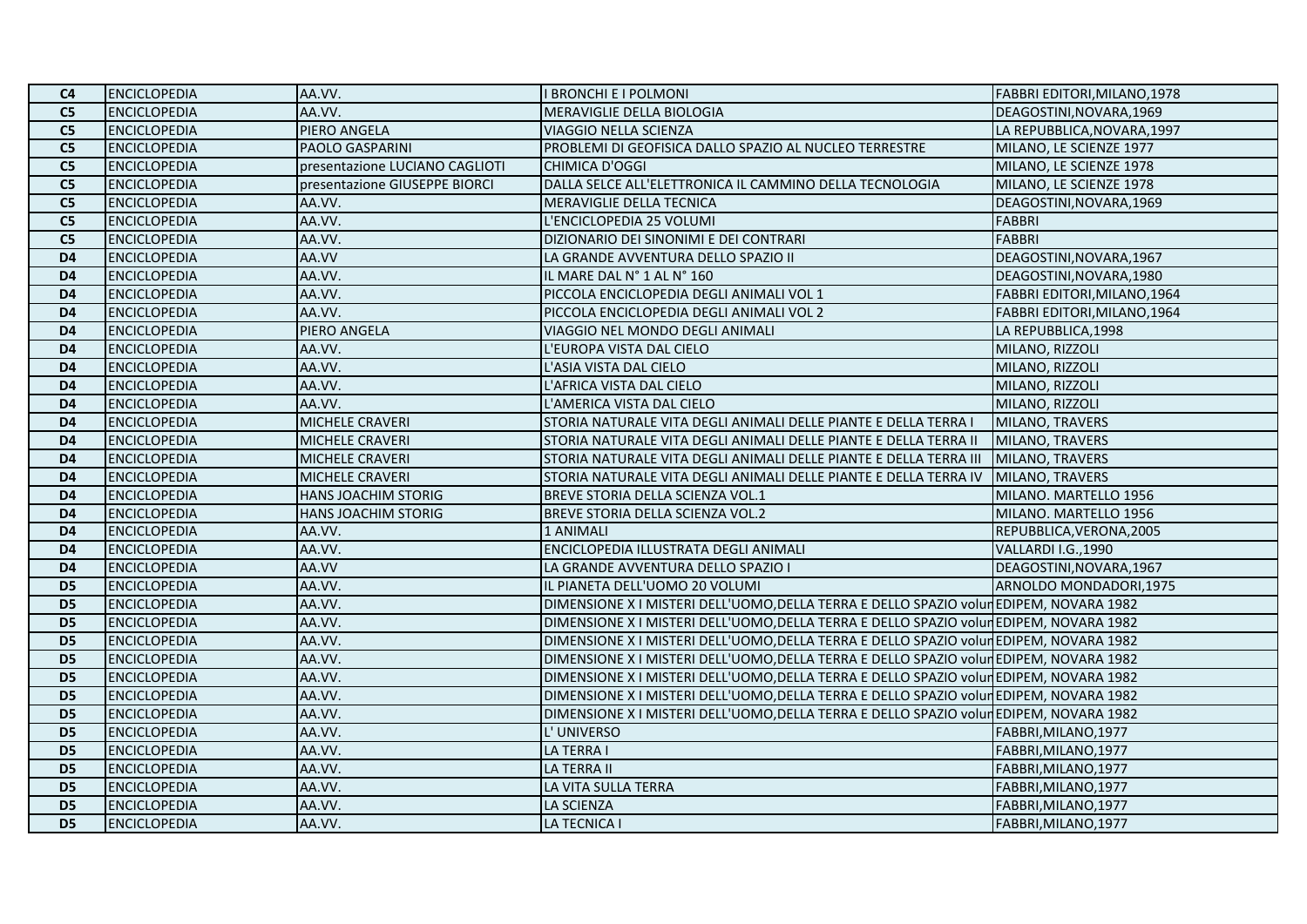| D <sub>5</sub>  | <b>ENCICLOPEDIA</b> | AA.VV.               | <b>LA TECNICA II</b>                | FABBRI, MILANO, 1977                |
|-----------------|---------------------|----------------------|-------------------------------------|-------------------------------------|
| D <sub>5</sub>  | <b>ENCICLOPEDIA</b> | AA.VV.               | L'UOMOI                             | FABBRI, MILANO, 1977                |
| D <sub>5</sub>  | <b>ENCICLOPEDIA</b> | AA.VV.               | L'UOMO II                           | FABBRI, MILANO, 1977                |
| D <sub>5</sub>  | <b>ENCICLOPEDIA</b> | AA.VV.               | LA STORIA E LA CULTURA I            | FABBRI, MILANO, 1977                |
| D <sub>5</sub>  | <b>ENCICLOPEDIA</b> | AA.VV.               | LA STORIA E LA CULTURA II           | FABBRI, MILANO, 1977                |
| D <sub>5</sub>  | <b>ENCICLOPEDIA</b> | AA.VV.               | LA STORIA E LA CULTURA III          | FABBRI, MILANO, 1977                |
| D <sub>5</sub>  | <b>ENCICLOPEDIA</b> | <b>GRISVARD PAUL</b> | LE BON JARDINIER 1                  | <b>PARIS, 1982</b>                  |
| D <sub>5</sub>  | <b>ENCICLOPEDIA</b> | <b>GEORGES BLOND</b> | LA VALLE DEI CASTORI                | CENTRO INTERNAZIONALE LIBRO FIRENZE |
| D <sub>5</sub>  | <b>ENCICLOPEDIA</b> | <b>JULIAN HUXLEY</b> | SEGRETI DELLA VITA                  | <b>MONDADORI</b>                    |
| D <sub>5</sub>  | <b>ENCICLOPEDIA</b> | JEAN D'ESME          | IL LEONE AFRICANO                   | <b>WALT DISNEY</b>                  |
| $\overline{D5}$ | <b>ENCICLOPEDIA</b> | ROY EDWARD DISNEY    | <b>PERRI</b>                        | <b>MONDADORI</b>                    |
| D <sub>5</sub>  | <b>ENCICLOPEDIA</b> | <b>BRONZINI</b>      | <b>ARTICO SELVAGGIO</b>             | <b>MONDADORI</b>                    |
| D <sub>5</sub>  | <b>ENCICLOPEDIA</b> | <b>FERGUSSON</b>     | IL GIAGUARO DELLA GIUNGLA           | <b>MONDADORI</b>                    |
| D <sub>5</sub>  | <b>ENCICLOPEDIA</b> | <b>BROMFIELD</b>     | LA PRATERIA CHE SCOMPARE            | <b>VALLECCHI</b>                    |
| D <sub>5</sub>  | <b>ENCICLOPEDIA</b> | AA.VV.               | <b>DESERTO CHE VIVE</b>             | VALLECCHI                           |
| <b>D52V</b>     | <b>ENCICLOPEDIA</b> | <b>GRISVARD PAUL</b> | LE BON JARDINIER 2                  | <b>PARIS, 1982</b>                  |
| E <sub>5</sub>  | <b>ENCICLOPEDIA</b> | AA.VV.               | L'UNIVERSO VOL.2                    | MILANO, MOTTA 2005                  |
| E5              | <b>ENCICLOPEDIA</b> | AA.VV.               | LA TERRA VOL.1                      | MILANO, MOTTA 2005                  |
| E5              | <b>ENCICLOPEDIA</b> | AA.VV.               | LA TERRA VOL.2                      | MILANO, MOTTA 2005                  |
| E5              | <b>ENCICLOPEDIA</b> | AA.VV.               | L' AMBIENTE                         | MILANO, MOTTA 2005                  |
| E5              | <b>ENCICLOPEDIA</b> | AA.VV.               | L' ENERGIA VOL.1                    | MILANO, MOTTA 2005                  |
| E <sub>5</sub>  | <b>ENCICLOPEDIA</b> | AA.VV.               | L' ENERGIA VOL.2                    | MILANO, MOTTA 2005                  |
| E <sub>5</sub>  | <b>ENCICLOPEDIA</b> | AA.VV.               | <b>LA VITA</b>                      | MILANO, MOTTA 2005                  |
| E5              | <b>ENCICLOPEDIA</b> | AA.VV.               | LA SALUTE                           | MILANO, MOTTA 2005                  |
| E5              | <b>ENCICLOPEDIA</b> | AA.VV.               | LA MATERIA VOL.1                    | MILANO, MOTTA 2005                  |
| E5              | <b>ENCICLOPEDIA</b> | AA.VV.               | LA MATERIA VOL.2                    | MILANO, MOTTA 2005                  |
| E <sub>5</sub>  | <b>ENCICLOPEDIA</b> | AA.VV.               | LA MENTE VOL.1                      | MILANO, MOTTA 2005                  |
| E <sub>5</sub>  | <b>ENCICLOPEDIA</b> | AA.VV.               | LA MENTE VOL.2                      | MILANO, MOTTA 2005                  |
| E5              | <b>ENCICLOPEDIA</b> | AA.VV.               | LA COMUNICAZIONE VOL.1              | MILANO, MOTTA 2005                  |
| E5              | <b>ENCICLOPEDIA</b> | AA.VV.               | LA COMUNICAZIONE VOL.2              | MILANO, MOTTA 2005                  |
| E5              | <b>ENCICLOPEDIA</b> | AA.VV.               | L'UNIVERSO VOL.1                    | MILANO, MOTTA 2005                  |
| E <sub>5</sub>  | <b>ENCICLOPEDIA</b> | <b>FARB</b>          | L'ECOLOGIA                          | <b>MONDADORI</b>                    |
| E <sub>5</sub>  | <b>ENCICLOPEDIA</b> | <b>FARB</b>          | L'AMBIENTE NATURALE DEL NORDAMERICA | <b>MONDADORI</b>                    |
| E <sub>5</sub>  | <b>ENCICLOPEDIA</b> | <b>CARR</b>          | I RETTILI                           | <b>MONDADORI</b>                    |
| E5              | <b>ENCICLOPEDIA</b> | <b>CARR</b>          | FAUNA E FLORA SELVAGGIA DELL'AFRICA | <b>MONDADORI</b>                    |
| E <sub>5</sub>  | <b>ENCICLOPEDIA</b> | <b>BATES</b>         | LA VARIOPINTA NATURA DEL SUDAMERICA | <b>MONDADORI</b>                    |
| E5              | <b>ENCICLOPEDIA</b> | <b>OMMANNEY</b>      | <b>I PESCI</b>                      | <b>MONDADORI</b>                    |
| E <sub>5</sub>  | <b>ENCICLOPEDIA</b> | PETERSON             | <b>GLI UCCELLI</b>                  | <b>MONDADORI</b>                    |
| E <sub>5</sub>  | <b>ENCICLOPEDIA</b> | <b>MOORE</b>         | L'EVOLUZIONE                        | <b>MONDADORI</b>                    |
| E <sub>5</sub>  | <b>ENCICLOPEDIA</b> | <b>WENT</b>          | LE PIANTE                           | <b>MONDADORI</b>                    |
| E5              | <b>ENCICLOPEDIA</b> | <b>RIPLEY</b>        | NATURA E COLORE DELL'ASIA TROPICALE | <b>MONDADORI</b>                    |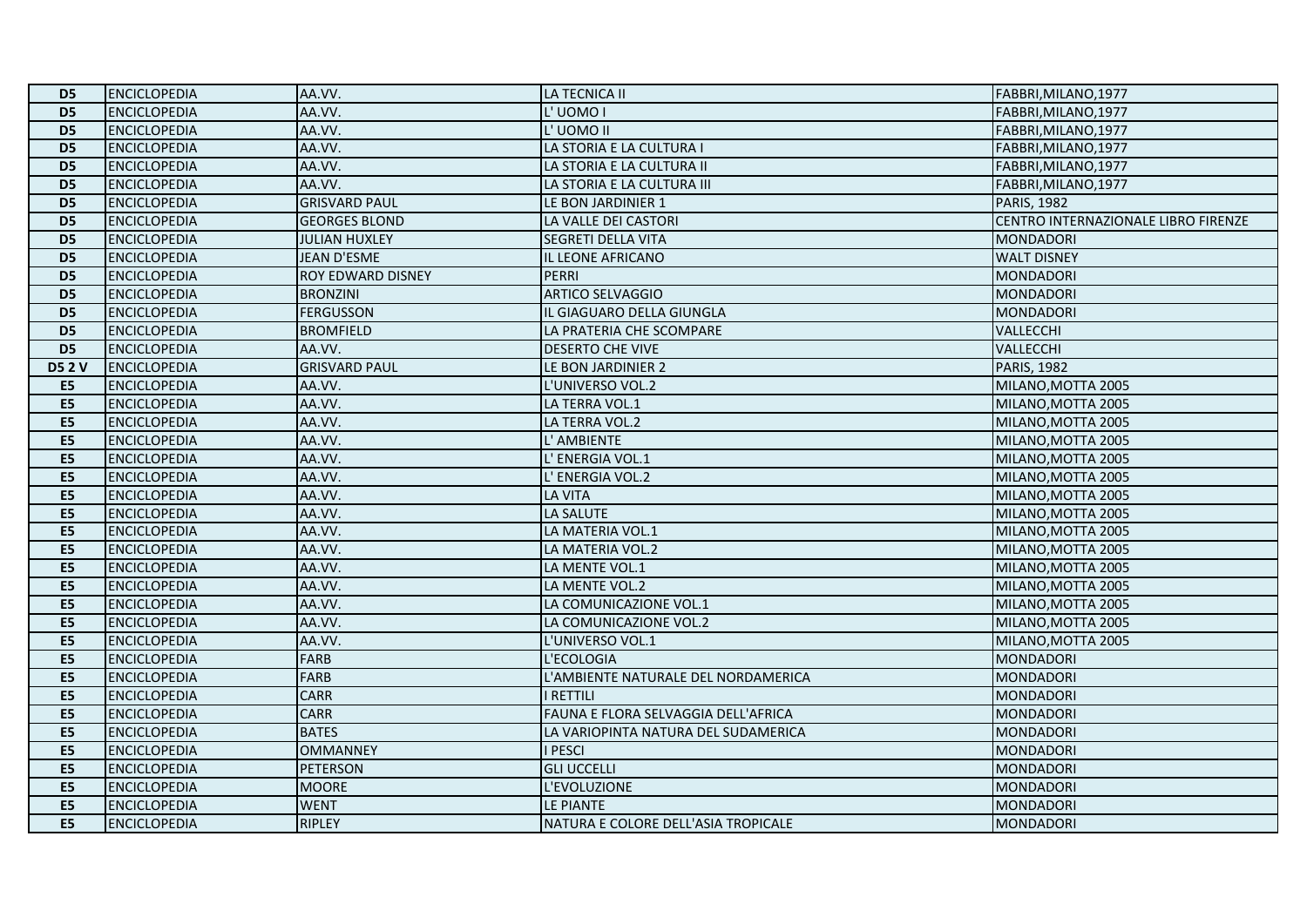| E5             | <b>ENCICLOPEDIA</b> | <b>BERGAMINI</b>  | I FOSSILI VIVENTI DELL'AUSTRALIA                                                       | <b>MONDADORI</b>             |
|----------------|---------------------|-------------------|----------------------------------------------------------------------------------------|------------------------------|
| E5             | <b>ENCICLOPEDIA</b> | <b>CARRINGTON</b> | <b>I MAMMIFERI</b>                                                                     | <b>MONDADORI</b>             |
| E5             | <b>ENCICLOPEDIA</b> | <b>BOURLIERE</b>  | TERRA ANIMALI PIANTE DELL'EURASIA                                                      | <b>MONDADORI</b>             |
| F4             | <b>ENCICLOPEDIA</b> | AA.VV.            | GLI ANIMALI E IL LORO MONDO: 1 I MAMMIFERI                                             | FABBRI, MILANO, 1968         |
| F4             | <b>ENCICLOPEDIA</b> | AA.VV.            | GLI ANIMALI E IL LORO MONDO: 2 MAMMIFERI                                               | FABBRI, MILANO, 1968         |
| F4             | <b>ENCICLOPEDIA</b> | AA.VV.            | GLI ANIMALI E IL LORO MONDO: 3 MAMMIFERI E UCCELLI                                     | FABBRI, MILANO, 1968         |
| F4             | <b>ENCICLOPEDIA</b> | AA.VV.            | GLI ANIMALI E IL LORO MONDO : 4 UCCELLI RETTILI ANFIBI PESCI                           | FABBRI, MILANO, 1968         |
| F4             | <b>ENCICLOPEDIA</b> | AA.VV.            | GLI ANIMALI E IL LORO MONDO: 5 PESCI                                                   | FABBRI, MILANO, 1968         |
| F4             | <b>ENCICLOPEDIA</b> | AA.VV.            | GLI ANIMALI E IL LORO MONDO: 6 ARTROPODI                                               | FABBRI, MILANO, 1968         |
| F4             | <b>ENCICLOPEDIA</b> | AA.VV.            | GLI ANIMALI E IL LORO MONDO : 7 ARTROPODI                                              | FABBRI, MILANO, 1968         |
| F <sub>4</sub> | <b>ENCICLOPEDIA</b> | AA.VV.            | GLI ANIMALI E IL LORO MONDO: 8 ARTROPODI MOLLUSCHI ANELLIDI                            | FABBRI, MILANO, 1968         |
| F4             | <b>ENCICLOPEDIA</b> | AA.VV.            | GLI ANIMALI E IL LORO MONDO : 9 PROTOZOI TAVOLA SINOTTICA DIZION FABBRI, MILANO, 1968  |                              |
| F4             | <b>ENCICLOPEDIA</b> | AA.VV.            | GLI ANIMALI E IL LORO MONDO: 10 CURIOSITA' I                                           | FABBRI, MILANO, 1968         |
| F <sub>4</sub> | <b>ENCICLOPEDIA</b> | AA.VV.            | GLI ANIMALI E IL LORO MONDO: 11 CURIOSITA' II                                          | FABBRI, MILANO, 1968         |
| F4             | <b>ENCICLOPEDIA</b> | AA.VV.            | ENCICLOPEDIA MOTTA XI VOL                                                              | MILANO, MOTTA 1965           |
| F4             | <b>ENCICLOPEDIA</b> | AA.VV.            | ENCICLOPEDIA MOTTA XII VOL                                                             | MILANO, MOTTA 1965           |
| F4             | <b>ENCICLOPEDIA</b> | AA.VV.            | NEL MONDO DELLA NATURA ZOOLOGIA I VOL                                                  | NOVARA, MOTTA 1961           |
| F4             | <b>ENCICLOPEDIA</b> | AA.VV.            | NEL MONDO DELLA NATURA ZOOLOGIA II VOL                                                 | NOVARA, MOTTA 1961           |
| F4             | <b>ENCICLOPEDIA</b> | AA.VV.            | NEL MONDO DELLA NATURA ZOOLOGIA III VOL                                                | NOVARA, MOTTA 1961           |
| F4             | <b>ENCICLOPEDIA</b> | AA.VV.            | NEL MONDO DELLA NATURA ZOOLOGIA IV VOL                                                 | NOVARA, MOTTA 1961           |
| F4             | <b>ENCICLOPEDIA</b> | AA.VV.            | NEL MONDO DELLA NATURA ZOOLOGIA VOL V                                                  | NOVARA, MOTTA 1961           |
| F4             | <b>ENCICLOPEDIA</b> | AA.VV.            | NEL MONDO DELLA NATURA BOTANICA VOL VI                                                 | NOVARA, MOTTA 1961           |
| F4             | <b>ENCICLOPEDIA</b> | AA.VV.            | NEL MONDO DELLA NATURA BOTANICA VOL VII                                                | NOVARA, MOTTA 1961           |
| F4             | <b>ENCICLOPEDIA</b> | AA.VV.            | NEL MONDO DELLA NATURA BOTANICA VOL VIII                                               | NOVARA, MOTTA 1961           |
| F4             | <b>ENCICLOPEDIA</b> | AA.VV.            | NEL MONDO DELLA NATURA MINERALOGIA, GEOLOGIA, PALEONTOLOGIA NOVARA, MOTTA 1961         |                              |
| F4             | <b>ENCICLOPEDIA</b> | AA.VV.            | NEL MONDO DELLA NATURA MINERALOGIA, GEOLOGIA, PALEONTOLOGIA NOVARA, MOTTA 1961         |                              |
| F <sub>5</sub> | <b>ENCICLOPEDIA</b> | AA.VV.            | <b>ANIMALI AMICI VOL 1</b>                                                             | FABBRI EDITORE, MILANO, 1969 |
| F <sub>5</sub> | <b>ENCICLOPEDIA</b> | AA.VV.            | <b>ANIMALI AMICI VOL 2</b>                                                             | FABBRI EDITORE, MILANO, 1969 |
| F <sub>5</sub> | <b>ENCICLOPEDIA</b> | AA.VV.            | <b>ANIMALI AMICI VOL 3</b>                                                             | FABBRI EDITORE, MILANO, 1969 |
| F <sub>5</sub> | <b>ENCICLOPEDIA</b> | AA.VV.            | <b>ANIMALI AMICI VOL 4</b>                                                             | FABBRI EDITORE, MILANO, 1969 |
| F <sub>5</sub> | <b>ENCICLOPEDIA</b> | AA.VV.            | LA TERRA VERSO LA VITA RICONOSCERE STELLE E PIANETI                                    | FABBRI, MILANO, 1979         |
| F <sub>5</sub> | <b>ENCICLOPEDIA</b> | AA.VV.            | IL MARE RICONOSCERE PESCI E MAMMIFERI MARINI                                           | FABBRI, MILANO, 1979         |
| F <sub>5</sub> | <b>ENCICLOPEDIA</b> | AA.VV.            | IL MARE E LE COSTE RICONOSCERE GLI ANIMALI DELLE COSTE                                 | FABBRI, MILANO, 1979         |
| F <sub>5</sub> | <b>ENCICLOPEDIA</b> | AA.VV.            | LE ACQUE INTERNE: FIUMI E LAGHI RICONOSCERE GLI ANIMALI DELLE ACQ FABBRI, MILANO, 1979 |                              |
| F <sub>5</sub> | <b>ENCICLOPEDIA</b> | AA.VV.            | I DESERTI RICONOSCERE NUBI CLIMA E PAESAGGIO                                           | FABBRI, MILANO, 1979         |
| F <sub>5</sub> | <b>ENCICLOPEDIA</b> | AA.VV.            | LE FORESTE RICONOSCERE ALBERI E ARBUSTI                                                | FABBRI, MILANO, 1979         |
| F <sub>5</sub> | <b>ENCICLOPEDIA</b> | AA.VV.            | SAVANE PRATERIE STEPPE RICONOSCERE ERBE E FIORI                                        | FABBRI, MILANO, 1979         |
| F <sub>5</sub> | <b>ENCICLOPEDIA</b> | AA.VV.            | L' ARIA RICONOSCERE GLI UCCELLI                                                        | FABBRI, MILANO, 1979         |
| F <sub>5</sub> | <b>ENCICLOPEDIA</b> | AA.VV.            | IL SUOLO RICONOSCERE I FUNGHI                                                          | FABBRI, MILANO, 1979         |
| F5             | <b>ENCICLOPEDIA</b> | AA.VV.            | GLI AMBIENTI DELL' UOMO RICONOSCERE RETTILI E MAMMIFERI                                | FABBRI, MILANO, 1979         |
| F <sub>5</sub> | <b>ENCICLOPEDIA</b> | AA.VV.            | GLI AMBIENTI DEL PASSATO RICONOSCERE I FOSSILI                                         | FABBRI, MILANO, 1979         |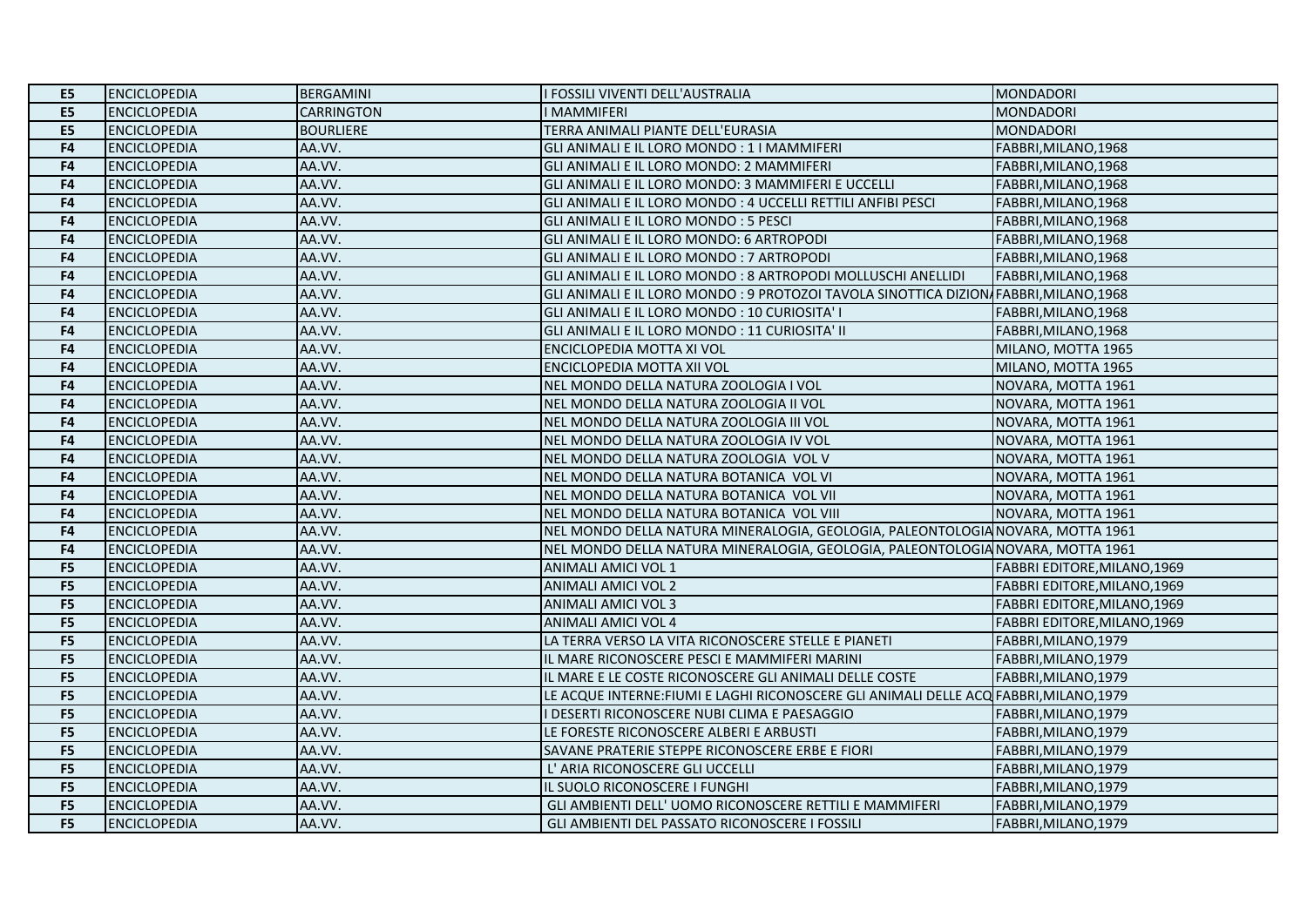| F5             | <b>ENCICLOPEDIA</b> | AA.VV.            | MONTAGNE E VULCANI RICONOSCERE ROCCE E MINERALI  | FABBRI, MILANO, 1979                     |
|----------------|---------------------|-------------------|--------------------------------------------------|------------------------------------------|
| F <sub>5</sub> | <b>ENCICLOPEDIA</b> | AA.VV.            | GLI AMBIENTI "DIFFICILI" RICONOSCERE GLI INSETTI | FABBRI, MILANO, 1979                     |
| F <sub>5</sub> | <b>ENCICLOPEDIA</b> | AA.VV.            | MONDO ANIMALE INTRODUZIONE                       | <b>FABBRI EDITORI</b>                    |
| F <sub>5</sub> | <b>ENCICLOPEDIA</b> | AA.VV.            | MONDO ANIMALE MAMMIFERI 5 VOLUMI                 | <b>FABBRI EDITORI</b>                    |
| F <sub>5</sub> | <b>ENCICLOPEDIA</b> | AA.VV.            | MONDO ANIMALE UCCELLI 2 VOLUMI                   | <b>FABBRI EDITORI</b>                    |
| F <sub>5</sub> | <b>ENCICLOPEDIA</b> | AA.VV.            | MONDO ANIMALE LE SPECI IN ESTINZIONE             | <b>FABBRI EDITORI</b>                    |
| F5 - G5        | <b>ENCICLOPEDIA</b> | AA.VV.            | INDUSTRIE COSTRUZIONI COMMERCI VOL 2             | DE AGOSTINI, NOVARA, 1969                |
| F5 - G5        | <b>ENCICLOPEDIA</b> | AA.VV.            | <b>AGRARIA VOL 2</b>                             | DE AGOSTINI, NOVARA, 1970                |
| $F5 - G5$      | <b>ENCICLOPEDIA</b> | AA.VV.            | <b>GLI ANIMALI INVERTEBRATI VOL 1</b>            | DE AGOSTINI, NOVARA, 1970                |
| $F5 - G5$      | <b>ENCICLOPEDIA</b> | AA.VV.            | <b>GLI ANIMALI INVERTEBRATI VOL 2</b>            | DE AGOSTINI, NOVARA, 1970                |
| F5 - G5        | <b>ENCICLOPEDIA</b> | AA.VV.            | <b>I VERTEBRATI VOL 2</b>                        | DE AGOSTINI, NOVARA, 1970                |
| $F5 - G5$      | <b>ENCICLOPEDIA</b> | AA.VV.            | I VERTEBRATI VOL 1                               | DE AGOSTINI, NOVARA, 1970                |
| $F5 - G5$      | <b>ENCICLOPEDIA</b> | AA.VV.            | I VEGETALI VOL 2                                 | DE AGOSTINI, NOVARA, 1970                |
| F5 - G5        | <b>ENCICLOPEDIA</b> | AA.VV.            | I VEGETALI VOL 1                                 | DE AGOSTINI, NOVARA, 1970                |
| F5 - G5        | <b>ENCICLOPEDIA</b> | AA.VV.            | MEDICINA E UOMO VOL 2                            | DE AGOSTINI, NOVARA, 1970                |
| F5 - G5        | <b>ENCICLOPEDIA</b> | AA.VV.            | MEDICINA E UOMO VOL 1                            | DE AGOSTINI, NOVARA, 1970                |
| <b>F5-G5</b>   | <b>ENCICLOPEDIA</b> | AA.VV.            | INDUSTRIE COSTRUZIONI COMMERCI VOL 1             | DE AGOSTINI, NOVARA, 1969                |
| <b>F5-G5</b>   | <b>ENCICLOPEDIA</b> | AA.VV.            | <b>AGRARIA VOL 1</b>                             | DE AGOSTINI, NOVARA, 1970                |
| G4             | <b>ENCICLOPEDIA</b> | <b>U. PARENTI</b> | ATLANTE DI ZOOLOGIA                              | IST.GEOGR. DE AGOSTINI                   |
| G4             | <b>ENCICLOPEDIA</b> | <b>U. PARENTI</b> | ATLANTE DI ZOOLOGIA                              | IST.GEOGR. DE AGOSTINI                   |
| G4             | <b>ENCICLOPEDIA</b> | <b>U. PARENTI</b> | DIZIONARIO DI ZOOLOGIA (A-L)                     | IST.GEOGR. DE AGOSTINI                   |
| G4             | <b>ENCICLOPEDIA</b> | <b>U. PARENTI</b> | DIZIONARIO DI ZOOLOGIA (M-Z)                     | IST.GEOGR. DE AGOSTINI                   |
| G4             | <b>ENCICLOPEDIA</b> | <b>GRZIMEK</b>    | 1 ANIMALI INFERIORI                              | BRAMANTE, MILANO, 1972                   |
| G4             | <b>ENCICLOPEDIA</b> | <b>GRZIMEK</b>    | 2 INSETTI                                        | BRAMANTE, MILANO, 1972                   |
| G4             | <b>ENCICLOPEDIA</b> | <b>GRZIMEK</b>    | 3 MOLLUSCHI ED ECHINODERMI                       | BRAMANTE, MILANO, 1972                   |
| G <sub>4</sub> | <b>ENCICLOPEDIA</b> | <b>GRZIMEK</b>    | 4 PESCI PRIMO                                    | BRAMANTE, MILANO, 1972                   |
| G4             | <b>ENCICLOPEDIA</b> | <b>GRZIMEK</b>    | 5 PESCI SECONDO E ANFIBI                         | BRAMANTE, MILANO, 1972                   |
| G4             | <b>ENCICLOPEDIA</b> | <b>GRZIMEK</b>    | <b>6 RETTILI</b>                                 | BRAMANTE, MILANO, 1972                   |
| G4             | <b>ENCICLOPEDIA</b> | <b>GRZIMEK</b>    | 7 UCCELLI PRIMO                                  | BRAMANTE, MILANO, 1972                   |
| G <sub>4</sub> | <b>ENCICLOPEDIA</b> | <b>GRZIMEK</b>    | 8 UCCELLI SECONDO                                | BRAMANTE, MILANO, 1972                   |
| G4             | <b>ENCICLOPEDIA</b> | <b>GRZIMEK</b>    | 9 UCCELLI TERZO                                  | BRAMANTE, MILANO, 1972                   |
| G4             | <b>ENCICLOPEDIA</b> | <b>GRZIMEK</b>    | 10   MAMMIFERI PRIMO                             | BRAMANTE, MILANO, 1972                   |
| G4             | <b>ENCICLOPEDIA</b> | <b>GRZIMEK</b>    | 11   MAMMIFERI SECONDO                           | BRAMANTE, MILANO, 1972                   |
| G <sub>4</sub> | <b>ENCICLOPEDIA</b> | <b>GRZIMEK</b>    | 12   MAMMIFERI TERZO                             | BRAMANTE, MILANO, 1972                   |
| G4             | <b>ENCICLOPEDIA</b> | <b>GRZIMEK</b>    | 13   MAMMIFERI QUARTO                            | BRAMANTE, MILANO, 1972                   |
| G4             | <b>ENCICLOPEDIA</b> | AA.VV.            | 1 GROTTE E FENOMENO CARSICO                      | MUSEO FRIULANO DI STORIA NATURALE, UDINI |
| G4             | <b>ENCICLOPEDIA</b> | AA.VV.            | 2 RISORGIVE E FONTANILI                          | MUSEO FRIULANO DI STORIA NATURALE, UDINI |
| G <sub>4</sub> | <b>ENCICLOPEDIA</b> | AA.VV.            | 3 LE FORESTE DELLA PIANURA PADANA                | MUSEO FRIULANO DI STORIA NATURALE, UDINI |
| G4             | <b>ENCICLOPEDIA</b> | AA.VV.            | 4 DUNE E SPIAGGE SABBIOSE                        | MUSEO FRIULANO DI STORIA NATURALE, UDINI |
| G4             | <b>ENCICLOPEDIA</b> | AA.VV.            | 5 TORRENTI MONTANI                               | MUSEO FRIULANO DI STORIA NATURALE, UDINI |
| G4             | <b>ENCICLOPEDIA</b> | AA.VV.            | 6 LA MACCHIA MEDITERRANEA                        | MUSEO FRIULANO DI STORIA NATURALE, UDINI |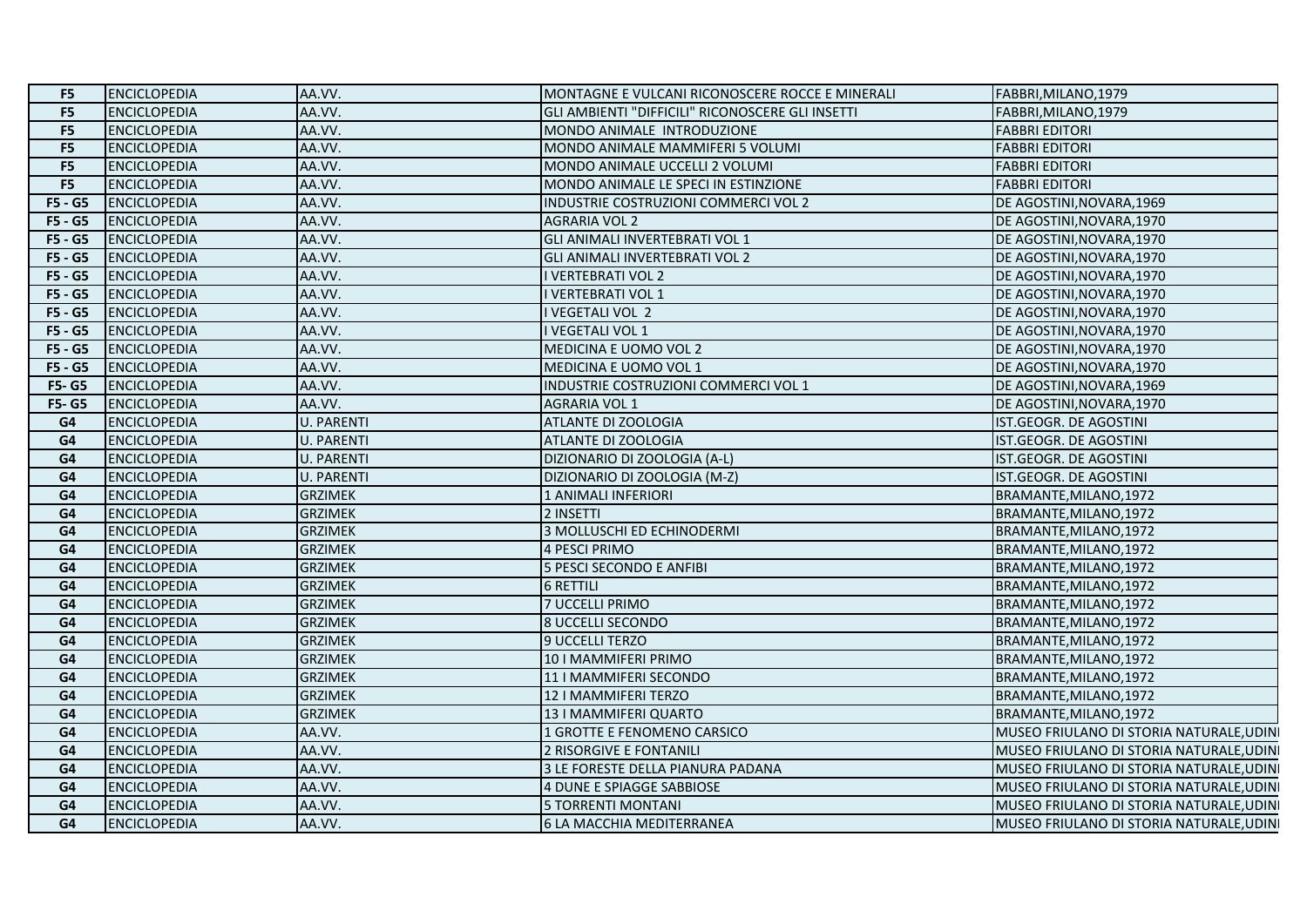| G4             | <b>ENCICLOPEDIA</b> | AA.VV.                  | 7 COSTE MARINE E ROCCIOSE                                                      | MUSEO FRIULANO DI STORIA NATURALE, UDINI |
|----------------|---------------------|-------------------------|--------------------------------------------------------------------------------|------------------------------------------|
| G4             | <b>ENCICLOPEDIA</b> | AA.VV.                  | 8 LAGHI COSTIERI                                                               | MUSEO FRIULANO DI STORIA NATURALE, UDINI |
| G <sub>4</sub> | <b>ENCICLOPEDIA</b> | AA.VV.                  | <b>9 LE TORBIERE MONTANE</b>                                                   | MUSEO FRIULANO DI STORIA NATURALE, UDINI |
| G <sub>4</sub> | <b>ENCICLOPEDIA</b> | AA.VV.                  | 15 LE FAGGETE APPENNINICHE                                                     | MUSEO FRIULANO DI STORIA NATURALE, UDINI |
| G4             | <b>ENCICLOPEDIA</b> | AA.VV.                  | <b>16 DOMINIO PELAGICO</b>                                                     | MUSEO FRIULANO DI STORIA NATURALE, UDINI |
| G4             | <b>ENCICLOPEDIA</b> | AA.VV.                  | 17 LAGHI VULCANICI                                                             | MUSEO FRIULANO DI STORIA NATURALE, UDINI |
| G <sub>4</sub> | <b>ENCICLOPEDIA</b> | AA.VV.                  | 18   BOSCHI MONTANI DI CONIFERE                                                | MUSEO FRIULANO DI STORIA NATURALE, UDINI |
| G4             | <b>ENCICLOPEDIA</b> | AA.VV.                  | <b>19 PRATERIE E FANEROGAME MARINE</b>                                         | MUSEO FRIULANO DI STORIA NATURALE, UDINI |
| G <sub>4</sub> | <b>ENCICLOPEDIA</b> | AA.VV.                  | 20 LE ACQUE SOTTERRANEE                                                        | MUSEO FRIULANO DI STORIA NATURALE, UDINI |
| G <sub>4</sub> | <b>ENCICLOPEDIA</b> | AA.VV.                  | 21 FIUMI E BOSCHI RIPARI                                                       | MUSEO FRIULANO DI STORIA NATURALE, UDINI |
| G <sub>4</sub> | <b>ENCICLOPEDIA</b> | AA.VV.                  | 22 BIOCOSTRUZIO0NI MARINE                                                      | MUSEO FRIULANO DI STORIA NATURALE, UDINI |
| G <sub>4</sub> | <b>ENCICLOPEDIA</b> | AA.VV.                  | 23 LAGUNE, ESTUARI E DELTA                                                     | MUSEO FRIULANO DI STORIA NATURALE, UDINI |
| G <sub>4</sub> | <b>ENCICLOPEDIA</b> | AA.VV.                  | <b>24 GLI HABITAT ITALIANI</b>                                                 | MUSEO FRIULANO DI STORIA NATURALE, UDINI |
| G <sub>5</sub> | <b>ENCICLOPEDIA</b> | AA.VV.                  | ASTRONOMIA GEOFISICA GEOLOGIA CHIMICA VOL 2                                    | DE AGOSTINI, NOVARA, 1969                |
| G5             | <b>ENCICLOPEDIA</b> | AA.VV.                  | <b>BIOLOGIA VOL 2</b>                                                          | DE AGOSTINI, NOVARA, 1969                |
| G <sub>5</sub> | <b>ENCICLOPEDIA</b> | AA.VV.                  | <b>BIOLOGIA VOL 1</b>                                                          | DE AGOSTINI, NOVARA, 1969                |
| G <sub>5</sub> | <b>ENCICLOPEDIA</b> | AA.VV.                  | GLI ESSERI VIVENTI VOL 1                                                       | DE AGOSTINI, NOVARA, 1969                |
| G <sub>5</sub> | <b>ENCICLOPEDIA</b> | AA.VV.                  | <b>MINERALI E ROCCE VOL 1</b>                                                  | DE AGOSTINI, NOVARA, 1970                |
| G <sub>5</sub> | <b>ENCICLOPEDIA</b> | AA.VV.                  | MINERALI E ROCCE VOL 2                                                         | DE AGOSTINI, NOVARA, 1970                |
| G <sub>5</sub> | <b>ENCICLOPEDIA</b> | AA.VV.                  | ASTRONOMIA GEOFISICA GEOLOGIA CHIMICA VOL 1                                    | DE AGOSTINI, NOVARA, 1970                |
| G <sub>5</sub> | <b>ENCICLOPEDIA</b> | AA.VV.                  | <b>GLI ESSERI VIVENTI VOL 2</b>                                                | DE AGOSTINI, NOVARA, 1970                |
| G <sub>5</sub> | <b>ENCICLOPEDIA</b> | AA.VV.                  | MECCANICA E MEZZI DI TRASPORTO VOL 2                                           | DE AGOSTINI, NOVARA, 1970                |
| G5             | <b>ENCICLOPEDIA</b> | AA.VV.                  | MECCANICA E MEZZI DI TRASPORTO VOL 1                                           | DE AGOSTINI, NOVARA, 1970                |
| G5 2 V         | <b>ENCICLOPEDIA</b> | AA.VV.                  | MATEMATICA FISICA VOL 2                                                        | DE AGOSTINI, NOVARA, 1969                |
| G5 2 V         | <b>ENCICLOPEDIA</b> | AA.VV.                  | MATEMATICA FISICA VOL 1                                                        | DE AGOSTINI, NOVARA, 1969                |
| H4             | <b>ENCICLOPEDIA</b> | <b>TERRA.SAT</b>        | DIZIONARIO ENCICLOPEDICO DEL MONDO                                             | DORLING KINDERSLEY, LONDON, 2000         |
| H <sub>4</sub> | <b>ENCICLOPEDIA</b> | <b>JACQUES COUSTEAU</b> | L'ATTO DELLA VITA                                                              | FABBRI EDITORI, MILANO, 1973             |
| H <sub>4</sub> | <b>ENCICLOPEDIA</b> | <b>JACQUES COUSTEAU</b> | VETRINA SOTTO LE ONDE                                                          | FABBRI EDITORI, MILANO, 1973             |
| H <sub>4</sub> | <b>ENCICLOPEDIA</b> | <b>JACQUES COUSTEAU</b> | GLI OCEANI : I MESSAGGI INVISIBILI 2 VOL.                                      | FABBRI, MILANO, 1973                     |
| H <sub>4</sub> | <b>ENCICLOPEDIA</b> | AA.VV.                  | GLI ANIMALI E LA LORO VITA: 1 AFRICA                                           | NOVARA, 1974                             |
| H <sub>4</sub> | <b>ENCICLOPEDIA</b> | AA.VV.                  | GLI ANIMALI E LA LORO VITA: 2 AFRICA                                           | NOVARA, 1974                             |
| H <sub>4</sub> | <b>ENCICLOPEDIA</b> | AA.VV.                  | GLI ANIMALI E LA LORO VITA: 3 AFRICA                                           | NOVARA, 1974                             |
| H <sub>4</sub> | <b>ENCICLOPEDIA</b> | AA.VV.                  | GLI ANIMALI E LA LORO VITA :4 EURASIA E AMERICA DEL NORD                       | NOVARA, 1974                             |
| H <sub>4</sub> | <b>ENCICLOPEDIA</b> | AA.VV.                  | GLI ANIMALI E LA LORO VITA : 5 EURASIA E AMERICA DEL NORD                      | NOVARA, 1974                             |
| H4             | <b>ENCICLOPEDIA</b> | AA.VV.                  | GLI ANIMALI E LA LORO VITA :6 EURASIA E AMERICA DEL NORD                       | NOVARA, 1974                             |
| H4             | <b>ENCICLOPEDIA</b> | AA.VV.                  | GLI ANIMALI E LA LORO VITA: 7 ASIA TROPICALE                                   | NOVARA, 1974                             |
| H <sub>4</sub> | <b>ENCICLOPEDIA</b> | AA.VV.                  | GLI ANIMALI E LA LORO VITA : 8 AMERICA MERIDIONALE                             | NOVARA, 1974                             |
| H <sub>4</sub> | <b>ENCICLOPEDIA</b> | AA.VV.                  | GLI ANIMALI E LA LORO VITA : 9 AUSTRALIA E ISOLE                               | NOVARA, 1974                             |
| H <sub>4</sub> | <b>ENCICLOPEDIA</b> | AA.VV.                  | GLI ANIMALI E LA LORO VITA : 10 I MARI                                         | NOVARA, 1974                             |
| H <sub>4</sub> | <b>ENCICLOPEDIA</b> | AA.VV.                  | GLI ANIMALI E LA LORO VITA : 11 INDICE                                         | NOVARA, 1974                             |
| H <sub>4</sub> | <b>ENCICLOPEDIA</b> | AA.VV.                  | GLI ANIMALI E LA LORO VITA :CANI GATTI CAVALLI UCCELLI PESCI VOL 1 NOVARA,1974 |                                          |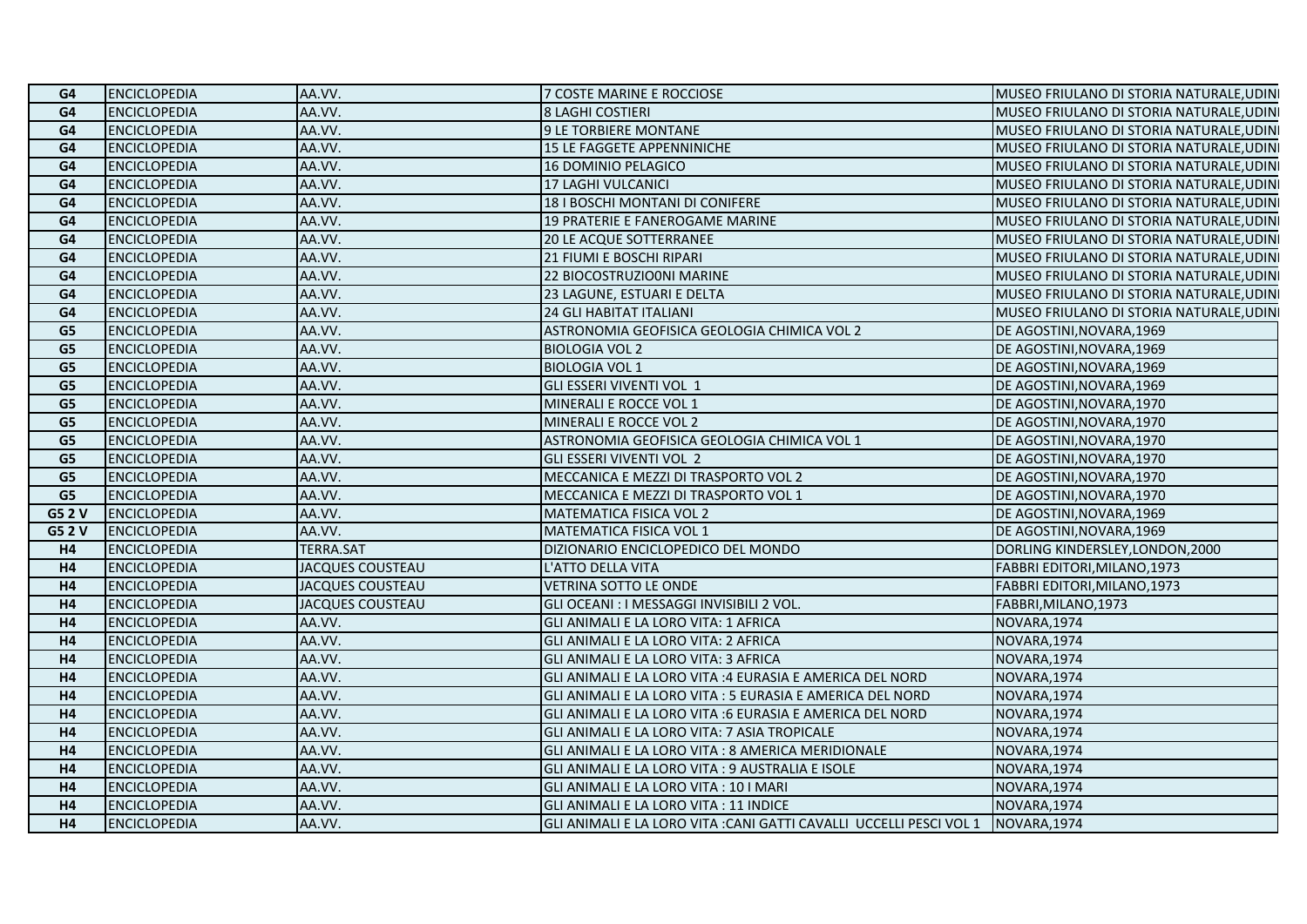| H4             | <b>ENCICLOPEDIA</b> | AA.VV.                | GLI ANIMALI E LA LORO VITA: CANI GATTI CAVALLI UCCELLI PESCI VOL 2 INOVARA,1974        |                                 |
|----------------|---------------------|-----------------------|----------------------------------------------------------------------------------------|---------------------------------|
| H <sub>4</sub> | <b>ENCICLOPEDIA</b> | <b>FOLCO QUILICI</b>  | SAFARI INTORNO AL MONDO                                                                | NOVARA, 1974                    |
| H4             | <b>ENCICLOPEDIA</b> | <b>MONOGRAFIA</b>     | L'UNIVERSO DEGLI ANIMALI: VITA COMPORTAMENTO AMBIENTE 15 VOLU GRUPPO EDITORIALE FABBRI |                                 |
| H4             | <b>ENCICLOPEDIA</b> | JACKSON ALBERT        | LA CASA DALLA A ALLA Z LA TUA CASA CON LE TUE MANI                                     | MONDADORI, MILANO, 1977         |
| <b>H4 2V</b>   | <b>ENCICLOPEDIA</b> | AA.VV.                | <b>GRANDE DIZIONARIO VISUALE</b>                                                       | GIORGIO MONDADORI, MILANO, 1993 |
| H <sub>5</sub> | <b>ENCICLOPEDIA</b> | AA.VV.                | <b>CIBO E DIETETICA</b>                                                                | MONDADORI, MILANO, 1966         |
| H <sub>5</sub> | <b>ENCICLOPEDIA</b> | <b>ALFIO MUSMARRA</b> | <b>DIZIONARIO BOTANICO</b>                                                             | BOLOGNA, EDAGRICOLE 1972        |
| <b>H5</b>      | <b>ENCICLOPEDIA</b> | P. A. SACCARDO        | CRONOLOGIA DELLA FLORA ITALIANA                                                        | BOLOGNA, EDAGRICOLE 1971        |
| H <sub>5</sub> | <b>ENCICLOPEDIA</b> | <b>OTTO PENZIG</b>    | FLORA POPOLARE ITALIANA vol.1                                                          | <b>BOLOGNA, EDAGRICOLE 1972</b> |
| H <sub>5</sub> | <b>ENCICLOPEDIA</b> | <b>OTTO PENZIG</b>    | FLORA POPOLARE ITALIANA vol.2                                                          | <b>BOLOGNA, EDAGRICOLE 1972</b> |
| H <sub>5</sub> | <b>ENCICLOPEDIA</b> | AA.VV.                | CONOSCERE LA SCIENZA E LA TECNICA VOL 1                                                | FABBRI EDITORI, MILANO, 1969    |
| H <sub>5</sub> | <b>ENCICLOPEDIA</b> | AA.VV.                | CONOSCERE LA SCIENZA E LA TECNICA VOL 2                                                | FABBRI EDITORI, MILANO, 1969    |
| H <sub>5</sub> | <b>ENCICLOPEDIA</b> | AA.VV.                | CONOSCERE LA SCIENZA E LA TECNICA VOL 3                                                | FABBRI EDITORI, MILANO, 1969    |
| H <sub>5</sub> | <b>ENCICLOPEDIA</b> | AA.VV.                | CONOSCERE LA SCIENZA E LA TECNICA VOL 4                                                | FABBRI EDITORI, MILANO, 1969    |
| H <sub>5</sub> | <b>ENCICLOPEDIA</b> | AA.VV.                | CONOSCERE LA SCIENZA E LA TECNICA VOL 5                                                | FABBRI EDITORI, MILANO, 1969    |
| H <sub>5</sub> | <b>ENCICLOPEDIA</b> | AA.VV.                | CONOSCERE LA SCIENZA E LA TECNICA VOL 6                                                | FABBRI EDITORI, MILANO, 1969    |
| H <sub>5</sub> | <b>ENCICLOPEDIA</b> | AA.VV.                | CONOSCERE LA SCIENZA E LA TECNICA VOL 7                                                | FABBRI EDITORI, MILANO, 1969    |
| H <sub>5</sub> | <b>ENCICLOPEDIA</b> | AA.VV.                | CONOSCERE LA SCIENZA E LA TECNICA VOL 8                                                | FABBRI EDITORI, MILANO, 1969    |
| H <sub>5</sub> | <b>ENCICLOPEDIA</b> | AA.VV.                | CONOSCERE LA SCIENZA E LA TECNICA VOL 9                                                | FABBRI EDITORI, MILANO, 1969    |
| H <sub>5</sub> | <b>ENCICLOPEDIA</b> | AA.VV.                | CONOSCERE LA SCIENZA E LA TECNICA VOL 10                                               | FABBRI EDITORI, MILANO, 1969    |
| H <sub>5</sub> | <b>ENCICLOPEDIA</b> | AA.VV.                | CONOSCERE LA SCIENZA E LA TECNICA VOL 11                                               | FABBRI EDITORI, MILANO, 1969    |
| H <sub>5</sub> | <b>ENCICLOPEDIA</b> | AA.VV.                | CONOSCERE LA SCIENZA E LA TECNICA VOL 12                                               | FABBRI EDITORI, MILANO, 1969    |
| H <sub>5</sub> | <b>ENCICLOPEDIA</b> | AA.VV.                | ELEMENTI FONDAMENTALI DELLA SCIENZA 1                                                  | FABBRI, MILANO, 1967            |
| H <sub>5</sub> | <b>ENCICLOPEDIA</b> | AA.VV.                | ELEMENTI FONDAMENTALI DELLA SCIENZA 2                                                  | FABBRI, MILANO, 1967            |
| <b>H5</b>      | <b>ENCICLOPEDIA</b> | AA.VV.                | ELEMENTI FONDAMENTALI DELLA SCIENZA 3                                                  | FABBRI, MILANO, 1967            |
| H <sub>5</sub> | <b>ENCICLOPEDIA</b> | AA.VV.                | LUCE E VISIONE                                                                         | MONDADORI, MILANO, 1966         |
| H <sub>5</sub> | <b>ENCICLOPEDIA</b> | AA.VV.                | L' ACQUA                                                                               | MONDADORI, MILANO, 1966         |
| H <sub>5</sub> | <b>ENCICLOPEDIA</b> | AA.VV.                | LE NAVI                                                                                | MONDADORI, MILANO, 1966         |
| <b>H5</b>      | <b>ENCICLOPEDIA</b> | AA.VV.                | IL VOLO                                                                                | MONDADORI, MILANO, 1966         |
| H <sub>5</sub> | <b>ENCICLOPEDIA</b> | AA.VV.                | <b>I FARMACI</b>                                                                       | MONDADORI, MILANO, 1966         |
| H <sub>5</sub> | <b>ENCICLOPEDIA</b> | <b>BERGAMINI</b>      | LA MATEMATICA                                                                          | MONDADORI, MILANO, 1966         |
| H <sub>5</sub> | <b>ENCICLOPEDIA</b> | <b>MARK</b>           | LE MOLECOLE GIGANTI                                                                    | MONDADORI, MILANO, 1966         |
| <b>H5</b>      | <b>ENCICLOPEDIA</b> | <b>PFEIFFER</b>       | LA CELLULA                                                                             | MONDADORI, MILANO, 1966         |
| H <sub>5</sub> | <b>ENCICLOPEDIA</b> | <b>CLARKE</b>         | L'UOMO E LO SPAZIO                                                                     | MONDADORI, MILANO, 1966         |
| H <sub>5</sub> | <b>ENCICLOPEDIA</b> | <b>NOURSE</b>         | IL CORPO UMANO                                                                         | MONDADORI, MILANO, 1966         |
| H <sub>5</sub> | <b>ENCICLOPEDIA</b> | AA.VV.                | <b>QUARTA DIMENSIONE:TEMPO</b>                                                         | MONDADORI, MILANO, 1966         |
| H <sub>5</sub> | <b>ENCICLOPEDIA</b> | <b>LAPP</b>           | LA MATERIA                                                                             | MONDADORI, MILANO, 1966         |
| H <sub>5</sub> | <b>ENCICLOPEDIA</b> | AA.VV.                | LA CRESCITA                                                                            | MONDADORI, MILANO, 1966         |
| H <sub>5</sub> | <b>ENCICLOPEDIA</b> | AA.VV.                | SALUTE E MALATTIA                                                                      | MONDADORI, MILANO, 1966         |
| H <sub>5</sub> | <b>ENCICLOPEDIA</b> | AA.VV.                | IL SUONO E L'UDITO                                                                     | MONDADORI, MILANO, 1966         |
| H <sub>5</sub> | <b>ENCICLOPEDIA</b> | O. BRIEN              | LE MACCHINE                                                                            | MONDADORI, MILANO, 1966         |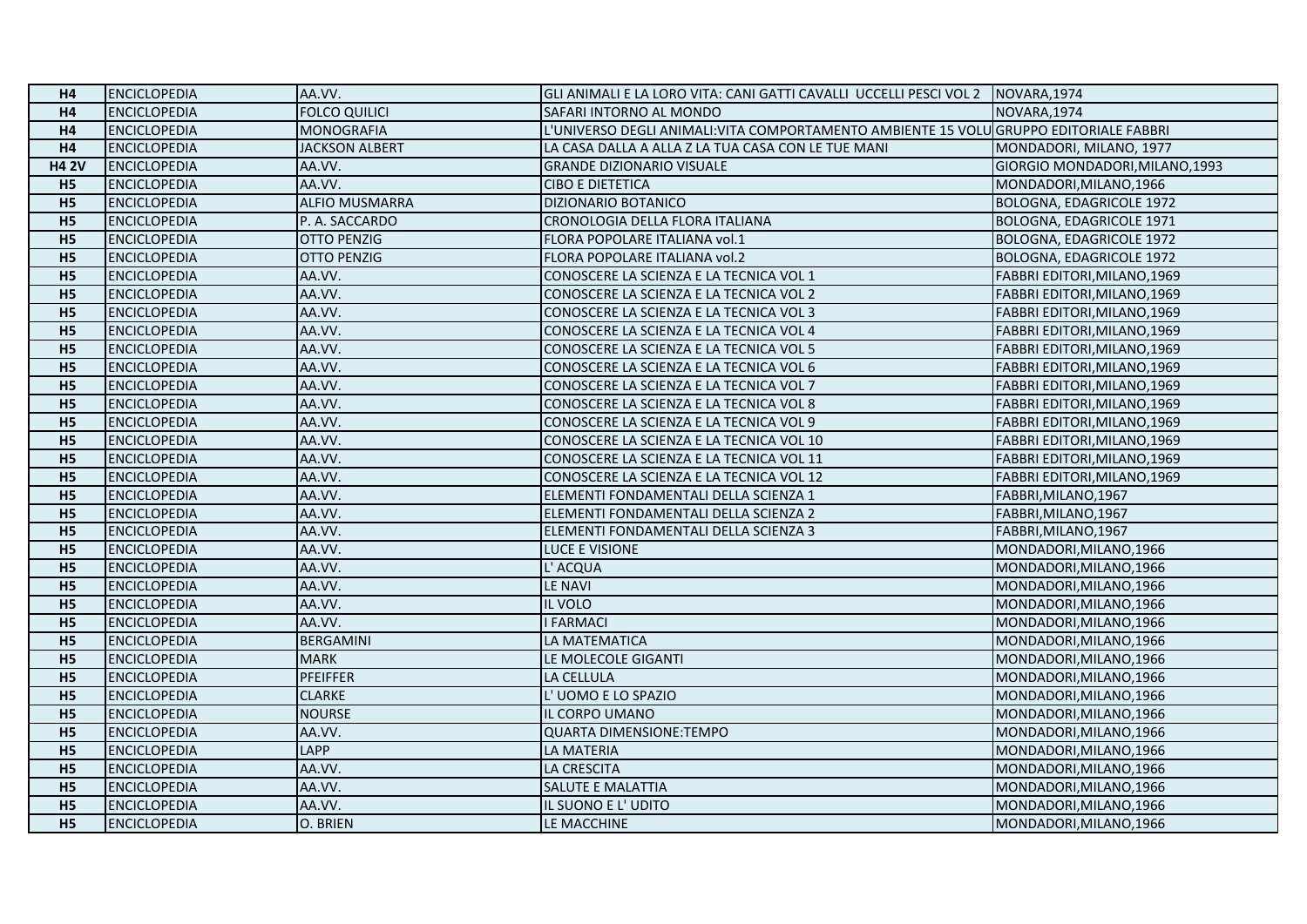| H <sub>5</sub> | <b>ENCICLOPEDIA</b>         | AA.VV.                     | IL TEMPO                                                                          | MONDADORI, MILANO, 1966      |
|----------------|-----------------------------|----------------------------|-----------------------------------------------------------------------------------|------------------------------|
| <b>H5</b>      | <b>ENCICLOPEDIA</b>         | AA.VV.                     | <b>PIANETI</b>                                                                    | MONDADORI, MILANO, 1966      |
| H <sub>5</sub> | <b>ENCICLOPEDIA</b>         | <b>WILSON</b>              | LA MENTE                                                                          | MONDADORI, MILANO, 1966      |
| H <sub>5</sub> | <b>ENCICLOPEDIA</b>         | <b>WILSON</b>              | L' ENERGIA                                                                        | MONDADORI, MILANO, 1966      |
| 15             | <b>ENCICLOPEDIA</b>         | AA.VV.                     | GALILEO ENCICLOPEDIA SCIENZE E TECNICHE volume 1                                  | SADEA. FIRENZE 1964          |
| 15             | <b>ENCICLOPEDIA</b>         | AA.VV.                     | GALILEO ENCICLOPEDIA SCIENZE E TECNICHE volume 2                                  | SADEA. FIRENZE 1964          |
| 15             | <b>ENCICLOPEDIA</b>         | AA.VV.                     | GALILEO ENCICLOPEDIA SCIENZE E TECNICHE volume 3                                  | SADEA. FIRENZE 1964          |
| 15             | <b>ENCICLOPEDIA</b>         | AA.VV.                     | GALILEO ENCICLOPEDIA SCIENZE E TECNICHE volume 4                                  | SADEA. FIRENZE 1964          |
| 15             | <b>ENCICLOPEDIA</b>         | AA.VV.                     | GALILEO ENCICLOPEDIA SCIENZE E TECNICHE volume 5                                  | SADEA. FIRENZE 1964          |
| 15             | <b>ENCICLOPEDIA</b>         | AA.VV.                     | GALILEO ENCICLOPEDIA SCIENZE E TECNICHE volume 6                                  | SADEA. FIRENZE 1964          |
| 15             | <b>ENCICLOPEDIA</b>         | AA.VV.                     | GALILEO ENCICLOPEDIA SCIENZE E TECNICHE volume 7                                  | SADEA. FIRENZE 1964          |
| 15             | <b>ENCICLOPEDIA</b>         | AA.VV.                     | GALILEO ENCICLOPEDIA SCIENZE E TECNICHE volume 8                                  | SADEA. FIRENZE 1964          |
| 15             | <b>ENCICLOPEDIA</b>         | AA.VV.                     | GALILEO ENCICLOPEDIA SCIENZE E TECNICHE volume 9                                  | SADEA. FIRENZE 1964          |
| 15             | <b>ENCICLOPEDIA</b>         | AA.VV.                     | GALILEO ENCICLOPEDIA SCIENZE E TECNICHE volume 10                                 | SADEA. FIRENZE 1964          |
| 15             | <b>ENCICLOPEDIA</b>         | AA.VV.                     | IL NUOVO GALILEO ENCICLOPEDIA DELLE SCIENZE E DELLE TECNICHE 13 VIUTET            |                              |
| 15             | <b>ENCICLOPEDIA</b>         | AA.VV.                     | DIZIONARIO DELLA NATURA 4 VOL.                                                    | <b>MONDADORI</b>             |
| 15             | <b>ENCICLOPEDIA</b>         | VITTORIO MENASSE'          | TRATTATO ENCICLOPEDICO DI CANARICOLTURA                                           | ENCIA, UDINE, 1974           |
| E2             | <b>EVOLUZIONE DELL'UOMO</b> | ZANETTI                    | L'AMERICA PRIMA DI COLOMBO                                                        | <b>GALLI THIERRY</b>         |
| <b>E2</b>      | <b>EVOLUZIONE DELL'UOMO</b> | AA.VV.                     | I POPOLI DEL QUINTO SOLE                                                          | <b>JACA BOOK</b>             |
| E2             | EVOLUZIONE DELL'UOMO        | AA.VV.                     | AMERICA LA RISCOPERTA-VIAGGIO TRA I POPOLI PRECOLOMBIANI 500 ANFAMIGLIA CRISTIANA |                              |
| E2             | <b>EVOLUZIONE DELL'UOMO</b> | <b>GIORGIO TUPINI</b>      | <b>IPOTESI SULLA CREAZIONE</b>                                                    | TORINO, VARIASEI, 1989       |
| <b>E2</b>      | EVOLUZIONE DELL'UOMO        | SETTIMIO RECCHIA           | L' ESISTENZA E I SUOI MISTERI                                                     |                              |
| E <sub>2</sub> | EVOLUZIONE DELL'UOMO        | PIERO LEONARDI             | L' EVOLUZIONE BIOLOGICA                                                           | MORCELLIANA, BRESCIA, 1945   |
| E2             | EVOLUZIONE DELL'UOMO        | <b>HAZEL RICHARDSON</b>    | DINOSAURI - LA VITA NELLA PREISTORIA                                              | DORLING KINDERSLEY HANDBOOKS |
| <b>E2</b>      | <b>EVOLUZIONE DELL'UOMO</b> | <b>MARCELLO GIOMINI</b>    | COME NACQUE LA VITA SULLA TERRA                                                   | <b>MALANCHINI</b>            |
| E <sub>2</sub> | EVOLUZIONE DELL'UOMO        | <b>ROBERT BROOM</b>        | ALLA RICERCA DELL'ANELLO MANCANTE                                                 | MILANO, FELTRINELLI 1955     |
| E <sub>2</sub> | EVOLUZIONE DELL'UOMO        | J.D.BERNAL                 | L'ORIGINE DELLA VITA                                                              | MILANO, FELTRINELLI 1957     |
| <b>E2</b>      | <b>EVOLUZIONE DELL'UOMO</b> | AA.VV.                     | COME HA AVUTO ORGINE LA VITA? PER EVOLUZIONO O PER CREAZIONE? ---                 |                              |
| E2             | <b>EVOLUZIONE DELL'UOMO</b> | <b>ANNA FARINACCI</b>      | LA VITA SULLA TERRA                                                               | ERI, TORINO, 1979            |
| E2             | EVOLUZIONE DELL'UOMO        | <b>FRED HOYLE</b>          | LA NUVOLA DELLA VITA                                                              | <b>MALANCHINI</b>            |
| E2             | <b>EVOLUZIONE DELL'UOMO</b> | <b>KENNETH KOREY</b>       | IL MEGLIO DI DARWIN                                                               | MILANO, MONDADORI 1987       |
| E <sub>2</sub> | EVOLUZIONE DELL'UOMO        | <b>PAUL DAVIES</b>         | <b>GLI ULTIMI TRE MINUTI</b>                                                      | MILANO, 1994                 |
| E2             | EVOLUZIONE DELL'UOMO        | RICHARD DAWKINS            | IL FIUME DELLA VITA                                                               | SANSONE EDITORE MILANO, 1995 |
| E <sub>2</sub> | <b>EVOLUZIONE DELL'UOMO</b> | A.H.VERRILL                | STRANA STORIA DELLA TERRA                                                         | MILANO, CORTICELLI, 1957     |
| E2             | EVOLUZIONE DELL'UOMO        | <b>SIMON SINGH</b>         | <b>BIG BANG</b>                                                                   | MILANO, RIZZOLI, 2004        |
| E2             | <b>EVOLUZIONE DELL'UOMO</b> | <b>STEPHEN HAWKING</b>     | DAL BIG BANG AI BUCHI NERI                                                        | RIZZOLI, 1988                |
| E2             | <b>EVOLUZIONE DELL'UOMO</b> | <b>GIUSEPPE MONTALENTI</b> | <b>DARWIN E NOI</b>                                                               | ROMA, L'UNITA' 1982          |
| E2             | EVOLUZIONE DELL'UOMO        | <b>DARWIN</b>              | L'EVOLUZIONE                                                                      | ROMA, NEWTON 1994            |
| E2             | EVOLUZIONE DELL'UOMO        | D.G. MACKEAN               | INTRODUZIONE ALLA BIOLOGIA                                                        | <b>SANSONI,1962</b>          |
| E <sub>2</sub> | EVOLUZIONE DELL'UOMO        | <b>SIMONE WAISBARD</b>     | LE PISTE DI NAZCA                                                                 | <b>SUGAR</b>                 |
| E2             | EVOLUZIONE DELL'UOMO        | <b>ERIK WAHLGREN</b>       | I VICHINGHI E L'AMERICA                                                           | <b>BUONPIANI</b>             |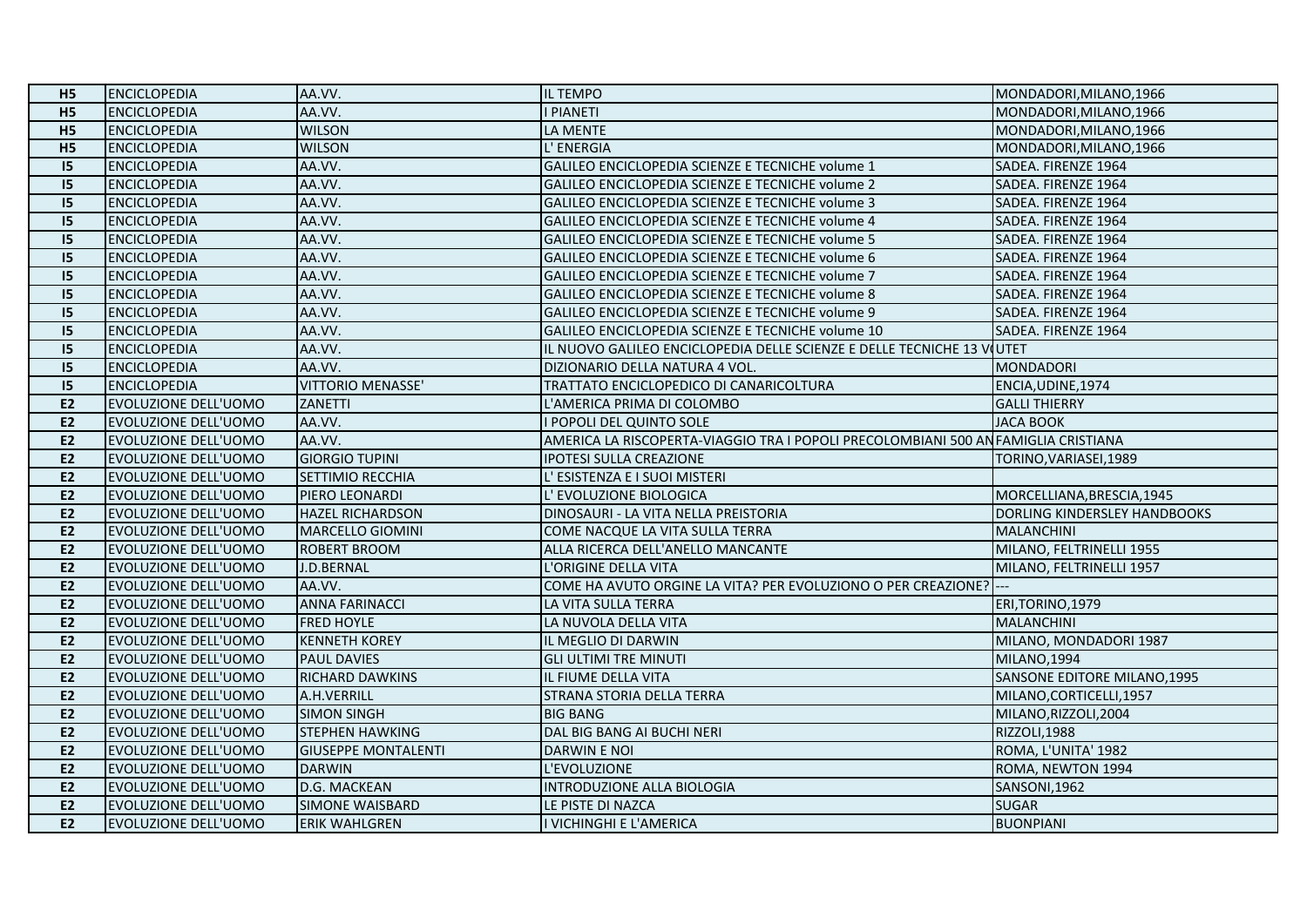| <b>EVOLUZIONE DELL'UOMO</b> | (TOURING CLUB ITALIANO)         | IL 1859 NEL CENTENARIO                  | MILANO, 1959                                                                                                                                                                                                                                                                                                                                                                                                                                                                                                                                                                                                                                                                                                                                                                                                                                                                                                                                                                                                                                                                                                                                                                                                                                                                                                                                                                                                                                                                                                                                                                                                                                                                                                                                                                                                                                                                                                           |
|-----------------------------|---------------------------------|-----------------------------------------|------------------------------------------------------------------------------------------------------------------------------------------------------------------------------------------------------------------------------------------------------------------------------------------------------------------------------------------------------------------------------------------------------------------------------------------------------------------------------------------------------------------------------------------------------------------------------------------------------------------------------------------------------------------------------------------------------------------------------------------------------------------------------------------------------------------------------------------------------------------------------------------------------------------------------------------------------------------------------------------------------------------------------------------------------------------------------------------------------------------------------------------------------------------------------------------------------------------------------------------------------------------------------------------------------------------------------------------------------------------------------------------------------------------------------------------------------------------------------------------------------------------------------------------------------------------------------------------------------------------------------------------------------------------------------------------------------------------------------------------------------------------------------------------------------------------------------------------------------------------------------------------------------------------------|
| <b>EVOLUZIONE DELL'UOMO</b> | <b>HARUN YAHYA</b>              |                                         | <b>GLOBAL PUBLISHING</b>                                                                                                                                                                                                                                                                                                                                                                                                                                                                                                                                                                                                                                                                                                                                                                                                                                                                                                                                                                                                                                                                                                                                                                                                                                                                                                                                                                                                                                                                                                                                                                                                                                                                                                                                                                                                                                                                                               |
| <b>EVOLUZIONE DELL'UOMO</b> | <b>JEAN ROSTAND</b>             |                                         | TORINO, EINAUDI 1963                                                                                                                                                                                                                                                                                                                                                                                                                                                                                                                                                                                                                                                                                                                                                                                                                                                                                                                                                                                                                                                                                                                                                                                                                                                                                                                                                                                                                                                                                                                                                                                                                                                                                                                                                                                                                                                                                                   |
| <b>EVOLUZIONE DELL'UOMO</b> | PIERO E ALBERTO ANGELA          | LA STRAORDINARIA STORIA DELL'UOMO       | MILANO, ARNOLDO EDITORE, 1989                                                                                                                                                                                                                                                                                                                                                                                                                                                                                                                                                                                                                                                                                                                                                                                                                                                                                                                                                                                                                                                                                                                                                                                                                                                                                                                                                                                                                                                                                                                                                                                                                                                                                                                                                                                                                                                                                          |
| <b>EVOLUZIONE DELL'UOMO</b> |                                 |                                         | <b>FELTRINELLI</b>                                                                                                                                                                                                                                                                                                                                                                                                                                                                                                                                                                                                                                                                                                                                                                                                                                                                                                                                                                                                                                                                                                                                                                                                                                                                                                                                                                                                                                                                                                                                                                                                                                                                                                                                                                                                                                                                                                     |
| <b>EVOLUZIONE DELL'UOMO</b> | <b>EDWARD HYAMS</b>             |                                         |                                                                                                                                                                                                                                                                                                                                                                                                                                                                                                                                                                                                                                                                                                                                                                                                                                                                                                                                                                                                                                                                                                                                                                                                                                                                                                                                                                                                                                                                                                                                                                                                                                                                                                                                                                                                                                                                                                                        |
| <b>EVOLUZIONE DELL'UOMO</b> | PIERO E ALBERTO ANGELA          |                                         | MILANO, ARNOLDO EDITORE, 1992                                                                                                                                                                                                                                                                                                                                                                                                                                                                                                                                                                                                                                                                                                                                                                                                                                                                                                                                                                                                                                                                                                                                                                                                                                                                                                                                                                                                                                                                                                                                                                                                                                                                                                                                                                                                                                                                                          |
| <b>FOSSILI E MINERALI</b>   | UNIVERSITA' DEGLI STUDI DI PISA |                                         | CERTOSA DI CALCI, MUSEO DI STORIA NATURAL                                                                                                                                                                                                                                                                                                                                                                                                                                                                                                                                                                                                                                                                                                                                                                                                                                                                                                                                                                                                                                                                                                                                                                                                                                                                                                                                                                                                                                                                                                                                                                                                                                                                                                                                                                                                                                                                              |
| <b>FOSSILI E MINERALI</b>   |                                 |                                         | ARNOLDO MONDADORI                                                                                                                                                                                                                                                                                                                                                                                                                                                                                                                                                                                                                                                                                                                                                                                                                                                                                                                                                                                                                                                                                                                                                                                                                                                                                                                                                                                                                                                                                                                                                                                                                                                                                                                                                                                                                                                                                                      |
| <b>FOSSILI E MINERALI</b>   | <b>BRITISH MUSEUM</b>           |                                         | LONDON, BRITISH MUSEUM 1969                                                                                                                                                                                                                                                                                                                                                                                                                                                                                                                                                                                                                                                                                                                                                                                                                                                                                                                                                                                                                                                                                                                                                                                                                                                                                                                                                                                                                                                                                                                                                                                                                                                                                                                                                                                                                                                                                            |
| <b>FOSSILI E MINERALI</b>   | HITOSHI TAKEUCHI, SEIA UYEDA    |                                         | <b>BORINGHIERI SPA</b>                                                                                                                                                                                                                                                                                                                                                                                                                                                                                                                                                                                                                                                                                                                                                                                                                                                                                                                                                                                                                                                                                                                                                                                                                                                                                                                                                                                                                                                                                                                                                                                                                                                                                                                                                                                                                                                                                                 |
| <b>FOSSILI E MINERALI</b>   |                                 |                                         | 1977                                                                                                                                                                                                                                                                                                                                                                                                                                                                                                                                                                                                                                                                                                                                                                                                                                                                                                                                                                                                                                                                                                                                                                                                                                                                                                                                                                                                                                                                                                                                                                                                                                                                                                                                                                                                                                                                                                                   |
| <b>FOSSILI E MINERALI</b>   | RINARDO ZARDINI                 |                                         |                                                                                                                                                                                                                                                                                                                                                                                                                                                                                                                                                                                                                                                                                                                                                                                                                                                                                                                                                                                                                                                                                                                                                                                                                                                                                                                                                                                                                                                                                                                                                                                                                                                                                                                                                                                                                                                                                                                        |
| <b>FOSSILI E MINERALI</b>   |                                 |                                         | BERGAMO, 1984                                                                                                                                                                                                                                                                                                                                                                                                                                                                                                                                                                                                                                                                                                                                                                                                                                                                                                                                                                                                                                                                                                                                                                                                                                                                                                                                                                                                                                                                                                                                                                                                                                                                                                                                                                                                                                                                                                          |
| <b>FOSSILI E MINERALI</b>   |                                 |                                         | BERGAMO, STEFANONI 1997                                                                                                                                                                                                                                                                                                                                                                                                                                                                                                                                                                                                                                                                                                                                                                                                                                                                                                                                                                                                                                                                                                                                                                                                                                                                                                                                                                                                                                                                                                                                                                                                                                                                                                                                                                                                                                                                                                |
| <b>FOSSILI E MINERALI</b>   | M. MANZONI                      | DIZIONARIO DI GEOLOGIA                  | BOLOGNA, ZANICHELLI 1968                                                                                                                                                                                                                                                                                                                                                                                                                                                                                                                                                                                                                                                                                                                                                                                                                                                                                                                                                                                                                                                                                                                                                                                                                                                                                                                                                                                                                                                                                                                                                                                                                                                                                                                                                                                                                                                                                               |
| <b>FOSSILI E MINERALI</b>   | <b>ERIC THENIUS</b>             |                                         | <b>BORINGHIERI SPA</b>                                                                                                                                                                                                                                                                                                                                                                                                                                                                                                                                                                                                                                                                                                                                                                                                                                                                                                                                                                                                                                                                                                                                                                                                                                                                                                                                                                                                                                                                                                                                                                                                                                                                                                                                                                                                                                                                                                 |
| <b>FOSSILI E MINERALI</b>   | <b>GUALTIERO LAENG</b>          |                                         | BRESCIA, LA SCUOLA 1953                                                                                                                                                                                                                                                                                                                                                                                                                                                                                                                                                                                                                                                                                                                                                                                                                                                                                                                                                                                                                                                                                                                                                                                                                                                                                                                                                                                                                                                                                                                                                                                                                                                                                                                                                                                                                                                                                                |
| <b>FOSSILI E MINERALI</b>   | RINALDO ZARDINI                 |                                         | <b>CORTINA D'AMPEZZO</b>                                                                                                                                                                                                                                                                                                                                                                                                                                                                                                                                                                                                                                                                                                                                                                                                                                                                                                                                                                                                                                                                                                                                                                                                                                                                                                                                                                                                                                                                                                                                                                                                                                                                                                                                                                                                                                                                                               |
| <b>FOSSILI E MINERALI</b>   | CYRIL WALKER DAVID WARD         | <b>FOSSILI</b>                          | DORLING KINDERSLEY HANDBOOKS                                                                                                                                                                                                                                                                                                                                                                                                                                                                                                                                                                                                                                                                                                                                                                                                                                                                                                                                                                                                                                                                                                                                                                                                                                                                                                                                                                                                                                                                                                                                                                                                                                                                                                                                                                                                                                                                                           |
| <b>FOSSILI E MINERALI</b>   |                                 |                                         | FIRENZE, 1979                                                                                                                                                                                                                                                                                                                                                                                                                                                                                                                                                                                                                                                                                                                                                                                                                                                                                                                                                                                                                                                                                                                                                                                                                                                                                                                                                                                                                                                                                                                                                                                                                                                                                                                                                                                                                                                                                                          |
| <b>FOSSILI E MINERALI</b>   | <b>WALTER LANDINI</b>           |                                         | LA SPEZIA 1987                                                                                                                                                                                                                                                                                                                                                                                                                                                                                                                                                                                                                                                                                                                                                                                                                                                                                                                                                                                                                                                                                                                                                                                                                                                                                                                                                                                                                                                                                                                                                                                                                                                                                                                                                                                                                                                                                                         |
| <b>FOSSILI E MINERALI</b>   | <b>MARIO BERTOLONE</b>          |                                         | MILANO, 1961                                                                                                                                                                                                                                                                                                                                                                                                                                                                                                                                                                                                                                                                                                                                                                                                                                                                                                                                                                                                                                                                                                                                                                                                                                                                                                                                                                                                                                                                                                                                                                                                                                                                                                                                                                                                                                                                                                           |
| <b>FOSSILI E MINERALI</b>   | <b>MARIO BERTOLONE</b>          |                                         | <b>MILANO, 1961</b>                                                                                                                                                                                                                                                                                                                                                                                                                                                                                                                                                                                                                                                                                                                                                                                                                                                                                                                                                                                                                                                                                                                                                                                                                                                                                                                                                                                                                                                                                                                                                                                                                                                                                                                                                                                                                                                                                                    |
| <b>FOSSILI E MINERALI</b>   | <b>CARLO MAVIGLIA</b>           |                                         | MILANO, IRMO BORGHI, 1955                                                                                                                                                                                                                                                                                                                                                                                                                                                                                                                                                                                                                                                                                                                                                                                                                                                                                                                                                                                                                                                                                                                                                                                                                                                                                                                                                                                                                                                                                                                                                                                                                                                                                                                                                                                                                                                                                              |
| <b>FOSSILI E MINERALI</b>   | <b>GIOVANNI PINNA</b>           |                                         | MILANO, LONGANESI 1974                                                                                                                                                                                                                                                                                                                                                                                                                                                                                                                                                                                                                                                                                                                                                                                                                                                                                                                                                                                                                                                                                                                                                                                                                                                                                                                                                                                                                                                                                                                                                                                                                                                                                                                                                                                                                                                                                                 |
| <b>FOSSILI E MINERALI</b>   | <b>GABRIELE ROSSI-OSMIDA</b>    |                                         | MILANO, LONGANESI&C. 1974                                                                                                                                                                                                                                                                                                                                                                                                                                                                                                                                                                                                                                                                                                                                                                                                                                                                                                                                                                                                                                                                                                                                                                                                                                                                                                                                                                                                                                                                                                                                                                                                                                                                                                                                                                                                                                                                                              |
| <b>FOSSILI E MINERALI</b>   | MUSEUM SEPTALIANVM              |                                         |                                                                                                                                                                                                                                                                                                                                                                                                                                                                                                                                                                                                                                                                                                                                                                                                                                                                                                                                                                                                                                                                                                                                                                                                                                                                                                                                                                                                                                                                                                                                                                                                                                                                                                                                                                                                                                                                                                                        |
| <b>FOSSILI E MINERALI</b>   | A.TINTORI E S. RENESTO          |                                         | MILANO, 1983                                                                                                                                                                                                                                                                                                                                                                                                                                                                                                                                                                                                                                                                                                                                                                                                                                                                                                                                                                                                                                                                                                                                                                                                                                                                                                                                                                                                                                                                                                                                                                                                                                                                                                                                                                                                                                                                                                           |
| <b>FOSSILI E MINERALI</b>   | A.TINTORI, G.MUSCIO, S.NARDON   |                                         | MILANO, 1985                                                                                                                                                                                                                                                                                                                                                                                                                                                                                                                                                                                                                                                                                                                                                                                                                                                                                                                                                                                                                                                                                                                                                                                                                                                                                                                                                                                                                                                                                                                                                                                                                                                                                                                                                                                                                                                                                                           |
| <b>FOSSILI E MINERALI</b>   | <b>GIOVANNI PINNA</b>           |                                         |                                                                                                                                                                                                                                                                                                                                                                                                                                                                                                                                                                                                                                                                                                                                                                                                                                                                                                                                                                                                                                                                                                                                                                                                                                                                                                                                                                                                                                                                                                                                                                                                                                                                                                                                                                                                                                                                                                                        |
| <b>FOSSILI E MINERALI</b>   |                                 |                                         | MODENA, 1987                                                                                                                                                                                                                                                                                                                                                                                                                                                                                                                                                                                                                                                                                                                                                                                                                                                                                                                                                                                                                                                                                                                                                                                                                                                                                                                                                                                                                                                                                                                                                                                                                                                                                                                                                                                                                                                                                                           |
| <b>FOSSILI E MINERALI</b>   | <b>J.L. BAUDET</b>              |                                         | PARIS, DEYROLLE 1952                                                                                                                                                                                                                                                                                                                                                                                                                                                                                                                                                                                                                                                                                                                                                                                                                                                                                                                                                                                                                                                                                                                                                                                                                                                                                                                                                                                                                                                                                                                                                                                                                                                                                                                                                                                                                                                                                                   |
| <b>FOSSILI E MINERALI</b>   | <b>VIALLI VITTORIO</b>          |                                         | PITAGORA EDITRICE                                                                                                                                                                                                                                                                                                                                                                                                                                                                                                                                                                                                                                                                                                                                                                                                                                                                                                                                                                                                                                                                                                                                                                                                                                                                                                                                                                                                                                                                                                                                                                                                                                                                                                                                                                                                                                                                                                      |
| <b>FOSSILI E MINERALI</b>   |                                 |                                         | ROMA, LATERZA 1988                                                                                                                                                                                                                                                                                                                                                                                                                                                                                                                                                                                                                                                                                                                                                                                                                                                                                                                                                                                                                                                                                                                                                                                                                                                                                                                                                                                                                                                                                                                                                                                                                                                                                                                                                                                                                                                                                                     |
|                             |                                 |                                         | ROMA, MEDITERRANEA 1941                                                                                                                                                                                                                                                                                                                                                                                                                                                                                                                                                                                                                                                                                                                                                                                                                                                                                                                                                                                                                                                                                                                                                                                                                                                                                                                                                                                                                                                                                                                                                                                                                                                                                                                                                                                                                                                                                                |
| <b>FOSSILI E MINERALI</b>   | <b>RUPERT WILD</b>              |                                         |                                                                                                                                                                                                                                                                                                                                                                                                                                                                                                                                                                                                                                                                                                                                                                                                                                                                                                                                                                                                                                                                                                                                                                                                                                                                                                                                                                                                                                                                                                                                                                                                                                                                                                                                                                                                                                                                                                                        |
| <b>FOSSILI E MINERALI</b>   | J. F. KIRKALDY                  | <b>FOSSILI A COLORI</b>                 | TORINO, S.A.I.E. 1971                                                                                                                                                                                                                                                                                                                                                                                                                                                                                                                                                                                                                                                                                                                                                                                                                                                                                                                                                                                                                                                                                                                                                                                                                                                                                                                                                                                                                                                                                                                                                                                                                                                                                                                                                                                                                                                                                                  |
| <b>FOSSILI E MINERALI</b>   | <b>COMUNE DI UDINE</b>          |                                         | UDINE, GRILLO 1983                                                                                                                                                                                                                                                                                                                                                                                                                                                                                                                                                                                                                                                                                                                                                                                                                                                                                                                                                                                                                                                                                                                                                                                                                                                                                                                                                                                                                                                                                                                                                                                                                                                                                                                                                                                                                                                                                                     |
| <b>FOSSILI E MINERALI</b>   | <b>STEWART SCHACKNE</b>         |                                         | VERONA, MONDADORI 1950                                                                                                                                                                                                                                                                                                                                                                                                                                                                                                                                                                                                                                                                                                                                                                                                                                                                                                                                                                                                                                                                                                                                                                                                                                                                                                                                                                                                                                                                                                                                                                                                                                                                                                                                                                                                                                                                                                 |
| <b>FOSSILI E MINERALI</b>   |                                 |                                         |                                                                                                                                                                                                                                                                                                                                                                                                                                                                                                                                                                                                                                                                                                                                                                                                                                                                                                                                                                                                                                                                                                                                                                                                                                                                                                                                                                                                                                                                                                                                                                                                                                                                                                                                                                                                                                                                                                                        |
|                             | <b>FOSSILI E MINERALI</b>       | ALESSANDRO GUIDI<br><b>CARLO CESARI</b> | <b>ATLANTE DELLA CREAZIONE</b><br>LAZZARO SPALLANZANI E LE ORIGINI DELLAA BIOLOGIA SPERIMENTALE<br>C.DELAMARE DEBOUTTEVILLE E L. BOTO ANIMALI PRIMITIVI VIVENTI<br>E L'UOMO CREO' LE SUE PIANTE E I SUOI ANIMALI STORIA DELLA DOMEST MILANO, MONDADORI 1973<br>LA STRAORDINARIA STORIA DELLA VITA SULLA TERRA<br>MUSEO DI STORIA NATURALE E DEL TERRITORIO GUIDA AGLI ANFIBI<br>VITTORIO DE ZAUCHE E PAOLO MIETTO IL MONDO DEI FOSSILI<br><b>BRITISH PALEOZOIC FOSSILS</b><br>LA DERIVA DEI CONTINENTI<br>LE COLLEZIONI NATURALISTICHE DEL MUSEO DI BASSANO<br>STRATIGRAFIA E FORMAZIONE DELLE DOLOMITI AMPEZZZANE FOSSILI DELBELLUNO, TIPOGRAFIA PIAVE 1966<br>GRUPPO SPELEOLOGICO BERGAMASCO ATTI DELL' XI CONVEGNO DI SPLELEOLOGIA LOMBARDA<br>MUSEO CIVICO DI SCIENZE NATURALI "EI FOSSILI BERGAMASCHI DEL TRIASSICO SUPERIORE<br><b>TESTIMONIANZE FOSSILI</b><br>NEL MERAVIGLIOSO MONDO DELLE GROTTE<br><b>FOSSILI DI CORTINA</b><br>EDOARDO BORZATTI VON LOWENSTERI STUDI PER L'ECOLOGIA DEL QUATERNARIO<br>LA TERRA RACCONTA<br>PREISTORIA E PROTOSTORIA DELLA VALLE PADANA<br>PREISTORIA E PROTOSTORIA DELLA VALLE PADANA<br>LE CIVILTA' PALEOLITICHE<br>ALLA RICERCA DEI FOSSILI<br>LE CAVERNE E L'UOMO<br>MUSEUM SEPTALIANUM UNA COLLEZIONE SCIENTIFICA NELLA MILANO DIMILANO, MARZOCCO<br>THE MACROSEMIIDAE<br>THE TRIASSIC FOSSIL FISHES LOCALITIES IN ITALY<br>LA SALA DI INTRODUZIONE ALLA PALEONTOLOGIA DEL MUSEO CIVICO DI IMILANO, MUSEO CIVICO DI STORIA NATURALE<br>GIUSEPPE BRAMBILLA E ALBERTO LUALI IL PLIOCENE DELLA PROVINCIA DI BERGAMO<br>PREHISTOIRE GENERALE<br>APPUNTI DI PALEONTOLOGIA<br>STORIA DELLA PALETNOLOGIA<br>STORIA DEI COMBUSTIBILI<br>ESTRATTO DAL BOLLETTINO DELLA SOCIETA' PALEONTOLOGICA ITALIANA S.T.E.M. MUCCHI, MODENA<br>IL PALEOZOICO CARNICO "LE ROCCE, I FOSSILI, GLI AMBIENTI"<br>IL MONDO DEL PETROLIO<br>A.TINTORI, S. RENESTO E C. LOMBARDO IL NORICO LOMBARDO |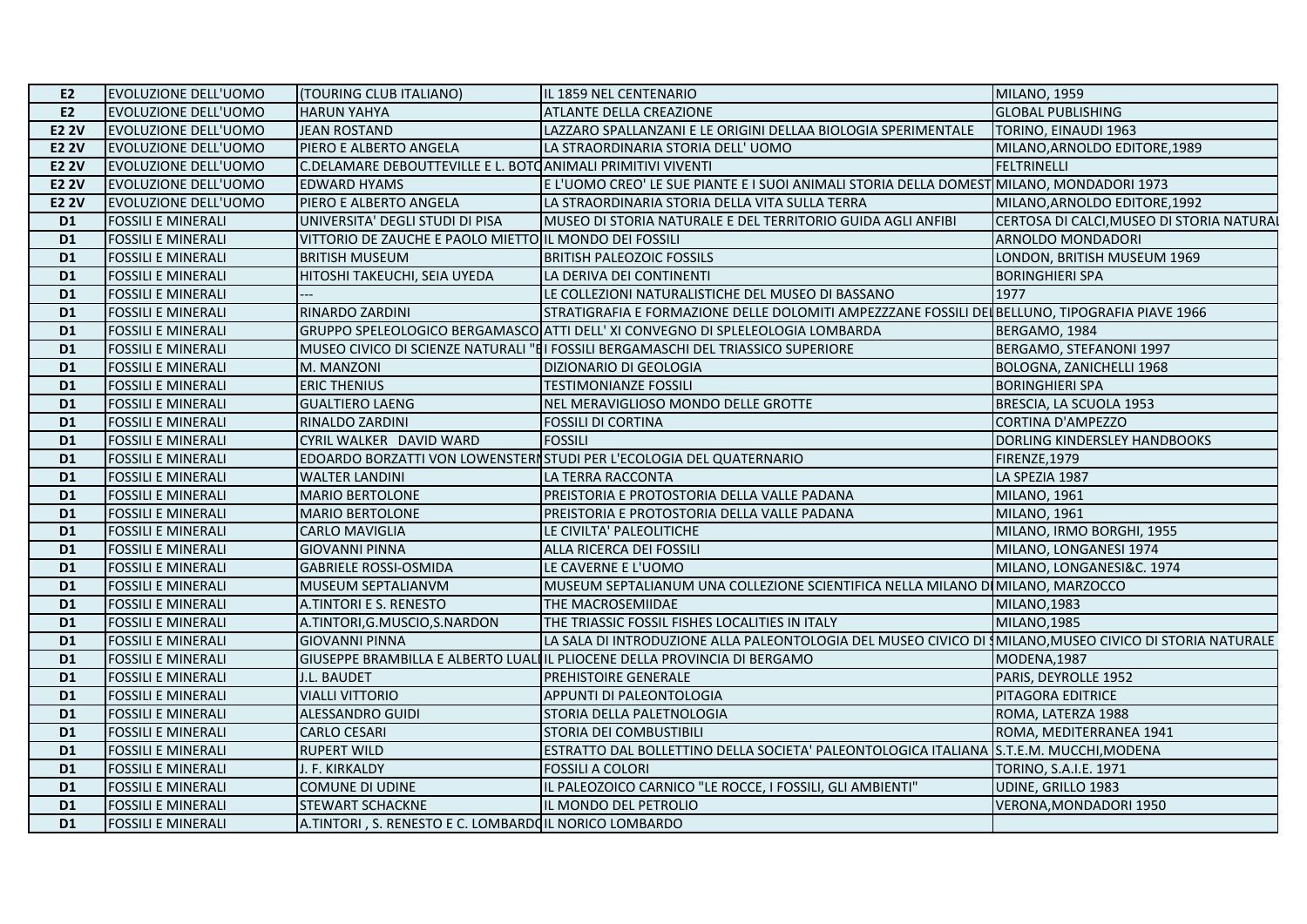| D <sub>1</sub> | <b>FOSSILI E MINERALI</b> | <b>GIOVANNI DI STEFANO</b>                  | ILLIAS MEDIO DEL M. SAN GIULIANO PRESSO TRAPANI                                                            |                                             |
|----------------|---------------------------|---------------------------------------------|------------------------------------------------------------------------------------------------------------|---------------------------------------------|
| D <sub>1</sub> | <b>FOSSILI E MINERALI</b> | <b>J.JELINEK</b>                            | LA GRANDE ENCICLOPEDIA ILLUSTRATA DELL' UOMO PREISTORICO                                                   | ACCADEMIA, 1975                             |
| D <sub>1</sub> | <b>FOSSILI E MINERALI</b> | UNIVERSITA' DEGLI STUDI DI PISA             | MUSEO DI STORIA NATURALE E DEL TERRITORIO GUIDA ALLA GALLERIA STICERTOSA DI CALCI, MUSEO DI STORIA NATURAI |                                             |
| D <sub>1</sub> | <b>FOSSILI E MINERALI</b> | UNIVERSITA' DEGLI STUDI DI PISA             | MUSEO DI STORIA NATURALE E DEL TERRITORIO GUIDA ALLA MOSTRA "I FCERTOSA DI CALCI, MUSEO DI STORIA NATURAI  |                                             |
| D <sub>1</sub> | <b>FOSSILI E MINERALI</b> | <b>BRITISH MUSEUM</b>                       | <b>BRITISH MESOZOIC FOSSILS</b>                                                                            | LONDON. BRITISH MUSEUM 1972                 |
| D <sub>1</sub> | <b>FOSSILI E MINERALI</b> | <b>VITTORIO DE ZANCHE</b>                   | IL MONDO DEI FOSSILI                                                                                       | MILANO, MONDADORI 1997                      |
| D <sub>1</sub> | <b>FOSSILI E MINERALI</b> | AA.VV.                                      | NATURMUSEUM SENCKENBERG                                                                                    | SENCKENBERGISCHE 1977                       |
| D <sub>1</sub> | <b>FOSSILI E MINERALI</b> | <b>ANTONINO GRECO</b>                       | REPERTORIO DEI MOLLUSCHI MARINI PLIO-PLEISTOCENICI DELLA SICILIA                                           | UNIVERSITA' DI PALERMO 1974                 |
| D <sub>1</sub> | <b>FOSSILI E MINERALI</b> | <b>COLALONGO</b>                            | BIOSTRATIGRAFIA E CRONOSTRATIGRAFIA DEL PLIOCENE                                                           | BARDI 1972                                  |
| D <sub>1</sub> | <b>FOSSILI E MINERALI</b> | NINO SANFILIPPO                             | LE GROTTE DELLA PROVINCIA DI GENOVA E LA LORO FAUNA                                                        | F.LLI PAGANO EDITORI 1950                   |
| <b>D1</b>      | <b>FOSSILI E MINERALI</b> | FRANCK H.T.RODES, HERBERT S.ZIM E PAFOSSILI |                                                                                                            | ARNODDO MONDADORI EDITORE                   |
| D <sub>1</sub> | <b>FOSSILI E MINERALI</b> | <b>BONARELLI GUIDO</b>                      | CRITERI FONDAMENTALI DI GEOLOGIA PRATICA NELLE RICERCHE DI META BOLOGNA, LUIGI PARMA 1942                  |                                             |
| D <sub>1</sub> | <b>FOSSILI E MINERALI</b> | <b>ARDITO DESIO</b>                         | <b>GEOLOGIA APPLICATA ALLA INGEGNERIA</b>                                                                  | MILANO, HOEPLI 1973                         |
| D <sub>1</sub> | <b>FOSSILI E MINERALI</b> | <b>HAROUN TAZIEFF</b>                       | L'ETNA E I VULCANOLOGI                                                                                     | MILANO, MONDADORI 1974                      |
| D <sub>1</sub> | <b>FOSSILI E MINERALI</b> | DOTT. GIOVANNI DI-STEFANO                   | IL LIAS MEDIO DEL M. SAN GIULIANO (ERICE) PRESSO TRAPANI                                                   | <b>SCONOSCIUTA</b>                          |
| D <sub>1</sub> | <b>FOSSILI E MINERALI</b> | AA.VV.                                      | MOSTRA FOTOGRAFICA SPELEOLOGICA ITINERANTE                                                                 | <b>LUMINI</b>                               |
| D <sub>1</sub> | <b>FOSSILI E MINERALI</b> | <b>MORSELLI GUERINO</b>                     | BIODIVERSITA' IN AREA DI CAVA                                                                              | EDIZIONI NUOVA DEMI                         |
| <b>D1</b>      | <b>FOSSILI E MINERALI</b> | <b>CESARE RAVAZZI</b>                       | <b>GLI ANTICHI BACINI LACUSTRI</b>                                                                         | COMUNITA' MONTANA VALLE SERIANA             |
| D <sub>1</sub> | <b>FOSSILI E MINERALI</b> | <b>ALAN HOLDER</b>                          | LA COLTIVAZIONE DEI CRISTALLI                                                                              | ZANICHELLI, BOLOGNA, 1981                   |
| D <sub>1</sub> | <b>FOSSILI E MINERALI</b> | <b>VARI</b>                                 | ATTI DEL PRIMO E SECONDO CONGRESSO SPELEO TOSCANA                                                          | <b>EDITRICE GIARDINI</b>                    |
| D <sub>1</sub> | <b>FOSSILI E MINERALI</b> | <b>CANTELLI</b>                             | <b>SUL QUATERNARIO DI GRAVINA IN PUGLIA</b>                                                                | <b>BOLOGNA MUSEO GEOLOGICO CAPELLINI</b>    |
| D <sub>1</sub> | <b>FOSSILI E MINERALI</b> | <b>CANTELLI</b>                             | RICERCHE GEOLOGICHE SUI TERRENI SEDIMENTARI DI DORGALI                                                     | <b>BOLOGNA MUSEO GEOLOGICO CAPELLINI</b>    |
| D <sub>1</sub> | <b>FOSSILI E MINERALI</b> | <b>NOSOTTI PINNA</b>                        | STORIA DELLE RICERCHE E DEGLI STUDI SUI RETTILI PLACODONTI                                                 |                                             |
| D <sub>1</sub> | <b>FOSSILI E MINERALI</b> | AA.VV.                                      | IL COMPLESSO CARSICO DI DOSSENA                                                                            |                                             |
| D <sub>1</sub> | <b>FOSSILI E MINERALI</b> | AA.VV.                                      | CORSO BASE DEL TAGLIO DELLA PIETRA                                                                         |                                             |
| D <sub>1</sub> | <b>FOSSILI E MINERALI</b> | AA.VV.                                      | CORSO PROPEDEUTICO PER LO STUDIO DELLA SELCE                                                               |                                             |
| <b>D1 2V</b>   | <b>FOSSILI E MINERALI</b> | <b>ROCCO ZAMBELLI</b>                       | <b>NOTE SUI PHOLIDOPHORIPHORMES</b>                                                                        | ISTITUTO LOMBARDO DI SCIENZE E LETTERE, M   |
| <b>D1 2V</b>   | <b>FOSSILI E MINERALI</b> | (CATALOGO DELLA MOSTRA)                     | I VERTEBRATI FOSSILI ITALIANI                                                                              | VERONA, 1980                                |
| <b>D1 2V</b>   | <b>FOSSILI E MINERALI</b> | <b>REGIONE LOMBARDIA</b>                    | LE GROTTE                                                                                                  | MILANO, PRESSCOLOR 1977                     |
| <b>D1 2V</b>   | <b>FOSSILI E MINERALI</b> | AA.VV.                                      | LE GROTTE CARTOGRAFIA                                                                                      |                                             |
| <b>D1 4V</b>   | <b>FOSSILI E MINERALI</b> | MARIO BERTOLONE                             | VAGABONDAGGI PALENTNOLOGICI E ARCHEOLOGICI IN LOMBARDIA                                                    | VARESE, MUSEI CIVICI DI VILLA MIRABELLO 196 |
| C1             | MINERALI E FOSSILI        | <b>VINCENZO DE MICHELE</b>                  | DIZIONARIO DI MINERALOGIA                                                                                  | DE AGOSTINI, NOVARA, 1970                   |
| C1             | <b>MINERALI E FOSSILI</b> | <b>SILVIO TUCCI</b>                         | MINERALOGIA ALFABETICA 1°                                                                                  |                                             |
| C1             | <b>MINERALI E FOSSILI</b> | <b>SILVIO TUCCI</b>                         | MINERALOGIA ALFABETICA 2°                                                                                  | --                                          |
| C <sub>1</sub> | <b>MINERALI E FOSSILI</b> | <b>SILVIO TUCCI</b>                         | MINERALOGIA ALFABETICA 3°                                                                                  |                                             |
| C <sub>1</sub> | MINERALI E FOSSILI        | <b>SILVIO TUCCI</b>                         | MINERALOGIA ALFABETICA 4° NOMI DOPPI E TRIPLI LE ROCCE PIU' NOTE                                           |                                             |
| C <sub>1</sub> | MINERALI E FOSSILI        | <b>SILVIO TUCCI</b>                         | PIETRE PREZIOSE PIETRE DURE RARE RARISSIME METEORITI E TECTITI                                             | $-$                                         |
| C1             | <b>MINERALI E FOSSILI</b> | <b>SILVIO TUCCI</b>                         | (LUOGO-MINERALE)                                                                                           |                                             |
| C1             | <b>MINERALI E FOSSILI</b> | SILVIO TUCCI                                | (MINERALI)                                                                                                 |                                             |
| C <sub>1</sub> | MINERALI E FOSSILI        | <b>ENRICO CAFFI</b>                         | CRONOLOGIA E GEOLOGIA DELLE VALLI BERGAMASCHE                                                              | BERGAMO, CAI 1923                           |
| C <sub>1</sub> | <b>MINERALI E FOSSILI</b> | <b>CALLY HALL</b>                           | <b>PIETRE PREZIOSE</b>                                                                                     | DORLING KINDERSLEY HANDBOOKS                |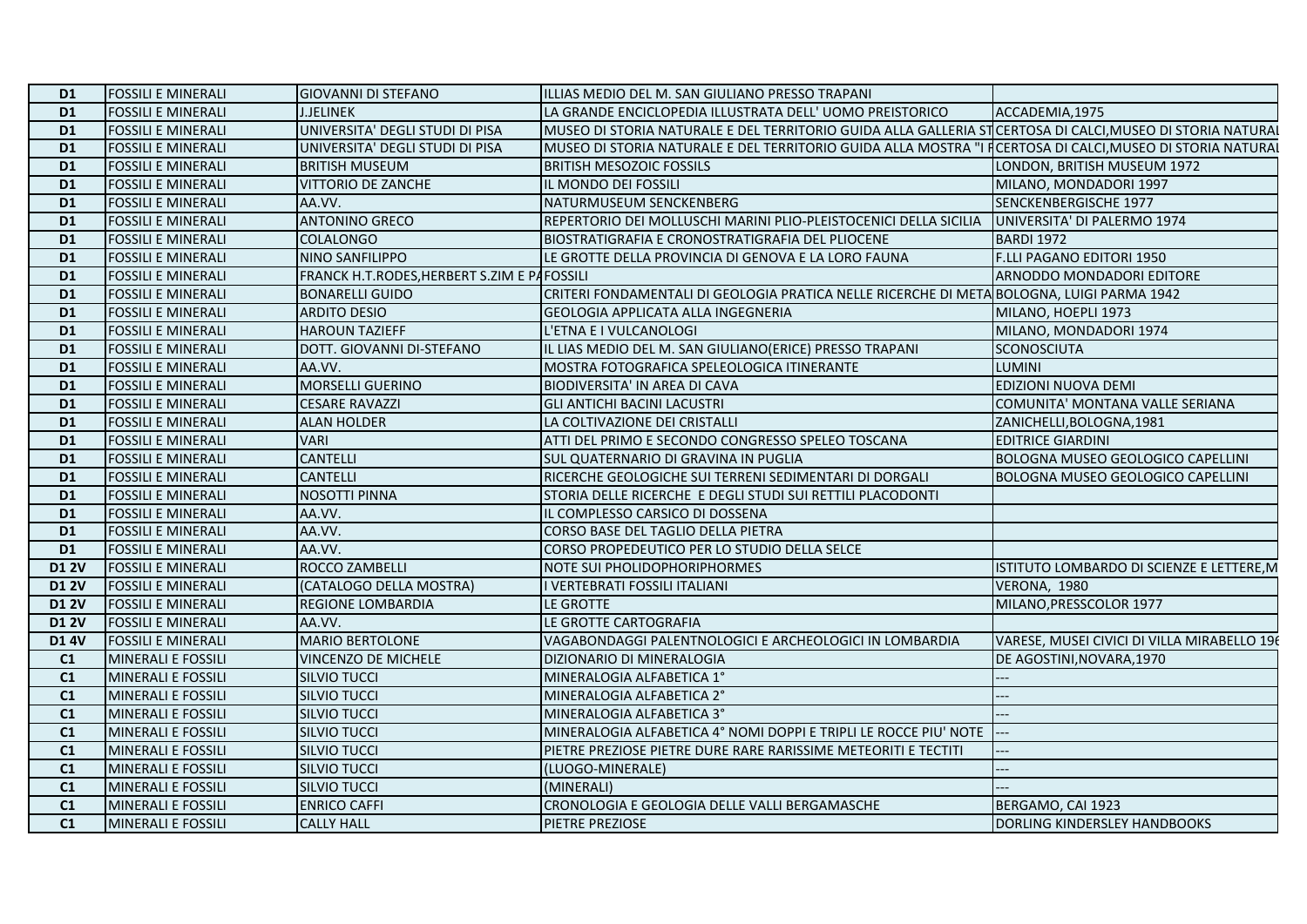| C1<br>MINERALI E FOSSILI<br>AA.VV.<br><b>GUIDA AI MINERALI</b><br>FABBRI, MILANO, 1973<br><b>F.RICCI LUCCHI</b><br>C1<br>MINERALI E FOSSILI<br><b>SEDIMENTOGRAFIA</b><br>GIUGNO, ZANICHELLI 1970<br>C1<br><b>MINERALI E FOSSILI</b><br>AA.VV.<br>I MINERALI DELLE OFIOLITI NELL' APPENNINO BOLOGNESE E MODENESE<br>GRUPPO A.V.I.S. MINERALOGIA E SPELEOLOGIA<br><b>VINCANZO DE MICHELE</b><br>C1<br>MINERALI E FOSSILI<br>ISTITUTO GEOGRAFICO DE AGOSTINI<br>MERAVIGLIE DELLA NATURA- MINERALI<br>C1<br>MINERALI E FOSSILI<br><b>GIOVANNI PINNA</b><br><b>GEOLOGIA</b><br>MILANO, ALDO MARTELLO 1971<br>MINERALI E ROCCE<br><b>MINERALI E FOSSILI</b><br><b>ANNIBALE MOTTANA</b><br>MILANO, MONDADORI 1977<br>C1<br>CONOSCERE I MINERALI I RADIOATTIVI<br>C1<br><b>MINERALI E FOSSILI</b><br>CARLO M. GRAMACCIOLI<br>NOVARA, DEAGOSTINI 1985<br>C1<br>MINERALI E FOSSILI<br>G. FAGNANI<br>ROCCE E MINERALI PER L'EDILIZIA<br>PAVIA, FUSI 1970<br>C1<br>JOSEPH MANDARINO<br><b>TUCSON</b><br>MINERALI E FOSSILI<br>FLEISCHER'S GLOSSARY OF MINERAL SPECIES<br>C1<br><b>MINERALI E FOSSILI</b><br><b>TERESIO MICHELETTI</b><br>L'IMMENSA MINIERA D'ORO DEI SALASSI<br>URBANIA (PS), BRAMANTE 1976<br><b>RIZZOLI EDITORE</b><br>C1<br><b>MINERALI E FOSSILI</b><br><b>VARI</b><br>I MINERALI D'ITALIA<br>AA.VV.<br>1991<br>C1<br>MINERALI E FOSSILI<br>I MINERALI<br><b>CNR 2005</b><br>C1<br>MINERALI E FOSSILI<br>ROBERTO BUGINI - LUISA FOLLI<br>LEZIONI DI PETROGRAFIA APPLICATA<br>MARMI ESTERI<br><b>MALANCHINI</b><br>C1<br><b>MINERALI E FOSSILI</b><br><b>MARIO PIERI</b><br>C1<br>MINERALI E FOSSILI<br><b>MARIO PIERI</b><br>I MARMI D'ITALIA GRANITI E PIETRE ORNAMENTALI<br>MILANO, HOEPLI 1958<br>C1<br>MINERALI E FOSSILI<br>COLLEZIONA I TUOI MINERALI N°29<br>MILANO, PERUZZO 1983<br><b>GUSTAVO DE POLI</b><br>C1<br>MINERALI E FOSSILI<br><b>MARMI VERONESI</b><br>VERONA, VITA VERONESE 1967<br><b>C1 2V</b><br>MINERALI E FOSSILI<br>A.PEYROT E M.G.MADDALENA<br>MINERALI E ROCCE<br><b>EDITRICE S.A.I.E.</b><br>CORTINA D'AMPEZZO, CASSA RURALE ED ARTIC<br><b>C13V</b><br>MINERALI E FOSSILI<br>RINARDO ZARDINI<br>GEOLOGIA E FOSSILI ATTORNO A CORTINA D'AMPEZZO<br>BERGAMO, VALSERIANA 1982<br><b>C13V</b><br>MINERALI E FOSSILI<br><b>SILVIO TUCCI</b><br>LE LOCALITA' PIU' NOTE E I MINERALI PIU' NOTI IVI GIACENTI<br>AA.VV.<br><b>B3</b><br><b>MONOGRAFIA</b><br><b>FORESTRY COMMISSION LEAFLET</b><br>MONOGRAFIA<br>AA.VV.<br><b>I NATURALIA</b><br><b>B3</b><br>AA.VV.<br>MUSEOLOGIA SCIENTIFICA DAL 1984 AL 1999<br>C <sub>2</sub><br>MONOGRAFIA<br><b>STAMPA SUD</b><br><b>MONOGRAFIA</b><br>AA.VV.<br>MUSEOLOGIA SCIENTIFICA DAL 1984 AL 1999<br><b>GRAFICHE FIORINI VERONA</b><br>F <sub>1</sub><br><b>MONOGRAFIA</b><br>AA.VV.<br> 4 <br>PIANURA SCIENZE E STORIA DELL'AMBIENTE PADANO 24 VOLUMI<br><b>MONOTIPIA CREMONESE</b><br>AA.VV.<br><b>E2 2V</b><br>MUSEOLOGIA<br>NATURA VICENTINA ANNO 2000 e 2001<br><b>CTO VICENZA</b><br><b>MUSEOLOGIA</b><br>AA.VV.<br><b>VARIE MUSEOLOGIA</b><br><b>B1</b><br>MUSEOLOGIA<br><b>CARLO ERBA</b><br>C <sub>2</sub><br>I VEGETALI NELL'ALIMENTAZIONE UMANA<br>MILANO, FRANCO ANGELI 1969<br>C <sub>2</sub><br><b>MUSEOLOGIA</b><br><b>ICCROM</b><br>CONSERVAZIONE PREVENTIVA DEI MUSEI<br>1983<br>C <sub>2</sub><br>MUSEOLOGIA<br>N.FERRARI<br>L'ORTO DI GUERRA<br>BERGAMO, COMITATO BERGAMASCO DELLE SO<br>C <sub>2</sub><br><b>MUSEOLOGIA</b><br>LUCIANO GALLINA<br>L'ACCADEMIA TADINI IN LOVERE<br>BERGAMO, DOCUMENTI LOMBARDI 1957<br>C <sub>2</sub><br><b>MUSEOLOGIA</b><br><b>ROBERTO DORIA</b><br>LE COLLEZIONI DEL NATURALISTA<br>BOLOGNA, EDAGRICOLE 1973<br>MUSEOLOGIA<br><b>DINO SCARAVELLI</b><br>ISTITUTO PER LA CONSERVAZIONE E LO STUDIO DEI MATERIALI NATURALI CESENA, 1980<br>C <sub>2</sub><br>AA.VV.<br>C <sub>2</sub><br>MUSEOLOGIA<br>ATTI DEL MUSEO CIVICO DI STORIA NATURALE<br><b>COMUNE DI GROSSETO</b><br>C <sub>2</sub><br><b>MUSEOLOGIA</b><br>LUIGI CAGNOLARO<br><b>GUIDA DELLA SALA DEI RETTILI</b><br><b>MILANO, 1967</b><br>C <sub>2</sub><br><b>MUSEOLOGIA</b><br><b>PIA MEDA</b><br><b>GUIDA AGLI ORTI BOTANICI</b><br>MILANO, CLESAV 1983<br>C <sub>2</sub><br>MUSEOLOGIA<br>ISTITUTO OCEONOGRAFICO<br>IL MUSEO OCEANOGRAFICO<br>MILANO, KINA<br>(ASSOCIAZIONE AMICI DEL MUSEO POLILE DONAZIONI DI OPERE D'ARTE<br>C <sub>2</sub><br>MUSEOLOGIA<br>MILANO, LUIGI MAESTRI 1981<br>AA.VV.<br>C <sub>2</sub><br><b>MUSEOLOGIA</b><br>THE AMERICAN MUSEUM OF NATURAL HISTORY<br>THE AMERICAN MUSEUM OF NATURAL HISTOR<br>C <sub>2</sub><br>MUSEOLOGIA<br>FACOLTA' DI SCIENZE FISICHE, MATEMA NOTIZIE STORICHE E CENNI SULLA CONSISTENZA DELLE COLLEZIONI DEI M TORINO, 1978 | C1 | MINERALI E FOSSILI | <b>CHRIS PELLANT</b> | <b>ROCCE E MINERALI</b> | DORLING KINDERSLEY HANDBOOKS |
|---------------------------------------------------------------------------------------------------------------------------------------------------------------------------------------------------------------------------------------------------------------------------------------------------------------------------------------------------------------------------------------------------------------------------------------------------------------------------------------------------------------------------------------------------------------------------------------------------------------------------------------------------------------------------------------------------------------------------------------------------------------------------------------------------------------------------------------------------------------------------------------------------------------------------------------------------------------------------------------------------------------------------------------------------------------------------------------------------------------------------------------------------------------------------------------------------------------------------------------------------------------------------------------------------------------------------------------------------------------------------------------------------------------------------------------------------------------------------------------------------------------------------------------------------------------------------------------------------------------------------------------------------------------------------------------------------------------------------------------------------------------------------------------------------------------------------------------------------------------------------------------------------------------------------------------------------------------------------------------------------------------------------------------------------------------------------------------------------------------------------------------------------------------------------------------------------------------------------------------------------------------------------------------------------------------------------------------------------------------------------------------------------------------------------------------------------------------------------------------------------------------------------------------------------------------------------------------------------------------------------------------------------------------------------------------------------------------------------------------------------------------------------------------------------------------------------------------------------------------------------------------------------------------------------------------------------------------------------------------------------------------------------------------------------------------------------------------------------------------------------------------------------------------------------------------------------------------------------------------------------------------------------------------------------------------------------------------------------------------------------------------------------------------------------------------------------------------------------------------------------------------------------------------------------------------------------------------------------------------------------------------------------------------------------------------------------------------------------------------------------------------------------------------------------------------------------------------------------------------------------------------------------------------------------------------------------------------------------------------------------------------------------------------------------------------------------------------------------------------------------------------------------------------------------------------------------------------------------------------------------------------------------------------------------------------------------------------------------------------------------------------------------------------------------------------------------------------------------------------------------------------------------------------------------------------------------------------------------------------------------------------------------------------------------------------|----|--------------------|----------------------|-------------------------|------------------------------|
|                                                                                                                                                                                                                                                                                                                                                                                                                                                                                                                                                                                                                                                                                                                                                                                                                                                                                                                                                                                                                                                                                                                                                                                                                                                                                                                                                                                                                                                                                                                                                                                                                                                                                                                                                                                                                                                                                                                                                                                                                                                                                                                                                                                                                                                                                                                                                                                                                                                                                                                                                                                                                                                                                                                                                                                                                                                                                                                                                                                                                                                                                                                                                                                                                                                                                                                                                                                                                                                                                                                                                                                                                                                                                                                                                                                                                                                                                                                                                                                                                                                                                                                                                                                                                                                                                                                                                                                                                                                                                                                                                                                                                                                                                       |    |                    |                      |                         |                              |
|                                                                                                                                                                                                                                                                                                                                                                                                                                                                                                                                                                                                                                                                                                                                                                                                                                                                                                                                                                                                                                                                                                                                                                                                                                                                                                                                                                                                                                                                                                                                                                                                                                                                                                                                                                                                                                                                                                                                                                                                                                                                                                                                                                                                                                                                                                                                                                                                                                                                                                                                                                                                                                                                                                                                                                                                                                                                                                                                                                                                                                                                                                                                                                                                                                                                                                                                                                                                                                                                                                                                                                                                                                                                                                                                                                                                                                                                                                                                                                                                                                                                                                                                                                                                                                                                                                                                                                                                                                                                                                                                                                                                                                                                                       |    |                    |                      |                         |                              |
|                                                                                                                                                                                                                                                                                                                                                                                                                                                                                                                                                                                                                                                                                                                                                                                                                                                                                                                                                                                                                                                                                                                                                                                                                                                                                                                                                                                                                                                                                                                                                                                                                                                                                                                                                                                                                                                                                                                                                                                                                                                                                                                                                                                                                                                                                                                                                                                                                                                                                                                                                                                                                                                                                                                                                                                                                                                                                                                                                                                                                                                                                                                                                                                                                                                                                                                                                                                                                                                                                                                                                                                                                                                                                                                                                                                                                                                                                                                                                                                                                                                                                                                                                                                                                                                                                                                                                                                                                                                                                                                                                                                                                                                                                       |    |                    |                      |                         |                              |
|                                                                                                                                                                                                                                                                                                                                                                                                                                                                                                                                                                                                                                                                                                                                                                                                                                                                                                                                                                                                                                                                                                                                                                                                                                                                                                                                                                                                                                                                                                                                                                                                                                                                                                                                                                                                                                                                                                                                                                                                                                                                                                                                                                                                                                                                                                                                                                                                                                                                                                                                                                                                                                                                                                                                                                                                                                                                                                                                                                                                                                                                                                                                                                                                                                                                                                                                                                                                                                                                                                                                                                                                                                                                                                                                                                                                                                                                                                                                                                                                                                                                                                                                                                                                                                                                                                                                                                                                                                                                                                                                                                                                                                                                                       |    |                    |                      |                         |                              |
|                                                                                                                                                                                                                                                                                                                                                                                                                                                                                                                                                                                                                                                                                                                                                                                                                                                                                                                                                                                                                                                                                                                                                                                                                                                                                                                                                                                                                                                                                                                                                                                                                                                                                                                                                                                                                                                                                                                                                                                                                                                                                                                                                                                                                                                                                                                                                                                                                                                                                                                                                                                                                                                                                                                                                                                                                                                                                                                                                                                                                                                                                                                                                                                                                                                                                                                                                                                                                                                                                                                                                                                                                                                                                                                                                                                                                                                                                                                                                                                                                                                                                                                                                                                                                                                                                                                                                                                                                                                                                                                                                                                                                                                                                       |    |                    |                      |                         |                              |
|                                                                                                                                                                                                                                                                                                                                                                                                                                                                                                                                                                                                                                                                                                                                                                                                                                                                                                                                                                                                                                                                                                                                                                                                                                                                                                                                                                                                                                                                                                                                                                                                                                                                                                                                                                                                                                                                                                                                                                                                                                                                                                                                                                                                                                                                                                                                                                                                                                                                                                                                                                                                                                                                                                                                                                                                                                                                                                                                                                                                                                                                                                                                                                                                                                                                                                                                                                                                                                                                                                                                                                                                                                                                                                                                                                                                                                                                                                                                                                                                                                                                                                                                                                                                                                                                                                                                                                                                                                                                                                                                                                                                                                                                                       |    |                    |                      |                         |                              |
|                                                                                                                                                                                                                                                                                                                                                                                                                                                                                                                                                                                                                                                                                                                                                                                                                                                                                                                                                                                                                                                                                                                                                                                                                                                                                                                                                                                                                                                                                                                                                                                                                                                                                                                                                                                                                                                                                                                                                                                                                                                                                                                                                                                                                                                                                                                                                                                                                                                                                                                                                                                                                                                                                                                                                                                                                                                                                                                                                                                                                                                                                                                                                                                                                                                                                                                                                                                                                                                                                                                                                                                                                                                                                                                                                                                                                                                                                                                                                                                                                                                                                                                                                                                                                                                                                                                                                                                                                                                                                                                                                                                                                                                                                       |    |                    |                      |                         |                              |
|                                                                                                                                                                                                                                                                                                                                                                                                                                                                                                                                                                                                                                                                                                                                                                                                                                                                                                                                                                                                                                                                                                                                                                                                                                                                                                                                                                                                                                                                                                                                                                                                                                                                                                                                                                                                                                                                                                                                                                                                                                                                                                                                                                                                                                                                                                                                                                                                                                                                                                                                                                                                                                                                                                                                                                                                                                                                                                                                                                                                                                                                                                                                                                                                                                                                                                                                                                                                                                                                                                                                                                                                                                                                                                                                                                                                                                                                                                                                                                                                                                                                                                                                                                                                                                                                                                                                                                                                                                                                                                                                                                                                                                                                                       |    |                    |                      |                         |                              |
|                                                                                                                                                                                                                                                                                                                                                                                                                                                                                                                                                                                                                                                                                                                                                                                                                                                                                                                                                                                                                                                                                                                                                                                                                                                                                                                                                                                                                                                                                                                                                                                                                                                                                                                                                                                                                                                                                                                                                                                                                                                                                                                                                                                                                                                                                                                                                                                                                                                                                                                                                                                                                                                                                                                                                                                                                                                                                                                                                                                                                                                                                                                                                                                                                                                                                                                                                                                                                                                                                                                                                                                                                                                                                                                                                                                                                                                                                                                                                                                                                                                                                                                                                                                                                                                                                                                                                                                                                                                                                                                                                                                                                                                                                       |    |                    |                      |                         |                              |
|                                                                                                                                                                                                                                                                                                                                                                                                                                                                                                                                                                                                                                                                                                                                                                                                                                                                                                                                                                                                                                                                                                                                                                                                                                                                                                                                                                                                                                                                                                                                                                                                                                                                                                                                                                                                                                                                                                                                                                                                                                                                                                                                                                                                                                                                                                                                                                                                                                                                                                                                                                                                                                                                                                                                                                                                                                                                                                                                                                                                                                                                                                                                                                                                                                                                                                                                                                                                                                                                                                                                                                                                                                                                                                                                                                                                                                                                                                                                                                                                                                                                                                                                                                                                                                                                                                                                                                                                                                                                                                                                                                                                                                                                                       |    |                    |                      |                         |                              |
|                                                                                                                                                                                                                                                                                                                                                                                                                                                                                                                                                                                                                                                                                                                                                                                                                                                                                                                                                                                                                                                                                                                                                                                                                                                                                                                                                                                                                                                                                                                                                                                                                                                                                                                                                                                                                                                                                                                                                                                                                                                                                                                                                                                                                                                                                                                                                                                                                                                                                                                                                                                                                                                                                                                                                                                                                                                                                                                                                                                                                                                                                                                                                                                                                                                                                                                                                                                                                                                                                                                                                                                                                                                                                                                                                                                                                                                                                                                                                                                                                                                                                                                                                                                                                                                                                                                                                                                                                                                                                                                                                                                                                                                                                       |    |                    |                      |                         |                              |
|                                                                                                                                                                                                                                                                                                                                                                                                                                                                                                                                                                                                                                                                                                                                                                                                                                                                                                                                                                                                                                                                                                                                                                                                                                                                                                                                                                                                                                                                                                                                                                                                                                                                                                                                                                                                                                                                                                                                                                                                                                                                                                                                                                                                                                                                                                                                                                                                                                                                                                                                                                                                                                                                                                                                                                                                                                                                                                                                                                                                                                                                                                                                                                                                                                                                                                                                                                                                                                                                                                                                                                                                                                                                                                                                                                                                                                                                                                                                                                                                                                                                                                                                                                                                                                                                                                                                                                                                                                                                                                                                                                                                                                                                                       |    |                    |                      |                         |                              |
|                                                                                                                                                                                                                                                                                                                                                                                                                                                                                                                                                                                                                                                                                                                                                                                                                                                                                                                                                                                                                                                                                                                                                                                                                                                                                                                                                                                                                                                                                                                                                                                                                                                                                                                                                                                                                                                                                                                                                                                                                                                                                                                                                                                                                                                                                                                                                                                                                                                                                                                                                                                                                                                                                                                                                                                                                                                                                                                                                                                                                                                                                                                                                                                                                                                                                                                                                                                                                                                                                                                                                                                                                                                                                                                                                                                                                                                                                                                                                                                                                                                                                                                                                                                                                                                                                                                                                                                                                                                                                                                                                                                                                                                                                       |    |                    |                      |                         |                              |
|                                                                                                                                                                                                                                                                                                                                                                                                                                                                                                                                                                                                                                                                                                                                                                                                                                                                                                                                                                                                                                                                                                                                                                                                                                                                                                                                                                                                                                                                                                                                                                                                                                                                                                                                                                                                                                                                                                                                                                                                                                                                                                                                                                                                                                                                                                                                                                                                                                                                                                                                                                                                                                                                                                                                                                                                                                                                                                                                                                                                                                                                                                                                                                                                                                                                                                                                                                                                                                                                                                                                                                                                                                                                                                                                                                                                                                                                                                                                                                                                                                                                                                                                                                                                                                                                                                                                                                                                                                                                                                                                                                                                                                                                                       |    |                    |                      |                         |                              |
|                                                                                                                                                                                                                                                                                                                                                                                                                                                                                                                                                                                                                                                                                                                                                                                                                                                                                                                                                                                                                                                                                                                                                                                                                                                                                                                                                                                                                                                                                                                                                                                                                                                                                                                                                                                                                                                                                                                                                                                                                                                                                                                                                                                                                                                                                                                                                                                                                                                                                                                                                                                                                                                                                                                                                                                                                                                                                                                                                                                                                                                                                                                                                                                                                                                                                                                                                                                                                                                                                                                                                                                                                                                                                                                                                                                                                                                                                                                                                                                                                                                                                                                                                                                                                                                                                                                                                                                                                                                                                                                                                                                                                                                                                       |    |                    |                      |                         |                              |
|                                                                                                                                                                                                                                                                                                                                                                                                                                                                                                                                                                                                                                                                                                                                                                                                                                                                                                                                                                                                                                                                                                                                                                                                                                                                                                                                                                                                                                                                                                                                                                                                                                                                                                                                                                                                                                                                                                                                                                                                                                                                                                                                                                                                                                                                                                                                                                                                                                                                                                                                                                                                                                                                                                                                                                                                                                                                                                                                                                                                                                                                                                                                                                                                                                                                                                                                                                                                                                                                                                                                                                                                                                                                                                                                                                                                                                                                                                                                                                                                                                                                                                                                                                                                                                                                                                                                                                                                                                                                                                                                                                                                                                                                                       |    |                    |                      |                         |                              |
|                                                                                                                                                                                                                                                                                                                                                                                                                                                                                                                                                                                                                                                                                                                                                                                                                                                                                                                                                                                                                                                                                                                                                                                                                                                                                                                                                                                                                                                                                                                                                                                                                                                                                                                                                                                                                                                                                                                                                                                                                                                                                                                                                                                                                                                                                                                                                                                                                                                                                                                                                                                                                                                                                                                                                                                                                                                                                                                                                                                                                                                                                                                                                                                                                                                                                                                                                                                                                                                                                                                                                                                                                                                                                                                                                                                                                                                                                                                                                                                                                                                                                                                                                                                                                                                                                                                                                                                                                                                                                                                                                                                                                                                                                       |    |                    |                      |                         |                              |
|                                                                                                                                                                                                                                                                                                                                                                                                                                                                                                                                                                                                                                                                                                                                                                                                                                                                                                                                                                                                                                                                                                                                                                                                                                                                                                                                                                                                                                                                                                                                                                                                                                                                                                                                                                                                                                                                                                                                                                                                                                                                                                                                                                                                                                                                                                                                                                                                                                                                                                                                                                                                                                                                                                                                                                                                                                                                                                                                                                                                                                                                                                                                                                                                                                                                                                                                                                                                                                                                                                                                                                                                                                                                                                                                                                                                                                                                                                                                                                                                                                                                                                                                                                                                                                                                                                                                                                                                                                                                                                                                                                                                                                                                                       |    |                    |                      |                         |                              |
|                                                                                                                                                                                                                                                                                                                                                                                                                                                                                                                                                                                                                                                                                                                                                                                                                                                                                                                                                                                                                                                                                                                                                                                                                                                                                                                                                                                                                                                                                                                                                                                                                                                                                                                                                                                                                                                                                                                                                                                                                                                                                                                                                                                                                                                                                                                                                                                                                                                                                                                                                                                                                                                                                                                                                                                                                                                                                                                                                                                                                                                                                                                                                                                                                                                                                                                                                                                                                                                                                                                                                                                                                                                                                                                                                                                                                                                                                                                                                                                                                                                                                                                                                                                                                                                                                                                                                                                                                                                                                                                                                                                                                                                                                       |    |                    |                      |                         |                              |
|                                                                                                                                                                                                                                                                                                                                                                                                                                                                                                                                                                                                                                                                                                                                                                                                                                                                                                                                                                                                                                                                                                                                                                                                                                                                                                                                                                                                                                                                                                                                                                                                                                                                                                                                                                                                                                                                                                                                                                                                                                                                                                                                                                                                                                                                                                                                                                                                                                                                                                                                                                                                                                                                                                                                                                                                                                                                                                                                                                                                                                                                                                                                                                                                                                                                                                                                                                                                                                                                                                                                                                                                                                                                                                                                                                                                                                                                                                                                                                                                                                                                                                                                                                                                                                                                                                                                                                                                                                                                                                                                                                                                                                                                                       |    |                    |                      |                         |                              |
|                                                                                                                                                                                                                                                                                                                                                                                                                                                                                                                                                                                                                                                                                                                                                                                                                                                                                                                                                                                                                                                                                                                                                                                                                                                                                                                                                                                                                                                                                                                                                                                                                                                                                                                                                                                                                                                                                                                                                                                                                                                                                                                                                                                                                                                                                                                                                                                                                                                                                                                                                                                                                                                                                                                                                                                                                                                                                                                                                                                                                                                                                                                                                                                                                                                                                                                                                                                                                                                                                                                                                                                                                                                                                                                                                                                                                                                                                                                                                                                                                                                                                                                                                                                                                                                                                                                                                                                                                                                                                                                                                                                                                                                                                       |    |                    |                      |                         |                              |
|                                                                                                                                                                                                                                                                                                                                                                                                                                                                                                                                                                                                                                                                                                                                                                                                                                                                                                                                                                                                                                                                                                                                                                                                                                                                                                                                                                                                                                                                                                                                                                                                                                                                                                                                                                                                                                                                                                                                                                                                                                                                                                                                                                                                                                                                                                                                                                                                                                                                                                                                                                                                                                                                                                                                                                                                                                                                                                                                                                                                                                                                                                                                                                                                                                                                                                                                                                                                                                                                                                                                                                                                                                                                                                                                                                                                                                                                                                                                                                                                                                                                                                                                                                                                                                                                                                                                                                                                                                                                                                                                                                                                                                                                                       |    |                    |                      |                         |                              |
|                                                                                                                                                                                                                                                                                                                                                                                                                                                                                                                                                                                                                                                                                                                                                                                                                                                                                                                                                                                                                                                                                                                                                                                                                                                                                                                                                                                                                                                                                                                                                                                                                                                                                                                                                                                                                                                                                                                                                                                                                                                                                                                                                                                                                                                                                                                                                                                                                                                                                                                                                                                                                                                                                                                                                                                                                                                                                                                                                                                                                                                                                                                                                                                                                                                                                                                                                                                                                                                                                                                                                                                                                                                                                                                                                                                                                                                                                                                                                                                                                                                                                                                                                                                                                                                                                                                                                                                                                                                                                                                                                                                                                                                                                       |    |                    |                      |                         |                              |
|                                                                                                                                                                                                                                                                                                                                                                                                                                                                                                                                                                                                                                                                                                                                                                                                                                                                                                                                                                                                                                                                                                                                                                                                                                                                                                                                                                                                                                                                                                                                                                                                                                                                                                                                                                                                                                                                                                                                                                                                                                                                                                                                                                                                                                                                                                                                                                                                                                                                                                                                                                                                                                                                                                                                                                                                                                                                                                                                                                                                                                                                                                                                                                                                                                                                                                                                                                                                                                                                                                                                                                                                                                                                                                                                                                                                                                                                                                                                                                                                                                                                                                                                                                                                                                                                                                                                                                                                                                                                                                                                                                                                                                                                                       |    |                    |                      |                         |                              |
|                                                                                                                                                                                                                                                                                                                                                                                                                                                                                                                                                                                                                                                                                                                                                                                                                                                                                                                                                                                                                                                                                                                                                                                                                                                                                                                                                                                                                                                                                                                                                                                                                                                                                                                                                                                                                                                                                                                                                                                                                                                                                                                                                                                                                                                                                                                                                                                                                                                                                                                                                                                                                                                                                                                                                                                                                                                                                                                                                                                                                                                                                                                                                                                                                                                                                                                                                                                                                                                                                                                                                                                                                                                                                                                                                                                                                                                                                                                                                                                                                                                                                                                                                                                                                                                                                                                                                                                                                                                                                                                                                                                                                                                                                       |    |                    |                      |                         |                              |
|                                                                                                                                                                                                                                                                                                                                                                                                                                                                                                                                                                                                                                                                                                                                                                                                                                                                                                                                                                                                                                                                                                                                                                                                                                                                                                                                                                                                                                                                                                                                                                                                                                                                                                                                                                                                                                                                                                                                                                                                                                                                                                                                                                                                                                                                                                                                                                                                                                                                                                                                                                                                                                                                                                                                                                                                                                                                                                                                                                                                                                                                                                                                                                                                                                                                                                                                                                                                                                                                                                                                                                                                                                                                                                                                                                                                                                                                                                                                                                                                                                                                                                                                                                                                                                                                                                                                                                                                                                                                                                                                                                                                                                                                                       |    |                    |                      |                         |                              |
|                                                                                                                                                                                                                                                                                                                                                                                                                                                                                                                                                                                                                                                                                                                                                                                                                                                                                                                                                                                                                                                                                                                                                                                                                                                                                                                                                                                                                                                                                                                                                                                                                                                                                                                                                                                                                                                                                                                                                                                                                                                                                                                                                                                                                                                                                                                                                                                                                                                                                                                                                                                                                                                                                                                                                                                                                                                                                                                                                                                                                                                                                                                                                                                                                                                                                                                                                                                                                                                                                                                                                                                                                                                                                                                                                                                                                                                                                                                                                                                                                                                                                                                                                                                                                                                                                                                                                                                                                                                                                                                                                                                                                                                                                       |    |                    |                      |                         |                              |
|                                                                                                                                                                                                                                                                                                                                                                                                                                                                                                                                                                                                                                                                                                                                                                                                                                                                                                                                                                                                                                                                                                                                                                                                                                                                                                                                                                                                                                                                                                                                                                                                                                                                                                                                                                                                                                                                                                                                                                                                                                                                                                                                                                                                                                                                                                                                                                                                                                                                                                                                                                                                                                                                                                                                                                                                                                                                                                                                                                                                                                                                                                                                                                                                                                                                                                                                                                                                                                                                                                                                                                                                                                                                                                                                                                                                                                                                                                                                                                                                                                                                                                                                                                                                                                                                                                                                                                                                                                                                                                                                                                                                                                                                                       |    |                    |                      |                         |                              |
|                                                                                                                                                                                                                                                                                                                                                                                                                                                                                                                                                                                                                                                                                                                                                                                                                                                                                                                                                                                                                                                                                                                                                                                                                                                                                                                                                                                                                                                                                                                                                                                                                                                                                                                                                                                                                                                                                                                                                                                                                                                                                                                                                                                                                                                                                                                                                                                                                                                                                                                                                                                                                                                                                                                                                                                                                                                                                                                                                                                                                                                                                                                                                                                                                                                                                                                                                                                                                                                                                                                                                                                                                                                                                                                                                                                                                                                                                                                                                                                                                                                                                                                                                                                                                                                                                                                                                                                                                                                                                                                                                                                                                                                                                       |    |                    |                      |                         |                              |
|                                                                                                                                                                                                                                                                                                                                                                                                                                                                                                                                                                                                                                                                                                                                                                                                                                                                                                                                                                                                                                                                                                                                                                                                                                                                                                                                                                                                                                                                                                                                                                                                                                                                                                                                                                                                                                                                                                                                                                                                                                                                                                                                                                                                                                                                                                                                                                                                                                                                                                                                                                                                                                                                                                                                                                                                                                                                                                                                                                                                                                                                                                                                                                                                                                                                                                                                                                                                                                                                                                                                                                                                                                                                                                                                                                                                                                                                                                                                                                                                                                                                                                                                                                                                                                                                                                                                                                                                                                                                                                                                                                                                                                                                                       |    |                    |                      |                         |                              |
|                                                                                                                                                                                                                                                                                                                                                                                                                                                                                                                                                                                                                                                                                                                                                                                                                                                                                                                                                                                                                                                                                                                                                                                                                                                                                                                                                                                                                                                                                                                                                                                                                                                                                                                                                                                                                                                                                                                                                                                                                                                                                                                                                                                                                                                                                                                                                                                                                                                                                                                                                                                                                                                                                                                                                                                                                                                                                                                                                                                                                                                                                                                                                                                                                                                                                                                                                                                                                                                                                                                                                                                                                                                                                                                                                                                                                                                                                                                                                                                                                                                                                                                                                                                                                                                                                                                                                                                                                                                                                                                                                                                                                                                                                       |    |                    |                      |                         |                              |
|                                                                                                                                                                                                                                                                                                                                                                                                                                                                                                                                                                                                                                                                                                                                                                                                                                                                                                                                                                                                                                                                                                                                                                                                                                                                                                                                                                                                                                                                                                                                                                                                                                                                                                                                                                                                                                                                                                                                                                                                                                                                                                                                                                                                                                                                                                                                                                                                                                                                                                                                                                                                                                                                                                                                                                                                                                                                                                                                                                                                                                                                                                                                                                                                                                                                                                                                                                                                                                                                                                                                                                                                                                                                                                                                                                                                                                                                                                                                                                                                                                                                                                                                                                                                                                                                                                                                                                                                                                                                                                                                                                                                                                                                                       |    |                    |                      |                         |                              |
|                                                                                                                                                                                                                                                                                                                                                                                                                                                                                                                                                                                                                                                                                                                                                                                                                                                                                                                                                                                                                                                                                                                                                                                                                                                                                                                                                                                                                                                                                                                                                                                                                                                                                                                                                                                                                                                                                                                                                                                                                                                                                                                                                                                                                                                                                                                                                                                                                                                                                                                                                                                                                                                                                                                                                                                                                                                                                                                                                                                                                                                                                                                                                                                                                                                                                                                                                                                                                                                                                                                                                                                                                                                                                                                                                                                                                                                                                                                                                                                                                                                                                                                                                                                                                                                                                                                                                                                                                                                                                                                                                                                                                                                                                       |    |                    |                      |                         |                              |
|                                                                                                                                                                                                                                                                                                                                                                                                                                                                                                                                                                                                                                                                                                                                                                                                                                                                                                                                                                                                                                                                                                                                                                                                                                                                                                                                                                                                                                                                                                                                                                                                                                                                                                                                                                                                                                                                                                                                                                                                                                                                                                                                                                                                                                                                                                                                                                                                                                                                                                                                                                                                                                                                                                                                                                                                                                                                                                                                                                                                                                                                                                                                                                                                                                                                                                                                                                                                                                                                                                                                                                                                                                                                                                                                                                                                                                                                                                                                                                                                                                                                                                                                                                                                                                                                                                                                                                                                                                                                                                                                                                                                                                                                                       |    |                    |                      |                         |                              |
|                                                                                                                                                                                                                                                                                                                                                                                                                                                                                                                                                                                                                                                                                                                                                                                                                                                                                                                                                                                                                                                                                                                                                                                                                                                                                                                                                                                                                                                                                                                                                                                                                                                                                                                                                                                                                                                                                                                                                                                                                                                                                                                                                                                                                                                                                                                                                                                                                                                                                                                                                                                                                                                                                                                                                                                                                                                                                                                                                                                                                                                                                                                                                                                                                                                                                                                                                                                                                                                                                                                                                                                                                                                                                                                                                                                                                                                                                                                                                                                                                                                                                                                                                                                                                                                                                                                                                                                                                                                                                                                                                                                                                                                                                       |    |                    |                      |                         |                              |
|                                                                                                                                                                                                                                                                                                                                                                                                                                                                                                                                                                                                                                                                                                                                                                                                                                                                                                                                                                                                                                                                                                                                                                                                                                                                                                                                                                                                                                                                                                                                                                                                                                                                                                                                                                                                                                                                                                                                                                                                                                                                                                                                                                                                                                                                                                                                                                                                                                                                                                                                                                                                                                                                                                                                                                                                                                                                                                                                                                                                                                                                                                                                                                                                                                                                                                                                                                                                                                                                                                                                                                                                                                                                                                                                                                                                                                                                                                                                                                                                                                                                                                                                                                                                                                                                                                                                                                                                                                                                                                                                                                                                                                                                                       |    |                    |                      |                         |                              |
|                                                                                                                                                                                                                                                                                                                                                                                                                                                                                                                                                                                                                                                                                                                                                                                                                                                                                                                                                                                                                                                                                                                                                                                                                                                                                                                                                                                                                                                                                                                                                                                                                                                                                                                                                                                                                                                                                                                                                                                                                                                                                                                                                                                                                                                                                                                                                                                                                                                                                                                                                                                                                                                                                                                                                                                                                                                                                                                                                                                                                                                                                                                                                                                                                                                                                                                                                                                                                                                                                                                                                                                                                                                                                                                                                                                                                                                                                                                                                                                                                                                                                                                                                                                                                                                                                                                                                                                                                                                                                                                                                                                                                                                                                       |    |                    |                      |                         |                              |
|                                                                                                                                                                                                                                                                                                                                                                                                                                                                                                                                                                                                                                                                                                                                                                                                                                                                                                                                                                                                                                                                                                                                                                                                                                                                                                                                                                                                                                                                                                                                                                                                                                                                                                                                                                                                                                                                                                                                                                                                                                                                                                                                                                                                                                                                                                                                                                                                                                                                                                                                                                                                                                                                                                                                                                                                                                                                                                                                                                                                                                                                                                                                                                                                                                                                                                                                                                                                                                                                                                                                                                                                                                                                                                                                                                                                                                                                                                                                                                                                                                                                                                                                                                                                                                                                                                                                                                                                                                                                                                                                                                                                                                                                                       |    |                    |                      |                         |                              |
|                                                                                                                                                                                                                                                                                                                                                                                                                                                                                                                                                                                                                                                                                                                                                                                                                                                                                                                                                                                                                                                                                                                                                                                                                                                                                                                                                                                                                                                                                                                                                                                                                                                                                                                                                                                                                                                                                                                                                                                                                                                                                                                                                                                                                                                                                                                                                                                                                                                                                                                                                                                                                                                                                                                                                                                                                                                                                                                                                                                                                                                                                                                                                                                                                                                                                                                                                                                                                                                                                                                                                                                                                                                                                                                                                                                                                                                                                                                                                                                                                                                                                                                                                                                                                                                                                                                                                                                                                                                                                                                                                                                                                                                                                       |    |                    |                      |                         |                              |
|                                                                                                                                                                                                                                                                                                                                                                                                                                                                                                                                                                                                                                                                                                                                                                                                                                                                                                                                                                                                                                                                                                                                                                                                                                                                                                                                                                                                                                                                                                                                                                                                                                                                                                                                                                                                                                                                                                                                                                                                                                                                                                                                                                                                                                                                                                                                                                                                                                                                                                                                                                                                                                                                                                                                                                                                                                                                                                                                                                                                                                                                                                                                                                                                                                                                                                                                                                                                                                                                                                                                                                                                                                                                                                                                                                                                                                                                                                                                                                                                                                                                                                                                                                                                                                                                                                                                                                                                                                                                                                                                                                                                                                                                                       |    |                    |                      |                         |                              |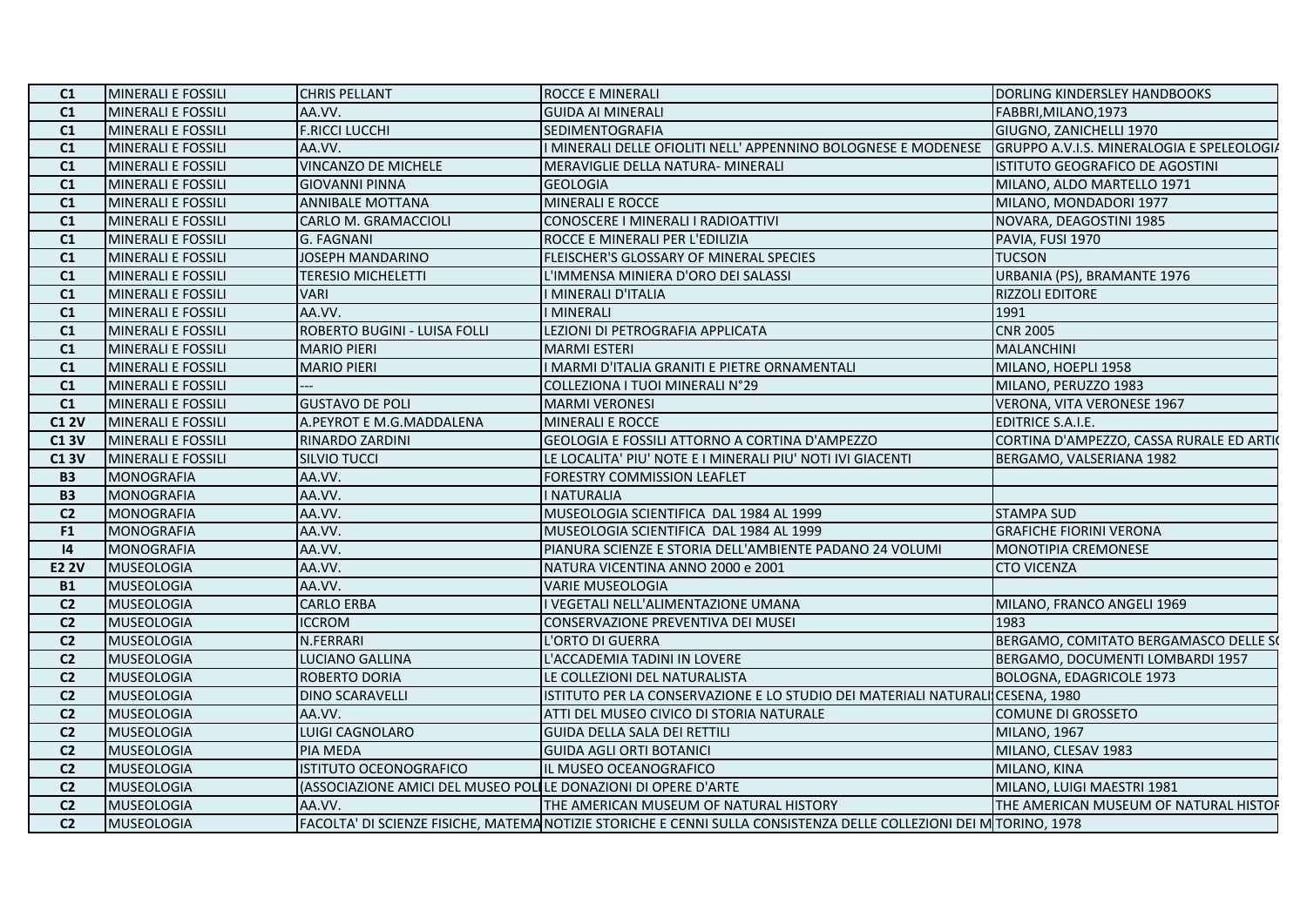| C <sub>2</sub> | <b>MUSEOLOGIA</b> | <b>FAUSTO PESARINI</b>                                      | DIVERSITA' BIOLOGICA E MUSEI NATURALISTICI                                                                                     | WWF ITALIA, 1991                       |
|----------------|-------------------|-------------------------------------------------------------|--------------------------------------------------------------------------------------------------------------------------------|----------------------------------------|
| C <sub>2</sub> | <b>MUSEOLOGIA</b> | (PROVINCIA DI BERGAMO)                                      | MUSEI A BERGAMO E PROVINCIA 2 VOLUMI                                                                                           | PROVINCIA DI BERGAMO 2004              |
| C <sub>2</sub> | <b>MUSEOLOGIA</b> | AA.VV.                                                      | DE RERUM NATURA 4 VOLUMI                                                                                                       | MONTEBELLUNA, MUSEO DI STORIA NATURALI |
| C <sub>2</sub> | <b>MUSEOLOGIA</b> | <b>LUCIANO TOMBESI</b>                                      | SCIENZA DEL SUOLO E DI NUTRIZIONE DELLE PIANTE AGRARIE                                                                         | BOLOGNA, EDAGRICOLA 1966               |
| C <sub>2</sub> | <b>MUSEOLOGIA</b> | <b>ROBERT FREDERICK</b>                                     | L'INFLUSSO DELLA LUNA SULLE COLTIVAZIONI                                                                                       | <b>BOLOGNA, EDIAGRICOLE 1978</b>       |
| C <sub>2</sub> | <b>MUSEOLOGIA</b> | H.GILBERT-CARTER                                            | <b>GLOSSARY OF BRITISH FLORA</b>                                                                                               | CAMBRIGE, UNIVERSITY 1964              |
| C <sub>2</sub> | <b>MUSEOLOGIA</b> | . BINNI                                                     | <b>MUSEO</b>                                                                                                                   | MILANO, GARZANTI 1980                  |
| C <sub>2</sub> | <b>MUSEOLOGIA</b> | <b>ORAZIO CURTI</b>                                         | MUSEOSCIENZA                                                                                                                   | MILANO, MATARELLI 1971                 |
| C <sub>2</sub> | <b>MUSEOLOGIA</b> | <b>GIANNI FARNETI</b>                                       | <b>GUIDA ALLA NATURA D'ITALIA</b>                                                                                              | MILANO, MONDADORI 1971                 |
| C <sub>2</sub> | <b>MUSEOLOGIA</b> | <b>GIANCARLO VINCENZI</b>                                   | <b>CALENDARIO LUNARE</b>                                                                                                       | VERONA, LA CASA VERDE 1988             |
| C <sub>2</sub> | <b>MUSEOLOGIA</b> | R. TOCQUET                                                  | COLLABORAZIONE TRA PIANTE E ANIMALI                                                                                            | VICENZA, PAOLINE 1967                  |
| C <sub>2</sub> | <b>MUSEOLOGIA</b> | <b>HANS GRIEBMAIR</b>                                       | IL MUSEO ETNOGRAFICO DI DIETENHEIM                                                                                             | BOLZANO, ATHESIA 1986                  |
| C <sub>2</sub> | <b>MUSEOLOGIA</b> | <b>CAMUFFO BERNARDI</b>                                     | FATTORI MICROCLIMATICI E CONSERVAZIONE DEI BENI                                                                                | EDIZIONI DEL LABORATORIO               |
| C <sub>2</sub> | <b>MUSEOLOGIA</b> | PIETRO ZANGHERI                                             | IL NATURALISTA                                                                                                                 | MILANO, ULRICO HOEPLI 1970             |
| C <sub>2</sub> | <b>MUSEOLOGIA</b> | PROVINCIA DI TORINO                                         | PIANTE PROTETTE                                                                                                                | PROVINCIA DI TORINO                    |
| C <sub>2</sub> | <b>MUSEOLOGIA</b> | <b>VARI</b>                                                 | INDAGINE SULLA DIDATTICA DI BENI CULTURALI                                                                                     | REGIONE LOMBARDIA                      |
| C <sub>2</sub> | <b>MUSEOLOGIA</b> | COMISSIONE DI VIGILANZA DEI CIVICI MIL CIVICO MUSEO STORICO |                                                                                                                                | <b>MALANCHINI</b>                      |
| C <sub>2</sub> | <b>MUSEOLOGIA</b> | AA. VV.                                                     | FLORA VASCOLARE DELLA LOMBARDIA CENTRO-ORIENTALE VOLUME 1 E VLINT                                                              |                                        |
| C <sub>2</sub> | <b>MUSEOLOGIA</b> | AA.VV.                                                      | INDAGINE SUL PUBBLICO DEI MUSEI LOMBARDI                                                                                       | <b>REGIONE LOMBARDIA</b>               |
| C <sub>2</sub> | <b>MUSEOLOGIA</b> | AA.VV.                                                      | <b>MUSEO E SOCIETA'</b>                                                                                                        | S.G.A.PALERMO                          |
| C <sub>2</sub> | <b>MUSEOLOGIA</b> | PERESSUT                                                    | IL MUSEO MODERNO                                                                                                               | <b>LYBRA</b>                           |
| C <sub>2</sub> | <b>MUSEOLOGIA</b> | AA.VV.                                                      | 73 MUSEI                                                                                                                       | <b>LYBRA</b>                           |
| C <sub>2</sub> | <b>MUSEOLOGIA</b> | AA.VV.                                                      | 1° CONVEGNO ITALIANO SUL VOLONTARIATO NEI MUSEI                                                                                | POLDI PEZZOLI                          |
| C <sub>2</sub> | <b>MUSEOLOGIA</b> | AA.VV.                                                      | ROYAL BOTANIC GARDEN EDINBURGH                                                                                                 | <b>STATIONERY OFFICE</b>               |
| C <sub>2</sub> | <b>MUSEOLOGIA</b> | MAURIZIO MAGGI                                              | <b>ECOMUSEI</b>                                                                                                                | <b>ALLEMANDI</b>                       |
| C <sub>2</sub> | <b>MUSEOLOGIA</b> | AA.VV.                                                      | CAPIRE L'EVOLUZIONE ITINERARI PER UN MUSEO                                                                                     | <b>STAMPA TIPOMONZA</b>                |
| C <sub>2</sub> | <b>MUSEOLOGIA</b> | <b>BOANO DELMASTRO</b>                                      | MUSEO CIVICO DI STORIA NATURALE DI CARMAGNOLA                                                                                  | <b>REGIONE PIEMONTE</b>                |
| C <sub>2</sub> | <b>MUSEOLOGIA</b> | <b>CONCI SCHIAVONE</b>                                      | MOSTRA DEL LIBRO ANTICO NATURALISTICO                                                                                          | <b>COMUNE DI MILANO</b>                |
| C <sub>2</sub> | <b>MUSEOLOGIA</b> | LUIGI CAGNOLARO                                             | I PARCHI NAZIONALI LABORATORI VIVENTI                                                                                          | <b>ALDINA</b>                          |
| C <sub>2</sub> | <b>MUSEOLOGIA</b> | <b>G. GUERRINI</b>                                          | GUIDA AL MUSEO CIVICO DI STORIA NATURALE                                                                                       | <b>COMUNE DI GROSSETO</b>              |
| C <sub>2</sub> | <b>MUSEOLOGIA</b> | AA.VV.                                                      | GUIDA ALL'ECOMUSEO DELLA VALSESIA                                                                                              | <b>REGIONE PIEMONTE</b>                |
| C <sub>2</sub> | <b>MUSEOLOGIA</b> | LINI SUTERA                                                 | MUSEO NAZIONALE DELLA SCIENZA E DELLA TECNOLOGIA " LEONARDO DASKIRA                                                            |                                        |
| C <sub>2</sub> | <b>MUSEOLOGIA</b> | AA.VV.                                                      | SERVIZI DIDATTICI EDUCATIVI                                                                                                    | POLISTAMPA                             |
| C <sub>2</sub> | <b>MUSEOLOGIA</b> | AA.VV.                                                      | I MUSEI DELLA FACOLTA' DI SCIENZE                                                                                              | <b>GRAFICHE CANTELLI</b>               |
| C <sub>2</sub> | <b>MUSEOLOGIA</b> | <b>CESARE CONCI</b>                                         | GUIDA DEL MUSEO CIVICO DI STORIA NATURALE                                                                                      | <b>CIVICA TIPOGRAFIA</b>               |
| C <sub>2</sub> | <b>MUSEOLOGIA</b> | <b>RAZZAUTI</b>                                             | ACQUARIO COMUNALE LIVORNO                                                                                                      | <b>FAVILLINI</b>                       |
| C <sub>2</sub> | <b>MUSEOLOGIA</b> | <b>CALDERINI</b>                                            | <b>MUSEI D'ITALIA</b>                                                                                                          | <b>CALDERINI</b>                       |
| C <sub>2</sub> | <b>MUSEOLOGIA</b> | AA.VV.                                                      | GUIDA AL MUSEO DEL TERRITORIO                                                                                                  | <b>SAT PESARO</b>                      |
| C <sub>2</sub> | <b>MUSEOLOGIA</b> | AA.VV.                                                      | LE MERAVIGLIE DELL'ESTATE                                                                                                      | DOMENICA DEL CORRIERE                  |
| C <sub>2</sub> | <b>MUSEOLOGIA</b> | AA.VV.                                                      | L'AUTUNNO E I SUOI TESORI                                                                                                      | DOMENICA DEL CORRIERE                  |
| C <sub>2</sub> | <b>MUSEOLOGIA</b> |                                                             | GRUPPO DI LAVORO PER LA CONSERVA CENSIMENTO DEI BIOTOPI DI RILEVANTE INTERESSE VEGETAZIONE MERITICAMERINO, SAVINI-MERCURI 1971 |                                        |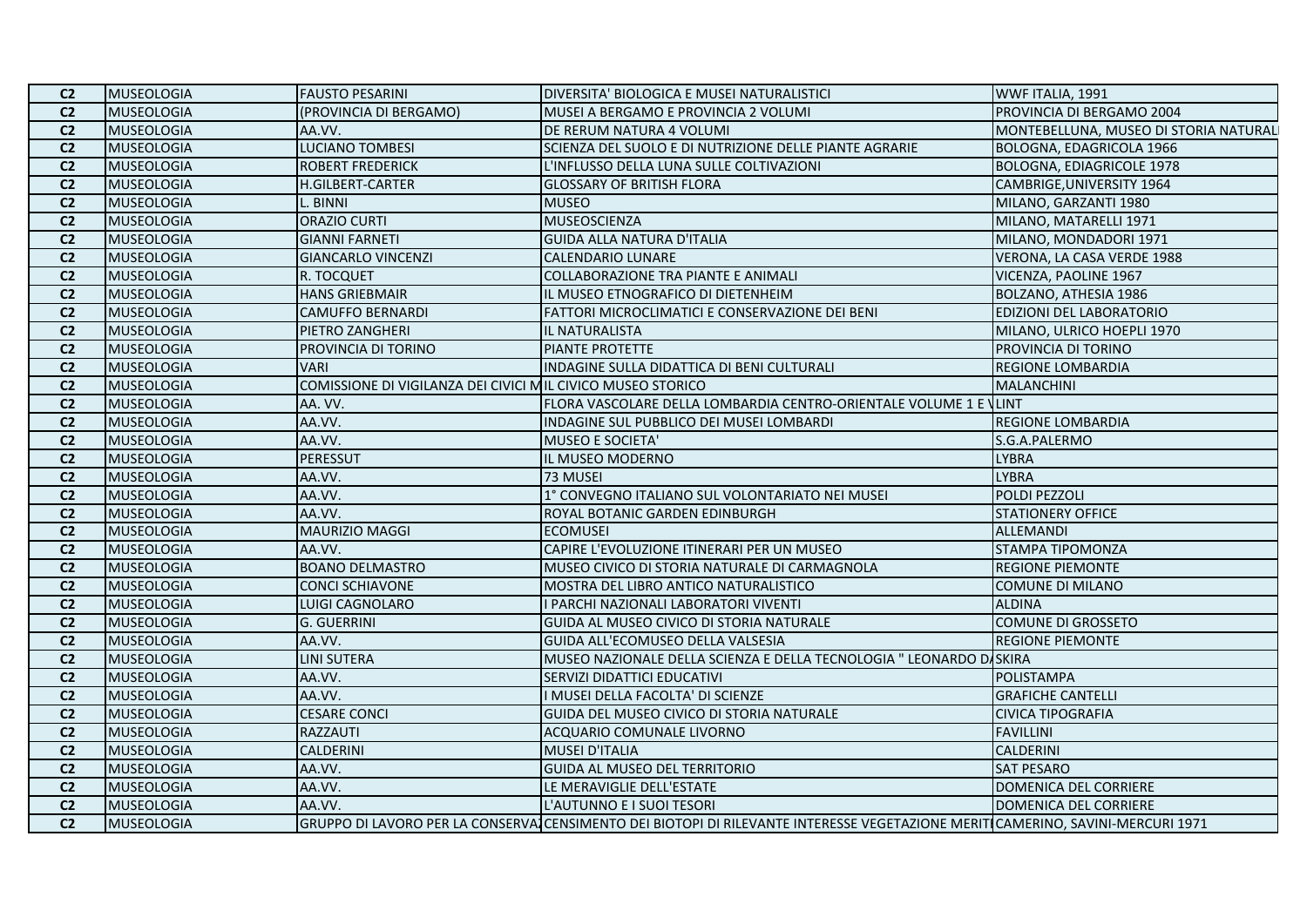| C <sub>2</sub>  | MUSEOLOGIA        | <b>EVA MAMELI CALVINO</b> | DIZIONARIO ETIMOLOGICO DEI NOMI GENERICI E SPECIFICI DELLE PIANTE SANREMO,1972         |                                         |
|-----------------|-------------------|---------------------------|----------------------------------------------------------------------------------------|-----------------------------------------|
| C <sub>2</sub>  | <b>MUSEOLOGIA</b> | <b>GREGOLIN</b>           | I MUSEI,LE COLLEZZIONI SCIENTIFICHE E LE SEZIONI ANTICHE DELLE BIBBLIGRAFICHE ZOPPELLI |                                         |
| $\overline{C2}$ | <b>MUSEOLOGIA</b> | <b>ALBERTO GARLANDINI</b> | INVENTARIAZIONE, CATALOGAZIONE NEI MUSEI LOOMBARDI                                     | <b>REGIONE LOMBARDIA</b>                |
| C <sub>2</sub>  | <b>MUSEOLOGIA</b> | <b>MARCO ALBINI</b>       | PROGETTO, SICUREZZA NEI MUSEI LOMBARDI                                                 | <b>REGIONE LOMBARDIA</b>                |
| C <sub>2</sub>  | <b>MUSEOLOGIA</b> | <b>VARI</b>               | ATTI DELLA PRIMA CONFERENZA NAZIONALE SULLA PROTEZIONE DEI BENICOMUNE DI FIRENZE       |                                         |
| C <sub>2</sub>  | <b>MUSEOLOGIA</b> | <b>VARI</b>               | IL MUSEO PER LA SCUOLA                                                                 | COMUNE DI REGGIO0 EMILIA                |
| C <sub>2</sub>  | <b>MUSEOLOGIA</b> | <b>VARI</b>               | ATTIVITA' DIDATTICA DEI MUSEI                                                          | <b>REGIONE LOMBARDIA</b>                |
| C <sub>2</sub>  | <b>MUSEOLOGIA</b> | <b>ALBERTO GARLANDINI</b> | MUSEI DI LOMBARDIA VOL 1, VOL 2, VOL 3                                                 | <b>REGIONE LOMBARDIA</b>                |
| C <sub>2</sub>  | <b>MUSEOLOGIA</b> | <b>GIUSEPPE MEDICI</b>    | I PARCHI NATURALI PER LA RICREAZIONE                                                   | <b>GRAFICO TIBERINO</b>                 |
| C <sub>2</sub>  | <b>MUSEOLOGIA</b> | <b>VARI</b>               | SOCIETA' VENEZIANA DI SCIENZE NATURALI                                                 | <b>MESTRE</b>                           |
| C <sub>2</sub>  | <b>MUSEOLOGIA</b> |                           | MEMORIE SOCIETA' ENTOMOLOGICA 1975                                                     | F.LLI PAGANO EDITORI 1975               |
| C <sub>2</sub>  | <b>MUSEOLOGIA</b> | <b>MONICA CELI</b>        | L'EDUCAZIONE DEGLI ADULTI AL MUSEO: DALLA TEORIA ALLE BUONE PRA ANMS                   |                                         |
| C <sub>2</sub>  | <b>MUSEOLOGIA</b> | A.A.V.V.                  | I MUSEI SCIENTIFICI TRA MEMORIA E RICERCA                                              | <b>ANMS</b>                             |
| C <sub>2</sub>  | <b>MUSEOLOGIA</b> | A.A.V.V.                  | <b>STANDARD MUSEALI</b>                                                                | <b>GRAFICHE MERONI</b>                  |
| <b>C2 2V</b>    | <b>MUSEOLOGIA</b> | AA.VV.                    | IL MUSEO PER LA SCUOLA                                                                 | <b>MUSEO TRIDENTINO</b>                 |
| 4               | <b>MUSEOLOGIA</b> | <b>FRANCO FINOTTI</b>     | ANNALI DEL MUSEO CIVICO DI ROVERETO DAL 1985 AL 2013                                   | ROVERETO, MUSEO CIVICO DI ROVERETO 2006 |
| <b>B1</b>       | <b>RIVISTE</b>    | AA.VV.                    | RIVISTA DI MUSEOLOGIA 11 VOLUMI DAL 2000 AL 2011                                       | <b>BINE EDITORE</b>                     |
| <b>B1</b>       | <b>RIVISTE</b>    | AA.VV.                    | NOTIZIARIO DEL PATRONATO GENOVESE PRO NATURA                                           |                                         |
| <b>B1</b>       | <b>RIVISTE</b>    | AA.VV.                    | NOTIZIARIO DEL GRUPPO OROBICO MINERALI                                                 |                                         |
| <b>B1</b>       | <b>RIVISTE</b>    | AA.VV.                    | <b>PANORAMA MUSEI</b>                                                                  |                                         |
| <b>B3</b>       | <b>RIVISTE</b>    | AA.VV.                    | PIEMONTE PARCHI DAL 2008 AL 2012                                                       |                                         |
| F2              | <b>RIVISTE</b>    | AA.VV.                    | RIVISTA ITALIANA DI ORNITOLOGIA 12 VOL.                                                |                                         |
| F <sub>3</sub>  | <b>RIVISTE</b>    | AA.VV.                    | IL NATURALISTA SICILIANO 47 VOL.                                                       | PALERMO TIPOGRAFIA LUXOGRAPH            |
| F <sub>3</sub>  | <b>RIVISTE</b>    | AA.VV.                    | NATURA > 100 VOL.                                                                      |                                         |
| F <sub>3</sub>  | <b>RIVISTE</b>    | AA.VV.                    | NATURA E MONTAGNA 40 VOL.                                                              |                                         |
| F <sub>3</sub>  | <b>RIVISTE</b>    | AA.VV.                    | NOMENCLATURE DES PLANTES HORTICOLES                                                    |                                         |
| F <sub>3</sub>  | <b>RIVISTE</b>    | AA.VV.                    | NATURA E CIVILTA'                                                                      |                                         |
| F <sub>3</sub>  | <b>RIVISTE</b>    | AA.VV.                    | UCCELLI IN NATURA FOTOGRAFIE N° 5 VOLUMI                                               |                                         |
| F <sub>3</sub>  | <b>RIVISTE</b>    | AA.VV.                    | ITALIA ORNITOLOGICA DAL 2002 AL 2008                                                   | <b>STAMPA TEP</b>                       |
| <b>B1</b>       | <b>RIVISTE</b>    | <b>VARI</b>               | MEMORIE GEOLOGICHE D'ITALIA 6 VOLUMI                                                   |                                         |
| <b>B1</b>       | <b>RIVISTE</b>    | <b>VARI</b>               | MEMORIE DEL MUSEO CIVICO DI SCIENZE MILANO                                             |                                         |
| <b>B1</b>       | <b>RIVISTE</b>    | <b>VARI</b>               | RIVISTA DEL MUSEO CAFFI                                                                |                                         |
| <b>B1</b>       | <b>RIVISTE</b>    | <b>VARI</b>               | <b>MUSEO SCIENZA</b>                                                                   |                                         |
| <b>B1</b>       | <b>RIVISTE</b>    | <b>VARI</b>               | NUOVA MUSEOLOGIA                                                                       |                                         |
| <b>B2</b>       | <b>RIVISTE</b>    | <b>VARI</b>               | BOLLETTINO MALACOLOGICO ANNATE 1980-86                                                 |                                         |
| <b>B2</b>       | <b>RIVISTE</b>    | <b>VARI</b>               | CONCHIGLIE ANNATE DAL 1965 AL 1975                                                     |                                         |
| <b>B2</b>       | <b>RIVISTE</b>    | <b>VARI</b>               | CONCHIGLIE ANNATE DAL 1976 AL 1980                                                     |                                         |
| <b>B2</b>       | <b>RIVISTE</b>    | <b>VARI</b>               | NOTIZIARIO S.I.M.                                                                      |                                         |
| <b>B2</b>       | <b>RIVISTE</b>    | <b>VARI</b>               | LIBRI DI STORIA NATIRALE                                                               |                                         |
| <b>B2</b>       | <b>RIVISTE</b>    | <b>VARI</b>               | RIVISTE DI MALACOLOGIA                                                                 |                                         |
| <b>B3</b>       | <b>RIVISTE</b>    | <b>VARI</b>               | <b>PIEMONTE PARCHI</b>                                                                 |                                         |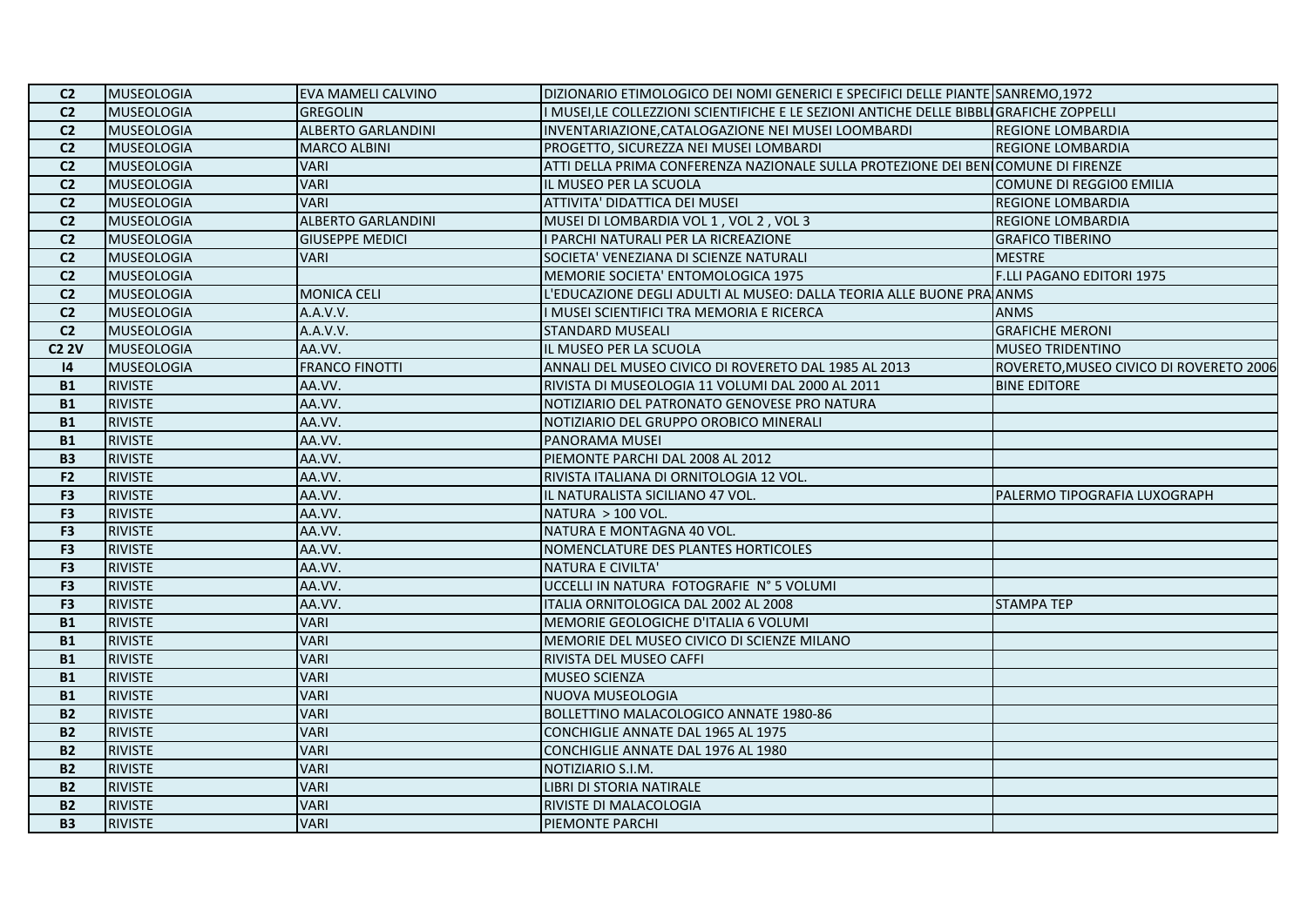| <b>B3</b> | <b>RIVISTE</b> | <b>VARI</b> | <b>FRONTIERE DELLA SCIENZA</b>           |                                  |
|-----------|----------------|-------------|------------------------------------------|----------------------------------|
| <b>B3</b> | <b>RIVISTE</b> | <b>VARI</b> | <b>SCIENZE</b>                           |                                  |
| <b>B3</b> | <b>RIVISTE</b> | <b>VARI</b> | <b>ENCICLOPEDIA DELLE SCIENZE</b>        |                                  |
| <b>B3</b> | <b>RIVISTE</b> | <b>VARI</b> | <b>BENI CULTURALI</b>                    |                                  |
| <b>B3</b> | <b>RIVISTE</b> | <b>VARI</b> | <b>ALLESTIRE</b>                         |                                  |
| <b>B4</b> | <b>RIVISTE</b> | <b>VARI</b> | LE SCIENZE DA N. 1 A N.4                 | SCIENTIFIC AMERICAN, 1975        |
| <b>B4</b> | <b>RIVISTE</b> | <b>VARI</b> | LE SCIENZE DA N. 5 A N. 10               | <b>SCIENTIFIC AMERICAN, 1975</b> |
| <b>B4</b> | <b>RIVISTE</b> | <b>VARI</b> | LE SCIENZE DA N. 11 A N.16               | SCIENTIFIC AMERICAN, 1975        |
| <b>B4</b> | <b>RIVISTE</b> | <b>VARI</b> | LE SCIENZE DA N .17 A N.22               | SCIENTIFIC AMERICAN, 1975        |
| <b>B4</b> | <b>RIVISTE</b> | <b>VARI</b> | LE SCIENZE DA N. 23 A N.28               | SCIENTIFIC AMERICAN, 1975        |
| <b>B4</b> | <b>RIVISTE</b> | <b>VARI</b> | LE SCIENZE DA N. 29 A N.34               | SCIENTIFIC AMERICAN, 1975        |
| <b>B4</b> | <b>RIVISTE</b> | <b>VARI</b> | LE SCIENZE DA N. 35 A N.40               | SCIENTIFIC AMERICAN, 1975        |
| <b>B4</b> | <b>RIVISTE</b> | <b>VARI</b> | LE SCIENZE DA N. 41 A N. 46              | SCIENTIFIC AMERICAN, 1975        |
| <b>B4</b> | <b>RIVISTE</b> | <b>VARI</b> | LE SCIENZE DA N. 47 A N.52               | SCIENTIFIC AMERICAN, 1975        |
| <b>B4</b> | <b>RIVISTE</b> | <b>VARI</b> | LE SCIENZE DA N. 53 A N.57               | <b>SCIENTIFIC AMERICAN, 1975</b> |
| <b>B4</b> | <b>RIVISTE</b> | <b>VARI</b> | LE SCIENZE DA N .59 A N.64               | SCIENTIFIC AMERICAN, 1975        |
| <b>B4</b> | <b>RIVISTE</b> | <b>VARI</b> | LE SCIENZE DA N. 65 A N.70               | SCIENTIFIC AMERICAN, 1975        |
| <b>B4</b> | <b>RIVISTE</b> | <b>VARI</b> | LE SCIENZE DA N. 71 A N.76               | <b>SCIENTIFIC AMERICAN, 1975</b> |
| <b>B4</b> | <b>RIVISTE</b> | <b>VARI</b> | LE SCIENZE DA N. 70 A N.82               | SCIENTIFIC AMERICAN, 1975        |
| <b>B4</b> | <b>RIVISTE</b> | <b>VARI</b> | LE SCIENZE DA N. 83 A N.88               | SCIENTIFIC AMERICAN, 1975        |
| <b>B4</b> | <b>RIVISTE</b> | <b>VARI</b> | LE SCIENZE DA N. 89 A N.94               | <b>SCIENTIFIC AMERICAN, 1975</b> |
| <b>B4</b> | <b>RIVISTE</b> | <b>VARI</b> | LE SCIENZE DA N. 95 A N.100              | SCIENTIFIC AMERICAN, 1975        |
| <b>B4</b> | <b>RIVISTE</b> | <b>VARI</b> | LE SCIENZE DA N.101 A N.106              | SCIENTIFIC AMERICAN, 1975        |
| <b>B4</b> | <b>RIVISTE</b> | <b>VARI</b> | LE SCIENZE DA N.107 A N.112              | <b>SCIENTIFIC AMERICAN, 1975</b> |
| <b>B4</b> | <b>RIVISTE</b> | <b>VARI</b> | LE SCIENZE DA N.113 A N.118              | SCIENTIFIC AMERICAN, 1975        |
| <b>B4</b> | <b>RIVISTE</b> | <b>VARI</b> | LE SCIENZE DA N.119 A N.124              | SCIENTIFIC AMERICAN, 1975        |
| <b>B4</b> | <b>RIVISTE</b> | <b>VARI</b> | LE SCIENZE DA N.125 A N.130              | SCIENTIFIC AMERICAN, 1975        |
| <b>B4</b> | <b>RIVISTE</b> | <b>VARI</b> | LE SCIENZE DA N.131 A N.136              | SCIENTIFIC AMERICAN, 1975        |
| <b>B4</b> | <b>RIVISTE</b> | <b>VARI</b> | LE SCIENZE DA N° 125 A N° 136 ANNO 1979  | <b>SCIENTIFIC AMERICAN</b>       |
| <b>B4</b> | <b>RIVISTE</b> | <b>VARI</b> | LE SCIENZE DA Nº 137 A Nº 148 ANNO 1980  | <b>SCIENTIFIC AMERICAN</b>       |
| <b>B4</b> | <b>RIVISTE</b> | <b>VARI</b> | LE SCIENZE DA N° 149 A N° 160 ANNO 1981  | <b>SCIENTIFIC AMERICAN</b>       |
| <b>B4</b> | <b>RIVISTE</b> | <b>VARI</b> | LE SCIENZE DA N° 161 A N° 172 ANNO 1982  | <b>SCIENTIFIC AMERICAN</b>       |
| <b>B4</b> | <b>RIVISTE</b> | <b>VARI</b> | LE SCIENZE DA N° 173 A N° 184 ANNO 1983  | <b>SCIENTIFIC AMERICAN</b>       |
| <b>B4</b> | <b>RIVISTE</b> | <b>VARI</b> | LE SCIENZE DA N° 185 A N° 196 ANNO 1984  | <b>SCIENTIFIC AMERICAN</b>       |
| <b>B4</b> | <b>RIVISTE</b> | <b>VARI</b> | LE SCIENZE VARI                          | <b>SCIENTIFIC AMERICAN</b>       |
| <b>B4</b> | <b>RIVISTE</b> | <b>VARI</b> | LE SCIENZE DA N° 305 A N° 315 ANNO 1994  | <b>SCIENTIFIC AMERICAN</b>       |
| <b>B4</b> | <b>RIVISTE</b> | <b>VARI</b> | LE SCIENZE DA Nº 317 A Nº 328 ANNO 1995  | <b>SCIENTIFIC AMERICAN</b>       |
| 4         | <b>RIVISTE</b> | <b>VARI</b> | NATIONAL GEOGRAPHIC ANNATA 1998 COMPLETA | <b>NAT GEO</b>                   |
| 4         | <b>RIVISTE</b> | <b>VARI</b> | NATIONAL GEOGRAPHIC ANNATA 1999 COMPLETA | <b>NAT GEO</b>                   |
| 4         | <b>RIVISTE</b> | <b>VARI</b> | NATIONAL GEOGRAPHIC ANNATA 2000 COMPLETA | <b>NAT GEO</b>                   |
| 4         | <b>RIVISTE</b> | <b>VARI</b> | NATIONAL GEOGRAPHIC ANNATA 2001 COMPLETA | <b>NAT GEO</b>                   |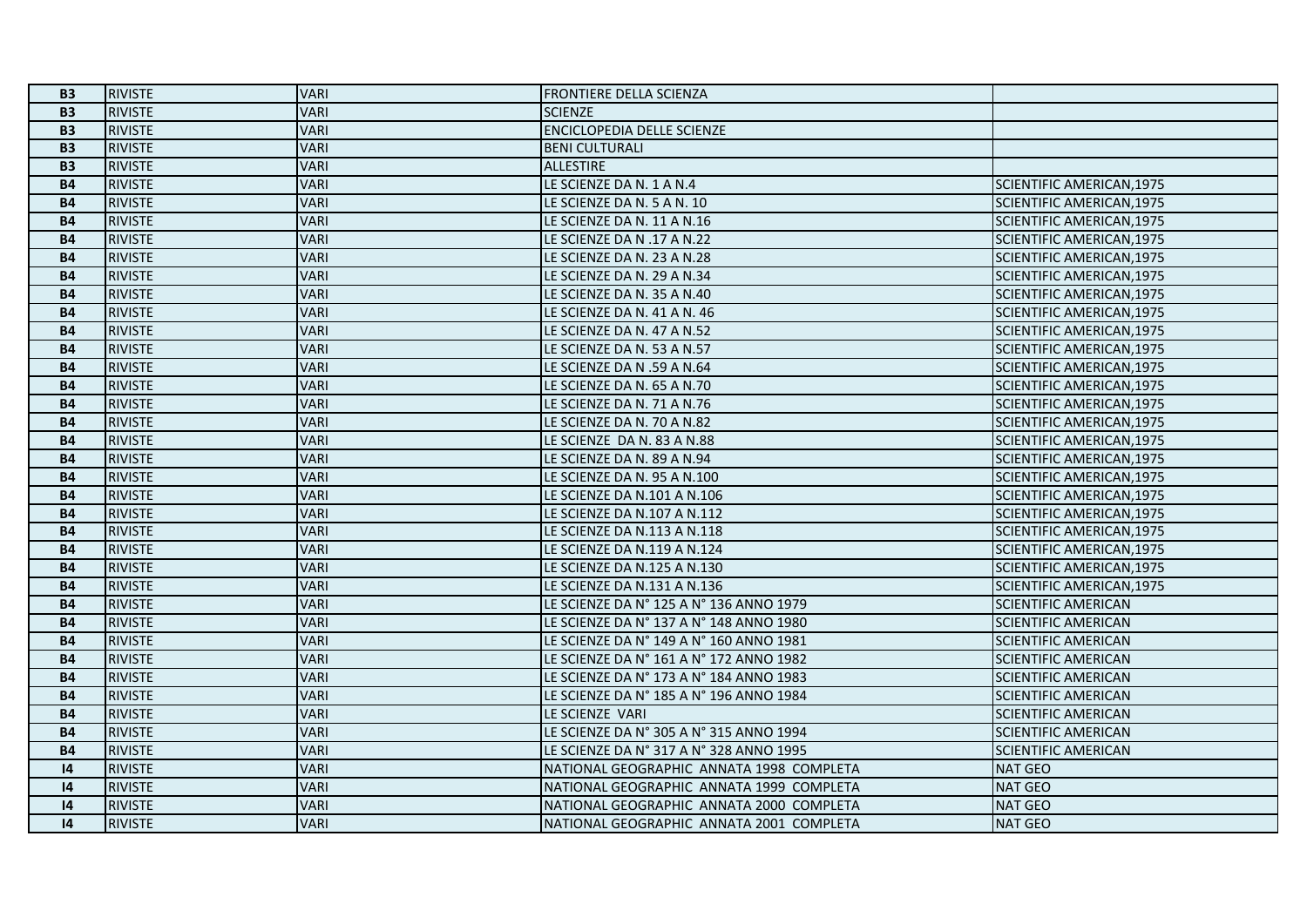| $\overline{14}$ | <b>RIVISTE</b>         | <b>VARI</b>              | NATIONAL GEOGRAPHIC ANNATA 2002 COMPLETA | <b>NAT GEO</b>               |
|-----------------|------------------------|--------------------------|------------------------------------------|------------------------------|
| 4               | <b>RIVISTE</b>         | <b>VARI</b>              | NATIONAL GEOGRAPHIC ANNATA 2003 COMPLETA | <b>NAT GEO</b>               |
| 4               | <b>RIVISTE</b>         | <b>VARI</b>              | NATIONAL GEOGRAPHIC ANNATA 2007 COMPLETA | <b>NAT GEO</b>               |
| 4               | <b>RIVISTE</b>         | <b>VARI</b>              | NATIONAL GEOGRAPHIC DA AGO. A DIC. 2006  | <b>NAT GEO</b>               |
| 4               | <b>RIVISTE</b>         | <b>VARI</b>              | OROBIE 1990 N. DA 1 A 4                  | <b>FERRARI CLUSONE</b>       |
| 4               | <b>RIVISTE</b>         | <b>VARI</b>              | OROBIE 1991 N. 5 E 6                     | <b>FERRARI CLUSONE</b>       |
| $\overline{14}$ | <b>RIVISTE</b>         | <b>VARI</b>              | OROBIE 1992 N. DAL 21 AL 28              | <b>FERRARI CLUSONE</b>       |
| 4               | <b>RIVISTE</b>         | <b>VARI</b>              | OROBIE 1993 N. 29-30-31                  | <b>FERRARI CLUSONE</b>       |
| 4               | <b>RIVISTE</b>         | <b>VARI</b>              | OROBIE 1996 N.68-69-71-73-75             | <b>FERRARI CLUSONE</b>       |
| $\overline{14}$ | <b>RIVISTE</b>         | <b>VARI</b>              | OROBIE 2001 N. 130-131-135               | <b>FERRARI CLUSONE</b>       |
| 4               | <b>RIVISTE</b>         | <b>VARI</b>              | OROBIE 2002 N.142-144-145-146-147        | <b>FERRARI CLUSONE</b>       |
| $\overline{14}$ | <b>RIVISTE</b>         | <b>VARI</b>              | OROBIE 2003 N. 148-149-152-155           | <b>FERRARI CLUSONE</b>       |
| 4               | <b>RIVISTE</b>         | <b>VARI</b>              | OROBIE 2004 N. 164                       | <b>FERRARI CLUSONE</b>       |
| 4               | <b>RIVISTE</b>         | <b>VARI</b>              | <b>OROBIE 2006 N. 187</b>                | <b>FERRARI CLUSONE</b>       |
| 4               | <b>RIVISTE</b>         | <b>VARI</b>              | <b>OROBIE 2012 N. 267</b>                | <b>FERRARI CLUSONE</b>       |
| <b>B3</b>       | <b>RIVISTE</b>         | <b>VARI</b>              | PARCHI E RISERVE NATURALI LOMBARDIA      | LA FENICE LODI               |
| 4               | <b>RIVISTE VIAGGIO</b> | <b>VARI</b>              | <b>LONDRA E DINTORNI</b>                 | EDITORIALE MONDADORI         |
| $\overline{14}$ | <b>RIVISTE VIAGGIO</b> | <b>VARI</b>              | <b>ALPI</b>                              | EDITORIALE MONDADORI         |
| 4               | <b>RIVISTE VIAGGIO</b> | <b>VARI</b>              | <b>OCEANO INDIANO</b>                    | EDITORIALE MONDADORI         |
| 4               | RIVISTE VIAGGIO        | <b>VARI</b>              | <b>BERLINO</b>                           | EDITORIALE MONDADORI         |
| $\overline{14}$ | <b>RIVISTE VIAGGIO</b> | <b>VARI</b>              | <b>SICILIA</b>                           | EDITORIALE MONDADORI         |
| 4               | <b>RIVISTE VIAGGIO</b> | <b>VARI</b>              | PIEMONTE                                 | <b>EDITORIALE MONDADORI</b>  |
| 4               | RIVISTE VIAGGIO        | <b>VARI</b>              | PARIGI 2000                              | <b>GENTE VIAGGI</b>          |
| 4               | <b>RIVISTE VIAGGIO</b> | <b>VARI</b>              | <b>ROMA 2000</b>                         | <b>GENTE VIAGGI</b>          |
| 4               | <b>RIVISTE VIAGGIO</b> | <b>VARI</b>              | <b>TOSCANA</b>                           | <b>CONDE' NAST</b>           |
| 4               | <b>RIVISTE VIAGGIO</b> | <b>VARI</b>              | <b>NAPOLI</b>                            | <b>CONDE' NAST</b>           |
| 4               | <b>RIVISTE VIAGGIO</b> | <b>VARI</b>              | PUGLIA VOL. 1                            | <b>CONDE' NAST</b>           |
| 4               | <b>RIVISTE VIAGGIO</b> | <b>VARI</b>              | PUGLIA VOL. 2                            | <b>CONDE' NAST</b>           |
| $\overline{14}$ | <b>RIVISTE VIAGGIO</b> | <b>VARI</b>              | <b>UMBRIA</b>                            | <b>CONDE' NAST</b>           |
| 4               | <b>RIVISTE VIAGGIO</b> | <b>VARI</b>              | <b>VENEZIA</b>                           | <b>CONDE' NAST</b>           |
| 4               | <b>RIVISTE VIAGGIO</b> | <b>VARI</b>              | <b>COSTA AZZURRA</b>                     | <b>CONDE' NAST</b>           |
| 4               | <b>RIVISTE VIAGGIO</b> | <b>VARI</b>              | <b>LONDRA</b>                            | <b>CONDE' NAST</b>           |
| 4               | <b>RIVISTE VIAGGIO</b> | <b>VARI</b>              | <b>PORTOGALLO</b>                        | <b>CONDE' NAST</b>           |
| 4               | RIVISTE VIAGGIO        | <b>VARI</b>              | <b>NEW YORK</b>                          | <b>CONDE' NAST</b>           |
| 4               | <b>RIVISTE VIAGGIO</b> | <b>VARI</b>              | <b>MAROCCO</b>                           | <b>CONDE' NAST</b>           |
| <b>E4</b>       | <b>SAGGISTICA</b>      | <b>HELEN HOOVER</b>      | IL DONO DELLA FORESTA                    | RIZZOLI, 1965                |
| E4              | <b>SAGGISTICA</b>      | ANGELINA BARONI          | BELE AVENTURE DELLA MEDA ZIA ANGELA      | COMUNE DI VILLA D'ALME'      |
| <b>E4</b>       | <b>SAGGISTICA</b>      | <b>KONRAD LORENZ</b>     | L' ALTRA FACCIA DELLO SPECCHIO           | BOMPIANI, MILANO, 1974       |
| E4              | <b>SAGGISTICA</b>      | <b>HENRY WILLIAMSON</b>  | SALAR IL SALMONE                         | FABBRI EDITORE, MILANO, 1979 |
| <b>E4</b>       | <b>SAGGISTICA</b>      | <b>KONRAD LORENZ</b>     | E L'UOMO INCONTRO' IL CANE               | FABBRI EDITORE, MILANO, 1979 |
| <b>E4</b>       | <b>SAGGISTICA</b>      | <b>JEAN-CLAUDE ARMEN</b> | IL RAGAZZO GAZZELLA                      | FABBRI EDITORE, MILANO, 1979 |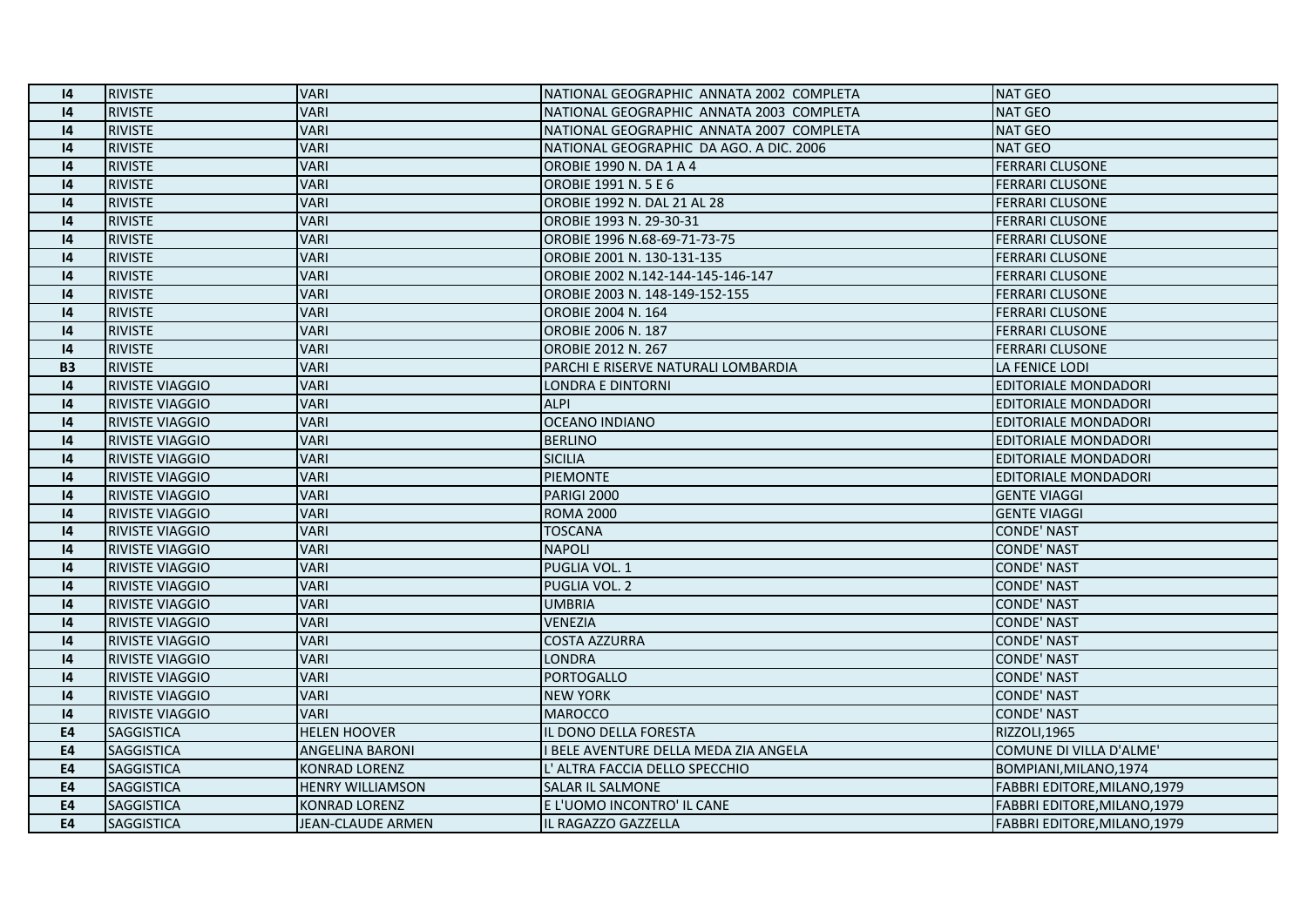| E4             | <b>SAGGISTICA</b> | MANFRED EIGEN RUTHILD WINKLER | IIL GIOCO                                                                                  | ADELPHI, MILANO, 1986            |
|----------------|-------------------|-------------------------------|--------------------------------------------------------------------------------------------|----------------------------------|
| <b>E4</b>      | <b>SAGGISTICA</b> | A.H.VERRILL                   | STRANI USI E COSTUMI                                                                       | CORTICELLI, BERGAMO, 1956        |
| <b>E4</b>      | <b>SAGGISTICA</b> | PIERO ANGELA                  | L'UOMO E LA MARIONETTA                                                                     | GARZANTI,1972                    |
| <b>E4</b>      | <b>SAGGISTICA</b> | <b>ALEC NISBETT</b>           | LA VITA DI KONRAD LORENZ                                                                   | ADELPHI, MILANO, 1978            |
| <b>E4</b>      | <b>SAGGISTICA</b> | <b>KONRAD LORENZ</b>          | IO SONO QUI TU DOVE SEI? ETOLOGIA DELL'OCA SELVATICA                                       | ARNOLDO MONDADORI, MILANO, 1988  |
| <b>E4</b>      | <b>SAGGISTICA</b> | <b>BERTHOLLET</b>             | <b>CATTURATELI VIVI</b>                                                                    | BALDINI E CASTOLDI, MILANO, 1953 |
| E <sub>4</sub> | <b>SAGGISTICA</b> | G.O.DYHNERFURFTH              | IL TERZO POLO                                                                              | BALDINI E CASTOLDI, MILANO, 1954 |
| <b>E4</b>      | <b>SAGGISTICA</b> | <b>COLIN FRASER</b>           | L'ENIGMA DELLE VALANGHE                                                                    | <b>BOLOGNA, ZANNICHELLI</b>      |
| <b>E4</b>      | <b>SAGGISTICA</b> | <b>SANBORN C. BROWN</b>       | IL CONTE RUMFORD                                                                           | <b>BOLOGNA, ZANNICHELLI 1968</b> |
| <b>E4</b>      | <b>SAGGISTICA</b> | <b>MARIO CUPISTI</b>          | I MERCANTI DEL SOLE                                                                        | IMPERIA, ALPES 1982              |
| <b>E4</b>      | <b>SAGGISTICA</b> | <b>ANGELO LOMBARDI</b>        | L' AMICO DEGLI ANIMALI RACCONTA                                                            | INTERNAZIONALE, TORINO, 1956     |
| E <sub>4</sub> | <b>SAGGISTICA</b> | ALFREDO TODISCO               | <b>ANIMALI ADDIO</b>                                                                       | INTERNAZIONALE, TORINO, 1973     |
| <b>E4</b>      | <b>SAGGISTICA</b> | ROBERT A. HINDE               | LA COMUNICAZIONE ANIMALE                                                                   | LATERZA, 1977                    |
| E4             | <b>SAGGISTICA</b> | <b>ANTONIO BERTIN</b>         | <b>COPERNICO</b>                                                                           | MILANO, ACCADEMIA 1979           |
| <b>E4</b>      | <b>SAGGISTICA</b> | <b>KONRAD LORENZ</b>          | L'ALTRA FACCIA DELLO SPECCHIO                                                              | MILANO, ADELPHI 1974             |
| <b>E4</b>      | <b>SAGGISTICA</b> | <b>KONRAD LORENZ</b>          | SALVATE LA SPERANZA                                                                        | MILANO, ARMENIA 1988             |
| <b>E4</b>      | <b>SAGGISTICA</b> | <b>IRVING STONE</b>           | L'ORIGINE IL ROMANZO DI CHARLES DARWIN                                                     | MILANO, DALL'OGLIO 1980          |
| E4             | <b>SAGGISTICA</b> | <b>CIRO POGGIALI</b>          | <b>FERDINANDO BOCCONI</b>                                                                  | MILANO, DOMUS 1945               |
| <b>E4</b>      | <b>SAGGISTICA</b> | <b>ICILIO BIANCHI</b>         | L.V.BERTARELLI                                                                             | MILANO, DOMUS 1945               |
| <b>E4</b>      | <b>SAGGISTICA</b> | <b>VITTORIO NIVELLINI</b>     | <b>GIUSEPPE COLOMBO</b>                                                                    | MILANO, DOMUS 1945               |
| <b>E4</b>      | <b>SAGGISTICA</b> | A.C.CROMBIE                   | DA S.AGOSTINO A GALILEO STORIA DELLA SCIENZA DAL V AL XVII SECOLO MILANO, FELTRINELLI 1970 |                                  |
| E4             | <b>SAGGISTICA</b> | <b>LORENZ KONRAD</b>          | IL COSIDETTO MALE                                                                          | MILANO, GARZANTI 1974            |
| <b>E4</b>      | <b>SAGGISTICA</b> | <b>JEAN DORST</b>             | PRIMA CHE LA NATURA MUOIA                                                                  | MILANO, LABOR 1969               |
| <b>E4</b>      | <b>SAGGISTICA</b> | <b>ANDRE' MAUROIS</b>         | LA VITA DI SIR ALEXANDER FLEMING                                                           | MILANO, MONDADORI 1960           |
| <b>E4</b>      | <b>SAGGISTICA</b> | <b>KONRAD LORENZ</b>          | <b>NATURA E DESTINO</b>                                                                    | MILANO, MONDADORI 1990           |
| <b>E4</b>      | <b>SAGGISTICA</b> | <b>G.V. LEGROS</b>            | LA VITA DI J.H. FABRE                                                                      | MILANO, SONZOGNO                 |
| <b>E4</b>      | <b>SAGGISTICA</b> | <b>ANNA TOLA</b>              | GARIBALDI LA FELICITA' NELLA LIBERTA'                                                      | PAOLO SORBA, BOLZANO, 2007       |
| <b>E4</b>      | <b>SAGGISTICA</b> | <b>ARTEMIO FERRARIO</b>       | INVENZIONI E INVENTORI NEL XX SECOLO                                                       | VERONA, BOMPIANI 1938            |
| <b>E4</b>      | <b>SAGGISTICA</b> | ZAVOLI                        | VIAGGIO INTORNO AL MONDO                                                                   | <b>SEI</b>                       |
| <b>E4</b>      | <b>SAGGISTICA</b> | <b>EVA CURIE</b>              | VITA DELLA SIGNORA CURIE                                                                   | <b>MONDADORI</b>                 |
| <b>E4 2V</b>   | <b>SAGGISTICA</b> | <b>KONRAD LORENZ</b>          | L' ANELLO DI RE SALOMONE                                                                   | OSCAR MONDADORI,1972             |
| <b>E4 2V</b>   | <b>SAGGISTICA</b> | <b>BIOVANNI DEL SIGNORE</b>   | LA CASA SOLARE                                                                             | FIRENZE, UNIEDIT 1977            |
| C <sub>3</sub> | <b>SCIENZE</b>    | <b>GIAMPAOLO KADERAVEK</b>    | <b>ENERGIA ATOMICA</b>                                                                     | ALDO MARTELLO, MILANO, 1957      |
| C <sub>3</sub> | <b>SCIENZE</b>    | LUCIANO MUTI                  | VIAGGIO NEL MONDO DELL' IGNOTO                                                             | AOSTA, MESUMECI EDITORE, 1984    |
| C <sub>3</sub> | <b>SCIENZE</b>    | <b>VITTORIO MARCOZZI</b>      | IL PROBLEMA DI DIO E LE SCIENZE                                                            | BRESCIA, MORCELLIANA, 1974       |
| C <sub>3</sub> | <b>SCIENZE</b>    | <b>GIANCARLO MASINI</b>       | LA GRANDE AVVENTURA DELLO SPAZIO LA CONQUISTA DELLA LUNA                                   | DEAGOSTINI, NOVARA, 1969         |
| C <sub>3</sub> | <b>SCIENZE</b>    | <b>TOLANSKY SAMUEL</b>        | INTRODUZIONE ALLA FISICA ATOMICA                                                           | EINAUDI,1959                     |
| C <sub>3</sub> | <b>SCIENZE</b>    | <b>MARIO RIGUTTI</b>          | CENTO MILIARDI DI STELLE                                                                   | FIRENZE, GIUNTI MARTELLO, 1978   |
| C <sub>3</sub> | <b>SCIENZE</b>    | <b>CHRIS C.PARK</b>           | PIOGGE ACIDE                                                                               | FRANCO MUZZIO, PADOVA, 1989      |
| C <sub>3</sub> | <b>SCIENZE</b>    | <b>ANTONINO ZICHICHI</b>      | L'INFINITO                                                                                 | GALILEO GALILEI,1988             |
| $\overline{C}$ | <b>SCIENZE</b>    | PIERO ANGELA                  | VIAGGI NELLA SCIENZA                                                                       | GARZANTI,1983                    |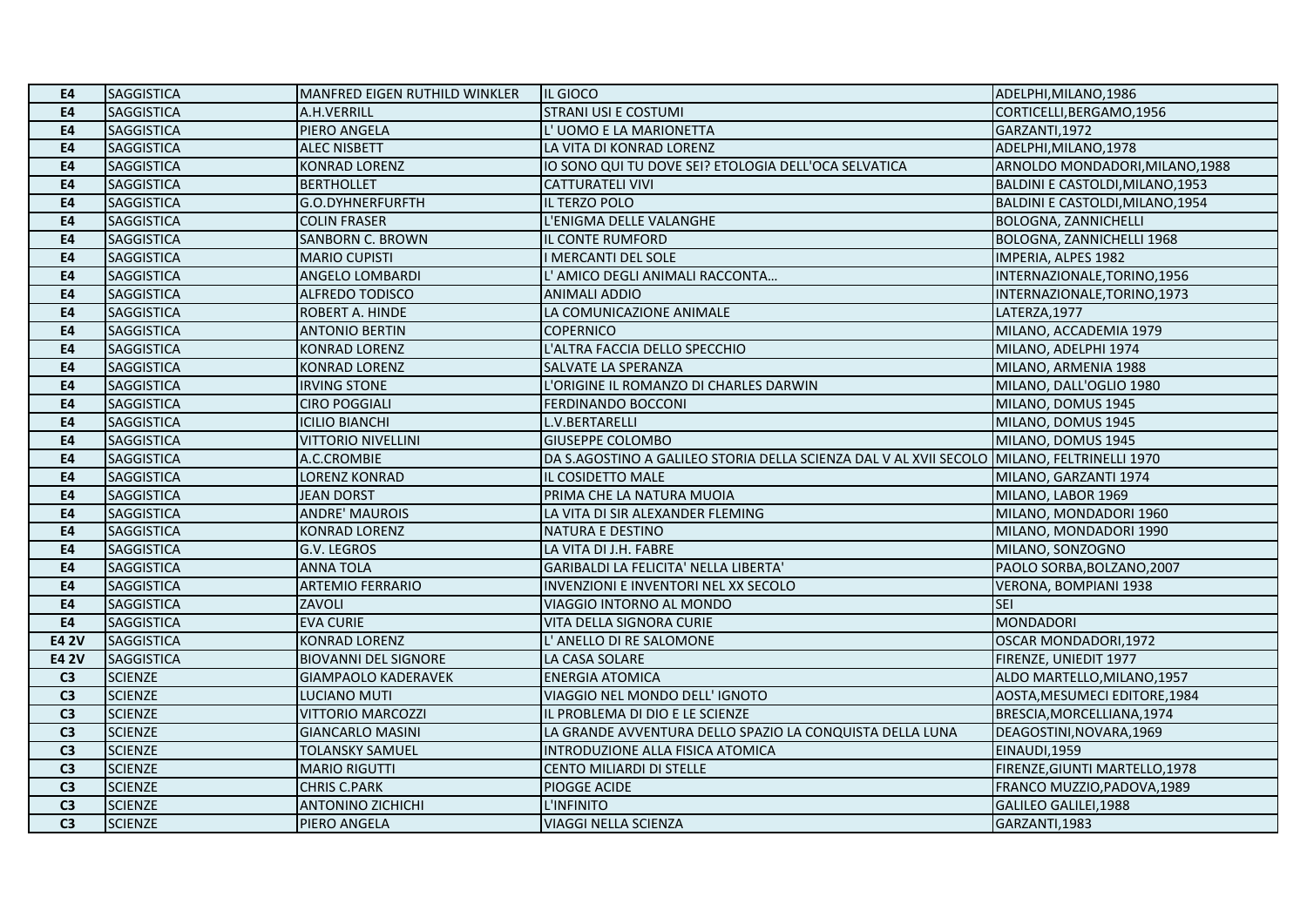| C <sub>3</sub>  | <b>SCIENZE</b> | <b>GERALD HOLTON</b>       | EINSTEIN E LA CULTURA DEL XX SECOLO                                                        | IL MULINO, BOLOGNA, 1991                    |
|-----------------|----------------|----------------------------|--------------------------------------------------------------------------------------------|---------------------------------------------|
| C <sub>3</sub>  | <b>SCIENZE</b> | <b>WERNER HEISENBERG</b>   | <b>FISICA E FILOSOFIA</b>                                                                  | IL SAGGIATORE, 1963                         |
| $\overline{C3}$ | <b>SCIENZE</b> | J.H.FABRE                  | IL CIELO                                                                                   | MILANO, SONZOGNO                            |
| C <sub>3</sub>  | <b>SCIENZE</b> | PIERO ANGELA LORENZO PINNA | ATMOSFERA ISTRUZIONI PER L'USO                                                             | <b>MILANO,1990</b>                          |
| C <sub>3</sub>  | <b>SCIENZE</b> | HOMER W. SMITH             | DAL PESCE AL FILOSOFO                                                                      | PAOLO BORINGHIERI, TORINO, 1961             |
| C3              | <b>SCIENZE</b> | <b>SERGIO SARTORI</b>      | LE MISURE, NELLA SCIENZA, NELLA TECNICA E NELLA SOCIETA'                                   | PARAVIA, TORINO, 1979                       |
| C <sub>3</sub>  | <b>SCIENZE</b> | <b>HACK MERGHERITA</b>     | L'UNIVERSO ALLE SOGLIE DEL DUEMILA                                                         | RIZZOLI, 1992                               |
| C <sub>3</sub>  | <b>SCIENZE</b> | <b>TONZIG GIOVANNI</b>     | CENTO ERRORI DI FISICA                                                                     | SANSONI, FIRENZE, 1991                      |
| C <sub>3</sub>  | <b>SCIENZE</b> | <b>ALBERTO MASANI</b>      | L' EVOLUZIONE COSMOLOGICA                                                                  | SEI, TORINO, 1976                           |
| C <sub>3</sub>  | <b>SCIENZE</b> | <b>VIRGILIO TARAMELLI</b>  | COMPENDIO DI SCIENZE NATURALI                                                              | BIGNAMI, SESTO S. GIOVANNI, 1975            |
| C3              | <b>SCIENZE</b> | <b>CLIVE CARPENTER</b>     | IL CLIMA CHE CAMBIA                                                                        | BOLOGNA, CALDERINI 1991                     |
| C <sub>3</sub>  | <b>SCIENZE</b> | <b>EDWARD GRANT</b>        | LA SCIENZA NEL MEDIOEVO                                                                    | BOLOGNA, MULINO 1983                        |
| C <sub>3</sub>  | <b>SCIENZE</b> | EDWARD N. DA COSTA ANDRADE | <b>ISAAC NEWTON</b>                                                                        | BOLOGNA, ZANICHELLI 1963                    |
| $\overline{C3}$ | <b>SCIENZE</b> | EDWARD N. DA COSTA ANDRADE | <b>RUTHERFORD</b>                                                                          | BOLOGNA, ZANICHELLI 1967                    |
| C <sub>3</sub>  | <b>SCIENZE</b> | <b>HAROUN TAZIEFF</b>      | <b>VULCANI E TETTONICA</b>                                                                 | BOLOGNA, ZANICHELLI 1976                    |
| C <sub>3</sub>  | <b>SCIENZE</b> | <b>ISAAC ASIMOV</b>        | BREVA STORIA DELLA BIOLOGIA                                                                | BOLOGNA, ZANICHELLI 1982                    |
| $\overline{C3}$ | <b>SCIENZE</b> | SERAFINO DEZANI            | I GRANDI ENIGMI                                                                            | BRESCIA, LA SCUOLA EDITRICE, 1948           |
| C <sub>3</sub>  | <b>SCIENZE</b> | <b>DOMENICO TRICERRI</b>   | ARMONIE E MERAVIGLIE DELLA NATURA                                                          | CUNEO, PAOLINE, 1951                        |
| C3              | <b>SCIENZE</b> | <b>GINESTRA AMALDI</b>     | <b>FISICA ATOMICA</b>                                                                      | ERI, TORINO, 1968                           |
| C <sub>3</sub>  | <b>SCIENZE</b> | <b>B.FRANKLIN</b>          | <b>AUTOBIOGRAFIA</b>                                                                       | FIRENZE, SANSONI 1954                       |
| C <sub>3</sub>  | <b>SCIENZE</b> | DAVID M. LOCKE             | <b>GLI ENZIMI</b>                                                                          | GARZANTI,1970                               |
| $\overline{C3}$ | <b>SCIENZE</b> | <b>WILLARD BASCOM</b>      | UN BUCO NEL FONDO DEL MARE                                                                 | MILANO, BOMPIANI 1963                       |
| C <sub>3</sub>  | <b>SCIENZE</b> | AA.VV.                     | <b>MATERIE PRIME</b>                                                                       | MILANO, CONSOCIAZIONE TURISTICA ITALIANA    |
| C <sub>3</sub>  | <b>SCIENZE</b> | <b>JOSEPH JASTROW</b>      | STORIA DELL'ERRORE UMANO                                                                   | MILANO, MONDADORI 1942                      |
| C <sub>3</sub>  | <b>SCIENZE</b> | <b>JACQUES MONOD</b>       | IL CASO E LA NECESSITA'                                                                    | MILANO, MONDADORI, 1980                     |
| C <sub>3</sub>  | <b>SCIENZE</b> | AA.VV.                     | <b>NOZIONI DI FISICA</b>                                                                   | PANTEA PALERMO, FIRENZE, 1953               |
| C <sub>3</sub>  | <b>SCIENZE</b> | <b>ATTILIO FRAJESE</b>     | LA MATEMATICA NEL MONDO ANTICO                                                             | ROMA, STUDIUM                               |
| C3              | <b>SCIENZE</b> | PIETRO CALDIROLA           | DALLA MICROFISICA ALLA MACROFISICA                                                         | SCIENTIFICHE TECNICHE MONDADORI, MILANO     |
| C <sub>3</sub>  | <b>SCIENZE</b> | <b>ANDREW SCOTT</b>        | LE BASI MOLECOLARI DELLA VITA VIAGGIO NEI MECCANISMI DEL MICROM TORINO, SOLEVERDE 1992     |                                             |
| $\overline{C}$  | <b>SCIENZE</b> | <b>ANTONIO CARRELLI</b>    | L'UNIVERSO E LE PARTICELLE                                                                 | TORINO, EDIZIONE RAI RADIO TELEVISIONE ITAL |
| C <sub>3</sub>  | <b>SCIENZE</b> | <b>ARTHUR H. BENADE</b>    | LE CORDE VIBRANTI, L'ORECCHIO, LA MUSICA                                                   | ZANICHELLI                                  |
| C <sub>3</sub>  | <b>SCIENZE</b> | <b>HENRY PEYRET</b>        | LA GUERRA DELLE MATERIE PRIME                                                              | MILANO, GARZANTI 1951                       |
| C3              | <b>SCIENZE</b> | <b>IAIN NICOLSON</b>       | TUTTO QUELLO CHE VORRESTI SAPERE SO L'ASTRONOMIA IN 200 DOMAN PERUGIA, NEWTON RAGAZZI 1975 |                                             |
| C <sub>3</sub>  | <b>SCIENZE</b> | <b>DOUGLAS LAWSON</b>      | PHOTOMICROGRAPHY                                                                           | SUFFOLK, COWELL 1972                        |
| C <sub>3</sub>  | <b>SCIENZE</b> | CHRISTOPHER U. M. SMITH    | <b>BIOLOGIA MOLECOLARE</b>                                                                 | <b>MALANCHINI</b>                           |
| C <sub>3</sub>  | <b>SCIENZE</b> | <b>HAZEN TREFIL</b>        | LA SCIENZA PER TUTTI                                                                       | <b>CDE SPA MILANO</b>                       |
| <b>C3 2V</b>    | <b>SCIENZE</b> | <b>KONRAD LORENZ</b>       | IL DECLINO DELL'UOMO                                                                       | MILANO, MONDADORI 1984                      |
| <b>C3 2V</b>    | <b>SCIENZE</b> | PIERO ANGELA               | ALFA & BETA                                                                                | 1984, GARZANTI                              |
| <b>C3 2V</b>    | <b>SCIENZE</b> | PIERO ANGELA               | VIAGGIO NEL MONDO DEL PARANORMALE                                                          | GARZANTI,1979                               |
| G <sub>3</sub>  | <b>SCIENZE</b> | PIERO ANGELA               | LA MACCHINA PER PENSARE                                                                    | GARZANTI,1983                               |
| $\overline{G}$  | <b>SCIENZE</b> | AA.VV.                     | I FATTI DELLA SCIENZA                                                                      | IDEALIBRI, MILANO, 1980                     |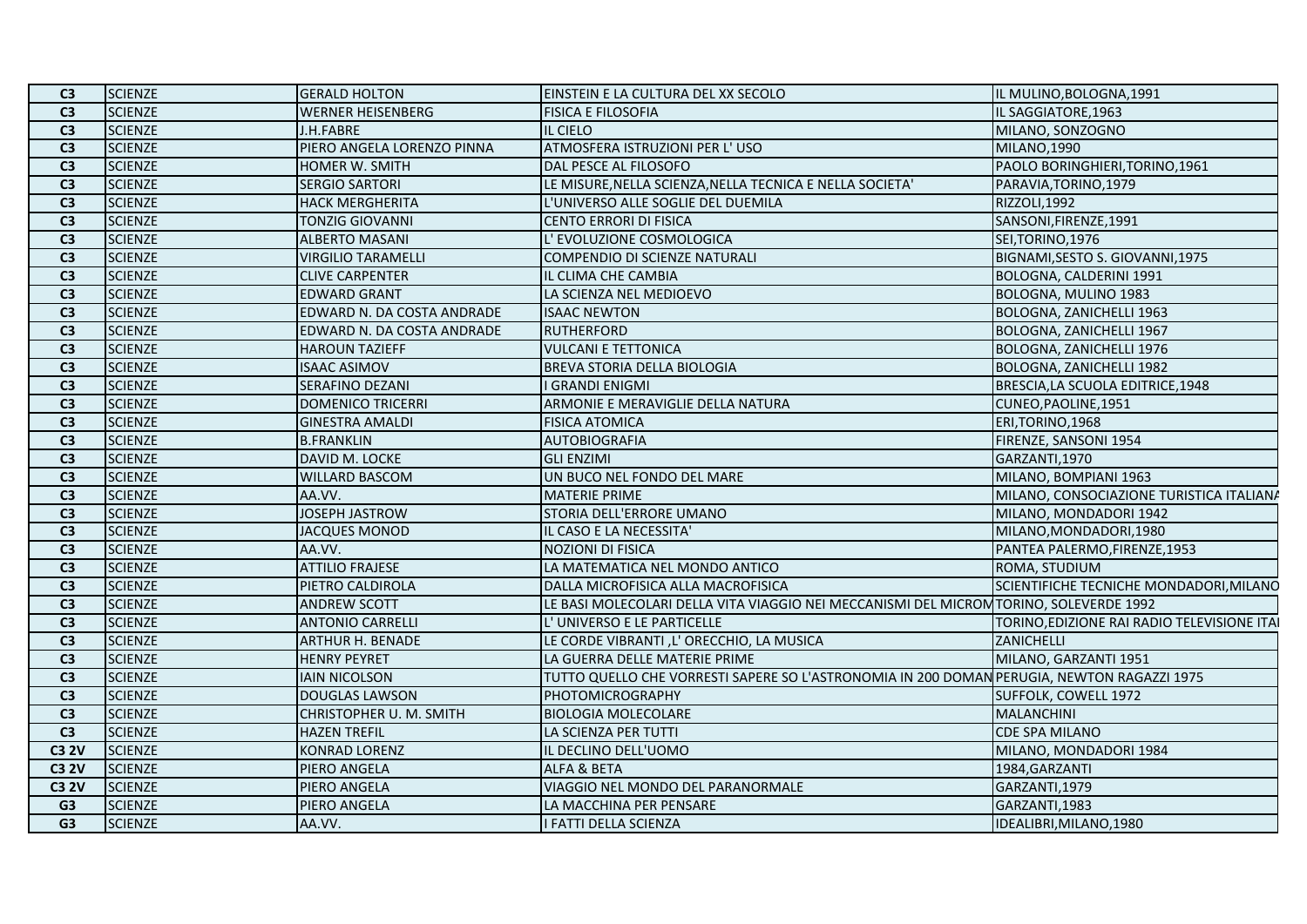| G <sub>3</sub><br><b>SCIENZE</b><br>PIERO SCANZIANI<br>L'AVVENTURA DELL'UOMO<br>ALDO PALAZZI, MILANO, 1941<br><b>SCIENZE</b><br>G <sub>3</sub><br>AA.VV.<br>L GRANDE ATLANTE DI SELEZIONE<br>MILANO, READER'S DIGEST 1961<br>G <sub>3</sub><br><b>SCIENZE</b><br>A.PERLAT<br><b>MESURES EN METEROLOGIE</b><br>PARIS, GAUTHIER-VILLARD 1961<br>G <sub>3</sub><br><b>SCIENZE</b><br><b>UMBERTO FORTI</b><br>STORIA DELLA SCIENZA NEI SUI RAPPORTI CON LA FILOSOFIA, LE RELIGION VARESE, DALL'OGLIO 1968<br><b>SCIENZE</b><br><b>UMBERTO FORTI</b><br>STORIA DELLA SCIENZA NEI SUI RAPPORTI CON LA FILOSOFIA, LE RELIGION VARESE, DALL'OGLIO 1969<br>G <sub>3</sub><br><b>SCIENZE</b><br><b>UMBERTO FORTI</b><br>STORIA DELLA SCIENZA NEI SUI RAPPORTI CON LA FILOSOFIA, LE RELIGION VARESE, DALL'OGLIO 1969<br>G <sub>3</sub><br><b>SCIENZE</b><br>STORIA DELLA SCIENZA NEI SUI RAPPORTI CON LA FILOSOFIA, LE RELIGION VARESE, DALL'OGLIO 1969<br>G <sub>3</sub><br><b>UMBERTO FORTI</b><br><b>SCIENZE</b><br>G <sub>3</sub><br><b>UMBERTO FORTI</b><br>STORIA DELLA SCIENZA NEI SUI RAPPORTI CON LA FILOSOFIA, LE RELIGION VARESE, DALL'OGLIO 1969<br><b>SCIENZE</b><br>G <sub>3</sub><br><b>UMBERTO FORTI</b><br>STORIA DELLA SCIENZA NEI SUI RAPPORTI CON LA FILOSOFIA, LE RELIGION MALANCHINI<br><b>SCIENZE</b><br>ROBERTO VACCA<br>IL MEDIOEVO PROSSIMO VENTURO<br>ARNOLDO MONDADORI, 1971<br>G <sub>3</sub><br><b>SCIENZE</b><br>PAOLO TOFINI<br>G <sub>3</sub><br>STORIA DELL' EVOLUZIONE BIOLOGICA<br>AVANTI!, MILANO, 1960<br><b>SCIENZE</b><br>G <sub>3</sub><br><b>WILLIAM BASCOM</b><br>ONDE E SPIAGGE DINAMICA DELLA SUPERFICE MARINA<br>BOLOGNA, ZANNICHELLI 1965<br>G <sub>3</sub><br><b>SCIENZE</b><br><b>ANDREA BATTISTINI</b><br>LETTERATURA E SCIENZA<br><b>BOLOGNA, ZANNICHELLI 1977</b><br>G3<br><b>SCIENZE</b><br>ELEMENTI DI RADIESTESIA<br>BRESCIA, 1941<br>PIETRO ZAMPA<br><b>SCIENZE</b><br><b>CLASSE UNICA</b><br>G <sub>3</sub><br><b>AROLDO DE TIVOLI</b><br>CORPI IN MOTO E CORPI IN EQUILIBRIO<br><b>SCIENZE</b><br>G <sub>3</sub><br><b>GIANCARLO VIOTTI</b><br>100 ESPERIMENTI DI FISICA DA FARE CON VOSTRO FIGLIO<br>DE VECCHI, MILANO, 1971<br><b>SCIENZE</b><br>JAMES A. COLEMAN<br>G <sub>3</sub><br>LA RELATIVITA' E' FACILE<br><b>FELTRINELLI</b><br><b>SCIENZE</b><br>SCIENZA E SCIENZATI NELLA CITTA' BORGHESE<br>FIRENZE, BULGARINI 1973<br>G <sub>3</sub><br><b>STEFANO SONNATI</b><br>G <sub>3</sub><br><b>SCIENZE</b><br><b>VLADIMIR KOURGANOFF</b><br>LA RICERCA SCIENTIFICA<br>FIRENZE, G. D'ANNA 1973<br><b>SCIENZE</b><br>G <sub>3</sub><br><b>TSIEN TCHE-HAO</b><br>L'INSEGNAMENTO SCIENTIFICO IN CINA<br>FIRENZE, GUARALDI 1971<br><b>SCIENZE</b><br><b>ANTONIO DE FALCO</b><br><b>VON BRAUN</b><br>MILANO, DELLA VOLPE 1966<br>G <sub>3</sub><br><b>SCIENZE</b><br>LE TAPPE DELLA MECCANICA<br>G <sub>3</sub><br><b>MARCEL BOLL</b><br>MILANO, GARZANTI 1952<br><b>SCIENZE</b><br>G <sub>3</sub><br>LUDOVICO GEYMONAT<br>IL PENSIERO SCIENTIFICO<br>MILANO, GARZANTI 1954<br>G <sub>3</sub><br><b>SCIENZE</b><br><b>BONDIOLI</b><br><b>PROVANDO IMPARI 2</b><br>MILANO, MINERVA 1970<br><b>SCIENZE</b><br>G <sub>3</sub><br>JAMES E. GORDON<br>LA SCIENZA DEI MATERIALI RESISTENTI<br>MILANO, MONDADORI 1976<br><b>SCIENZE</b><br>G <sub>3</sub><br>PETER ATKINS<br>IL DITO DI GALILEO LE DIECI GRANDI IDEE DELLA SCIENZA<br>MILANO, RAFFAELLO CORTINA 2004<br>G <sub>3</sub><br><b>SCIENZE</b><br>STEPHEN W.HAWKING ROGER PENROSILA NATURA DELLO SPAZIO E DEL TEMPO<br>MILANO,1996<br><b>SCIENZE</b><br>G <sub>3</sub><br>GIOVANNI CAPRARA LANFRANCO BELLO LA SCIENZA DIVERTENTE<br>MILANO, BUR, 2002<br>G <sub>3</sub><br><b>SCIENZE</b><br><b>GIUSEPPE PENSO</b><br>UNA VITA CON LA SCIENZA<br>NOVARA, ELVETICA 1986<br><b>SCIENZE</b><br>G <sub>3</sub><br>IL GIOVANE E LA SCIENZA<br>J.M. AUBERT<br>PAOLINE, CATANIA, 1963<br><b>SCIENZE</b><br>E.E. SUCKLING<br>PARIS, GAUTHIER-VILLARS 1966<br>G <sub>3</sub><br><b>BIOELECTRICITE</b><br><b>SCIENZE</b><br>A.C.MELISSINOS F.LOBKOWICZ<br>G <sub>3</sub><br>FISICA PER SCIENZE E INGEGNERIA TOMO 1 E TOMO 2<br>PICCIN, PADOVA,<br><b>SCIENZE</b><br>ROMA, EDITORI RIUNITI 1986<br>G <sub>3</sub><br>PISENT GUALTIERO<br><b>NUCLEO E RADIOATTIVITA'</b><br><b>SCIENZE</b><br>G <sub>3</sub><br>A. ROMANOV<br>L COSTRUTTORE DI NAVI COSMICHE<br>ROMA, NAPOLEONE 1977<br>G <sub>3</sub><br><b>SCIENZE</b><br>P.PASOLINI<br>L' EVOLUZIONE CONTINUA?<br>ROMA, CITTA' NUOVA, 1966<br><b>SCIENZE</b><br>P.PASOLINI<br>G <sub>3</sub><br>LE GRANDI IDEE CHE HANNO RIVOLUZIONATO LA SCIENZA NELL'ULTIMO (ROMA, CITTA' NUOVA, 1978<br><b>SCIENZE</b><br>P.PASOLINI<br>G <sub>3</sub><br>L' AVVENIRE MIGLIORE DEL PASSATO<br>ROMA, CITTA' NUOVA, 1982<br>G <sub>3</sub><br><b>SCIENZE</b><br>P.PASOLINI<br>L' UNITA' DEL COSMO<br>ROMA, CITTA' NUOVA, 1985<br>G <sub>3</sub><br><b>SCIENZE</b><br><b>ENRICO MEDI</b><br>LA LUNA CI GUARDA<br>STADERINI, ROMA, 1970<br>G <sub>3</sub><br><b>SCIENZE</b><br>C.P.SNOW<br><b>SCIENZA E GOVERNO</b><br>TORINO, EINAUDI 1966 | G <sub>3</sub> | <b>SCIENZE</b> | <b>JAMES B.CONANT</b> | COME COMPRENDERE LA SCIENZA | ALDO MARTELLO, 1956 |
|----------------------------------------------------------------------------------------------------------------------------------------------------------------------------------------------------------------------------------------------------------------------------------------------------------------------------------------------------------------------------------------------------------------------------------------------------------------------------------------------------------------------------------------------------------------------------------------------------------------------------------------------------------------------------------------------------------------------------------------------------------------------------------------------------------------------------------------------------------------------------------------------------------------------------------------------------------------------------------------------------------------------------------------------------------------------------------------------------------------------------------------------------------------------------------------------------------------------------------------------------------------------------------------------------------------------------------------------------------------------------------------------------------------------------------------------------------------------------------------------------------------------------------------------------------------------------------------------------------------------------------------------------------------------------------------------------------------------------------------------------------------------------------------------------------------------------------------------------------------------------------------------------------------------------------------------------------------------------------------------------------------------------------------------------------------------------------------------------------------------------------------------------------------------------------------------------------------------------------------------------------------------------------------------------------------------------------------------------------------------------------------------------------------------------------------------------------------------------------------------------------------------------------------------------------------------------------------------------------------------------------------------------------------------------------------------------------------------------------------------------------------------------------------------------------------------------------------------------------------------------------------------------------------------------------------------------------------------------------------------------------------------------------------------------------------------------------------------------------------------------------------------------------------------------------------------------------------------------------------------------------------------------------------------------------------------------------------------------------------------------------------------------------------------------------------------------------------------------------------------------------------------------------------------------------------------------------------------------------------------------------------------------------------------------------------------------------------------------------------------------------------------------------------------------------------------------------------------------------------------------------------------------------------------------------------------------------------------------------------------------------------------------------------------------------------------------------------------------------------------------------------------------------------------------------------------------------------------------------------------------------------------------------------------------------------------------------------------------------------------------------------------------------------------------------------------------------------------------------------------------------------------------------------------------------------------------------------------------------------------------------------------------------------------------------------------------------------------------------------------------------------------------------------------------------------------------------------------------------------------------------------------------------------------------------------------------------------------------------------------------------------------------------------------------------------------|----------------|----------------|-----------------------|-----------------------------|---------------------|
|                                                                                                                                                                                                                                                                                                                                                                                                                                                                                                                                                                                                                                                                                                                                                                                                                                                                                                                                                                                                                                                                                                                                                                                                                                                                                                                                                                                                                                                                                                                                                                                                                                                                                                                                                                                                                                                                                                                                                                                                                                                                                                                                                                                                                                                                                                                                                                                                                                                                                                                                                                                                                                                                                                                                                                                                                                                                                                                                                                                                                                                                                                                                                                                                                                                                                                                                                                                                                                                                                                                                                                                                                                                                                                                                                                                                                                                                                                                                                                                                                                                                                                                                                                                                                                                                                                                                                                                                                                                                                                                                                                                                                                                                                                                                                                                                                                                                                                                                                                                                                                                                      |                |                |                       |                             |                     |
|                                                                                                                                                                                                                                                                                                                                                                                                                                                                                                                                                                                                                                                                                                                                                                                                                                                                                                                                                                                                                                                                                                                                                                                                                                                                                                                                                                                                                                                                                                                                                                                                                                                                                                                                                                                                                                                                                                                                                                                                                                                                                                                                                                                                                                                                                                                                                                                                                                                                                                                                                                                                                                                                                                                                                                                                                                                                                                                                                                                                                                                                                                                                                                                                                                                                                                                                                                                                                                                                                                                                                                                                                                                                                                                                                                                                                                                                                                                                                                                                                                                                                                                                                                                                                                                                                                                                                                                                                                                                                                                                                                                                                                                                                                                                                                                                                                                                                                                                                                                                                                                                      |                |                |                       |                             |                     |
|                                                                                                                                                                                                                                                                                                                                                                                                                                                                                                                                                                                                                                                                                                                                                                                                                                                                                                                                                                                                                                                                                                                                                                                                                                                                                                                                                                                                                                                                                                                                                                                                                                                                                                                                                                                                                                                                                                                                                                                                                                                                                                                                                                                                                                                                                                                                                                                                                                                                                                                                                                                                                                                                                                                                                                                                                                                                                                                                                                                                                                                                                                                                                                                                                                                                                                                                                                                                                                                                                                                                                                                                                                                                                                                                                                                                                                                                                                                                                                                                                                                                                                                                                                                                                                                                                                                                                                                                                                                                                                                                                                                                                                                                                                                                                                                                                                                                                                                                                                                                                                                                      |                |                |                       |                             |                     |
|                                                                                                                                                                                                                                                                                                                                                                                                                                                                                                                                                                                                                                                                                                                                                                                                                                                                                                                                                                                                                                                                                                                                                                                                                                                                                                                                                                                                                                                                                                                                                                                                                                                                                                                                                                                                                                                                                                                                                                                                                                                                                                                                                                                                                                                                                                                                                                                                                                                                                                                                                                                                                                                                                                                                                                                                                                                                                                                                                                                                                                                                                                                                                                                                                                                                                                                                                                                                                                                                                                                                                                                                                                                                                                                                                                                                                                                                                                                                                                                                                                                                                                                                                                                                                                                                                                                                                                                                                                                                                                                                                                                                                                                                                                                                                                                                                                                                                                                                                                                                                                                                      |                |                |                       |                             |                     |
|                                                                                                                                                                                                                                                                                                                                                                                                                                                                                                                                                                                                                                                                                                                                                                                                                                                                                                                                                                                                                                                                                                                                                                                                                                                                                                                                                                                                                                                                                                                                                                                                                                                                                                                                                                                                                                                                                                                                                                                                                                                                                                                                                                                                                                                                                                                                                                                                                                                                                                                                                                                                                                                                                                                                                                                                                                                                                                                                                                                                                                                                                                                                                                                                                                                                                                                                                                                                                                                                                                                                                                                                                                                                                                                                                                                                                                                                                                                                                                                                                                                                                                                                                                                                                                                                                                                                                                                                                                                                                                                                                                                                                                                                                                                                                                                                                                                                                                                                                                                                                                                                      |                |                |                       |                             |                     |
|                                                                                                                                                                                                                                                                                                                                                                                                                                                                                                                                                                                                                                                                                                                                                                                                                                                                                                                                                                                                                                                                                                                                                                                                                                                                                                                                                                                                                                                                                                                                                                                                                                                                                                                                                                                                                                                                                                                                                                                                                                                                                                                                                                                                                                                                                                                                                                                                                                                                                                                                                                                                                                                                                                                                                                                                                                                                                                                                                                                                                                                                                                                                                                                                                                                                                                                                                                                                                                                                                                                                                                                                                                                                                                                                                                                                                                                                                                                                                                                                                                                                                                                                                                                                                                                                                                                                                                                                                                                                                                                                                                                                                                                                                                                                                                                                                                                                                                                                                                                                                                                                      |                |                |                       |                             |                     |
|                                                                                                                                                                                                                                                                                                                                                                                                                                                                                                                                                                                                                                                                                                                                                                                                                                                                                                                                                                                                                                                                                                                                                                                                                                                                                                                                                                                                                                                                                                                                                                                                                                                                                                                                                                                                                                                                                                                                                                                                                                                                                                                                                                                                                                                                                                                                                                                                                                                                                                                                                                                                                                                                                                                                                                                                                                                                                                                                                                                                                                                                                                                                                                                                                                                                                                                                                                                                                                                                                                                                                                                                                                                                                                                                                                                                                                                                                                                                                                                                                                                                                                                                                                                                                                                                                                                                                                                                                                                                                                                                                                                                                                                                                                                                                                                                                                                                                                                                                                                                                                                                      |                |                |                       |                             |                     |
|                                                                                                                                                                                                                                                                                                                                                                                                                                                                                                                                                                                                                                                                                                                                                                                                                                                                                                                                                                                                                                                                                                                                                                                                                                                                                                                                                                                                                                                                                                                                                                                                                                                                                                                                                                                                                                                                                                                                                                                                                                                                                                                                                                                                                                                                                                                                                                                                                                                                                                                                                                                                                                                                                                                                                                                                                                                                                                                                                                                                                                                                                                                                                                                                                                                                                                                                                                                                                                                                                                                                                                                                                                                                                                                                                                                                                                                                                                                                                                                                                                                                                                                                                                                                                                                                                                                                                                                                                                                                                                                                                                                                                                                                                                                                                                                                                                                                                                                                                                                                                                                                      |                |                |                       |                             |                     |
|                                                                                                                                                                                                                                                                                                                                                                                                                                                                                                                                                                                                                                                                                                                                                                                                                                                                                                                                                                                                                                                                                                                                                                                                                                                                                                                                                                                                                                                                                                                                                                                                                                                                                                                                                                                                                                                                                                                                                                                                                                                                                                                                                                                                                                                                                                                                                                                                                                                                                                                                                                                                                                                                                                                                                                                                                                                                                                                                                                                                                                                                                                                                                                                                                                                                                                                                                                                                                                                                                                                                                                                                                                                                                                                                                                                                                                                                                                                                                                                                                                                                                                                                                                                                                                                                                                                                                                                                                                                                                                                                                                                                                                                                                                                                                                                                                                                                                                                                                                                                                                                                      |                |                |                       |                             |                     |
|                                                                                                                                                                                                                                                                                                                                                                                                                                                                                                                                                                                                                                                                                                                                                                                                                                                                                                                                                                                                                                                                                                                                                                                                                                                                                                                                                                                                                                                                                                                                                                                                                                                                                                                                                                                                                                                                                                                                                                                                                                                                                                                                                                                                                                                                                                                                                                                                                                                                                                                                                                                                                                                                                                                                                                                                                                                                                                                                                                                                                                                                                                                                                                                                                                                                                                                                                                                                                                                                                                                                                                                                                                                                                                                                                                                                                                                                                                                                                                                                                                                                                                                                                                                                                                                                                                                                                                                                                                                                                                                                                                                                                                                                                                                                                                                                                                                                                                                                                                                                                                                                      |                |                |                       |                             |                     |
|                                                                                                                                                                                                                                                                                                                                                                                                                                                                                                                                                                                                                                                                                                                                                                                                                                                                                                                                                                                                                                                                                                                                                                                                                                                                                                                                                                                                                                                                                                                                                                                                                                                                                                                                                                                                                                                                                                                                                                                                                                                                                                                                                                                                                                                                                                                                                                                                                                                                                                                                                                                                                                                                                                                                                                                                                                                                                                                                                                                                                                                                                                                                                                                                                                                                                                                                                                                                                                                                                                                                                                                                                                                                                                                                                                                                                                                                                                                                                                                                                                                                                                                                                                                                                                                                                                                                                                                                                                                                                                                                                                                                                                                                                                                                                                                                                                                                                                                                                                                                                                                                      |                |                |                       |                             |                     |
|                                                                                                                                                                                                                                                                                                                                                                                                                                                                                                                                                                                                                                                                                                                                                                                                                                                                                                                                                                                                                                                                                                                                                                                                                                                                                                                                                                                                                                                                                                                                                                                                                                                                                                                                                                                                                                                                                                                                                                                                                                                                                                                                                                                                                                                                                                                                                                                                                                                                                                                                                                                                                                                                                                                                                                                                                                                                                                                                                                                                                                                                                                                                                                                                                                                                                                                                                                                                                                                                                                                                                                                                                                                                                                                                                                                                                                                                                                                                                                                                                                                                                                                                                                                                                                                                                                                                                                                                                                                                                                                                                                                                                                                                                                                                                                                                                                                                                                                                                                                                                                                                      |                |                |                       |                             |                     |
|                                                                                                                                                                                                                                                                                                                                                                                                                                                                                                                                                                                                                                                                                                                                                                                                                                                                                                                                                                                                                                                                                                                                                                                                                                                                                                                                                                                                                                                                                                                                                                                                                                                                                                                                                                                                                                                                                                                                                                                                                                                                                                                                                                                                                                                                                                                                                                                                                                                                                                                                                                                                                                                                                                                                                                                                                                                                                                                                                                                                                                                                                                                                                                                                                                                                                                                                                                                                                                                                                                                                                                                                                                                                                                                                                                                                                                                                                                                                                                                                                                                                                                                                                                                                                                                                                                                                                                                                                                                                                                                                                                                                                                                                                                                                                                                                                                                                                                                                                                                                                                                                      |                |                |                       |                             |                     |
|                                                                                                                                                                                                                                                                                                                                                                                                                                                                                                                                                                                                                                                                                                                                                                                                                                                                                                                                                                                                                                                                                                                                                                                                                                                                                                                                                                                                                                                                                                                                                                                                                                                                                                                                                                                                                                                                                                                                                                                                                                                                                                                                                                                                                                                                                                                                                                                                                                                                                                                                                                                                                                                                                                                                                                                                                                                                                                                                                                                                                                                                                                                                                                                                                                                                                                                                                                                                                                                                                                                                                                                                                                                                                                                                                                                                                                                                                                                                                                                                                                                                                                                                                                                                                                                                                                                                                                                                                                                                                                                                                                                                                                                                                                                                                                                                                                                                                                                                                                                                                                                                      |                |                |                       |                             |                     |
|                                                                                                                                                                                                                                                                                                                                                                                                                                                                                                                                                                                                                                                                                                                                                                                                                                                                                                                                                                                                                                                                                                                                                                                                                                                                                                                                                                                                                                                                                                                                                                                                                                                                                                                                                                                                                                                                                                                                                                                                                                                                                                                                                                                                                                                                                                                                                                                                                                                                                                                                                                                                                                                                                                                                                                                                                                                                                                                                                                                                                                                                                                                                                                                                                                                                                                                                                                                                                                                                                                                                                                                                                                                                                                                                                                                                                                                                                                                                                                                                                                                                                                                                                                                                                                                                                                                                                                                                                                                                                                                                                                                                                                                                                                                                                                                                                                                                                                                                                                                                                                                                      |                |                |                       |                             |                     |
|                                                                                                                                                                                                                                                                                                                                                                                                                                                                                                                                                                                                                                                                                                                                                                                                                                                                                                                                                                                                                                                                                                                                                                                                                                                                                                                                                                                                                                                                                                                                                                                                                                                                                                                                                                                                                                                                                                                                                                                                                                                                                                                                                                                                                                                                                                                                                                                                                                                                                                                                                                                                                                                                                                                                                                                                                                                                                                                                                                                                                                                                                                                                                                                                                                                                                                                                                                                                                                                                                                                                                                                                                                                                                                                                                                                                                                                                                                                                                                                                                                                                                                                                                                                                                                                                                                                                                                                                                                                                                                                                                                                                                                                                                                                                                                                                                                                                                                                                                                                                                                                                      |                |                |                       |                             |                     |
|                                                                                                                                                                                                                                                                                                                                                                                                                                                                                                                                                                                                                                                                                                                                                                                                                                                                                                                                                                                                                                                                                                                                                                                                                                                                                                                                                                                                                                                                                                                                                                                                                                                                                                                                                                                                                                                                                                                                                                                                                                                                                                                                                                                                                                                                                                                                                                                                                                                                                                                                                                                                                                                                                                                                                                                                                                                                                                                                                                                                                                                                                                                                                                                                                                                                                                                                                                                                                                                                                                                                                                                                                                                                                                                                                                                                                                                                                                                                                                                                                                                                                                                                                                                                                                                                                                                                                                                                                                                                                                                                                                                                                                                                                                                                                                                                                                                                                                                                                                                                                                                                      |                |                |                       |                             |                     |
|                                                                                                                                                                                                                                                                                                                                                                                                                                                                                                                                                                                                                                                                                                                                                                                                                                                                                                                                                                                                                                                                                                                                                                                                                                                                                                                                                                                                                                                                                                                                                                                                                                                                                                                                                                                                                                                                                                                                                                                                                                                                                                                                                                                                                                                                                                                                                                                                                                                                                                                                                                                                                                                                                                                                                                                                                                                                                                                                                                                                                                                                                                                                                                                                                                                                                                                                                                                                                                                                                                                                                                                                                                                                                                                                                                                                                                                                                                                                                                                                                                                                                                                                                                                                                                                                                                                                                                                                                                                                                                                                                                                                                                                                                                                                                                                                                                                                                                                                                                                                                                                                      |                |                |                       |                             |                     |
|                                                                                                                                                                                                                                                                                                                                                                                                                                                                                                                                                                                                                                                                                                                                                                                                                                                                                                                                                                                                                                                                                                                                                                                                                                                                                                                                                                                                                                                                                                                                                                                                                                                                                                                                                                                                                                                                                                                                                                                                                                                                                                                                                                                                                                                                                                                                                                                                                                                                                                                                                                                                                                                                                                                                                                                                                                                                                                                                                                                                                                                                                                                                                                                                                                                                                                                                                                                                                                                                                                                                                                                                                                                                                                                                                                                                                                                                                                                                                                                                                                                                                                                                                                                                                                                                                                                                                                                                                                                                                                                                                                                                                                                                                                                                                                                                                                                                                                                                                                                                                                                                      |                |                |                       |                             |                     |
|                                                                                                                                                                                                                                                                                                                                                                                                                                                                                                                                                                                                                                                                                                                                                                                                                                                                                                                                                                                                                                                                                                                                                                                                                                                                                                                                                                                                                                                                                                                                                                                                                                                                                                                                                                                                                                                                                                                                                                                                                                                                                                                                                                                                                                                                                                                                                                                                                                                                                                                                                                                                                                                                                                                                                                                                                                                                                                                                                                                                                                                                                                                                                                                                                                                                                                                                                                                                                                                                                                                                                                                                                                                                                                                                                                                                                                                                                                                                                                                                                                                                                                                                                                                                                                                                                                                                                                                                                                                                                                                                                                                                                                                                                                                                                                                                                                                                                                                                                                                                                                                                      |                |                |                       |                             |                     |
|                                                                                                                                                                                                                                                                                                                                                                                                                                                                                                                                                                                                                                                                                                                                                                                                                                                                                                                                                                                                                                                                                                                                                                                                                                                                                                                                                                                                                                                                                                                                                                                                                                                                                                                                                                                                                                                                                                                                                                                                                                                                                                                                                                                                                                                                                                                                                                                                                                                                                                                                                                                                                                                                                                                                                                                                                                                                                                                                                                                                                                                                                                                                                                                                                                                                                                                                                                                                                                                                                                                                                                                                                                                                                                                                                                                                                                                                                                                                                                                                                                                                                                                                                                                                                                                                                                                                                                                                                                                                                                                                                                                                                                                                                                                                                                                                                                                                                                                                                                                                                                                                      |                |                |                       |                             |                     |
|                                                                                                                                                                                                                                                                                                                                                                                                                                                                                                                                                                                                                                                                                                                                                                                                                                                                                                                                                                                                                                                                                                                                                                                                                                                                                                                                                                                                                                                                                                                                                                                                                                                                                                                                                                                                                                                                                                                                                                                                                                                                                                                                                                                                                                                                                                                                                                                                                                                                                                                                                                                                                                                                                                                                                                                                                                                                                                                                                                                                                                                                                                                                                                                                                                                                                                                                                                                                                                                                                                                                                                                                                                                                                                                                                                                                                                                                                                                                                                                                                                                                                                                                                                                                                                                                                                                                                                                                                                                                                                                                                                                                                                                                                                                                                                                                                                                                                                                                                                                                                                                                      |                |                |                       |                             |                     |
|                                                                                                                                                                                                                                                                                                                                                                                                                                                                                                                                                                                                                                                                                                                                                                                                                                                                                                                                                                                                                                                                                                                                                                                                                                                                                                                                                                                                                                                                                                                                                                                                                                                                                                                                                                                                                                                                                                                                                                                                                                                                                                                                                                                                                                                                                                                                                                                                                                                                                                                                                                                                                                                                                                                                                                                                                                                                                                                                                                                                                                                                                                                                                                                                                                                                                                                                                                                                                                                                                                                                                                                                                                                                                                                                                                                                                                                                                                                                                                                                                                                                                                                                                                                                                                                                                                                                                                                                                                                                                                                                                                                                                                                                                                                                                                                                                                                                                                                                                                                                                                                                      |                |                |                       |                             |                     |
|                                                                                                                                                                                                                                                                                                                                                                                                                                                                                                                                                                                                                                                                                                                                                                                                                                                                                                                                                                                                                                                                                                                                                                                                                                                                                                                                                                                                                                                                                                                                                                                                                                                                                                                                                                                                                                                                                                                                                                                                                                                                                                                                                                                                                                                                                                                                                                                                                                                                                                                                                                                                                                                                                                                                                                                                                                                                                                                                                                                                                                                                                                                                                                                                                                                                                                                                                                                                                                                                                                                                                                                                                                                                                                                                                                                                                                                                                                                                                                                                                                                                                                                                                                                                                                                                                                                                                                                                                                                                                                                                                                                                                                                                                                                                                                                                                                                                                                                                                                                                                                                                      |                |                |                       |                             |                     |
|                                                                                                                                                                                                                                                                                                                                                                                                                                                                                                                                                                                                                                                                                                                                                                                                                                                                                                                                                                                                                                                                                                                                                                                                                                                                                                                                                                                                                                                                                                                                                                                                                                                                                                                                                                                                                                                                                                                                                                                                                                                                                                                                                                                                                                                                                                                                                                                                                                                                                                                                                                                                                                                                                                                                                                                                                                                                                                                                                                                                                                                                                                                                                                                                                                                                                                                                                                                                                                                                                                                                                                                                                                                                                                                                                                                                                                                                                                                                                                                                                                                                                                                                                                                                                                                                                                                                                                                                                                                                                                                                                                                                                                                                                                                                                                                                                                                                                                                                                                                                                                                                      |                |                |                       |                             |                     |
|                                                                                                                                                                                                                                                                                                                                                                                                                                                                                                                                                                                                                                                                                                                                                                                                                                                                                                                                                                                                                                                                                                                                                                                                                                                                                                                                                                                                                                                                                                                                                                                                                                                                                                                                                                                                                                                                                                                                                                                                                                                                                                                                                                                                                                                                                                                                                                                                                                                                                                                                                                                                                                                                                                                                                                                                                                                                                                                                                                                                                                                                                                                                                                                                                                                                                                                                                                                                                                                                                                                                                                                                                                                                                                                                                                                                                                                                                                                                                                                                                                                                                                                                                                                                                                                                                                                                                                                                                                                                                                                                                                                                                                                                                                                                                                                                                                                                                                                                                                                                                                                                      |                |                |                       |                             |                     |
|                                                                                                                                                                                                                                                                                                                                                                                                                                                                                                                                                                                                                                                                                                                                                                                                                                                                                                                                                                                                                                                                                                                                                                                                                                                                                                                                                                                                                                                                                                                                                                                                                                                                                                                                                                                                                                                                                                                                                                                                                                                                                                                                                                                                                                                                                                                                                                                                                                                                                                                                                                                                                                                                                                                                                                                                                                                                                                                                                                                                                                                                                                                                                                                                                                                                                                                                                                                                                                                                                                                                                                                                                                                                                                                                                                                                                                                                                                                                                                                                                                                                                                                                                                                                                                                                                                                                                                                                                                                                                                                                                                                                                                                                                                                                                                                                                                                                                                                                                                                                                                                                      |                |                |                       |                             |                     |
|                                                                                                                                                                                                                                                                                                                                                                                                                                                                                                                                                                                                                                                                                                                                                                                                                                                                                                                                                                                                                                                                                                                                                                                                                                                                                                                                                                                                                                                                                                                                                                                                                                                                                                                                                                                                                                                                                                                                                                                                                                                                                                                                                                                                                                                                                                                                                                                                                                                                                                                                                                                                                                                                                                                                                                                                                                                                                                                                                                                                                                                                                                                                                                                                                                                                                                                                                                                                                                                                                                                                                                                                                                                                                                                                                                                                                                                                                                                                                                                                                                                                                                                                                                                                                                                                                                                                                                                                                                                                                                                                                                                                                                                                                                                                                                                                                                                                                                                                                                                                                                                                      |                |                |                       |                             |                     |
|                                                                                                                                                                                                                                                                                                                                                                                                                                                                                                                                                                                                                                                                                                                                                                                                                                                                                                                                                                                                                                                                                                                                                                                                                                                                                                                                                                                                                                                                                                                                                                                                                                                                                                                                                                                                                                                                                                                                                                                                                                                                                                                                                                                                                                                                                                                                                                                                                                                                                                                                                                                                                                                                                                                                                                                                                                                                                                                                                                                                                                                                                                                                                                                                                                                                                                                                                                                                                                                                                                                                                                                                                                                                                                                                                                                                                                                                                                                                                                                                                                                                                                                                                                                                                                                                                                                                                                                                                                                                                                                                                                                                                                                                                                                                                                                                                                                                                                                                                                                                                                                                      |                |                |                       |                             |                     |
|                                                                                                                                                                                                                                                                                                                                                                                                                                                                                                                                                                                                                                                                                                                                                                                                                                                                                                                                                                                                                                                                                                                                                                                                                                                                                                                                                                                                                                                                                                                                                                                                                                                                                                                                                                                                                                                                                                                                                                                                                                                                                                                                                                                                                                                                                                                                                                                                                                                                                                                                                                                                                                                                                                                                                                                                                                                                                                                                                                                                                                                                                                                                                                                                                                                                                                                                                                                                                                                                                                                                                                                                                                                                                                                                                                                                                                                                                                                                                                                                                                                                                                                                                                                                                                                                                                                                                                                                                                                                                                                                                                                                                                                                                                                                                                                                                                                                                                                                                                                                                                                                      |                |                |                       |                             |                     |
|                                                                                                                                                                                                                                                                                                                                                                                                                                                                                                                                                                                                                                                                                                                                                                                                                                                                                                                                                                                                                                                                                                                                                                                                                                                                                                                                                                                                                                                                                                                                                                                                                                                                                                                                                                                                                                                                                                                                                                                                                                                                                                                                                                                                                                                                                                                                                                                                                                                                                                                                                                                                                                                                                                                                                                                                                                                                                                                                                                                                                                                                                                                                                                                                                                                                                                                                                                                                                                                                                                                                                                                                                                                                                                                                                                                                                                                                                                                                                                                                                                                                                                                                                                                                                                                                                                                                                                                                                                                                                                                                                                                                                                                                                                                                                                                                                                                                                                                                                                                                                                                                      |                |                |                       |                             |                     |
|                                                                                                                                                                                                                                                                                                                                                                                                                                                                                                                                                                                                                                                                                                                                                                                                                                                                                                                                                                                                                                                                                                                                                                                                                                                                                                                                                                                                                                                                                                                                                                                                                                                                                                                                                                                                                                                                                                                                                                                                                                                                                                                                                                                                                                                                                                                                                                                                                                                                                                                                                                                                                                                                                                                                                                                                                                                                                                                                                                                                                                                                                                                                                                                                                                                                                                                                                                                                                                                                                                                                                                                                                                                                                                                                                                                                                                                                                                                                                                                                                                                                                                                                                                                                                                                                                                                                                                                                                                                                                                                                                                                                                                                                                                                                                                                                                                                                                                                                                                                                                                                                      |                |                |                       |                             |                     |
|                                                                                                                                                                                                                                                                                                                                                                                                                                                                                                                                                                                                                                                                                                                                                                                                                                                                                                                                                                                                                                                                                                                                                                                                                                                                                                                                                                                                                                                                                                                                                                                                                                                                                                                                                                                                                                                                                                                                                                                                                                                                                                                                                                                                                                                                                                                                                                                                                                                                                                                                                                                                                                                                                                                                                                                                                                                                                                                                                                                                                                                                                                                                                                                                                                                                                                                                                                                                                                                                                                                                                                                                                                                                                                                                                                                                                                                                                                                                                                                                                                                                                                                                                                                                                                                                                                                                                                                                                                                                                                                                                                                                                                                                                                                                                                                                                                                                                                                                                                                                                                                                      |                |                |                       |                             |                     |
|                                                                                                                                                                                                                                                                                                                                                                                                                                                                                                                                                                                                                                                                                                                                                                                                                                                                                                                                                                                                                                                                                                                                                                                                                                                                                                                                                                                                                                                                                                                                                                                                                                                                                                                                                                                                                                                                                                                                                                                                                                                                                                                                                                                                                                                                                                                                                                                                                                                                                                                                                                                                                                                                                                                                                                                                                                                                                                                                                                                                                                                                                                                                                                                                                                                                                                                                                                                                                                                                                                                                                                                                                                                                                                                                                                                                                                                                                                                                                                                                                                                                                                                                                                                                                                                                                                                                                                                                                                                                                                                                                                                                                                                                                                                                                                                                                                                                                                                                                                                                                                                                      |                |                |                       |                             |                     |
|                                                                                                                                                                                                                                                                                                                                                                                                                                                                                                                                                                                                                                                                                                                                                                                                                                                                                                                                                                                                                                                                                                                                                                                                                                                                                                                                                                                                                                                                                                                                                                                                                                                                                                                                                                                                                                                                                                                                                                                                                                                                                                                                                                                                                                                                                                                                                                                                                                                                                                                                                                                                                                                                                                                                                                                                                                                                                                                                                                                                                                                                                                                                                                                                                                                                                                                                                                                                                                                                                                                                                                                                                                                                                                                                                                                                                                                                                                                                                                                                                                                                                                                                                                                                                                                                                                                                                                                                                                                                                                                                                                                                                                                                                                                                                                                                                                                                                                                                                                                                                                                                      |                |                |                       |                             |                     |
|                                                                                                                                                                                                                                                                                                                                                                                                                                                                                                                                                                                                                                                                                                                                                                                                                                                                                                                                                                                                                                                                                                                                                                                                                                                                                                                                                                                                                                                                                                                                                                                                                                                                                                                                                                                                                                                                                                                                                                                                                                                                                                                                                                                                                                                                                                                                                                                                                                                                                                                                                                                                                                                                                                                                                                                                                                                                                                                                                                                                                                                                                                                                                                                                                                                                                                                                                                                                                                                                                                                                                                                                                                                                                                                                                                                                                                                                                                                                                                                                                                                                                                                                                                                                                                                                                                                                                                                                                                                                                                                                                                                                                                                                                                                                                                                                                                                                                                                                                                                                                                                                      |                |                |                       |                             |                     |
|                                                                                                                                                                                                                                                                                                                                                                                                                                                                                                                                                                                                                                                                                                                                                                                                                                                                                                                                                                                                                                                                                                                                                                                                                                                                                                                                                                                                                                                                                                                                                                                                                                                                                                                                                                                                                                                                                                                                                                                                                                                                                                                                                                                                                                                                                                                                                                                                                                                                                                                                                                                                                                                                                                                                                                                                                                                                                                                                                                                                                                                                                                                                                                                                                                                                                                                                                                                                                                                                                                                                                                                                                                                                                                                                                                                                                                                                                                                                                                                                                                                                                                                                                                                                                                                                                                                                                                                                                                                                                                                                                                                                                                                                                                                                                                                                                                                                                                                                                                                                                                                                      |                |                |                       |                             |                     |
|                                                                                                                                                                                                                                                                                                                                                                                                                                                                                                                                                                                                                                                                                                                                                                                                                                                                                                                                                                                                                                                                                                                                                                                                                                                                                                                                                                                                                                                                                                                                                                                                                                                                                                                                                                                                                                                                                                                                                                                                                                                                                                                                                                                                                                                                                                                                                                                                                                                                                                                                                                                                                                                                                                                                                                                                                                                                                                                                                                                                                                                                                                                                                                                                                                                                                                                                                                                                                                                                                                                                                                                                                                                                                                                                                                                                                                                                                                                                                                                                                                                                                                                                                                                                                                                                                                                                                                                                                                                                                                                                                                                                                                                                                                                                                                                                                                                                                                                                                                                                                                                                      |                |                |                       |                             |                     |
|                                                                                                                                                                                                                                                                                                                                                                                                                                                                                                                                                                                                                                                                                                                                                                                                                                                                                                                                                                                                                                                                                                                                                                                                                                                                                                                                                                                                                                                                                                                                                                                                                                                                                                                                                                                                                                                                                                                                                                                                                                                                                                                                                                                                                                                                                                                                                                                                                                                                                                                                                                                                                                                                                                                                                                                                                                                                                                                                                                                                                                                                                                                                                                                                                                                                                                                                                                                                                                                                                                                                                                                                                                                                                                                                                                                                                                                                                                                                                                                                                                                                                                                                                                                                                                                                                                                                                                                                                                                                                                                                                                                                                                                                                                                                                                                                                                                                                                                                                                                                                                                                      |                |                |                       |                             |                     |
|                                                                                                                                                                                                                                                                                                                                                                                                                                                                                                                                                                                                                                                                                                                                                                                                                                                                                                                                                                                                                                                                                                                                                                                                                                                                                                                                                                                                                                                                                                                                                                                                                                                                                                                                                                                                                                                                                                                                                                                                                                                                                                                                                                                                                                                                                                                                                                                                                                                                                                                                                                                                                                                                                                                                                                                                                                                                                                                                                                                                                                                                                                                                                                                                                                                                                                                                                                                                                                                                                                                                                                                                                                                                                                                                                                                                                                                                                                                                                                                                                                                                                                                                                                                                                                                                                                                                                                                                                                                                                                                                                                                                                                                                                                                                                                                                                                                                                                                                                                                                                                                                      |                |                |                       |                             |                     |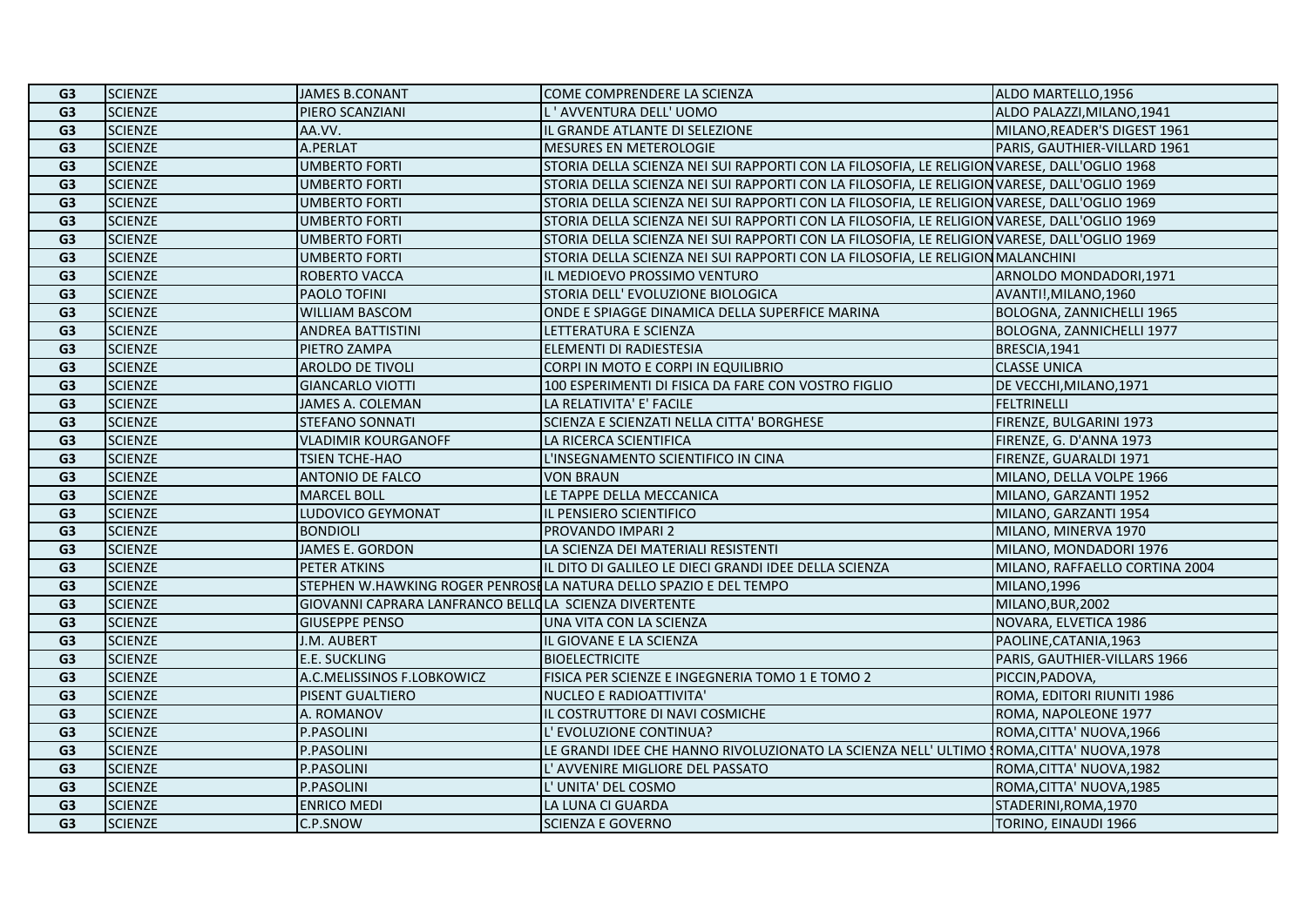| G <sub>3</sub> | <b>SCIENZE</b>           | <b>CARLO DONOLO</b>                                 | PER LA CRITICA DELL'UNIVERSITA'                    | <b>EINAUDI</b>                   |
|----------------|--------------------------|-----------------------------------------------------|----------------------------------------------------|----------------------------------|
| G <sub>3</sub> | <b>SCIENZE</b>           | <b>STEPHEN F. MASON</b>                             | STORIA DELLE SCIENZE DELLA NATURA TOMO 1 E 2       | MILANO, FELTRINELLI 1971         |
| <b>G3 2V</b>   | <b>SCIENZE</b>           | <b>ALBERT EINSTEIN</b>                              | COME VEDO IO IL MONDO- LA TEORIA DELLA RELATIVITA' | BOLOGNA, NEWTON 1975             |
| H3             | <b>SCIENZE DEL CIELO</b> | <b>NEBBIA</b>                                       | <b>LA BIOSFERA</b>                                 | LE SCIENZE, 1976                 |
| H3             | <b>SCIENZE DEL CIELO</b> | <b>IAN RIDPATH</b>                                  | <b>STELLE E PIANETI</b>                            | DORLING KINDERSLEY HANDBOOKS     |
| H <sub>3</sub> | <b>SCIENZE DEL CIELO</b> | A.EINSTEIN                                          | COME IO VEDO IL MONDO                              | <b>LUGLIO 1952</b>               |
| H3             | <b>SCIENZE DEL CIELO</b> | <b>CLYDE ORR JR.</b>                                | IL REGNO DELL' ATMOSFERA                           | ARNOLDO EDITORE,1963             |
| H3             | SCIENZE DEL CIELO        | <b>FRED HOYLE</b>                                   | GALASSIE, NUCLEI E QUASAR                          | <b>EINAUDI</b>                   |
| H <sub>3</sub> | <b>SCIENZE DEL CIELO</b> | AA.VV.                                              | ENCICLOPEDIA DELLO SPAZIO                          | MARTELLO, MILANO, 1958           |
| H3             | <b>SCIENZE DEL CIELO</b> | <b>PAUL DAVIES</b>                                  | L'UNIVERSO CHE FUGGE                               | MILANO, 1979                     |
| H <sub>3</sub> | SCIENZE DEL CIELO        | <b>ISAAC ASIMOV</b>                                 | IL VAGABONDO DELLE SCIENZE                         | <b>MILANO, 1983</b>              |
| H <sub>3</sub> | <b>SCIENZE DEL CIELO</b> | MATTHYS LEVY MARIO SALVADORI                        | PERCHE' LA TERRA TREMA                             | MILANO, BOMPIANI, 1998           |
| H3             | <b>SCIENZE DEL CIELO</b> | <b>GIORGIO ABETTI</b>                               | L' UNITA' DEL COSMO                                | 1964                             |
| H <sub>3</sub> | <b>SCIENZE DEL CIELO</b> | AA.VV.                                              | EVOLUZIONE DALLO SPAZIO                            | 1984, ETAS LIBRI                 |
| H3             | <b>SCIENZE DEL CIELO</b> | <b>KART SCHUTTE</b>                                 | IL FUTURO E' NELLO SPAZIO                          | BIBLIOTECA MODENA MONDADORI,1959 |
| H3             | <b>SCIENZE DEL CIELO</b> | <b>VALERIO GIACOMINI</b>                            | LA RIVOLUZIONE TOLEMAICA                           | BRESCIA, LA SCUOLA 1983          |
| H3             | <b>SCIENZE DEL CIELO</b> | <b>FRIEDRICH DESSAUER</b>                           | L'UOMO E IL COSMO                                  | BRESCIA, MORCELLIANA, 1951       |
| H3             | <b>SCIENZE DEL CIELO</b> | <b>FABIO TERRAGNI</b>                               | IL CODICE MANOMESSO                                | FELTRINELLI, MILANO, 1989        |
| H <sub>3</sub> | <b>SCIENZE DEL CIELO</b> | <b>GUIDO BOTTA</b>                                  | IL FISICO                                          | FIRENZE, VALLECCHI 1962          |
| H3             | <b>SCIENZE DEL CIELO</b> | <b>WOLFGANG SCHROEDER</b>                           | <b>ASTRONOMIA PRATICA</b>                          | LONGANESI & CO, MILANO, 1967     |
| H <sub>3</sub> | SCIENZE DEL CIELO        | AA.VV.                                              | DIO,L' UOMO L' UNIVERSO                            | MARIETTI.1952                    |
| H <sub>3</sub> | <b>SCIENZE DEL CIELO</b> | <b>AVRAM HAYLI</b>                                  | <b>NEWTON</b>                                      | MILANO, ACCADEMIA 1971           |
| H3             | <b>SCIENZE DEL CIELO</b> | PIERRE MASNARD                                      | <b>CARTESIO</b>                                    | MILANO, ACCADEMIA 1972           |
| H3             | <b>SCIENZE DEL CIELO</b> | <b>JACQUES AHRWEILLER</b>                           | <b>FRANKLIN</b>                                    | MILANO, ACCADEMIA 1973           |
| H <sub>3</sub> | <b>SCIENZE DEL CIELO</b> | <b>CLELIA PIGHETTI</b>                              | <b>BOYLE</b>                                       | MILANO, ACCADEMIA 1979           |
| H <sub>3</sub> | <b>SCIENZE DEL CIELO</b> | A.S. EDDINGTON                                      | LUCI DALL'INFINITO                                 | MILANO, HOELPI 1934              |
| H3             | <b>SCIENZE DEL CIELO</b> | <b>ISAAC ASIMOV</b>                                 | LE PAROLE DELLA SCIENZA                            | MILANO, MONDADORI 1976           |
| H <sub>3</sub> | <b>SCIENZE DEL CIELO</b> | RENATO MIGLIAVACCA                                  | STORIA DELL'ASTRONOMIA                             | MILANO, MURSIA 1976              |
| H3             | <b>SCIENZE DEL CIELO</b> | PARTITO COMUNISTA INTERNAZIONALI LA SCELTA NUCLEARE |                                                    | MILANO, PROMETEO 1986            |
| H3             | <b>SCIENZE DEL CIELO</b> | <b>ANTONINO ZICHICHI</b>                            | SCIENZA ED EMERGENZE PLANETARIE                    | MILANO, RIZZOLI 1998             |
| H3             | <b>SCIENZE DEL CIELO</b> | <b>STEPHEN HAWKING</b>                              | LA TEORIA DEL TUTTO                                | MILANO,1996                      |
| H3             | SCIENZE DEL CIELO        | <b>ALAN LIGHTMAN</b>                                | TEMPO DI STELLE                                    | <b>MILANO, 1997</b>              |
| H3             | SCIENZE DEL CIELO        | <b>ANDREA FROVA</b>                                 | <b>RAGIONE PER CUI</b>                             | MILANO, BUR, 2002                |
| H3             | <b>SCIENZE DEL CIELO</b> | <b>IPPOLITO FELICE</b>                              | L' ITALIA E L' ENERGIA NUCLEARE                    | NERI POZZA, VENEZIA, 1960        |
| H3             | <b>SCIENZE DEL CIELO</b> | AA.VV.                                              | L' ASTROFISICA                                     | NEWTON, 1977                     |
| H <sub>3</sub> | <b>SCIENZE DEL CIELO</b> | <b>VALERIO TONINI</b>                               | LE SCELTE DELLA SCIENZA                            | NUOVA UNIVERSALE STADIUM         |
| H3             | <b>SCIENZE DEL CIELO</b> | <b>CAMPOLEONI ALBERTO</b>                           | DIECI SFIDE PER I NOSTRI GIORNI                    | PAOLINE, MILANO, 2000            |
| H <sub>3</sub> | SCIENZE DEL CIELO        | AA.VV.                                              | MONDO CARTA CLIMATICA                              | <b>RICCIO</b>                    |
| H <sub>3</sub> | <b>SCIENZE DEL CIELO</b> | <b>GIORGIO ABETTI</b>                               | AMICI E NEMICI DI GALILEO                          | ROMA, BOMPIANI 1945              |
| H3             | <b>SCIENZE DEL CIELO</b> | <b>OMITI FANCELLO</b>                               | DALLE STELLE ALLA VITA                             | ROMA, EDITORI RIUNITI 1985       |
| H3             | <b>SCIENZE DEL CIELO</b> | <b>MAURICE DAUMAS</b>                               | BREVE STORIA DELLA VITA SCIENTIFICA                | ROMA, LATERZA 1978               |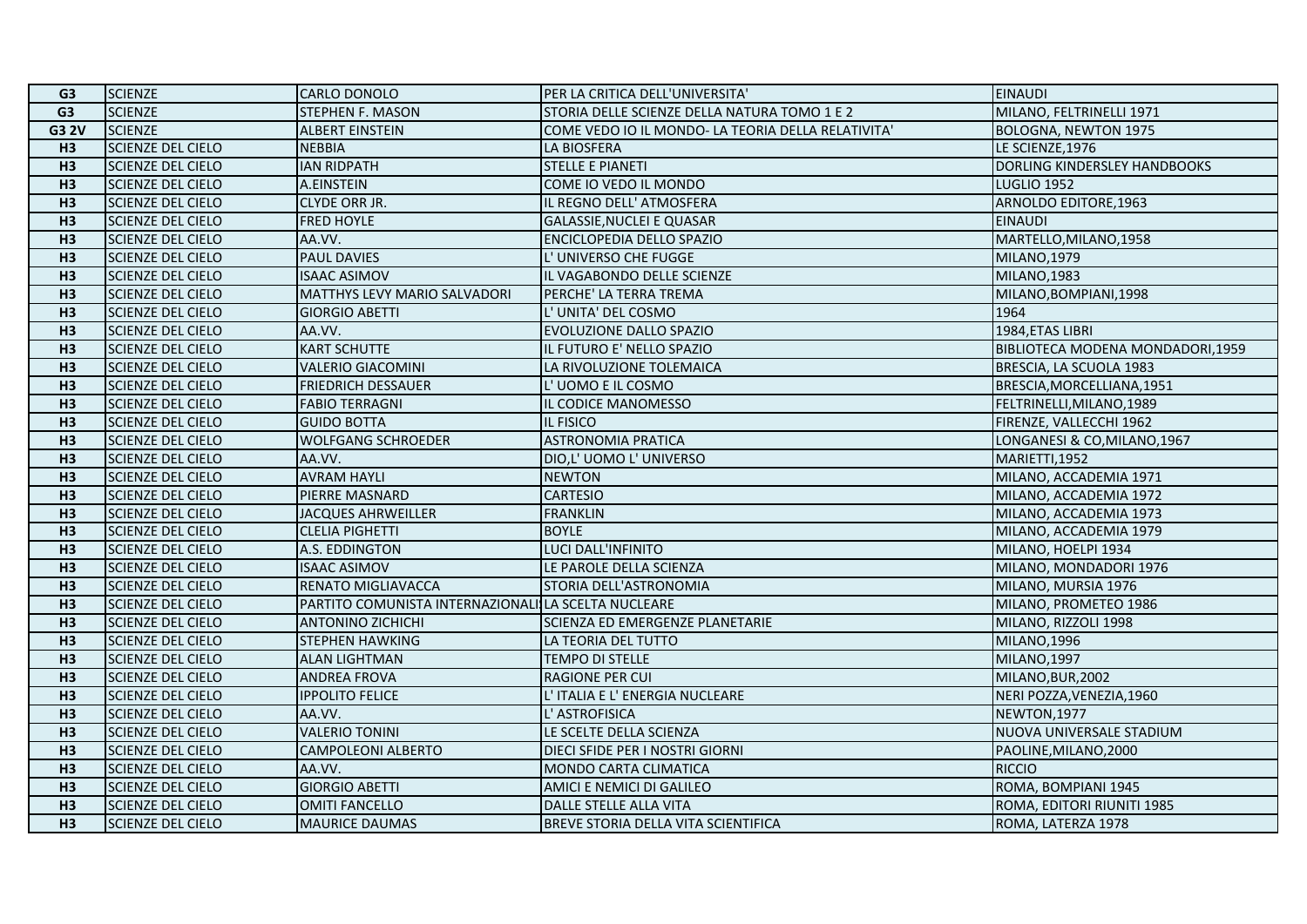| H <sub>3</sub>  | <b>SCIENZE DEL CIELO</b>    | <b>ENRICO MEDI</b>         | IL MONDO COME LO VEDO IO                                   | STADIUM CHRISTI, ROMA, 1980       |
|-----------------|-----------------------------|----------------------------|------------------------------------------------------------|-----------------------------------|
| H3              | <b>SCIENZE DEL CIELO</b>    | AA.VV.                     | SPAZIO, TEMPO, ENERGIA                                     | THE OPEN UNIVERSITY, MILANO, 1979 |
| H3              | <b>SCIENZE DEL CIELO</b>    | MICHAEL W. OVENDEN         | LA VITA NELL' UNIVERSO                                     | ZANICHELLI                        |
| H <sub>3</sub>  | <b>SCIENZE DEL CIELO</b>    | <b>GEORGE GAMOW</b>        | TRENT' ANNI CHE SCONVOLSERO LA FISICA                      | <b>ZANICHELLI</b>                 |
| H3              | <b>SCIENZE DEL CIELO</b>    | <b>CAVEDON</b>             | <b>ASTRONOMIA</b>                                          | <b>MONDADORI</b>                  |
| H3              | <b>SCIENZE DEL CIELO</b>    | CASTELLANI                 | LA PLANETOLOGIA                                            | <b>NEWTON COMPTON</b>             |
| D <sub>3</sub>  | <b>STORIA E ARCHEOLOGIA</b> | <b>CHARLES DARWIN</b>      | L'ORIGINE DELLA SPECIE                                     | <b>BORINGHIERI SPA</b>            |
| D <sub>3</sub>  | <b>STORIA E ARCHEOLOGIA</b> | <b>EMANUELE PADOA</b>      | STORIA DELLA VITA SULLA TERRA                              | <b>FELTRINELLI</b>                |
| D <sub>3</sub>  | STORIA E ARCHEOLOGIA        | <b>GIANNI ROGHI</b>        | L'ARCHELOGO                                                | FIRENZE, VALLECCHI 1961           |
| D <sub>3</sub>  | STORIA E ARCHEOLOGIA        | PETER J. UCKO              | <b>ARTE PALEOLITICA</b>                                    | <b>MALANCHINI</b>                 |
| $\overline{D3}$ | STORIA E ARCHEOLOGIA        | AA.VV.                     | LE CIVILTA' DEL MISTERO                                    | MILANO, MONDADORI 1963            |
| D <sub>3</sub>  | <b>STORIA E ARCHEOLOGIA</b> | V. GORDON CHILDE           | IL PROGRESSO NEL MONDO ANTICO                              | <b>TORINO, EINAUDI 1963</b>       |
| D <sub>3</sub>  | <b>STORIA E ARCHEOLOGIA</b> | S.CINI                     | I LONGOBARDI NEL TERRITORIO VICENTINO                      | VICENZA, 1979                     |
| D <sub>3</sub>  | <b>STORIA E ARCHEOLOGIA</b> | RENATE TOLLE-KASTENBEIN    | ARCHEOLOGIA DELL'ACQUA                                     | <b>MALANCHINI</b>                 |
| D <sub>3</sub>  | STORIA E ARCHEOLOGIA        | <b>BENJAMIN FARRINGTON</b> | LA SCIENZA NELL'ANTICHITA'                                 | MILANO, LONGHESI 1950             |
| D <sub>3</sub>  | STORIA E ARCHEOLOGIA        | EDWIN H. COLBERT           | <b>CACCIATORI DI DINOSAURI</b>                             | TORINO, EINAUDI 1993              |
| D <sub>3</sub>  | <b>STORIA E ARCHEOLOGIA</b> | <b>GIACOMO BENEVELLI</b>   | DALLA PIETRA ALL'AGO                                       | <b>RIZZOLI</b>                    |
| D <sub>3</sub>  | <b>STORIA E ARCHEOLOGIA</b> | A.V.V.                     | <b>CALCINATO ROMANA</b>                                    | <b>TAGLIANI</b>                   |
| D <sub>3</sub>  | <b>STORIA E ARCHEOLOGIA</b> | A.V.V.                     | ISTITUTO ITALIANO DI PREISTORIA E PROTOSTORIA              | <b>EDITORIALE PARENTI</b>         |
| D <sub>3</sub>  | STORIA E ARCHEOLOGIA        | PINELLI QUILICI            | L'ALBA DELL'UOMO                                           | <b>DE DONATO</b>                  |
| D <sub>3</sub>  | <b>STORIA E ARCHEOLOGIA</b> | AA.VV.                     | LE PIETRE DEGLI DEI                                        | <b>LITOSTAMPA GORLE</b>           |
| D <sub>3</sub>  | <b>STORIA E ARCHEOLOGIA</b> | AA.VV.                     | ARCHEOLOGIA URBANA IN LOMBARDIA                            | <b>EDIZIONE PANINI</b>            |
| D <sub>3</sub>  | STORIA E ARCHEOLOGIA        | <b>EMMANUEL ANATI</b>      | LE ORME DELL'UOMO                                          | <b>JACA BOOK</b>                  |
| D <sub>3</sub>  | <b>STORIA E ARCHEOLOGIA</b> | <b>JULIIS</b>              | <b>GLI ORI DI TARANTO</b>                                  | ARNOLDO MONDADORI                 |
| D <sub>3</sub>  | STORIA E ARCHEOLOGIA        | <b>DUVAL</b>               | I CELTI                                                    | <b>RIZZOLI</b>                    |
| D <sub>3</sub>  | STORIA E ARCHEOLOGIA        | AA.VV.                     | LA TERRA TRA I DUE FIUMI                                   | IL QUADRANTE                      |
| D <sub>3</sub>  | STORIA E ARCHEOLOGIA        | AA.VV.                     | SARDEGNA PREISTORICA                                       | <b>ELECTA</b>                     |
| D <sub>3</sub>  | STORIA E ARCHEOLOGIA        | AA.VV.                     | MILANO CAPITALE DELL'IMPERO ROMANO                         | <b>EDITORIALE SILVANA</b>         |
| D <sub>3</sub>  | STORIA E ARCHEOLOGIA        | <b>MARIO TORELLI</b>       | LA STORIA DEGLI ETRUSCHI                                   | <b>LA TERZA</b>                   |
| D <sub>3</sub>  | <b>STORIA E ARCHEOLOGIA</b> | PIERO BARGELLINI           | BELVEDERE ARTE ETRUSCA                                     | <b>VALLECCHI EDITORE</b>          |
| D <sub>3</sub>  | STORIA E ARCHEOLOGIA        | AA.VV.                     | <b>CIVILTA' DEGLI ETRUSCHI</b>                             | <b>ELECTA</b>                     |
| D <sub>3</sub>  | STORIA E ARCHEOLOGIA        | <b>DENNIS GRAY</b>         | <b>TUSCANIA</b>                                            | <b>NUOVA IMMAGINE</b>             |
| $\overline{D3}$ | STORIA E ARCHEOLOGIA        | AA.VV.                     | ARCHEOLOGIA IN LOMBARDIA                                   | SILVANA EDITORIALE                |
| D <sub>3</sub>  | STORIA E ARCHEOLOGIA        | <b>VATTI</b>               | PROFILI DI CITTA' ETRUSCHE SOVANA PITIGLIANO SORANO        | <b>TELLINI</b>                    |
| D <sub>3</sub>  | <b>STORIA E ARCHEOLOGIA</b> | <b>CECCONI</b>             | PROFILI DI CITTA' ETRUSCHE CHIUSI CHIANCIANO MONTEPULCIANO | <b>TELLINI</b>                    |
| D <sub>3</sub>  | STORIA E ARCHEOLOGIA        | BANDINELLI                 | <b>ETRUSCHI E ITALICI</b>                                  | <b>BUR</b>                        |
| D <sub>3</sub>  | <b>STORIA E ARCHEOLOGIA</b> | AA.VV.                     | <b>ITINERARI ETRUSCHI</b>                                  | <b>TELLINI</b>                    |
| D <sub>3</sub>  | STORIA E ARCHEOLOGIA        | AA.VV.                     | <b>VULCANO A MEZZANO</b>                                   | <b>AGNESOTTI</b>                  |
| D <sub>3</sub>  | <b>STORIA E ARCHEOLOGIA</b> | <b>SCARINI</b>             | PIEVI ROMANICHE DEL CASENTINO                              | <b>CALOSCI</b>                    |
| D <sub>3</sub>  | STORIA E ARCHEOLOGIA        | <b>MORETTI</b>             | <b>VULCI</b>                                               | <b>DE AGOSTINI</b>                |
| D <sub>3</sub>  | STORIA E ARCHEOLOGIA        | <b>MOSCATI</b>             | <b>I FENICI</b>                                            | <b>BOMPIANI</b>                   |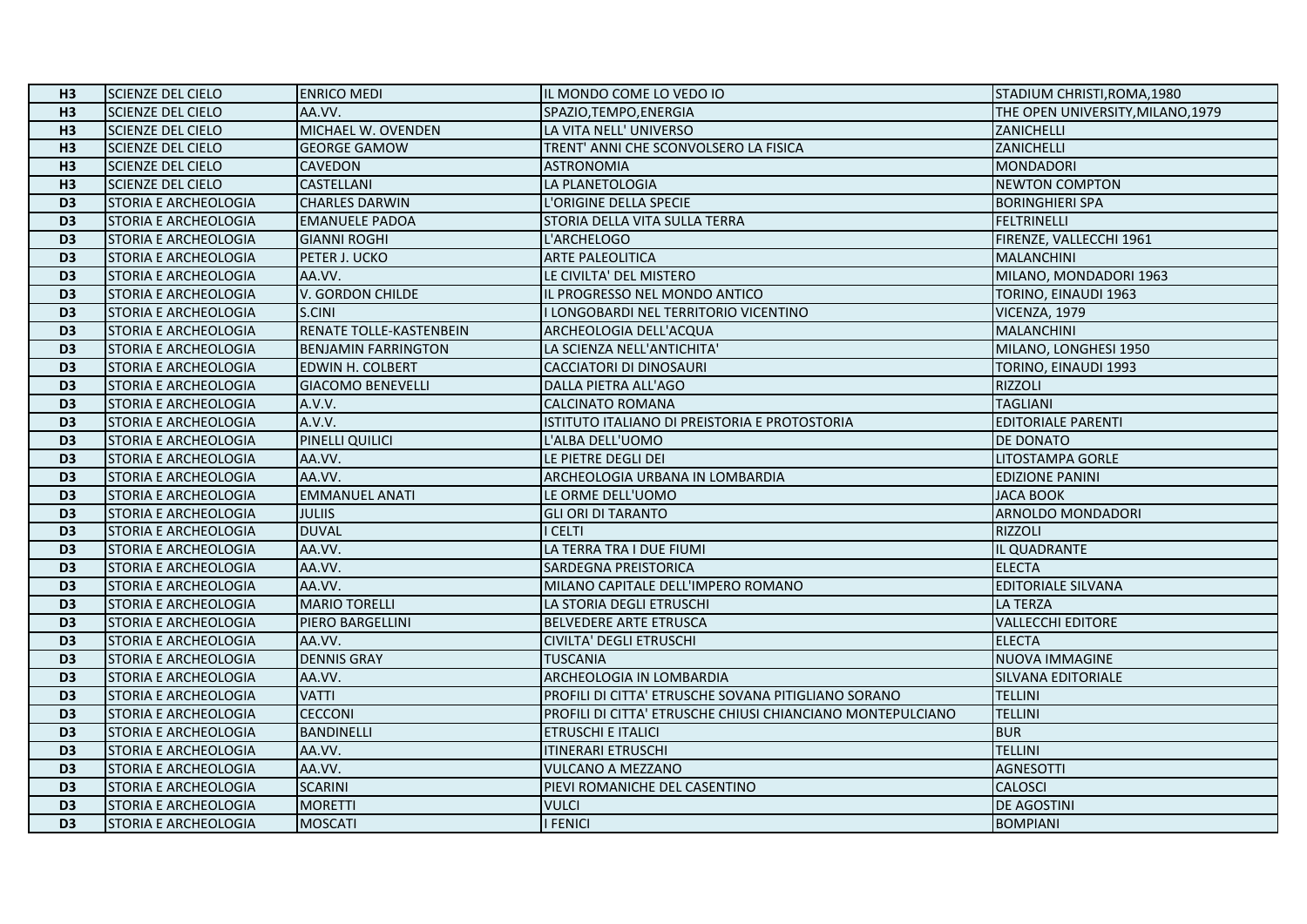| D <sub>3</sub> | <b>STORIA E ARCHEOLOGIA</b> | <b>GUARNOTTA</b>            | CERAMICHE PRECOLOMBIANE PARTE 1 E 2                        | <b>GRAFIS MICROART'S</b>                 |
|----------------|-----------------------------|-----------------------------|------------------------------------------------------------|------------------------------------------|
| D <sub>3</sub> | STORIA E ARCHEOLOGIA        | DONALD JOHANSON             | LUCY LE ORIGINI DELL'UMANITA'                              | MILANO, MONDADORI 1981                   |
| D <sub>3</sub> | STORIA E ARCHEOLOGIA        | PAOLO GRAZIOSI              | IN MEMORIA DI FERNANDO MALAVOLTI                           | MODERNA, SOCIETA' TIPOGRAFIA EDITRICE MO |
| D <sub>3</sub> | STORIA E ARCHEOLOGIA        | AA.VV.                      | PRIMA DELLA STORIA INEDITI DI 10 ANNI DI RICERCHE A VERONA | VERONA, MUSEO CIVICO DI STORIA NATURALE  |
| D <sub>3</sub> | STORIA E ARCHEOLOGIA        | M. BLOCH                    | LAVORO E TECNICA NEL MEDIOEVO                              | BARI, LATERZA 1959                       |
| D <sub>3</sub> | STORIA E ARCHEOLOGIA        | <b>KENNETH P. OAKLEY</b>    | MAN THE TOOL-MAKER                                         | LONDON, BRITISH MUSEUM 1972              |
| <b>D3 2V</b>   | <b>STORIA E ARCHEOLOGIA</b> | <b>DE MARINIS</b>           | GLI ETRUSCHI A NORD DEL PO VOL. 1 E VOL 2                  | PUBLI PAOLINI                            |
| A1             | <b>ZOOLOGIA</b>             | <b>ROBERT BURTON</b>        | AMICI CON LE ALI                                           | ARNOLDO MONDADORI, MILANO, 1990          |
| A1             | <b>ZOOLOGIA</b>             | <b>ENRICO CAFFI</b>         | VOCABOLARIO BERGAMASCO DI STORIA NATURALE                  | BERGAMO, S. ALESSANDRO 1932              |
| A1             | <b>ZOOLOGIA</b>             | <b>CORSI FAUSTO</b>         | ATLANTE DEGLI UCCELLI SVERNANTI IN GROSSETO                | <b>CALETRA</b>                           |
| A1             | <b>ZOOLOGIA</b>             | AA.VV.                      | 7 UCCELLI                                                  | FABBRI EDITORI, MILANO, 1976             |
| A <sub>1</sub> | <b>ZOOLOGIA</b>             | ARRIGONI - CAVAZZA - CHIGI  | RIVISTA ITALIANA DI ORNITOLOGIA                            | <b>FUSI</b>                              |
| A1             | <b>ZOOLOGIA</b>             | ARRIGONI - CAVAZZA - CHIGI  | RIVISTA ITALIANA DI ORNITOLOGIA                            | <b>FUSI</b>                              |
| A1             | <b>ZOOLOGIA</b>             | ARRIGONI - CAVAZZA - CHIGI  | RIVISTA ITALIANA DI ORNITOLOGIA                            | <b>FUSI</b>                              |
| A1             | <b>ZOOLOGIA</b>             | ARRIGONI - CAVAZZA - CHIGI  | RIVISTA ITALIANA DI ORNITOLOGIA                            | <b>FUSI</b>                              |
| A1             | <b>ZOOLOGIA</b>             | <b>ORTALI AZELIO</b>        | GLI UCCELLI DEL MUSEO BRANDOLINI                           | <b>GALEATI</b>                           |
| A1             | <b>ZOOLOGIA</b>             | <b>BRUNO SILVIO</b>         | <b>GUIDA AI SERPENTI D'ITALIA</b>                          | <b>GIUNTI MARTELLO</b>                   |
| A1             | <b>ZOOLOGIA</b>             | F.H. VAN DEN BRINK          | <b>GUIDA DEI MAMMIFERI D'EUROPA</b>                        | <b>LABOR</b>                             |
| A1             | <b>ZOOLOGIA</b>             | <b>COLLIN HARRISON</b>      | UCCELLI DEL MONDO 5                                        | MILANO, DORLING KINDERSLEY HANDBOOKS :   |
| A1             | <b>ZOOLOGIA</b>             | ALFRED EDMUND BREHM         | NEL REGNO DEGLI ANIMALI VOLUME PRIMO                       | MONDADORI, MILANO, 1951                  |
| A1             | <b>ZOOLOGIA</b>             | LINO PENATI                 | <b>GLI UCCELLI ACQUATICI</b>                               | RIZZOLI, 1977                            |
| A1             | <b>ZOOLOGIA</b>             | AA.VV.                      | LA VITA DEGLI ANIMALI 1                                    | VALLARDI, MILANO, 1962                   |
| A1             | <b>ZOOLOGIA</b>             | AA.VV.                      | LA VITA DEGLI ANIMALI 2                                    | VALLARDI, MILANO, 1962                   |
| A1             | <b>ZOOLOGIA</b>             | AA.VV.                      | LA VITA DEGLI ANIMALI 3                                    | VALLARDI, MILANO, 1962                   |
| A1             | <b>ZOOLOGIA</b>             | AA.VV.                      | LA VITA DEGLI ANIMALI 4                                    | VALLARDI, MILANO, 1962                   |
| A1             | <b>ZOOLOGIA</b>             | ARRIGONI - CAVAZZA - CHIGI  | RIVISTA ITALIANA DI ORNITOLOGIA                            |                                          |
| A1             | <b>ZOOLOGIA</b>             | <b>EMILIANO ARCAMONE</b>    | LO SVERNAMENTO DI ANATIDI IN TOSCANA                       |                                          |
| A1             | <b>ZOOLOGIA</b>             | <b>DINO PERCO</b>           | NUOVO ATLANTE ORNITOLOGICO                                 |                                          |
| A1             | <b>ZOOLOGIA</b>             | <b>A.HYATT VERRILL</b>      | STRANI ANIMALI E LE LORO STORIE                            | VARESE, CORTICELLI, 1949                 |
| A1             | <b>ZOOLOGIA</b>             | (COMUNE DI MODENA)          | LA FORMA DEGLI ANIMALI                                     |                                          |
| A1             | <b>ZOOLOGIA</b>             | <b>GILLIARD THOMAS</b>      | IL LIBRO DEGLI UCCELLI                                     | ARNOLDO MONDADORI, MILANO, 1959          |
| A1             | <b>ZOOLOGIA</b>             | GIANFRANCO BOLOGNA          | IL MONDO DEGLI UCCELLI                                     | ARNOLDO MONDADORI, MILANO, 1976          |
| A1             | <b>ZOOLOGIA</b>             | PETER ORTNER                | UCCELLI DELLE NOSTRE ALPI                                  | ATHESIA, BOLZANO, 1980                   |
| A1             | <b>ZOOLOGIA</b>             | <b>ENRICO CAFFI</b>         | AVIFAUNA BERGAMASCA                                        | BERGAMO, S. ALESSANDRO 1898              |
| A1             | <b>ZOOLOGIA</b>             | <b>GUSTAV KIRK</b>          | I MAMMIFERI NOSTRI AMICI COME PROTEGGERLI                  | BOLOGNA, EDAGRICOLE 1971                 |
| A1             | <b>ZOOLOGIA</b>             | <b>FRANCESCO MEZZATESTA</b> | GUIDA AL RICONOSCIEMENTO DEGLI UCCELLI D' EUROPA           | CDE SPA, MILANO, 1989                    |
| A1             | <b>ZOOLOGIA</b>             | <b>ALAIN DUPONT</b>         | IL CANE DA GUARDIA                                         | DIVIE, MILANO, 2000                      |
| A1             | <b>ZOOLOGIA</b>             | <b>GRAZIA SANTILLI</b>      | <b>AMICI UCCELLI</b>                                       | FABBRI EDITORI, 1973                     |
| A1             | <b>ZOOLOGIA</b>             | PHILIP WHITFIELD            | VITA FAMILIARE DEGLI ANIMALI                               | FABBRI EDITORI, MILANO, 1980             |
| A1             | <b>ZOOLOGIA</b>             | <b>SILVIO BRUNO</b>         | GUIDA AI SERPENTI D'ITALIA I TESORI DELLA NATURA           | FIRENZE, GIUNTI MARTELLO 1984            |
| A1             | <b>ZOOLOGIA</b>             | <b>F.PUSTORINO</b>          | FAUNA SELVATICA IN ITALIA I MAMMIFERI                      | GARZANTI, MILANO, 1985                   |
|                |                             |                             |                                                            |                                          |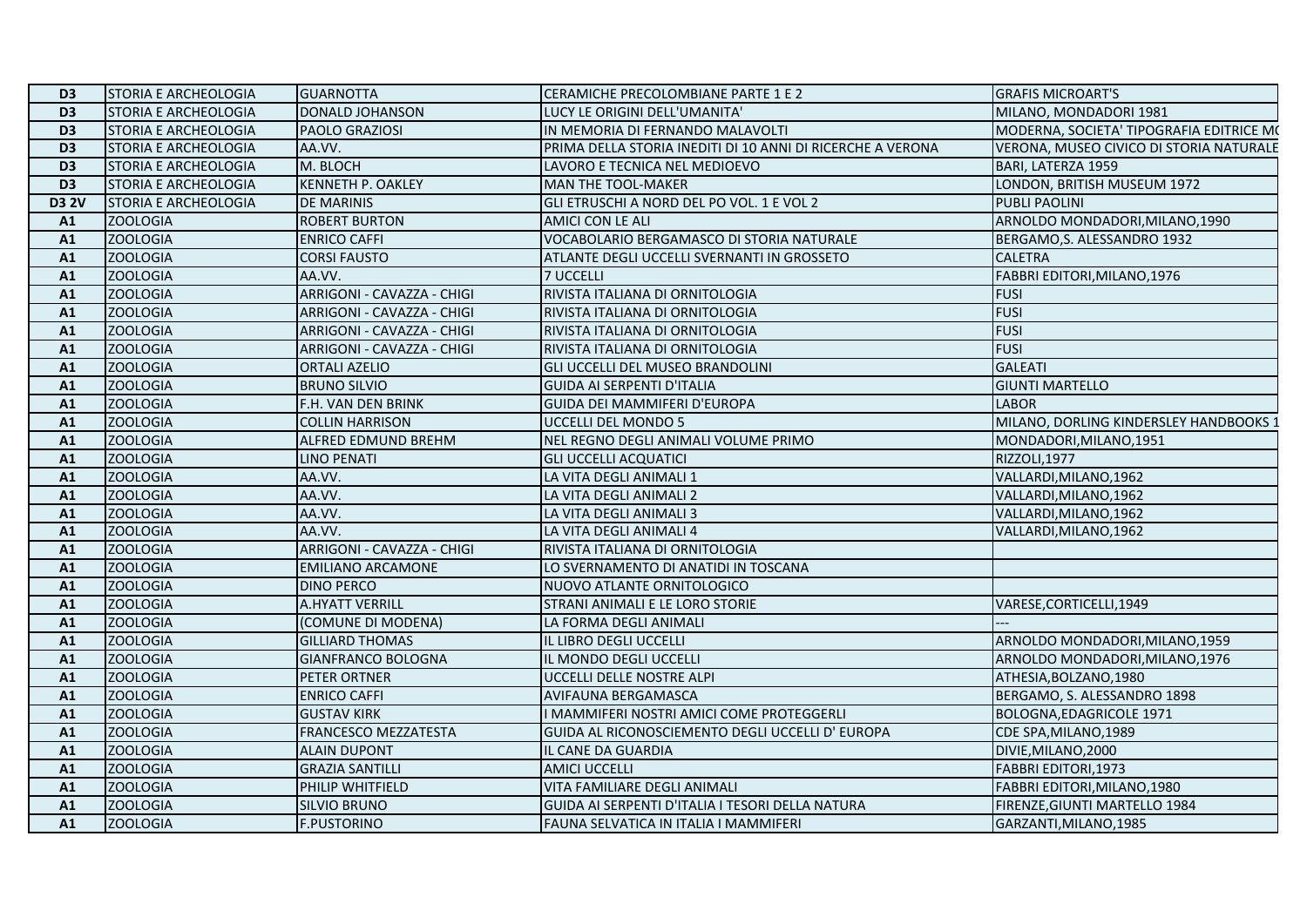| Α1              | <b>ZOOLOGIA</b> | AA.VV.                          | <b>ZOO COLOR</b>                                                                       | GIUNTI, FIRENZE, 1973                     |
|-----------------|-----------------|---------------------------------|----------------------------------------------------------------------------------------|-------------------------------------------|
| A1              | <b>ZOOLOGIA</b> | <b>FULCO PRATESI</b>            | NEL MONDO DEGLI UCCELLI                                                                | LA TERZA, BARI, 1983                      |
| A1              | <b>ZOOLOGIA</b> | <b>MONICA BORELLO</b>           | IL GRANDE LIBRO DEGLI ANIMALI DALLA A ALLA Z                                           | LAR, 2000                                 |
| A1              | <b>ZOOLOGIA</b> | <b>GIGLIOLA MAGRINI</b>         | IL MERAVIGLIOSO MONDO DEGLI UCCELLI                                                    | MILANO, FEDERICO MOTTA 1983               |
| A1              | <b>ZOOLOGIA</b> | AA.VV.                          | LA NATURA E LE SUE MERAVIGLIE                                                          | MONDADORI, MILANO, 1970                   |
| A1              | <b>ZOOLOGIA</b> | <b>GROMPALI</b>                 | <b>GLI UCCELLI INSETTIVORI</b>                                                         | <b>REGIONE LOMBARDIA</b>                  |
| A1              | <b>ZOOLOGIA</b> | Vittorio Vigorita               | ATLANTE DEI MAMMIFERI DELLA LOMBARDIA                                                  | <b>REGIONE LOMBARDIA</b>                  |
| A1              | <b>ZOOLOGIA</b> | <b>VERNIER- DAL LAGO</b>        | PRIMA CONFERENZA INTERREGIONALE SULL'ECOLOGIA                                          | VICENZA MUSEO NATURALISTICO               |
| A1              | <b>ZOOLOGIA</b> | <b>GILLIAN STANDRING</b>        | IL GRANDE ATLANTE DEGLI ANIMALI                                                        | <b>MAGIS BOOKS EDITORI</b>                |
| A1              | <b>ZOOLOGIA</b> | <b>ENRICO CAIRO</b>             | ATLANTE DEGLI UCCELLI DI BERGAMO                                                       | AZZANO SAN PAOLO (BG), EDIZIONE JUNIOR 20 |
| A1              | <b>ZOOLOGIA</b> | <b>KARL VON FRISCH</b>          | <b>PARASSITI</b>                                                                       | <b>MALANCHINI</b>                         |
| A1              | <b>ZOOLOGIA</b> | <b>MARCO MASTRORILLI</b>        | <b>NOTE DA GUFI</b>                                                                    | <b>TERA MATA</b>                          |
| <b>A12V</b>     | <b>ZOOLOGIA</b> | M.G. PEYROT MADDALENA           | UCCELLI DA GABBIA E DA VOLIERA                                                         | S.A.I.E., TORINO                          |
| A2              | <b>ZOOLOGIA</b> | <b>L.SUSMEL</b>                 | IL CANARINO ALLEVAMENTO-MALATTIE-CURE                                                  | HOELPI, MILANO, 1963                      |
| A2              | <b>ZOOLOGIA</b> | <b>FILIPPO CATTANEO</b>         | IL CANE DA SLITTA                                                                      | MANUALE SONZOGNI, MILANO, 1993            |
| A2              | <b>ZOOLOGIA</b> | SERENELLA E ROBERTO BIZA        | CANE DA PASTORE BERGAMASCO                                                             | PIERLUIGI LUBRINA, BERGAMO, 1987          |
| A2              | <b>ZOOLOGIA</b> | <b>ANTONIETTA SCHIAVINA</b>     | <b>GATTI GATTONI E MICI</b>                                                            | ACANTHUS, MILANO, 1987                    |
| A2              | <b>ZOOLOGIA</b> | <b>WENDY BOORER</b>             | <b>CANI</b>                                                                            | ARNOLDO MONDADORI , MILANO, 1973          |
| A2              | <b>ZOOLOGIA</b> | <b>WENDY BOORER</b>             | ALLEVAMENTO DEL CANE                                                                   | ARNOLDO MONDADORI, MILANO, 1971           |
| A2              | <b>ZOOLOGIA</b> | <b>GINO PUGNETTI</b>            | <b>GUIDA AI CANI DEL MONDO</b>                                                         | ARNOLDO MONDADORI, MILANO, 1976           |
| A2              | <b>ZOOLOGIA</b> | <b>KATE REDDICK</b>             | <b>CAVALLI</b>                                                                         | ARNOLDO MONDADORI, MILANO, 1976.          |
| A2              | <b>ZOOLOGIA</b> | ROSANNA GRAZZANI ENRICO DUBINI  | CONIGLICOLTURA RAZIONALE                                                               | ATTAVIANO, 1982                           |
| A2              | <b>ZOOLOGIA</b> | <b>RENATO PERLINI</b>           | <b>FAUNA ALPINA</b>                                                                    | BERGAMO, ISTITUTO ITALIANO ARTI GRAFICHE  |
| A2              | <b>ZOOLOGIA</b> | <b>VINCENZO FERRI</b>           | ANFIBI E RETTILI IN LOMBARDIA                                                          | CINISELLO B. MI, PIETRO LUPI 1990         |
| A2              | <b>ZOOLOGIA</b> | <b>GIANNI RAVAZZI</b>           | IL CONIGLIO NANO                                                                       | DE VECCHI, MILANO, 1996                   |
| A2              | <b>ZOOLOGIA</b> | <b>FABIO C. FIORAVANZI</b>      | <b>GLI SPITZ</b>                                                                       | DE VECCHI, MILANO, 1996                   |
| A2              | <b>ZOOLOGIA</b> | MICHELE DATTILO                 | ALIMENTAZIONE DEL CAVALLO                                                              | <b>EDAGRICOLE</b>                         |
| A2              | <b>ZOOLOGIA</b> | A.M.FRANCI                      | <b>AMICI CANI</b>                                                                      | FABBRI EDITORI, 1973                      |
| A2              | <b>ZOOLOGIA</b> | HANS-WILHELM SMOLIK             | 2 MAMMIFERI 2                                                                          | FELTRINELLI, MILANO, 1972                 |
| A2              | <b>ZOOLOGIA</b> | HANS-WILHELM SMOLIK             | 5 INVERTEBRATI DIZIONARIO ZOOLOGICO                                                    | FELTRINELLI, MILANO, 1972                 |
| $\overline{A2}$ | <b>ZOOLOGIA</b> | <b>GIORGIO CELLI</b>            | LA VITA SEGRETA DEI GATTI                                                              | FRANCO MUZZIO, PADOVA, 1994               |
| A2              | <b>ZOOLOGIA</b> | FELIX RODRIGUEZ DE LA FUENTE    | 55 IL LUPO                                                                             | GIORGIO MONDADORI, MILANO, 1984           |
| A2              | <b>ZOOLOGIA</b> | FELIX RODRIGUEZ DE LA FUENTE    | 54 I PESCI DI MARE                                                                     | GIORGIO MONDADORI, MILANO, 1984           |
| A2              | <b>ZOOLOGIA</b> | <b>BESSI RONNI</b>              | RETTILI E ANFIBI DELLA VALLE D'AOSTA                                                   | <b>ITLA</b>                               |
| A2              | <b>ZOOLOGIA</b> | <b>ISABELLA LATTES COIFMANN</b> | L' INTELLIGENZA DEGLI ANIMALI                                                          | LA STAMPA, TORINO, 1986                   |
| A2              | <b>ZOOLOGIA</b> | <b>GIGLIOLA MAGRINI</b>         | NEL MONDO DEI RETTILI E DEGLI ANFIBI                                                   | MILANO, FEDERICO MOTTA 1983               |
| A2              | <b>ZOOLOGIA</b> | W.WICKLER                       | MIMETISMO E ANIMALE VEGETALE                                                           | MILANO, IL SAGGIATORE 1966                |
| A2              | <b>ZOOLOGIA</b> | <b>GLOVER HARRY</b>             | <b>CANI</b>                                                                            | MONDADORI, MILANO 1982                    |
| A2              | <b>ZOOLOGIA</b> | <b>BIL GILBERT</b>              | IL LINGUAGGIO DEGLI ANIMALI                                                            | OSCAR MONDADORI,1972                      |
| A2              | <b>ZOOLOGIA</b> | OTTILIO BOCCAZZI-VAROTTO        | LO STAMBECCO IL LUPO L'ORSO E GLI ALTRI ANIMALI DEI PARCHI ANZION PRIULI&VERLUCCA,1977 |                                           |
| $\overline{A2}$ | <b>ZOOLOGIA</b> | <b>INGRID BYLUND</b>            | YORKSHIRE TERRIER                                                                      | RCS LIBRI, MILANO 1998                    |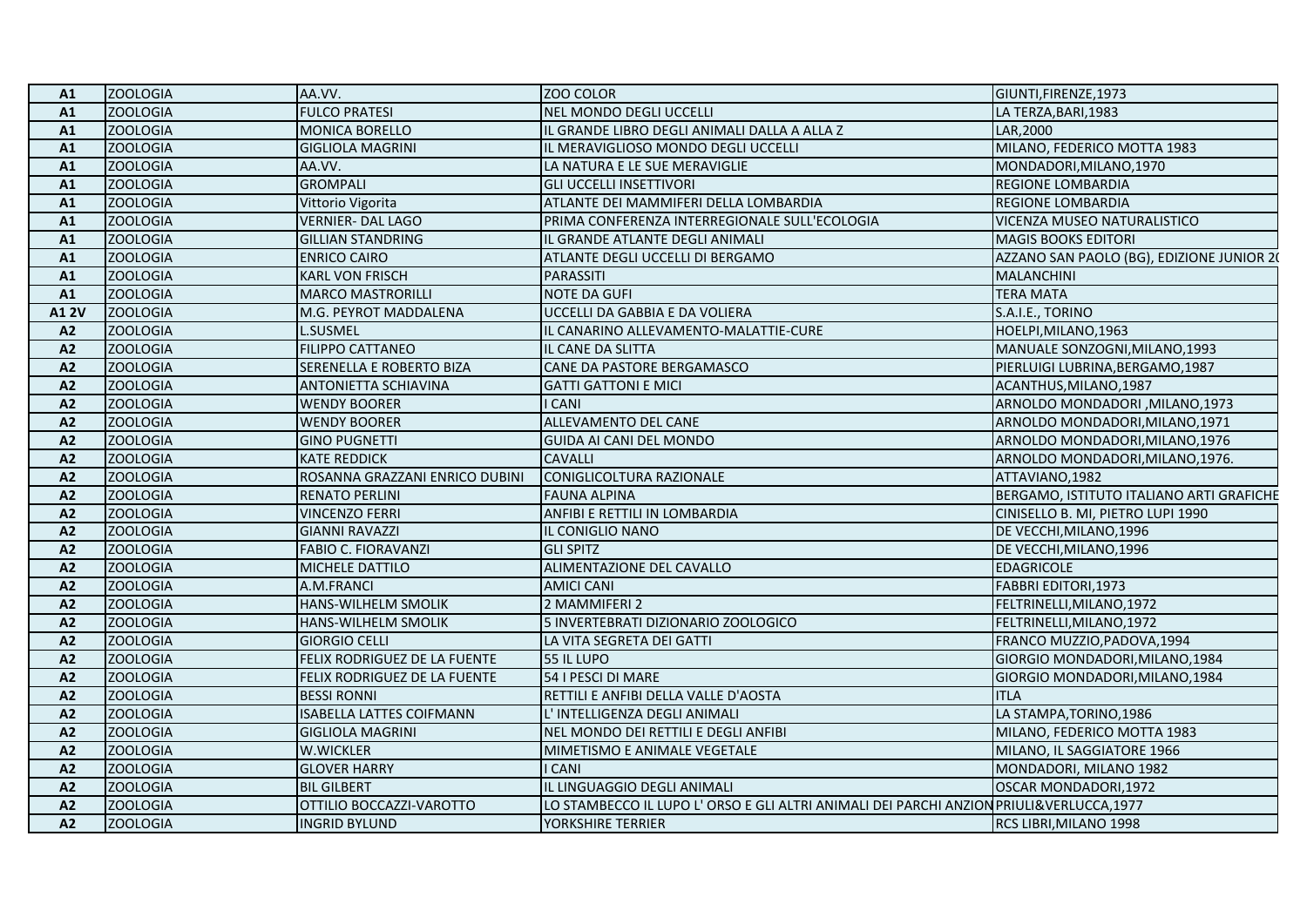| A <sub>2</sub> | <b>ZOOLOGIA</b> | <b>LETARD STEFANO</b>        | I CANI                                                                                        | S.A.I.E., TORINO                         |
|----------------|-----------------|------------------------------|-----------------------------------------------------------------------------------------------|------------------------------------------|
| A2             | <b>ZOOLOGIA</b> | <b>LUIGI GIANOLI</b>         | IL CAVALLO E L' AGRICOLTURA                                                                   | SILVANA, MILANO, 1981                    |
| A <sub>2</sub> | <b>ZOOLOGIA</b> | ELWYN HARTLEY EDWARDS        | <b>CAVALLI</b>                                                                                | DORLING KINDERSLEY HANDBOOKS             |
| A2             | <b>ZOOLOGIA</b> | <b>FAUSTA MAINARDI</b>       | <b>CURATE IL VOSTRO CANE</b>                                                                  | DE VECCHI, MILANO, 1975                  |
| A2             | <b>ZOOLOGIA</b> | <b>GUIDO MAZZA</b>           | IL TERRANOVA                                                                                  | DE VECCHI, MILANO, 1993                  |
| A2             | <b>ZOOLOGIA</b> | <b>FIORONE FIORENZO</b>      | <b>DOBERMANN</b>                                                                              | DEVECCHI, MILANO 1976                    |
| A2             | <b>ZOOLOGIA</b> | <b>DAVID ALDERTON</b>        | <b>GATTI</b>                                                                                  | DORLING KINDERSLEY HANDBOOKS             |
| A <sub>2</sub> | <b>ZOOLOGIA</b> | <b>KARL SCHWAMMBERGER</b>    | <b>I MAMMIFERI</b>                                                                            | FRANCO MUZZIO, PADOVA, 1985              |
| A2             | <b>ZOOLOGIA</b> | FELIX RODRIGUEZ DE LA FUENTE | 1 LA VOLPE                                                                                    | GIORGIO MONDADORI, MILANO, 1984          |
| A2             | <b>ZOOLOGIA</b> | FELIX RODRIGUEZ DE LA FUENTE | 13   RODITORI II                                                                              | GIORGIO MONDADORI, MILANO, 1984          |
| A2             | <b>ZOOLOGIA</b> | FELIX RODRIGUEZ DE LA FUENTE | 53 GLI ORSI                                                                                   | GIORGIO MONDADORI, MILANO, 1984          |
| A2             | <b>ZOOLOGIA</b> | FELIX RODRIGUEZ DE LA FUENTE | 52 LA LINCE E IL GATTO SELVATICO                                                              | GIORGIO MONDADORI, MILANO, 1984          |
| A <sub>2</sub> | <b>ZOOLOGIA</b> | FELIX RODRIGUEZ DE LA FUENTE | 12 GLI AIRONI                                                                                 | GIORGIO MONDADORI, MILANO, 1984          |
| A2             | <b>ZOOLOGIA</b> | P.BONIZZI                    | COLOMBI DOMESTICI E LA COLOMBICOLTURA                                                         | HOEPLI, MILANO, 1942                     |
| A2             | <b>ZOOLOGIA</b> | PAOLO CIUCCI E LUIGI BOTTANI | IL LUPO ELEMENTI DI BIOLOGIA, GESTIONE, RICERCA                                               | ISTITUTO NAZIONALE PER LA FAUNA SELVATIO |
| A <sub>2</sub> | <b>ZOOLOGIA</b> | <b>AQUILANI MASSIMO</b>      | <b>PASTORE TEDESCO</b>                                                                        | MANUALE SONZOGNI, MILANO, 1993           |
| A2             | <b>ZOOLOGIA</b> | <b>E.TRON</b>                | IL CANE                                                                                       | MILANO, HOLPI 1954                       |
| A2             | <b>ZOOLOGIA</b> | PIA PEDERCINI                | <b>DALMATA</b>                                                                                | RCS LIBRI, MILANO 1998                   |
| A2             | <b>ZOOLOGIA</b> | <b>MARIO PERRICONE</b>       | IL CUCCIOLO                                                                                   | RCS LIBRI, MILANO 1998                   |
| A2             | <b>ZOOLOGIA</b> | <b>CARLA CESCHI</b>          | IL PASTORE TEDESCO FEDELE PER SEMPRE                                                          | SIAD, MILANO, 1984                       |
| A2             | <b>ZOOLOGIA</b> | <b>G.COUPLET</b>             | IL CANE DA GUARDIA°DIFESA E POLIZIOTTO                                                        | ULRICO HOEPLI, MILANO, 1967              |
| <b>A2 2V</b>   | <b>ZOOLOGIA</b> | <b>GRAZIA SANTILLI</b>       | <b>AMICI GATTI</b>                                                                            | FABBRI EDITORI, 1973                     |
| A2 2V          | <b>ZOOLOGIA</b> | <b>DAVID ALDERTON</b>        | <b>CANI</b>                                                                                   | <b>FABRI EDITORI, 1993</b>               |
| A <sub>3</sub> | <b>ZOOLOGIA</b> | PETER FARB                   | <b>GLI INSETTI</b>                                                                            | ARNOLDO MONDADORI,1964                   |
| A3             | <b>ZOOLOGIA</b> | G. M. GHIDINI                | <b>GLOSSARIO DI ENTOMOLOGIA</b>                                                               | BRESCIA, LA SCUOLA 1949                  |
| A3             | <b>ZOOLOGIA</b> | G.P. SALVINI                 | UCCELLI D'ITALIA PRESSO I GHIACCIAI E LE ROCCE DELLE ALPI                                     | BRESCIA, LA SCUOLA 1959                  |
| A3             | <b>ZOOLOGIA</b> | G.P. SALVINI                 | UCCELLI D'ITALIA NEI BOSCHI E NELLE FORESTE DELLE ALPI                                        | BRESCIA, LA SCUOLA 1959                  |
| A3             | <b>ZOOLOGIA</b> | G.P. SALVINI                 | UCCELLI D'ITALIA NEI LUOGHI MONTANI, IN COLLINA, NELLE MACCHIE, NEBRESCIA, LA SCUOLA 1959     |                                          |
| A3             | <b>ZOOLOGIA</b> | G.P. SALVINI                 | UCCELLI D'ITALIA NEI BOSCHI E NEI CEDUI, NELLE CAMPAGNE LIMITROFE BRESCIA, LA SCUOLA 1959     |                                          |
| A3             | <b>ZOOLOGIA</b> | G.P. SALVINI                 | UCCELLI D'ITALIA NEGLI ALBERATI DELLA PIANURA, NELLE CAMPAGNE O PBRESCIA, LA SCUOLA 1959      |                                          |
| A3             | <b>ZOOLOGIA</b> | G.P. SALVINI                 | UCCELLI D'ITALIA NEI TERRENI UMIDI, SULLE RIVE DEI FIUMI, SULLE SABBILBRESCIA, LA SCUOLA 1959 |                                          |
| A3             | <b>ZOOLOGIA</b> | G.P. SALVINI                 | UCCELLI D'ITALIA PRESSO LE ACQUE CORRENTI, SUI TERRENI UMIDI, NEI CIBRESCIA, LA SCUOLA 1959   |                                          |
| A3             | <b>ZOOLOGIA</b> | G.P. SALVINI                 | UCCELLI D'ITALIA SULLE ACQUE LIBERE DEI LAGHI O DEL MARE                                      | BRESCIA, LA SCUOLA 1959                  |
| A3             | <b>ZOOLOGIA</b> | <b>MELCHIORRE BIRI</b>       | L' ALLEVAMENTO MODERNO DELLE API                                                              | DE VECCHI, MILANO, 1968                  |
| A <sub>3</sub> | <b>ZOOLOGIA</b> | <b>DINO RIVA</b>             | <b>COME ALLEVARE API</b>                                                                      | DE VECCHI, MILANO, 1981                  |
| A <sub>3</sub> | <b>ZOOLOGIA</b> | <b>DAVID CARTER</b>          | <b>FARFALLE E FALENE</b>                                                                      | DORLING KINDERSLEY HANDBOOKS             |
| A3             | <b>ZOOLOGIA</b> | <b>GEORGE C. MC.GAVIN</b>    | INSETTI RAGNI E ALTRI ARTROPODI TERRESTRI                                                     | DORLING KINDERSLEY HANDBOOKS             |
| A3             | <b>ZOOLOGIA</b> | JULIET CLUTTON-BROCK         | <b>MAMMIFERI</b>                                                                              | DORLING KINDERSLEY HANDBOOKS             |
| A <sub>3</sub> | <b>ZOOLOGIA</b> | ALFRED EDMUND BREHM          | VITA E STORIA DEGLI ANIMALI VOLUME 1                                                          | EDITRICE ITALIANA DI CULTURA             |
| A3             | <b>ZOOLOGIA</b> | <b>ALFRED EDMUND BREHM</b>   | VITA E STORIA DEGLI ANIMALI VOLUME 2                                                          | EDITRICE ITALIANA DI CULTURA             |
| A3             | <b>ZOOLOGIA</b> | AA.VV.                       | LA FABBRICA DEGLI INSETTI                                                                     | FRANCO MUZZIO,1991                       |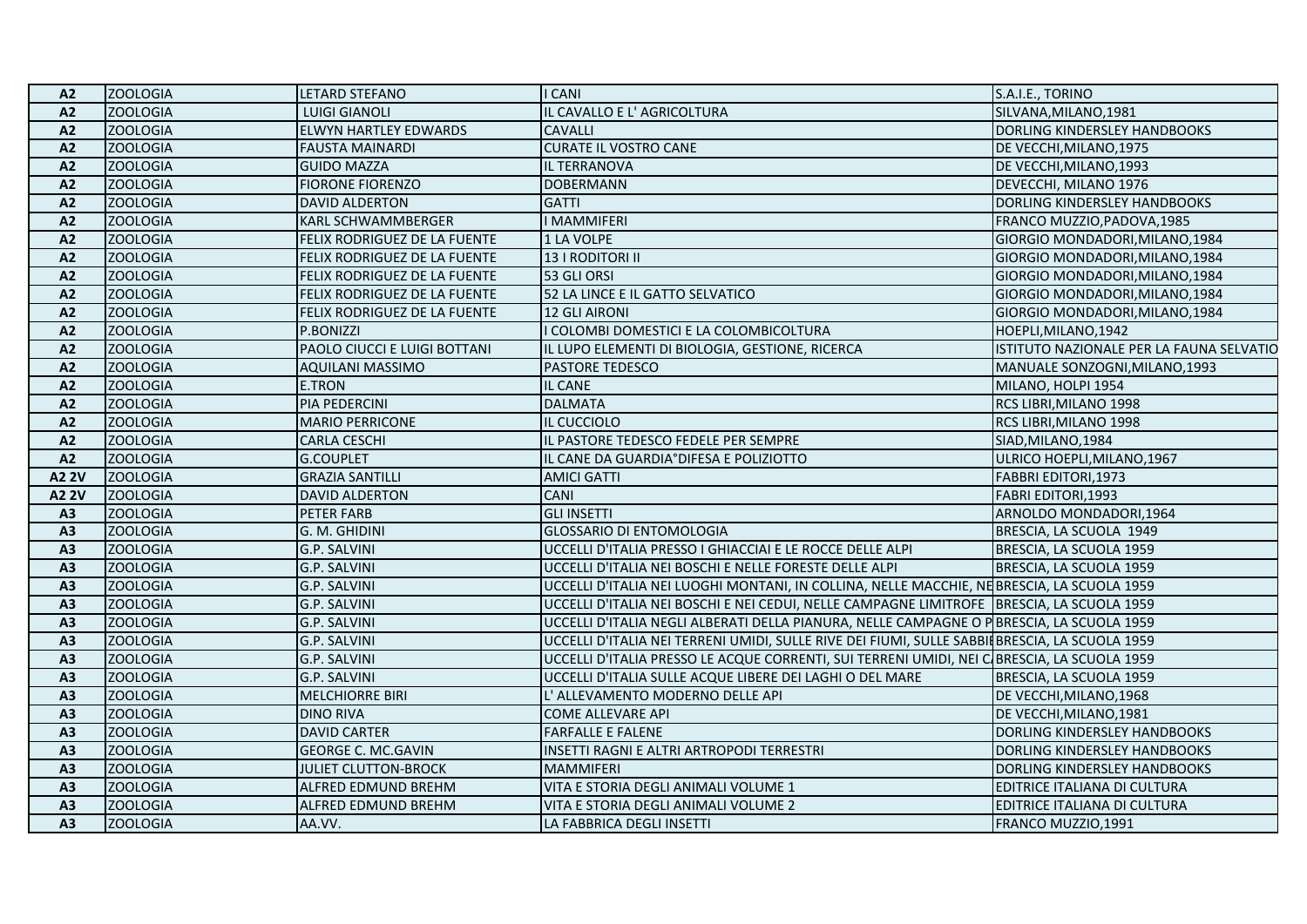| A <sub>3</sub> | ZOOLOGIA        | <b>RENY CHAUVIN</b>                                        | IL MONDO DELL'INSETTO                                                                                      | <b>IL SAGGIATORE</b>                      |
|----------------|-----------------|------------------------------------------------------------|------------------------------------------------------------------------------------------------------------|-------------------------------------------|
| A <sub>3</sub> | <b>ZOOLOGIA</b> | <b>MARTIN WELLS</b>                                        | <b>GLI ANIMALI INFERIORI</b>                                                                               | IL SAGGIATORE                             |
| A3             | <b>ZOOLOGIA</b> | C.-A.-W. GIGGISBERG                                        | PAPILLONS DE JOUR ET DE NUIT                                                                               | LAUSANNE, PAYOT                           |
| A <sub>3</sub> | <b>ZOOLOGIA</b> | PAULIAN                                                    | LA VITA DELLO SCARABEO                                                                                     | LONGANESI                                 |
| A3             | <b>ZOOLOGIA</b> | ANGEL F.                                                   | LA VITA DEL CAMALEONTE                                                                                     | MILANO, LONGANESI 1946                    |
| A3             | <b>ZOOLOGIA</b> | <b>JEAN ROSTAND</b>                                        | LA VITA DEL BACO DA SETA                                                                                   | MILANO, LONGANESI 1947                    |
| A <sub>3</sub> | <b>ZOOLOGIA</b> | J.H. FABRE                                                 | <b>I DEVASTATORI</b>                                                                                       | MILANO, SONZOGNO 1975                     |
| A <sub>3</sub> | <b>ZOOLOGIA</b> | J.H. FABRE                                                 | <b>GLI AUSILIARI</b>                                                                                       | MILANO, SONZOGNO 1975                     |
| A3             | <b>ZOOLOGIA</b> | J.H. FABRE                                                 | <b>I SERVITORI</b>                                                                                         | MILANO, SONZOGNO 1975                     |
| A3             | <b>ZOOLOGIA</b> | AA.VV.                                                     | LA FAUNA VOL. III                                                                                          | MILANO, TOURING CLUB ITALIANO 1959        |
| A3             | <b>ZOOLOGIA</b> | <b>MAURICE MAETERLINCK</b>                                 | LA VITA DELLE FORMICHE                                                                                     | MONDADORI,1932                            |
| A <sub>3</sub> | <b>ZOOLOGIA</b> | <b>YVES LATOUCHE</b>                                       | <b>FARFALLE</b>                                                                                            | MONDADORI, MILANO, 1968                   |
| A <sub>3</sub> | <b>ZOOLOGIA</b> | OMAR LODOVICI                                              | <b>LEPIDOPTERA</b>                                                                                         | MUSEO CIVICO DI SCIENZE NATURALI ENRICO ( |
| A3             | <b>ZOOLOGIA</b> | PIETRO FALGARI                                             | GUIDA ALLA CONOSCENZA DELLA COLLEZIONE DI LEPIDOTTERI                                                      | MUSEO CIVICO DI SCIENZE NATURALI SEVERO : |
| A3             | <b>ZOOLOGIA</b> | <b>JOSEF MOUCHA</b>                                        | LE FARFALLE                                                                                                | NICOLA TETI                               |
| A3             | <b>ZOOLOGIA</b> |                                                            | <b>COLEOPTERES ET AUTRES INSECTES</b>                                                                      | <b>PAYOT LAUSANNE</b>                     |
| A <sub>3</sub> | <b>ZOOLOGIA</b> | MARIO RAVIGLIONE - FABRIZIO BOGGIOLE FARFALLE DEL BIELLESE |                                                                                                            | PROV. BIELLA 2004                         |
| A <sub>3</sub> | <b>ZOOLOGIA</b> | <b>PAVAN</b>                                               | UTILITA' DELLE FORMICHE DEL GRUPPO RUFA                                                                    | <b>REGIONE NLOMBARDIQA</b>                |
| A <sub>3</sub> | <b>ZOOLOGIA</b> | <b>MAURICE MAETERLINCK</b>                                 | LA VITA DELLE TERMITI                                                                                      | RIZZOLI, MILANO, 1980                     |
| A <sub>3</sub> | <b>ZOOLOGIA</b> | <b>LYNEBORG LEIF</b>                                       | PICCOLI ANIMALI DEI CAMPI E DEI PRATI                                                                      | S.A.I.E., TORINO                          |
| A <sub>3</sub> | <b>ZOOLOGIA</b> | <b>FRANZ PETER MOHRES</b>                                  | <b>COLEOPTERES</b>                                                                                         | STUTTGART, BELSER VERLAG 1963             |
| A3             | <b>ZOOLOGIA</b> | <b>ALESSANDRO VIDONI</b>                                   | IL FOTOGRAFO DEGLI INSETTI                                                                                 | <b>LONGANESI</b>                          |
| A3             | <b>ZOOLOGIA</b> | A. VANDEL                                                  | <b>BIOSPEOLOGIE</b>                                                                                        | PARIS, GUATHIER-VILLARDS 1964             |
| A <sub>3</sub> | <b>ZOOLOGIA</b> | <b>JAMES FISHER</b>                                        | <b>ZOO NEL MONDO</b>                                                                                       | ARNOLDO MONDADORI                         |
| A3             | <b>ZOOLOGIA</b> | <b>ANCILOTTO GROLLO</b>                                    | <b>I BRUCHI</b>                                                                                            | ARNOLDO MONDADORI EDITORE                 |
| A3             | <b>ZOOLOGIA</b> | UNIVERSITA' DEGLI STUDI DI PISA                            | MUSEO DI STORIA NATURALE E DEL TERRITORIO GUIDA AGLI INSETTIVORI CERTOSA DI CALCI, MUSEO DI STORIA NATURAL |                                           |
| A3             | <b>ZOOLOGIA</b> | <b>ATTILIO TORRIANI</b>                                    | LE FARFALLE NELLA VALLATA DEL BREMBO                                                                       | IL MUSEO DELLA VALLE                      |
| A <sub>3</sub> | <b>ZOOLOGIA</b> | S. RUFFO                                                   | FAUNA MINIMA DELLE NOSTRE CASE                                                                             | MILANO, MONDADORI 1969                    |
| A3             | <b>ZOOLOGIA</b> | AA.VV.                                                     | <b>VIPERE ITALIANE</b>                                                                                     | S.V.T., SIENA                             |
| A3             | <b>ZOOLOGIA</b> | AA.VV.                                                     | <b>FAUNA TIPICA ALPINA</b>                                                                                 | PROVINCIA DI BERGAMO                      |
| A3             | <b>ZOOLOGIA</b> | AA.VV.                                                     | IL GAMBERO DI FIUME                                                                                        | <b>ERSAF</b>                              |
| A <sub>3</sub> | <b>ZOOLOGIA</b> | <b>MAURO MAGRINI</b>                                       | ATLANTE ORNITOLOGICO DELL'UMBRIA                                                                           | <b>REGIONE UMBRIA</b>                     |
| A3             | <b>ZOOLOGIA</b> | <b>AUGUSTO GENTILI</b>                                     | ANFIBI E RETTILI DEL PARCO DELL'ADAMELLO E DEL PARCO DELL'ALTO GA BRESCIA, GIANNINI 2002                   |                                           |
| A3             | <b>ZOOLOGIA</b> | <b>A.HYATT VERRILL</b>                                     | <b>STRANI UCCELLI E LORO STORIE</b>                                                                        | VARESE, CORTICELLI, 1949                  |
| A <sub>3</sub> | <b>ZOOLOGIA</b> | <b>ADRIANO ZANETTI</b>                                     | IL MONDO DEGLI INSETTI                                                                                     | MONDADORI EDITORE                         |
| A <sub>3</sub> | <b>ZOOLOGIA</b> | <b>MARIO PAVAN</b>                                         | LA COLLEZIONE ENTOMOLOGICA                                                                                 | <b>GREPPI EDITORE</b>                     |
| A3             | <b>ZOOLOGIA</b> | <b>AAVV</b>                                                | RIVISTA ENTOMOLOGICA                                                                                       | <b>RUSSO EDITORE</b>                      |
| <b>A3 2V</b>   | <b>ZOOLOGIA</b> | <b>SANDRO RUFFO</b>                                        | <b>FARFALLE</b>                                                                                            | GIUNTI, FIRENZE, 1998                     |
| A3 2V          | <b>ZOOLOGIA</b> | <b>REMY CHAUVIN</b>                                        | IL MONDO DELLE FORMICHE                                                                                    | MILANO, FELTRINELLI 1976                  |
| A3 2V          | <b>ZOOLOGIA</b> | <b>MAURICE MAETERLINCK</b>                                 | LA VITA DELLE API                                                                                          | RIZZOLI, MILANO, 1951                     |
| A3 2V          | <b>ZOOLOGIA</b> | (GIUNTA REGIONALE LOMBARDIA)                               | FAUNA PROTETTA IN LOMBARDIA                                                                                | <b>OLIMPIA</b>                            |
|                |                 |                                                            |                                                                                                            |                                           |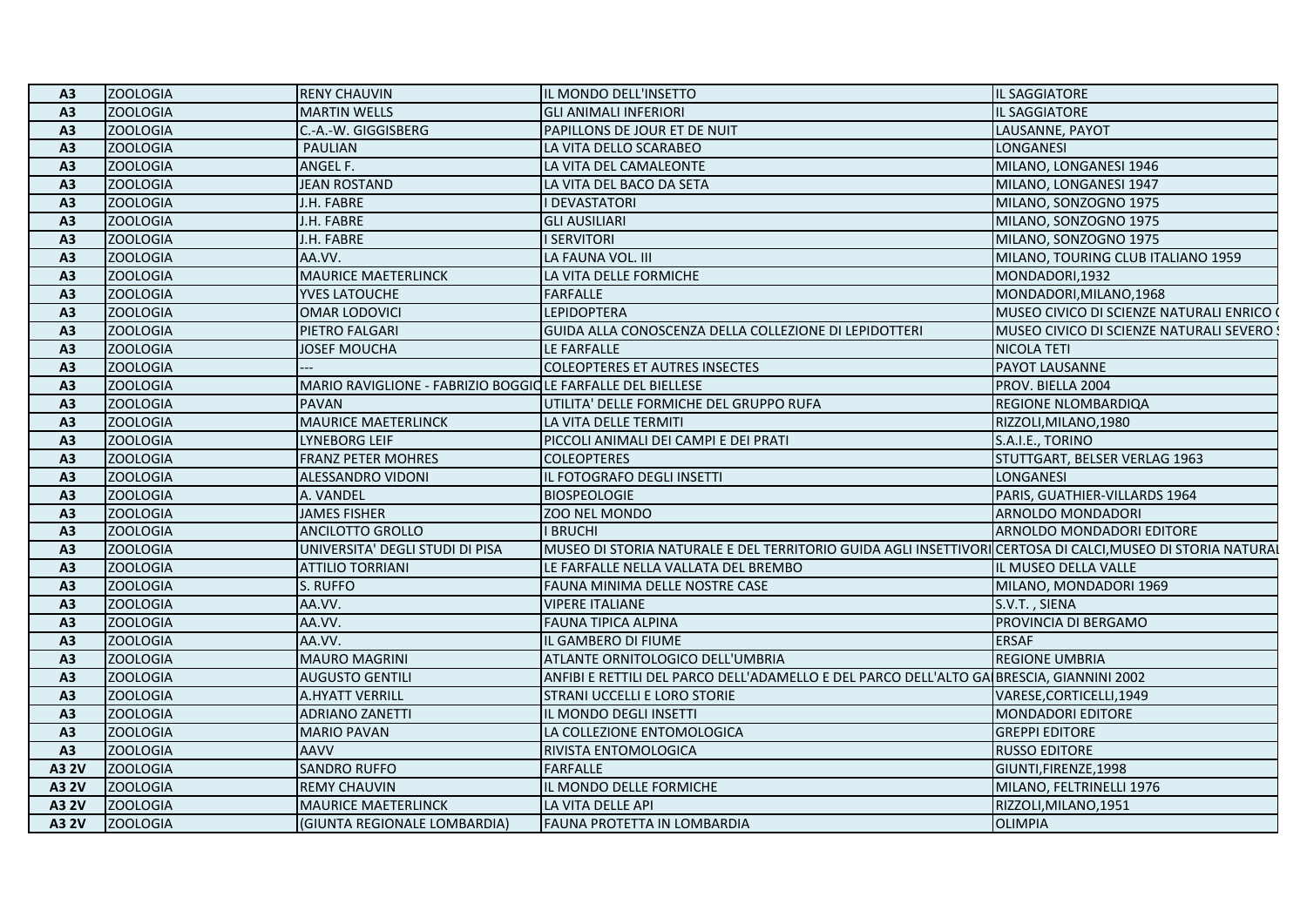| <b>ZOOLOGIA</b><br><b>MENICHIO TORCHIO</b><br><b>BIOLOGIA MARINA</b><br>A <sub>4</sub>                              |                                           |
|---------------------------------------------------------------------------------------------------------------------|-------------------------------------------|
|                                                                                                                     | <b>ALDO MARTELLO EDITORE</b>              |
| <b>ZOOLOGIA</b><br><b>FRANCO DE CARLI</b><br>IL MONDO DEI PESCI<br>A4                                               | <b>ARNOLDO MONDADORI</b>                  |
| <b>ZOOLOGIA</b><br>CARTA D'IDENTITA' DELLE CONCHIGLIE VOL.I<br>A4<br>PAVENZAN PIETRO                                | <b>BIOS TARANTO</b>                       |
| <b>ZOOLOGIA</b><br>PAVENZAN PIETRO<br>CARTA D'IDENTITA' DELLE CONCHIGLIE VOL.II 1° parte<br>A <sup>4</sup>          | <b>BIOS TARANTO</b>                       |
| <b>ZOOLOGIA</b><br>CARTA D'IDENTITA' DELLE CONCHIGLIE VOL.II 2° parte<br>A <sub>4</sub><br>PAVENZAN PIETRO          | <b>BIOS TARANTO</b>                       |
| <b>ZOOLOGIA</b><br>L'ALLEVAMENTO DELLA CHIOCCIOLA<br><b>GIUSEPPE GALLO</b><br>A4                                    | BOLOGNA, EDIZIONI AGRICOLE BOLOGNA 1965   |
| <b>ZOOLOGIA</b><br><b>TERRENI GIULIANO</b><br>MOLLUSCHI CONCHIFERI DEL MARE ANTISTANTE LA COSTA<br>A4               | CENTRO STUDI SULLA PESCA E MUSEO NATURA   |
| <b>ZOOLOGIA</b><br><b>VARI</b><br>CONCHIGLIE DI TUTTI I MARI VOL 4°<br>A <sub>4</sub>                               | COMPAGNIA GENERALE EDITORIALE MILANO      |
| <b>VARI</b><br><b>ZOOLOGIA</b><br>CONCHIGLIE DI TUTTI I MARI VOL 1°<br>A4                                           | COMPAGNIA GENERALE EDITORIALE-MILANO      |
| <b>ZOOLOGIA</b><br><b>VARI</b><br>A <sub>4</sub><br>CONCHIGLIE DI TUTTI I MARI VOL 2°                               | COMPAGNIA GENERALE EDITORIALE-MILANO      |
| <b>VARI</b><br><b>ZOOLOGIA</b><br>CONCHIGLIE DI TUTTI I MARI VOL 3°<br>A <sub>4</sub>                               | COMPAGNIA GENERALE EDITORIALE-MILANO      |
| H.H. VERRILL<br><b>ZOOLOGIA</b><br>STRANE CONCHIGLIE MARINE E LORO STORIE<br>A4                                     | CORTICELLI, VARESE, 1947                  |
| <b>W.LUTHER E K.FIEDLER</b><br>GUIDE DE LA FAUNE SOUS-MARINA DEL COTES MEDITERRAN<br><b>ZOOLOGIA</b><br>A4          | DELACHAUX ET NIESTLE-NEUCHATEL, SUISSE    |
| <b>ZOOLOGIA</b><br><b>S.PETER DANCE</b><br><b>CONCHIGLIE</b><br>A <sup>4</sup>                                      | DORLING KINDERSLEY HANDBOOKS              |
| <b>ZOOLOGIA</b><br><b>MARK CARWARDINE</b><br><b>BALENE E DELFINI</b><br>A <sup>4</sup>                              | DORLING KINDERSLEY HANDBOOKS              |
| <b>ZOOLOGIA</b><br>MARK O'SHEA TIM HALLIDAY<br><b>RETTILI E ANFIBI</b><br>A4                                        | DORLING KINDERSLEY HANDBOOKS              |
| <b>ZOOLOGIA</b><br><b>DICK MILLS</b><br>A <sub>4</sub><br>PESCI D'ACQUARIO                                          | DORLING KINDERSLEY HANDBOOKS              |
| <b>ZOOLOGIA</b><br>AA.VV.<br>11 PESCI D' ACQUARIO<br>A <sub>4</sub>                                                 | FABBRI EDITORI, MILANO, 1976              |
| <b>ZOOLOGIA</b><br>SOCIETA' MALACOLOGICA ITALIANA<br>A <sub>4</sub><br><b>LAVORI</b>                                | <b>FERDINANDO TOFFOLETTO</b>              |
| <b>ZOOLOGIA</b><br><b>NORA F.MCMILLAN</b><br>SEASHELLS OF THE BRITISH ISLES<br>A <sup>4</sup>                       | <b>FREDERUCK WARNE</b>                    |
| <b>ZOOLOGIA</b><br>A4<br>SERGIO ANGELETTI<br>I MARI E LE CONCHIGLIE                                                 | <b>LONGANESI</b>                          |
| <b>ZOOLOGIA</b><br><b>CARLO PIERSANTI</b><br>I MOLLUSCHI E LE CONCHIGLIE<br>A4                                      | MILANO, HOLPI 1926                        |
| <b>ZOOLOGIA</b><br><b>WERNER LADIGES</b><br>GUIDA DEI PESCI D'ACQUA DOLCE D'EUROPA<br>A4                            | MILANO, LABOR 1968                        |
| <b>ZOOLOGIA</b><br>LA VITA SEGRETA DELLE BALENE<br><b>ROGER PAYNE</b><br>A <sup>4</sup>                             | MILANO.1995                               |
| <b>ZOOLOGIA</b><br>LUCIANO PAOLOZZI<br>L'EVOLUZIONE BIOLOGICA STORIA PASSATA E FUTURA DEI VIVENTI<br>A4             | MILANO, GIUNTI 1987                       |
| <b>ZOOLOGIA</b><br>A4<br><b>SEGIO ANGELETTI</b><br>CONCHIGLIE DA COLLEZIONE                                         | NOVARA, DEAGOSTINI 1968                   |
| <b>ZOOLOGIA</b><br>CATALOGO DEI MOLLUSCHI CONCHIFERI VIVENTI NEL MEDITERRANEO<br>A4<br>PIERO PIANI                  | PADERNO DUGNANO, 198                      |
| <b>ZOOLOGIA</b><br>LAURA VERCELLONI LUCA AVOLEDO GIUI PESCI ESOTICI IN PROVINCIA DI MILANO<br>A <sub>4</sub>        | PROVINCIA DI MILANO                       |
| <b>ZOOLOGIA</b><br><b>COUSTEAU DUGAN</b><br><b>VITA NEL MARE</b><br>A <sub>4</sub>                                  | ROMA, GARZANTI 1973                       |
| <b>ZOOLOGIA</b><br>M.G. PEYROT MADDALENA<br>VITA DELLE SPIAGGE<br>A4                                                | S.A.I.E., TORINO                          |
| <b>ZOOLOGIA</b><br><b>PESCI</b><br>A <sup>4</sup><br><b>HVASS HANS</b>                                              | S.A.I.E., TORINO                          |
| <b>ZOOLOGIA</b><br>COMA VIDAL PAULINO<br><b>FONDO MARINO</b><br>A <sup>4</sup>                                      | SHEELITA-DACO                             |
| <b>ZOOLOGIA</b><br>D'ARCY W. THOMPSON<br>CRESCITA E FORMA GEOMETRIA DELLA NATURA<br>A <sub>4</sub>                  | TORINO, BORINGHINI 1969                   |
| <b>ZOOLOGIA</b><br><b>NINO ARIETTI</b><br><b>VITA NELLE ACQUE</b><br>A <sub>4</sub>                                 | MALANCHINI                                |
| <b>ZOOLOGIA</b><br>AA.VV.<br>TERRAQUARIUM LE MERAVIGLIE DELLA NATURA<br>A4                                          |                                           |
| <b>ZOOLOGIA</b><br>PIETRO PARENZAN<br>CARTA D'IDENTITA' DELLE CONCHIGLIE BIBLIOGRAFIA<br>A4                         | <b>BIOS TARAS EDITRICE</b>                |
| <b>ZOOLOGIA</b><br>ALFRED BUTTERFIELD<br>LA BARRIERA DI CORALLO<br>A4                                               | MILANO, MONDADORI 1964                    |
| <b>ZOOLOGIA</b><br><b>CLAUDIO ROTA</b><br>GUIDA ALLA CONOSCENZA DELLA COLLEZIONE DELLE CONCHIGLIE<br>A <sup>4</sup> | MUSEO CIVICO DI SCIENZE NATURALI SEVERO ! |
| <b>JORG WEBER</b><br>DALLA PARTE DEGLI ANFIBI<br><b>ZOOLOGIA</b><br>A <sub>4</sub>                                  |                                           |
| <b>ZOOLOGIA</b><br>PESCI MUSEO SINI<br>A4<br><b>AAVV</b>                                                            |                                           |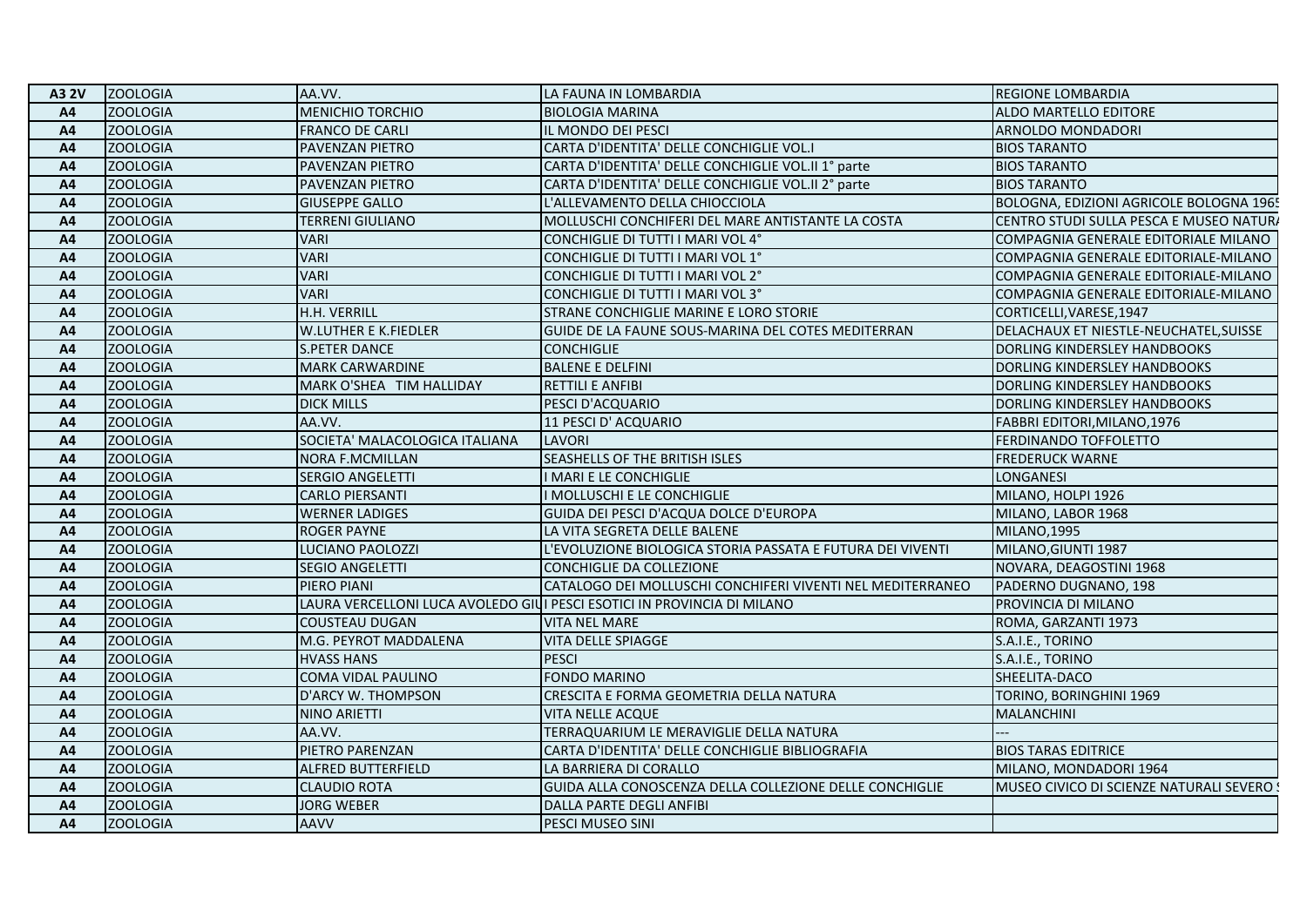| <b>A4 2V</b>   | <b>ZOOLOGIA</b>        | A CURA LORENZO BETTI                                           | TRENTINO UN MONDO DI ACQUE E DI PESCI                                       | PROV.AUT.DI TRENTO-SERVIZIO FAUNISTICO |
|----------------|------------------------|----------------------------------------------------------------|-----------------------------------------------------------------------------|----------------------------------------|
| A4 2V          | <b>ZOOLOGIA</b>        | STEFANO SCALI-GUIDO PINOLI                                     | CONOSCERE E PROTEGGERE I RETTILI DELLA LOMBARDIA                            | EDIZ. NEW PRESS 2008                   |
| A4 2V          | <b>ZOOLOGIA</b>        | PIETRO PARENZAN                                                | CARTA D'IDENTITA' DELLE CONCHIGLIE DEL MEDITERRANEO                         | <b>BIOS TARAS EDITRICE</b>             |
| A4 2V          | <b>ZOOLOGIA</b>        | GIAN LUIGI DACCO'                                              | ANTONIO STOPPANI TRA SCIENZE E LETTERATURA                                  | LECCO, PAOLO CATTANEO GRAFICHE 1993    |
| A4 2V          | <b>ZOOLOGIA</b>        | G.MANDAHL-BARTH                                                | PESCI D'ACQUARIO                                                            | S.A.I.E., TORINO                       |
| <b>A4 2V</b>   | <b>ZOOLOGIA</b>        | CESARE CONCI E FERNANDO GHISOTTI                               | <b>CONCHIGLIE</b>                                                           | ALDO MARTELLI EDITORE                  |
| A4 2V          | <b>ZOOLOGIA</b>        | PARENZAN PIETRO                                                | CARTA D'IDENTITA' DELLE CONCHIGLIE VOL.I                                    | <b>BIOS TARANTO</b>                    |
| A4 2V          | <b>ZOOLOGIA</b>        | PARENZAN PIETRO                                                | CARTA D'IDENTITA' DELLE CONCHIGLIE VOL.II 1° parte                          | <b>BIOS TARANTO</b>                    |
| <b>A4 2V</b>   | <b>ZOOLOGIA</b>        | PARENZAN PIETRO                                                | CARTA D'IDENTITA' DELLE CONCHIGLIE VOL.II 2° parte                          | <b>BIOS TARANTO</b>                    |
| A4 2V          | <b>ZOOLOGIA</b>        | <b>GIULIANO TERRENI</b>                                        | MOLLUSCHI CONCHIFERI DEL MARE ANTISTANTE LA COSTA TOSCANA                   | LIVORNO, 1981                          |
| H1             | <b>ZOOLOGIA</b>        | <b>ANTONIO PERSICO</b>                                         | FOTOGRAFARE LA NATURA VIVA                                                  | FIRENZE, OLIMPIA 1963                  |
| H1             | <b>ZOOLOGIA</b>        | AA.VV.                                                         | LE MERAVIGLIE DELLA NATURA                                                  | <b>MADRE, 1962</b>                     |
| H1             | <b>ZOOLOGIA</b>        | <b>GINESTRA AMALDI</b>                                         | IL NOSTRO MONDO                                                             | MILANO, GARZANTI 1959                  |
| H1             | <b>ZOOLOGIA</b>        | L.B. HALSTEAD                                                  | L' EVOLUZIONE DEI MAMMIFERI                                                 | ARNOLDO MONDADORI, MILANO, 1978        |
| H1             | <b>ZOOLOGIA</b>        | AA.VV.                                                         | LA CACCIA                                                                   | ARNOLDO MONDADORI,1975                 |
| H1             | <b>ZOOLOGIA</b>        | ANGELO BOGLIONE E G.CARLO FERRARI PICCOLI ANIMALI GRANDI AMICI |                                                                             | ERI, TORINO, 1963                      |
| H1             | <b>ZOOLOGIA</b>        | GINA BARNABè BOSISIO                                           | ATLANTE DEGLI ANIMALI                                                       | EUROCLUB,                              |
| H1             | <b>ZOOLOGIA</b>        | AA.VV.                                                         | <b>ANIMALI DI CASA</b>                                                      | FRATELLI SPADA,1991                    |
| H1             | <b>ZOOLOGIA</b>        | AA.VV.                                                         | IL CHI è DEGLI ANIMALI                                                      | MONDADORI,1977                         |
| H1             | <b>ZOOLOGIA</b>        | <b>CARLO PESARINI</b>                                          | <b>GLI ANIMALI DELLA SAVANA</b>                                             | RIZZOLI, 1977                          |
| H1             | <b>ZOOLOGIA</b>        | <b>KILPATRICK CATHY</b>                                        | IL MERAVIGLIOSO MONDO DEI PICCOLI ANIMALI                                   | SEI, TORINO 1978                       |
| H1             | <b>ZOOLOGIA</b>        |                                                                | HELGA MENZEL-TETTENBORN E GUNTE IL GRANDE LIBRO DEGLI ANIMALI E L' AMBIENTE | VALLARDI, 1975                         |
| H1             | <b>ZOOLOGIA</b>        | ANDREA E ANTONELLA FERRARI                                     | NATURA PROTETTA                                                             | BOLIS, BERGAMO, 1990                   |
| H1             | <b>ZOOLOGIA</b>        | <b>TAYLOR BARBARA</b>                                          | <b>ARTICO E ANTARTICO</b>                                                   | DORLING KINDERSLEY, LONDON, 1995       |
| H1             | <b>ZOOLOGIA</b>        | <b>BETTEX ALBERT</b>                                           | LA FILOSOFIA DELLA NATURA                                                   | LONGANESI, MILANO 1965                 |
| H1             | <b>ZOOLOGIA</b>        | <b>EUGEN SCHUHMACHER</b>                                       | GLI ULTIMI PARADISI SULLE ORME DEGLI ANIMALI PIU' RARI                      | MILANO, GARZANTI 1968                  |
| H1             | <b>ZOOLOGIA</b>        | RICHARD CARRINGTON                                             | I GRANDI PARCHI NAZIONALI                                                   | MILANO, RIZZOLI 1967                   |
| H1             | <b>ZOOLOGIA</b>        | MARIA PIA MANNUCCI E ALESSANDRO                                | <b>VIAGGI E SCOPERTE</b>                                                    | MONDADORI, MILANO, 1987                |
| H1             | <b>ZOOLOGIA</b>        | <b>PRATESI FULCO</b>                                           | IL MONDO ANIMALE                                                            | <b>SIFK</b>                            |
| H1             | <b>ZOOLOGIA</b>        | <b>RITA PAGANI</b>                                             | LA VITA ANIMALE                                                             | BUR, MILANO, 1978                      |
| <b>H12V</b>    | <b>ZOOLOGIA</b>        | (LIFE E EPOCA)                                                 | IL MONDO IN CUI VIVIAMO                                                     | MILANO, MONDADORI 1956                 |
| H <sub>2</sub> | <b>ZOOLOGIA</b>        | <b>LORENZO FORNASARI</b>                                       | SCOPRI LA FAUNA DELLA LOMBARDIA                                             | RAMBERTI ARTI GRAFICHE 2004            |
| G1             | ZOOLOGIA MARINA        | AA.VV.                                                         | IL DOMINIO DEI MARI                                                         | <b>WOLF</b>                            |
| G1             | ZOOLOGIA MARINA        | <b>GIUSEPPE CEI</b>                                            | GLI ANIMALI SULLE TERRE E NEGLI OCEANI                                      | FIRENZE, LA NUOVA ITALIA 1946          |
| G1             | <b>ZOOLOGIA MARINA</b> | <b>LANZILLO LUIGI</b>                                          | <b>CONTINENTE DI GHIACCIO</b>                                               | GIUNTI, FIRENZE 1976                   |
| G1             | <b>ZOOLOGIA MARINA</b> | <b>FRIEDER SAUER</b>                                           | ANIMALES Y PLANTAS DEL LITORAL MEDITERRANEO Y ATLANTICO                     | BERCELONA, OMEGA 1977                  |
| G1             | ZOOLOGIA MARINA        | <b>GUNNAR THORSON</b>                                          | <b>BIOLOGIA DEL MARE</b>                                                    | <b>BOLOGNA, ZANNICHELLI 1974</b>       |
| G1             | ZOOLOGIA MARINA        | <b>ROBERTO MERLO</b>                                           | IL GIRO DEL MONDO SOTT' ACQUA                                               | FABBRI, MILANO, 1974                   |
| G1             | ZOOLOGIA MARINA        | JACQUES COUSTEAU                                               | <b>OCEANI</b>                                                               | FABBRI, MILANO, 1979                   |
| G1             | <b>ZOOLOGIA MARINA</b> | ROBERT C.MILLER                                                | IL MARE                                                                     | GARZANTI,1966                          |
| G1             | ZOOLOGIA MARINA        | G.COLOSI                                                       | LE MERAVIGLIE DEL MARE                                                      | INTERNAZIONALE, TORINO, 1941           |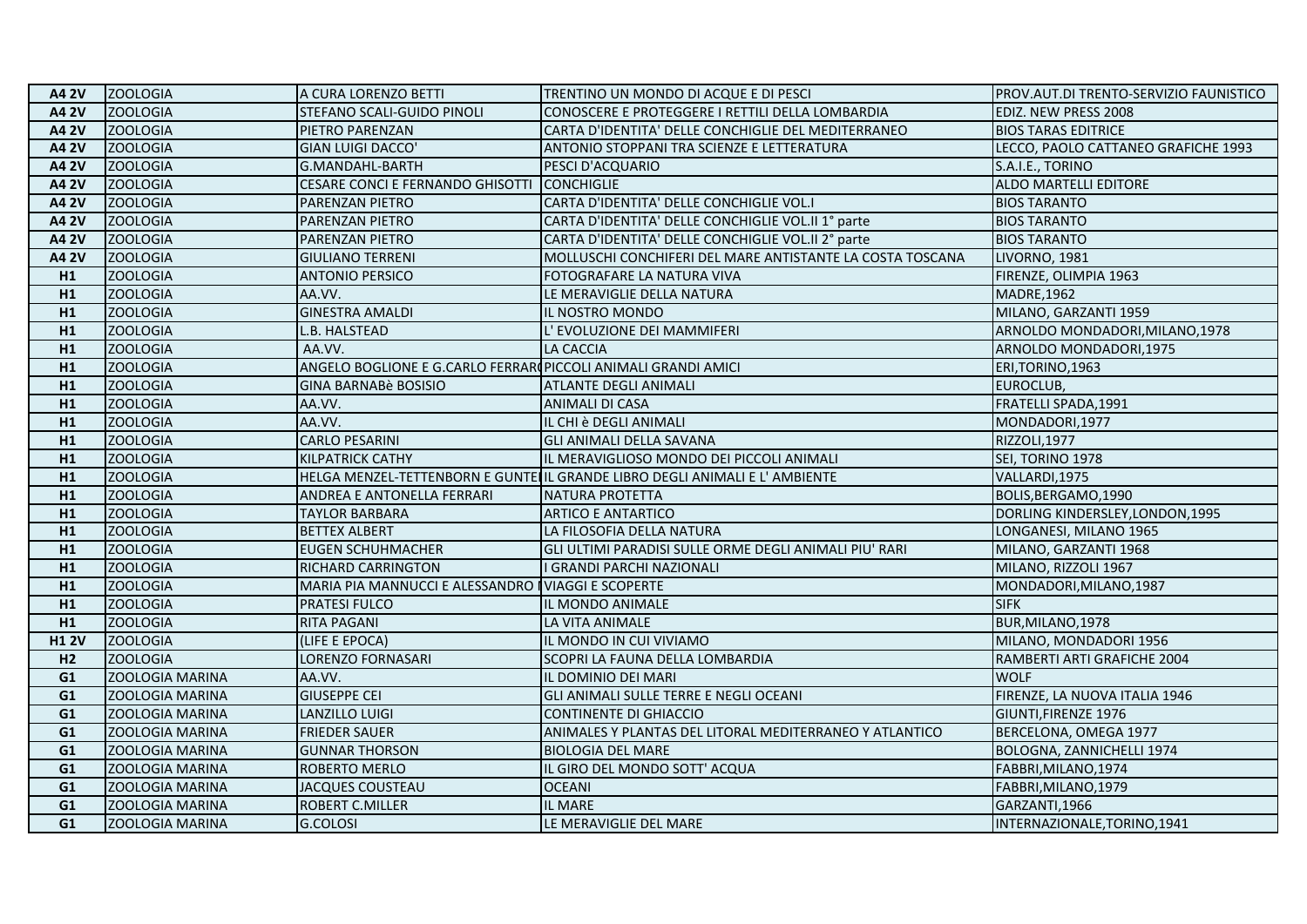| G1    | <b>ZOOLOGIA MARINA</b>  | <b>CRAIG MC GREGOR</b>       | LA GRAN BARRIERA CORALLINA            | MILANO, MONDADORI 1984        |
|-------|-------------------------|------------------------------|---------------------------------------|-------------------------------|
| G1    | <b>ZOOLOGIA MARINA</b>  | <b>FRANCESCO VERCELLI</b>    | IL MARE I LAGHI I GHIACCIAI           | NAZIONALE, TORINO, 1951       |
| G1    | <b>ZOOLOGIA MARINA</b>  | <b>NORMAN B. MARSHALL</b>    | LA VITA NELL'OCEANO                   | TORINO, S.A.I.E. 1971         |
| G1    | <b>ZOOLOGIA MARINA</b>  | A.H.VERRILL                  | <b>STRANE CREATURE DEL MARE</b>       | CORTICELLI, MILANO, 1957      |
| G1    | <b>ZOOLOGIA MARINA</b>  | <b>MENICO TORCHIO</b>        | LA VITA NEL MARE                      | DE AGOSTINI, NOVARA, 1967     |
| G1    | <b>ZOOLOGIA MARINA</b>  | PIERO ANGELA E LORENZO PINNA | <b>OCEANO IL GIGANTE ADDORMENTATO</b> | MILANO, ARNOLDO EDITORE, 1991 |
| G1    | <b>ZOOLOGIA MARINA</b>  | <b>A.HYATT VERRILL</b>       | <b>STRANI PESCI E LORO STORIE</b>     | VARESE, CORTICELLI, 1949      |
| G1    | <b>ZOOLOGIA MARINA</b>  | <b>DAVID ATTENBOROUGH</b>    | IL PIANETA VIVENTE                    | DE AGOSTINI, NOVARA, 1984     |
| G1    | <b>ZOOLOGIA MARINA</b>  | <b>CHINERY MICHAEL</b>       | IL MANUALE DEL NATURISTA              | EUROCLUB, 1978                |
| G1    | <b>ZOOLOGIA MARINA</b>  | CAPITANIO ALESSANDRO         | COSTE PORTI E APRODI DELLA SARDEGNA   | GENOVA, SAGEP 1972            |
| G1 2V | <b>IZOOLOGIA MARINA</b> | ANGELO MOJETTA               | I PINGUINI E GLI ANIMALI DEL POLO SUD | <b>CORRIERE DELLA SERA</b>    |
|       |                         |                              |                                       |                               |

## ELENCO LIBRI ANTICHI

| <b>RIPIANO</b>           | <b>CLASSIFICAZIONE</b>       | <b>AUTORE</b>                    | <b>TITOLO</b>                                                                     | <b>EDITORE</b>                    |
|--------------------------|------------------------------|----------------------------------|-----------------------------------------------------------------------------------|-----------------------------------|
|                          |                              |                                  |                                                                                   |                                   |
| <b>ANTICO</b>            | <b>ATLANTE</b>               | C. ROHRBACH                      | <b>STIELERS HAND-ATLAS</b>                                                        | <b>JUSTUS PERTHES, 1905</b>       |
| <b>ANTICO 3 ATLANTE</b>  |                              | <b>ACI</b>                       | ATLANTE AUTOMOBILISTICO                                                           | <b>ACI</b>                        |
| <b>ANTICO</b>            | <b>ATTI</b>                  | AA.VV.                           | ATTI DELLA COMMISSIONE D'INCHIESTA SUI PASCOLI ALPINI                             | MILANO, AGRARIA 1907              |
| <b>ANTICO</b>            | <b>ATTI</b>                  | <b>GINO POLLACCI</b>             | ATTI DELL'ISTITUTO BOTANICO GIOVANNI BRIOSI E LABORATORIO CRITTO PAVIA, FUSI 1940 |                                   |
| <b>ANTICO 3 ATTI</b>     |                              | SOCIETA' DELLA CACCIA DI BRESCIA | ATTI SOCIALI E NOTE VENATORIE STUDI E REALTA'                                     | BRESCIA, ARTIGIANELLI 1931        |
| <b>ANTICO 3 ATTI</b>     |                              | SOCIETA' DELLA CACCIA DI BRESCIA | ATTI SOCIALI E RELAZIONE EDUCAZIONE, CULTURA E CACCIA                             | BRESCIA, FIGLI DI MARIA 1926      |
| <b>ANTICO 3 ATTI</b>     |                              | SOCIETA' DELLA CACCIA DI BRESCIA | ATTI SOCIALI QUESTIONI DI CACCIA E D'AUCUPIO                                      | BRESCIA, FIGLI DI MARIA 1927      |
|                          | <b>ANTICO 2 BOLLETTINO</b>   | AA.VV.                           | SOCIETE GEOLOGIQUE DE FRANCE                                                      | 1887                              |
|                          | <b>ANTICO 2 BOLLETTINO</b>   | <b>SACCO FEDERICO</b>            | SOCIETE BELGE DE GEOLOGIE                                                         | <b>BRUXELLES, POLLEUNIS 1895</b>  |
|                          | <b>ANTICO 3 BOLLETTINO</b>   | SOCIETA' BOTANICA ITALIANA       | BULLETTINO DELLA SOCIETA' BOTANICA ITALIANA                                       | FIRENZE, 1900                     |
| <b>ANTICO 3 CARTE</b>    |                              | CAI                              | <b>PREALPI BERGAMASCHE</b>                                                        | MILANO, HOELPI                    |
|                          | <b>ANTICO 2 CATALOGO</b>     |                                  | CATALOGUE METHODIQUE LEPIDOPTERES D'EUROPE                                        | PARIS, A.DEYROLLE 1864            |
| <b>ANTICO 3 DISPENSA</b> |                              |                                  | NOTIZIARIO DI PALEONTOLOGIA                                                       |                                   |
|                          | <b>ANTICO 1 DIZIONARIO</b>   | <b>G.ASCHIERI</b>                | DIZIONARIO DI GEOLOGIA E MINERALOGIA                                              | MILANO, PIROTTA E C. 1855         |
|                          | <b>ANTICO 1 DIZIONARIO</b>   | <b>CARLO MARCO</b>               | PICCOLO DIZIONARIO BOTANICO                                                       | VARELLO, CAMASCHELLA & ZANFA 1903 |
|                          | <b>ANTICO 1 ENCICLOPEDIA</b> | <b>RORET</b>                     | <b>MOULEUR EN PLATRE</b>                                                          | <b>PARIS</b>                      |
|                          | <b>ANTICO 1 ENCICLOPEDIA</b> | <b>EMILE GADECEAU</b>            | LES FLEURES DES MOISSONS ET DES CULTURES                                          | PARIS, PAUL LECHEVALIER 1914      |
|                          | <b>ANTICO 1 ENCICLOPEDIA</b> | A.CAMUS                          | LES FLEURES DES MARAIS LACS ET ETANGS                                             | PARIS, PAUL LECHEVALIER 1921      |
|                          | <b>ANTICO 1 ENCICLOPEDIA</b> | <b>LEON MARRET</b>               | LES FLEURES DES MONTAGNES                                                         | PARIS, PAUL LECHEVALIER 1924      |
| <b>ANTICO 2 GIORNALE</b> |                              | <b>TEODORO CARUEL</b>            | NUOVO GIORNALE BOTANICO ITALIANO                                                  | FIRENZE, ELETTRO-GALV 1892        |
| <b>ANTICO 2 GIORNALE</b> |                              | <b>TEODORO CARUEL</b>            | NUOVO GIORNALE BOTANICO ITALIANO                                                  | FIRENZE, ELETTRO-GALV 1893        |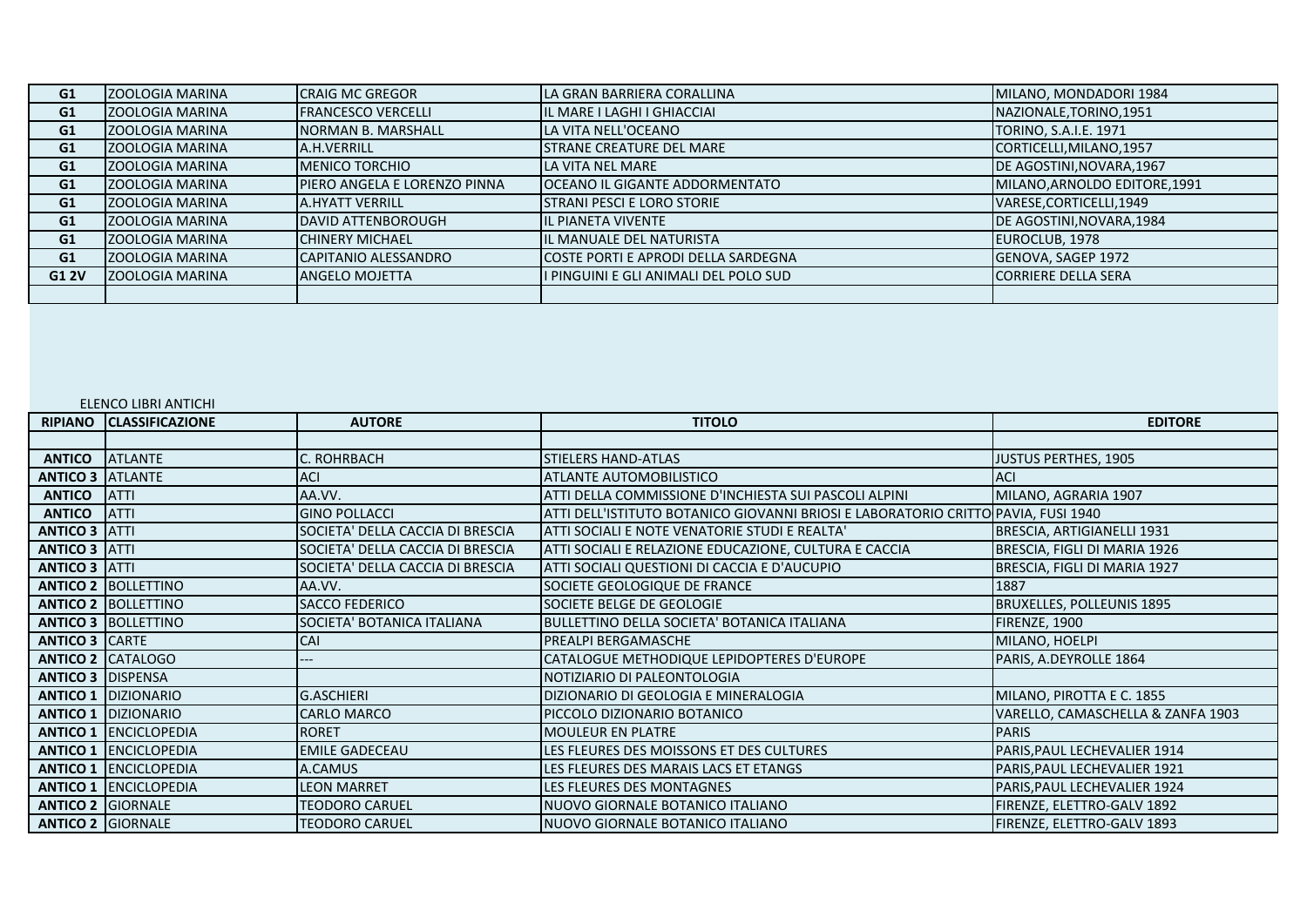| <b>ANTICO 3 GIORNALE</b>  |                           | <b>TEODORO CARUEL</b>      | NUOVO GIORNALE BOTANICO ITALIANO                    | FIRENZE, ELETTRO-GALV 1890               |
|---------------------------|---------------------------|----------------------------|-----------------------------------------------------|------------------------------------------|
| <b>ANTICO 3 GIORNALE</b>  |                           | <b>TEODORO CARUEL</b>      | NUOVO GIORNALE BOTANICO ITALIANO                    | FIRENZE, ELETTRO-GALV 1891               |
| <b>ANTICO 1 GUIDA</b>     |                           | C. CARMINATI               | LA VALLE IMAGNA E LA MADONNA DELLA CORNABUSA        | BERGAMO, ORFANOTROFIO 1922               |
| <b>ANTICO 1 GUIDA</b>     |                           | <b>GUIDO OLIVIERI</b>      | IL LAGO DI COMO E LE SUE VALLATE                    | MILANO, ALPI E LAGHI D'ITALIA 1927       |
| <b>ANTICO 1 GUIDA</b>     |                           | <b>EDMONDO BRUSONI</b>     | <b>GUIDA ALLA PREALPI COMASCHE</b>                  | MILANO, FERDINANDO SACCHI E FIGLI 1885   |
| <b>ANTICO 1 GUIDA</b>     |                           | (CAI)                      | GUIDA ALLA VALTELLINA ED ALLE SUA ACQUE MINERALI    | MILANO, LIBRERIA BRIGOLA 1873            |
| <b>ANTICO 1 GUIDA</b>     |                           |                            | <b>BAGNI DI BORMIO</b>                              | PAVIA, TIPOGRAFIA COOPERATIVA            |
| <b>ANTICO 1 GUIDA</b>     |                           | <b>UGO DI VALLEPIANA</b>   | VALLE DI MONASTERO VALLE VENOSTA                    | TORINO, CASA SOCIALE 1929                |
| <b>ANTICO 1 GUIDA</b>     |                           | L. PERTUSI                 | GUIDA PER VILLEGGIANTE NEL BIELLESE                 | TORINO, F. CASANOVA 1886                 |
| <b>ANTICO 2 GUIDA</b>     |                           | <b>EUGENIO BARONI</b>      | <b>GUIDA BOTANICA D'ITALIA</b>                      | BOLOGNA, CAPPELLI 1935                   |
| <b>ANTICO 3 GUIDA</b>     |                           | ALESSANDRO ALEBARDI        | SULLE PREALPI BERGAMASCHE                           | BERGAMO, 1910                            |
| <b>ANTICO 3 GUIDA</b>     |                           | <b>BIAZZI P.</b>           | GUIDA ILLUSTRATA DELLA VALLE CAMONICA               | BRESCIA, APOLLONIO 1905                  |
| <b>ANTICO 3 GUIDA</b>     |                           | A. GNECCHI                 | LE MONTAGNE DELL'ALTA VAL CAMONICA                  | BRESCIA, LUZZAGO 1908                    |
| <b>ANTICO 3 GUIDA</b>     |                           | <b>LUCIEN DEVIES</b>       | LA CHAINE DU MONT BLANC                             | GRENOBLE, B.ARTHAUD 1948                 |
| <b>ANTICO 3 GUIDA</b>     |                           | <b>IGNAZIO CANTU'</b>      | QUATTRO GIORNI IN MILANO E I SUOI CORPI SANTI       | MILANO, ANTONIO VALLARDI 1853            |
| <b>ANTICO 3 GUIDA</b>     |                           | <b>G. UBERTI</b>           | GUIDA GENERALE AI LAGHI SUBALPINI ED ALLA BRIANZA   | MILANO, GUIGONI 1890                     |
| <b>ANTICO 3 GUIDA</b>     |                           | LUCIO TONIOLO              | <b>GUIDA PER LA DETERMINAZIONE DELLE SEMENTI</b>    | ISTITUTO VENETO ARTI GRAFICHE PADOVA     |
| <b>ANTICO 3 GUIDA</b>     |                           | <b>VITTORIO MARCHESONI</b> | DAL LECCIO AL CEMBRO                                | TIPOGRAFIA TEMI DI TRENTO                |
| <b>ANTICO</b>             | MANUALE                   | C. VANDONI                 | <b>GLI ANFIBI D'ITALIA</b>                          | MILANO, HOELPI 1914                      |
| <b>ANTICO</b>             | <b>MANUALE</b>            | <b>INNOCENZO REGAZZONI</b> | PALEOETNOLOGIA                                      | MILANO, HOELPI 1885                      |
| <b>ANTICO</b>             | <b>MANUALE</b>            | <b>PAUL CHENEVARD</b>      | CATALOGUE DES PLANTES VASCULAIRES DU TESSIN         | GENOVA, KUNDIG 1910                      |
| <b>ANTICO</b>             | <b>MANUALE</b>            | <b>ZOPPETTI</b>            | <b>ARTE MINERARIA</b>                               | MILANO, HOELPI 1881                      |
| <b>ANTICO</b>             | <b>MANUALE</b>            | <b>LUIGI BOMBICCI</b>      | MINERALOGIA GENERALE                                | MILANO, HOELPI 1889                      |
| <b>ANTICO</b>             | <b>MANUALE</b>            | R. GESTRO                  | IL NATURALISTA PREPARATORE                          | MILANO, HOELPI 1899                      |
| <b>ANTICO</b>             | <b>MANUALE</b>            | GIACOMO BIZZOZERO          | FLORA VENETA CRITTOGAMICA PARTE I. I FUNGHI         | PADOVA, TIPOGRAFIA DEL SEMINARIO 1885    |
| <b>ANTICO</b>             | <b>MANUALE</b>            | <b>ADRIANO FIORI</b>       | FLORA ITALIANA 1                                    | PADOVA, TIPOGRAFIA DEL SEMINARIO 1895    |
| <b>ANTICO</b>             | <b>MANUALE</b>            | <b>ADRIANO FIORI</b>       | <b>FLORA ITALIANA 4</b>                             | PADOVA, TIPOGRAFIA DEL SEMINARIO 1895-99 |
| <b>ANTICO</b>             | <b>MANUALE</b>            | <b>ADRIANO FIORI</b>       | <b>FLORA ITALIANA 2</b>                             | PADOVA, TIPOGRAFIA DEL SEMINARIO 1900-02 |
| <b>ANTICO</b>             | <b>MANUALE</b>            | <b>ADRIANO FIORI</b>       | <b>FLORA ITALIANA 3</b>                             | PADOVA, TIPOGRAFIA DEL SEMINARIO 1903-04 |
| <b>ANTICO</b>             | <b>MANUALE</b>            | R. GESTRO                  | MANUALE DELL'IMBALSAMATORE                          | MILANO, HOEPLI 1892                      |
|                           | <b>ANTICO 1   MANUALE</b> | <b>ENRICO CAFFI</b>        | <b>AVIFAUNA BERGAMASCA</b>                          | BERGAMO, S. ALESSANDRO 1898              |
| <b>ANTICO 1 MANUALE</b>   |                           | <b>CARLO PIERSANTI</b>     | I MOLLUSCHI E LE CONCHIGLIE                         | MILANO, HOLPI 1926                       |
| <b>ANTICO 1 MANUALE</b>   |                           | <b>EMILIO CORTESE</b>      | PLANETOLOGIA                                        | MILANO, HOEPLI 1913                      |
|                           | <b>ANTICO 1   MANUALE</b> | MICHELE LESSONA            | <b>ZOOLOGIA</b>                                     | FIRENZE, LOESCHER 1893                   |
| <b>ANTICO 1   MANUALE</b> |                           | (CAI)                      | MANUALETTO DI ISTRUZIONI SCIENTIFICHE PER ALPINISTI | MILANO, CAI 1934                         |
| <b>ANTICO 1 MANUALE</b>   |                           | A. GRIFFINI                | ENTOMOLOGIA I COLEOTTERI ITALIANI                   | MILANO, HOELPI 1894                      |
| <b>ANTICO 1   MANUALE</b> |                           | A. GRIFFINI                | ENTOMOLOGIA II LEPIDOTTERI ITALIANI                 | MILANO, HOELPI 1895                      |
| <b>ANTICO 1   MANUALE</b> |                           | L. SEGUENZA                | IL GEOLOGO IN CAMPAGNA E NEL LABORATORIO            | MILANO, HOELPI 1905                      |
| <b>ANTICO 1   MANUALE</b> |                           | E. ARTINI                  | I MINERALI ATLANTE                                  | MILANO, HOELPI 1914                      |
| <b>ANTICO 1 MANUALE</b>   |                           | O. PENZIG                  | FLORA DELLE ALPI ILLUSTRATA                         | MILANO, HOELPI 1915                      |
|                           | <b>ANTICO 1   MANUALE</b> | <b>G.E. GHERARDI</b>       | CARBONI FOSSILI COKE ED AGGLOMERATI                 | MILANO, HOELPI 1923                      |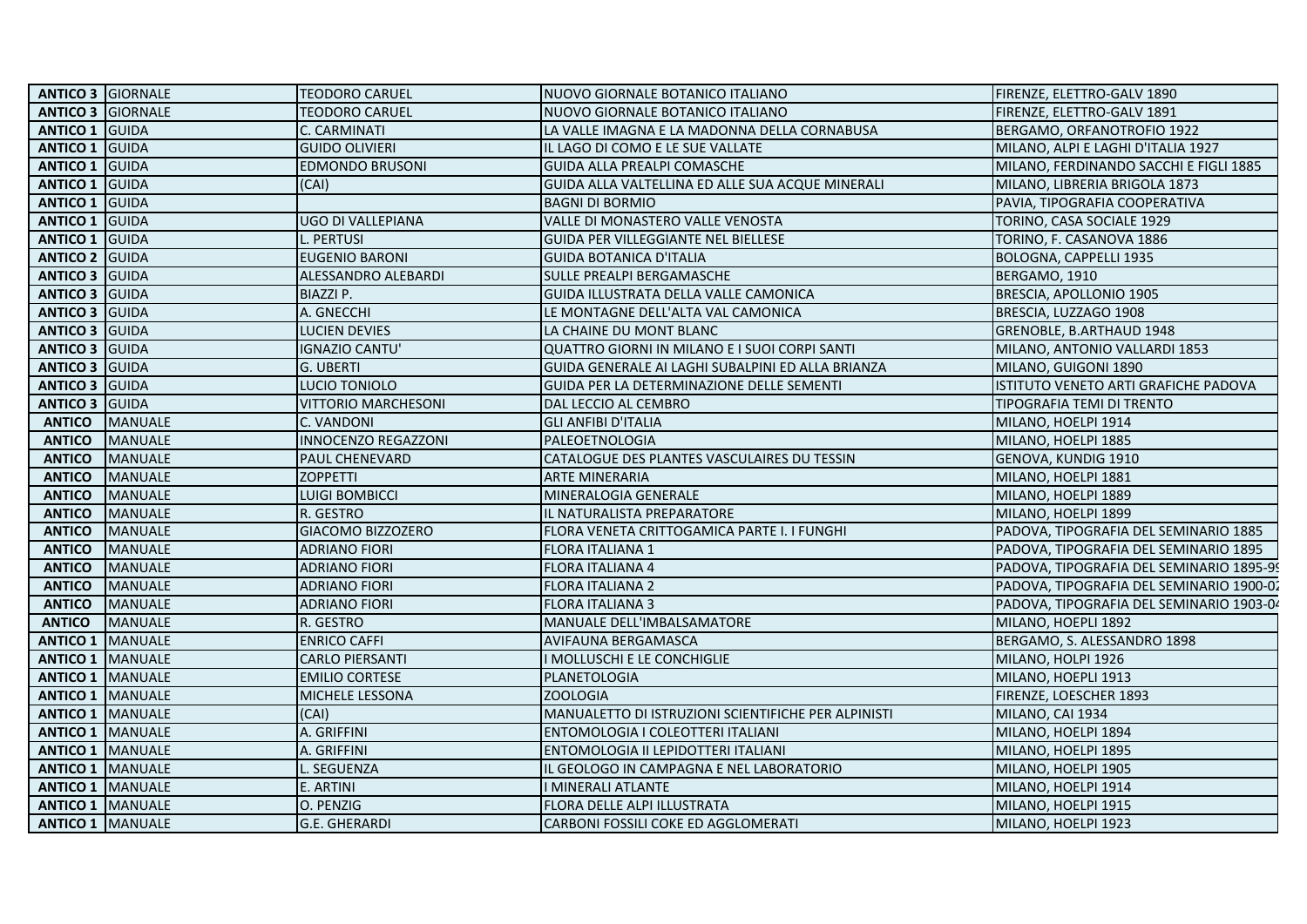| <b>ANTICO 1 MANUALE</b><br>R. GESTRO<br>IL NATURALISTA PREPARATORE TASSIDERMISTA<br>MILANO, HOLPI 1925<br><b>ANTICO 1   MANUALE</b><br><b>GESTRO E VINCIGUERRA</b><br>IL NATURALISTA VIAGGIATORE<br>MILANO, HOLPI 1926<br><b>ANTICO 1 MANUALE</b><br><b>GIACINTO MARTORELLI</b><br><b>GLI UCCELLI D'ITALIA</b><br>MILANO, RIZZOLI 1931<br><b>ANTICO 1   MANUALE</b><br>PIETRO BATTAINI<br><b>ZOOLOGIA SPICCIOLA</b><br>MILANO, VALLARDI1888<br><b>ANTICO 1 MANUALE</b><br>BOTTI U.<br>PIANI E SOTTO-PIANI IN GEOLOGIA<br>REGGIOCALABRIA, ADAMO D'ANDREA 1899<br><b>ANTICO 1 MANUALE</b><br><b>ALOSIO POKORNY</b><br><b>REGNO VEGETALE</b><br>TORINO, LOESCHER 1897<br><b>ANTICO 2 MANUALE</b><br><b>GIUSEPPE BONELLI</b><br>MILANO, TIPOGRAFIA PONTIFICIA E ARCIVESCO<br>MIGRAZIONI E CACCE<br><b>ANTICO 2 MANUALE</b><br><b>GIUSEPPE BONELLI</b><br>SELVAGGINA E CACCIE IN ITALIA<br>MILANO, RAIMONDI&ZACCARDI 1929<br><b>ANTICO 2 MANUALE</b><br>LA ZOOLOGIA BIOLOGIA VEGETALE<br>ERMANNO GIGLIO-TOS<br><b>ANTICO 2 MANUALE</b><br>1892-94<br>A. JATTA<br>MATERIALE PER UN CENSIMENTO GENERALE DEI LICHENI ITALIANI<br><b>ANTICO 2 MANUALE</b><br><b>GIUSEPPE BONELLI</b><br>LA CACCIA IN ITALIA<br>MILANO, RAIMONDI & ZACCARDI 1933<br><b>ANTICO 3 MANUALE</b><br><b>ENRICO CAFFI</b><br><b>GLI UCCELLI DEL BERGAMASCO</b><br>BERGAMO, OFFICINA BERGAMASCA DI ARTI GF<br><b>ANTICO 3 MANUALE</b><br>ALCEO FERRUCCIO CASTELLI<br>COGNIZIONI UTILI PER RACCOGLITORI ERBORISTI<br>BERGAMO, S.E.S.A. 1938<br><b>ANTICO 3 MANUALE</b><br>(CAI)<br>LA FLORA ALPINA DELLE RUPI CALCAREO DOLOMITICHE DEL GRUPPO DELLAILANO, 1926<br><b>ANTICO 1   MINERALOGIA</b><br>S. BERTOLIO<br><b>MINIERE</b><br>MALANCHINI 1902<br><b>ANTICO</b><br>MONOGRAFIA<br><b>RENATO PERLINI</b><br><b>FAUNA ALPINA</b><br>BERGAMO, ISTITUTO ITALIANO ARTI GRAFICHE<br><b>ANTICO</b><br>MONOGRAFIA<br>PALEONTOLOGIA<br><b>VINASSA DE REGNY</b><br>MILANO, LIBRAIO DELLA REAL CASA 1924<br><b>ANTICO</b><br>MONOGRAFIA<br>LE ORIGINI DELL'UOMO<br>MILANO, CORBACCIO 1937<br>EVELINO LEONARDI<br><b>ANTICO</b><br>MONOGRAFIA<br>MICHELE LESSONA<br><b>GLI INVERTEBRATI</b><br>MILANO, SONZOGNO 1930<br><b>ANTICO</b><br>MONOGRAFIA<br>1894<br>EMILIO RODEGHER<br>PROSPETTO DELLA FLORA NELLA PROVINCIA DI BERGAMO<br><b>ANTICO</b><br>MONOGRAFIA<br><b>UCCELLI PLINIO</b><br>I MINERALI E LE ROCCE<br>A.P.E. ANONIMA PADOVANA EDITRICE<br><b>ANTICO</b><br>MONOGRAFIA<br>AA.VV.<br>L'ALTA VALLE BREMBANA<br>BERGAMO, CARTOTEC 1926<br><b>GANDOLFI VINCENZO</b><br><b>ANTICO</b><br>MONOGRAFIA<br>LA VALLE SERIANA E LA NUOVA LINEA INTERNAZIONALE DELLO STELVIO<br>BERGAMO, ISTITUTO ITALIANO DI ARTI GRAFIC<br>P.G. PELLANDA B.<br><b>ANTICO</b><br>MONOGRAFIA<br>LA FLORA ESTIVA DEI MONTI D'ORPA<br>BIELLA, G. TESTA 1904<br><b>ANTICO</b><br>MONOGRAFIA<br><b>GIACOMINI VALERIO</b><br>RICERCHE SULLA FLORA BRIOLOGICA XEROTERMICA DELLE ALPI ITALIANE DEN HAAG, 1950<br><b>ANTICO</b><br>MONOGRAFIA<br><b>VOGT &amp; SPEGHT</b><br>I MAMMIFERI<br>EDOARDO SONZOGNO EDITORE 1884<br><b>ANTICO</b><br>MONOGRAFIA<br>STORIA DELLE PIANTE<br>F.LLI TREVES 1882<br><b>LUIGI FIGUIER</b><br><b>ANTICO</b><br>MONOGRAFIA<br>P.A.SACCARDO<br>SOMMARIO DI UN CORSO DI BOTANICA<br>F.SACCHETTO 1880<br><b>ANTICO</b><br>MONOGRAFIA<br>FIORI ADRIANO E PAOLETTI GIULIO<br>FLORA ITALIANA ILLUSTRATA PARTE I<br>ID<br><b>ANTICO</b><br>MONOGRAFIA<br>AA.VV.<br>ALPI E APPENNINI ASCENSIONI, ESCURSIONI E DESCRIZIONI<br>MILANO, EMILIO QUADRIO 1885<br><b>ANTICO</b><br>MICHELE LESSONA<br>MONOGRAFIA<br>MILANO, SONZOGNO 1930<br><b>GLI UCCELLI</b><br><b>ANTICO</b><br>MONOGRAFIA<br><b>GEOLOGIA DELL'ITALIA</b><br><b>GIOVANNI OMBONI</b><br>MILANO, V.MAISNER E COMPAGNIA EDITORI 1<br><b>ANTICO</b><br>MONOGRAFIA<br>FENAROLI PASQUINA<br>STUDIO GEOLIGICO DEI DINTORNI DI :SORISOLE- PONTERANICA E DEI COL MILANO, OTTOBRE 1949<br><b>ANTICO</b><br>MONOGRAFIA<br>LEONARDI PIERO<br>IL TRIAS INFERIORE DELLE VENEZIE<br>PADOVA, SOCIETA' COOPERATIVA TIPOGRAFIC<br><b>ANTICO</b><br>MONOGRAFIA<br>AA.VV.<br>UFFICIO IDROGRAFICO DEL PO PARMA<br>PARMA, ZAFFERRI 1918<br><b>ANTICO</b><br>MONOGRAFIA<br><b>CANAVARI MARIO</b><br>PISA, FF NISTRI 1911<br>ESTRATTO DALLA PALAEONTOGRAPHIA ITALICA<br><b>ANTICO</b><br>MONOGRAFIA<br>CANAVARI MARIO<br>ESTRATTO DALLA PALAEONTOGRAPHIA ITALICA<br>PISA, FF NISTRI 1913<br><b>ANTICO</b><br>MONOGRAFIA<br><b>CANAVARI MARIO</b><br>ESTRATTO DALLA PALAEONTOGRAPHIA ITALICA<br>PISA, FF NISTRI 1919<br><b>ANTICO</b><br>MONOGRAFIA<br>PISA, FF NISTRI 1936<br><b>CANAVARI MARIO</b><br>ESTRATTO DALLA PALAEONTOGRAPHIA ITALICA<br><b>ANTICO</b><br>MONOGRAFIA<br><b>CANAVARI MARIO</b><br>ESTRATTO DALLA PALAEONTOGRAPHIA ITALICA<br>PISA, FF NISTRI 1941 | <b>ANTICO 1 MANUALE</b> | <b>ANGELO SENNA</b> | LE FARFALLE | MILANO, HOEPLI 1912 |
|---------------------------------------------------------------------------------------------------------------------------------------------------------------------------------------------------------------------------------------------------------------------------------------------------------------------------------------------------------------------------------------------------------------------------------------------------------------------------------------------------------------------------------------------------------------------------------------------------------------------------------------------------------------------------------------------------------------------------------------------------------------------------------------------------------------------------------------------------------------------------------------------------------------------------------------------------------------------------------------------------------------------------------------------------------------------------------------------------------------------------------------------------------------------------------------------------------------------------------------------------------------------------------------------------------------------------------------------------------------------------------------------------------------------------------------------------------------------------------------------------------------------------------------------------------------------------------------------------------------------------------------------------------------------------------------------------------------------------------------------------------------------------------------------------------------------------------------------------------------------------------------------------------------------------------------------------------------------------------------------------------------------------------------------------------------------------------------------------------------------------------------------------------------------------------------------------------------------------------------------------------------------------------------------------------------------------------------------------------------------------------------------------------------------------------------------------------------------------------------------------------------------------------------------------------------------------------------------------------------------------------------------------------------------------------------------------------------------------------------------------------------------------------------------------------------------------------------------------------------------------------------------------------------------------------------------------------------------------------------------------------------------------------------------------------------------------------------------------------------------------------------------------------------------------------------------------------------------------------------------------------------------------------------------------------------------------------------------------------------------------------------------------------------------------------------------------------------------------------------------------------------------------------------------------------------------------------------------------------------------------------------------------------------------------------------------------------------------------------------------------------------------------------------------------------------------------------------------------------------------------------------------------------------------------------------------------------------------------------------------------------------------------------------------------------------------------------------------------------------------------------------------------------------------------------------------------------------------------------------------------------------------------------------------------------------------------------------------------------------------------------------------------------------------------------------------------------------------------------------------------------------------------------------------------------------------------------------------------------------------------------------------------------------------------------------------------------------------------------------------------------------------------|-------------------------|---------------------|-------------|---------------------|
|                                                                                                                                                                                                                                                                                                                                                                                                                                                                                                                                                                                                                                                                                                                                                                                                                                                                                                                                                                                                                                                                                                                                                                                                                                                                                                                                                                                                                                                                                                                                                                                                                                                                                                                                                                                                                                                                                                                                                                                                                                                                                                                                                                                                                                                                                                                                                                                                                                                                                                                                                                                                                                                                                                                                                                                                                                                                                                                                                                                                                                                                                                                                                                                                                                                                                                                                                                                                                                                                                                                                                                                                                                                                                                                                                                                                                                                                                                                                                                                                                                                                                                                                                                                                                                                                                                                                                                                                                                                                                                                                                                                                                                                                                                                                                                           |                         |                     |             |                     |
|                                                                                                                                                                                                                                                                                                                                                                                                                                                                                                                                                                                                                                                                                                                                                                                                                                                                                                                                                                                                                                                                                                                                                                                                                                                                                                                                                                                                                                                                                                                                                                                                                                                                                                                                                                                                                                                                                                                                                                                                                                                                                                                                                                                                                                                                                                                                                                                                                                                                                                                                                                                                                                                                                                                                                                                                                                                                                                                                                                                                                                                                                                                                                                                                                                                                                                                                                                                                                                                                                                                                                                                                                                                                                                                                                                                                                                                                                                                                                                                                                                                                                                                                                                                                                                                                                                                                                                                                                                                                                                                                                                                                                                                                                                                                                                           |                         |                     |             |                     |
|                                                                                                                                                                                                                                                                                                                                                                                                                                                                                                                                                                                                                                                                                                                                                                                                                                                                                                                                                                                                                                                                                                                                                                                                                                                                                                                                                                                                                                                                                                                                                                                                                                                                                                                                                                                                                                                                                                                                                                                                                                                                                                                                                                                                                                                                                                                                                                                                                                                                                                                                                                                                                                                                                                                                                                                                                                                                                                                                                                                                                                                                                                                                                                                                                                                                                                                                                                                                                                                                                                                                                                                                                                                                                                                                                                                                                                                                                                                                                                                                                                                                                                                                                                                                                                                                                                                                                                                                                                                                                                                                                                                                                                                                                                                                                                           |                         |                     |             |                     |
|                                                                                                                                                                                                                                                                                                                                                                                                                                                                                                                                                                                                                                                                                                                                                                                                                                                                                                                                                                                                                                                                                                                                                                                                                                                                                                                                                                                                                                                                                                                                                                                                                                                                                                                                                                                                                                                                                                                                                                                                                                                                                                                                                                                                                                                                                                                                                                                                                                                                                                                                                                                                                                                                                                                                                                                                                                                                                                                                                                                                                                                                                                                                                                                                                                                                                                                                                                                                                                                                                                                                                                                                                                                                                                                                                                                                                                                                                                                                                                                                                                                                                                                                                                                                                                                                                                                                                                                                                                                                                                                                                                                                                                                                                                                                                                           |                         |                     |             |                     |
|                                                                                                                                                                                                                                                                                                                                                                                                                                                                                                                                                                                                                                                                                                                                                                                                                                                                                                                                                                                                                                                                                                                                                                                                                                                                                                                                                                                                                                                                                                                                                                                                                                                                                                                                                                                                                                                                                                                                                                                                                                                                                                                                                                                                                                                                                                                                                                                                                                                                                                                                                                                                                                                                                                                                                                                                                                                                                                                                                                                                                                                                                                                                                                                                                                                                                                                                                                                                                                                                                                                                                                                                                                                                                                                                                                                                                                                                                                                                                                                                                                                                                                                                                                                                                                                                                                                                                                                                                                                                                                                                                                                                                                                                                                                                                                           |                         |                     |             |                     |
|                                                                                                                                                                                                                                                                                                                                                                                                                                                                                                                                                                                                                                                                                                                                                                                                                                                                                                                                                                                                                                                                                                                                                                                                                                                                                                                                                                                                                                                                                                                                                                                                                                                                                                                                                                                                                                                                                                                                                                                                                                                                                                                                                                                                                                                                                                                                                                                                                                                                                                                                                                                                                                                                                                                                                                                                                                                                                                                                                                                                                                                                                                                                                                                                                                                                                                                                                                                                                                                                                                                                                                                                                                                                                                                                                                                                                                                                                                                                                                                                                                                                                                                                                                                                                                                                                                                                                                                                                                                                                                                                                                                                                                                                                                                                                                           |                         |                     |             |                     |
|                                                                                                                                                                                                                                                                                                                                                                                                                                                                                                                                                                                                                                                                                                                                                                                                                                                                                                                                                                                                                                                                                                                                                                                                                                                                                                                                                                                                                                                                                                                                                                                                                                                                                                                                                                                                                                                                                                                                                                                                                                                                                                                                                                                                                                                                                                                                                                                                                                                                                                                                                                                                                                                                                                                                                                                                                                                                                                                                                                                                                                                                                                                                                                                                                                                                                                                                                                                                                                                                                                                                                                                                                                                                                                                                                                                                                                                                                                                                                                                                                                                                                                                                                                                                                                                                                                                                                                                                                                                                                                                                                                                                                                                                                                                                                                           |                         |                     |             |                     |
|                                                                                                                                                                                                                                                                                                                                                                                                                                                                                                                                                                                                                                                                                                                                                                                                                                                                                                                                                                                                                                                                                                                                                                                                                                                                                                                                                                                                                                                                                                                                                                                                                                                                                                                                                                                                                                                                                                                                                                                                                                                                                                                                                                                                                                                                                                                                                                                                                                                                                                                                                                                                                                                                                                                                                                                                                                                                                                                                                                                                                                                                                                                                                                                                                                                                                                                                                                                                                                                                                                                                                                                                                                                                                                                                                                                                                                                                                                                                                                                                                                                                                                                                                                                                                                                                                                                                                                                                                                                                                                                                                                                                                                                                                                                                                                           |                         |                     |             |                     |
|                                                                                                                                                                                                                                                                                                                                                                                                                                                                                                                                                                                                                                                                                                                                                                                                                                                                                                                                                                                                                                                                                                                                                                                                                                                                                                                                                                                                                                                                                                                                                                                                                                                                                                                                                                                                                                                                                                                                                                                                                                                                                                                                                                                                                                                                                                                                                                                                                                                                                                                                                                                                                                                                                                                                                                                                                                                                                                                                                                                                                                                                                                                                                                                                                                                                                                                                                                                                                                                                                                                                                                                                                                                                                                                                                                                                                                                                                                                                                                                                                                                                                                                                                                                                                                                                                                                                                                                                                                                                                                                                                                                                                                                                                                                                                                           |                         |                     |             |                     |
|                                                                                                                                                                                                                                                                                                                                                                                                                                                                                                                                                                                                                                                                                                                                                                                                                                                                                                                                                                                                                                                                                                                                                                                                                                                                                                                                                                                                                                                                                                                                                                                                                                                                                                                                                                                                                                                                                                                                                                                                                                                                                                                                                                                                                                                                                                                                                                                                                                                                                                                                                                                                                                                                                                                                                                                                                                                                                                                                                                                                                                                                                                                                                                                                                                                                                                                                                                                                                                                                                                                                                                                                                                                                                                                                                                                                                                                                                                                                                                                                                                                                                                                                                                                                                                                                                                                                                                                                                                                                                                                                                                                                                                                                                                                                                                           |                         |                     |             |                     |
|                                                                                                                                                                                                                                                                                                                                                                                                                                                                                                                                                                                                                                                                                                                                                                                                                                                                                                                                                                                                                                                                                                                                                                                                                                                                                                                                                                                                                                                                                                                                                                                                                                                                                                                                                                                                                                                                                                                                                                                                                                                                                                                                                                                                                                                                                                                                                                                                                                                                                                                                                                                                                                                                                                                                                                                                                                                                                                                                                                                                                                                                                                                                                                                                                                                                                                                                                                                                                                                                                                                                                                                                                                                                                                                                                                                                                                                                                                                                                                                                                                                                                                                                                                                                                                                                                                                                                                                                                                                                                                                                                                                                                                                                                                                                                                           |                         |                     |             |                     |
|                                                                                                                                                                                                                                                                                                                                                                                                                                                                                                                                                                                                                                                                                                                                                                                                                                                                                                                                                                                                                                                                                                                                                                                                                                                                                                                                                                                                                                                                                                                                                                                                                                                                                                                                                                                                                                                                                                                                                                                                                                                                                                                                                                                                                                                                                                                                                                                                                                                                                                                                                                                                                                                                                                                                                                                                                                                                                                                                                                                                                                                                                                                                                                                                                                                                                                                                                                                                                                                                                                                                                                                                                                                                                                                                                                                                                                                                                                                                                                                                                                                                                                                                                                                                                                                                                                                                                                                                                                                                                                                                                                                                                                                                                                                                                                           |                         |                     |             |                     |
|                                                                                                                                                                                                                                                                                                                                                                                                                                                                                                                                                                                                                                                                                                                                                                                                                                                                                                                                                                                                                                                                                                                                                                                                                                                                                                                                                                                                                                                                                                                                                                                                                                                                                                                                                                                                                                                                                                                                                                                                                                                                                                                                                                                                                                                                                                                                                                                                                                                                                                                                                                                                                                                                                                                                                                                                                                                                                                                                                                                                                                                                                                                                                                                                                                                                                                                                                                                                                                                                                                                                                                                                                                                                                                                                                                                                                                                                                                                                                                                                                                                                                                                                                                                                                                                                                                                                                                                                                                                                                                                                                                                                                                                                                                                                                                           |                         |                     |             |                     |
|                                                                                                                                                                                                                                                                                                                                                                                                                                                                                                                                                                                                                                                                                                                                                                                                                                                                                                                                                                                                                                                                                                                                                                                                                                                                                                                                                                                                                                                                                                                                                                                                                                                                                                                                                                                                                                                                                                                                                                                                                                                                                                                                                                                                                                                                                                                                                                                                                                                                                                                                                                                                                                                                                                                                                                                                                                                                                                                                                                                                                                                                                                                                                                                                                                                                                                                                                                                                                                                                                                                                                                                                                                                                                                                                                                                                                                                                                                                                                                                                                                                                                                                                                                                                                                                                                                                                                                                                                                                                                                                                                                                                                                                                                                                                                                           |                         |                     |             |                     |
|                                                                                                                                                                                                                                                                                                                                                                                                                                                                                                                                                                                                                                                                                                                                                                                                                                                                                                                                                                                                                                                                                                                                                                                                                                                                                                                                                                                                                                                                                                                                                                                                                                                                                                                                                                                                                                                                                                                                                                                                                                                                                                                                                                                                                                                                                                                                                                                                                                                                                                                                                                                                                                                                                                                                                                                                                                                                                                                                                                                                                                                                                                                                                                                                                                                                                                                                                                                                                                                                                                                                                                                                                                                                                                                                                                                                                                                                                                                                                                                                                                                                                                                                                                                                                                                                                                                                                                                                                                                                                                                                                                                                                                                                                                                                                                           |                         |                     |             |                     |
|                                                                                                                                                                                                                                                                                                                                                                                                                                                                                                                                                                                                                                                                                                                                                                                                                                                                                                                                                                                                                                                                                                                                                                                                                                                                                                                                                                                                                                                                                                                                                                                                                                                                                                                                                                                                                                                                                                                                                                                                                                                                                                                                                                                                                                                                                                                                                                                                                                                                                                                                                                                                                                                                                                                                                                                                                                                                                                                                                                                                                                                                                                                                                                                                                                                                                                                                                                                                                                                                                                                                                                                                                                                                                                                                                                                                                                                                                                                                                                                                                                                                                                                                                                                                                                                                                                                                                                                                                                                                                                                                                                                                                                                                                                                                                                           |                         |                     |             |                     |
|                                                                                                                                                                                                                                                                                                                                                                                                                                                                                                                                                                                                                                                                                                                                                                                                                                                                                                                                                                                                                                                                                                                                                                                                                                                                                                                                                                                                                                                                                                                                                                                                                                                                                                                                                                                                                                                                                                                                                                                                                                                                                                                                                                                                                                                                                                                                                                                                                                                                                                                                                                                                                                                                                                                                                                                                                                                                                                                                                                                                                                                                                                                                                                                                                                                                                                                                                                                                                                                                                                                                                                                                                                                                                                                                                                                                                                                                                                                                                                                                                                                                                                                                                                                                                                                                                                                                                                                                                                                                                                                                                                                                                                                                                                                                                                           |                         |                     |             |                     |
|                                                                                                                                                                                                                                                                                                                                                                                                                                                                                                                                                                                                                                                                                                                                                                                                                                                                                                                                                                                                                                                                                                                                                                                                                                                                                                                                                                                                                                                                                                                                                                                                                                                                                                                                                                                                                                                                                                                                                                                                                                                                                                                                                                                                                                                                                                                                                                                                                                                                                                                                                                                                                                                                                                                                                                                                                                                                                                                                                                                                                                                                                                                                                                                                                                                                                                                                                                                                                                                                                                                                                                                                                                                                                                                                                                                                                                                                                                                                                                                                                                                                                                                                                                                                                                                                                                                                                                                                                                                                                                                                                                                                                                                                                                                                                                           |                         |                     |             |                     |
|                                                                                                                                                                                                                                                                                                                                                                                                                                                                                                                                                                                                                                                                                                                                                                                                                                                                                                                                                                                                                                                                                                                                                                                                                                                                                                                                                                                                                                                                                                                                                                                                                                                                                                                                                                                                                                                                                                                                                                                                                                                                                                                                                                                                                                                                                                                                                                                                                                                                                                                                                                                                                                                                                                                                                                                                                                                                                                                                                                                                                                                                                                                                                                                                                                                                                                                                                                                                                                                                                                                                                                                                                                                                                                                                                                                                                                                                                                                                                                                                                                                                                                                                                                                                                                                                                                                                                                                                                                                                                                                                                                                                                                                                                                                                                                           |                         |                     |             |                     |
|                                                                                                                                                                                                                                                                                                                                                                                                                                                                                                                                                                                                                                                                                                                                                                                                                                                                                                                                                                                                                                                                                                                                                                                                                                                                                                                                                                                                                                                                                                                                                                                                                                                                                                                                                                                                                                                                                                                                                                                                                                                                                                                                                                                                                                                                                                                                                                                                                                                                                                                                                                                                                                                                                                                                                                                                                                                                                                                                                                                                                                                                                                                                                                                                                                                                                                                                                                                                                                                                                                                                                                                                                                                                                                                                                                                                                                                                                                                                                                                                                                                                                                                                                                                                                                                                                                                                                                                                                                                                                                                                                                                                                                                                                                                                                                           |                         |                     |             |                     |
|                                                                                                                                                                                                                                                                                                                                                                                                                                                                                                                                                                                                                                                                                                                                                                                                                                                                                                                                                                                                                                                                                                                                                                                                                                                                                                                                                                                                                                                                                                                                                                                                                                                                                                                                                                                                                                                                                                                                                                                                                                                                                                                                                                                                                                                                                                                                                                                                                                                                                                                                                                                                                                                                                                                                                                                                                                                                                                                                                                                                                                                                                                                                                                                                                                                                                                                                                                                                                                                                                                                                                                                                                                                                                                                                                                                                                                                                                                                                                                                                                                                                                                                                                                                                                                                                                                                                                                                                                                                                                                                                                                                                                                                                                                                                                                           |                         |                     |             |                     |
|                                                                                                                                                                                                                                                                                                                                                                                                                                                                                                                                                                                                                                                                                                                                                                                                                                                                                                                                                                                                                                                                                                                                                                                                                                                                                                                                                                                                                                                                                                                                                                                                                                                                                                                                                                                                                                                                                                                                                                                                                                                                                                                                                                                                                                                                                                                                                                                                                                                                                                                                                                                                                                                                                                                                                                                                                                                                                                                                                                                                                                                                                                                                                                                                                                                                                                                                                                                                                                                                                                                                                                                                                                                                                                                                                                                                                                                                                                                                                                                                                                                                                                                                                                                                                                                                                                                                                                                                                                                                                                                                                                                                                                                                                                                                                                           |                         |                     |             |                     |
|                                                                                                                                                                                                                                                                                                                                                                                                                                                                                                                                                                                                                                                                                                                                                                                                                                                                                                                                                                                                                                                                                                                                                                                                                                                                                                                                                                                                                                                                                                                                                                                                                                                                                                                                                                                                                                                                                                                                                                                                                                                                                                                                                                                                                                                                                                                                                                                                                                                                                                                                                                                                                                                                                                                                                                                                                                                                                                                                                                                                                                                                                                                                                                                                                                                                                                                                                                                                                                                                                                                                                                                                                                                                                                                                                                                                                                                                                                                                                                                                                                                                                                                                                                                                                                                                                                                                                                                                                                                                                                                                                                                                                                                                                                                                                                           |                         |                     |             |                     |
|                                                                                                                                                                                                                                                                                                                                                                                                                                                                                                                                                                                                                                                                                                                                                                                                                                                                                                                                                                                                                                                                                                                                                                                                                                                                                                                                                                                                                                                                                                                                                                                                                                                                                                                                                                                                                                                                                                                                                                                                                                                                                                                                                                                                                                                                                                                                                                                                                                                                                                                                                                                                                                                                                                                                                                                                                                                                                                                                                                                                                                                                                                                                                                                                                                                                                                                                                                                                                                                                                                                                                                                                                                                                                                                                                                                                                                                                                                                                                                                                                                                                                                                                                                                                                                                                                                                                                                                                                                                                                                                                                                                                                                                                                                                                                                           |                         |                     |             |                     |
|                                                                                                                                                                                                                                                                                                                                                                                                                                                                                                                                                                                                                                                                                                                                                                                                                                                                                                                                                                                                                                                                                                                                                                                                                                                                                                                                                                                                                                                                                                                                                                                                                                                                                                                                                                                                                                                                                                                                                                                                                                                                                                                                                                                                                                                                                                                                                                                                                                                                                                                                                                                                                                                                                                                                                                                                                                                                                                                                                                                                                                                                                                                                                                                                                                                                                                                                                                                                                                                                                                                                                                                                                                                                                                                                                                                                                                                                                                                                                                                                                                                                                                                                                                                                                                                                                                                                                                                                                                                                                                                                                                                                                                                                                                                                                                           |                         |                     |             |                     |
|                                                                                                                                                                                                                                                                                                                                                                                                                                                                                                                                                                                                                                                                                                                                                                                                                                                                                                                                                                                                                                                                                                                                                                                                                                                                                                                                                                                                                                                                                                                                                                                                                                                                                                                                                                                                                                                                                                                                                                                                                                                                                                                                                                                                                                                                                                                                                                                                                                                                                                                                                                                                                                                                                                                                                                                                                                                                                                                                                                                                                                                                                                                                                                                                                                                                                                                                                                                                                                                                                                                                                                                                                                                                                                                                                                                                                                                                                                                                                                                                                                                                                                                                                                                                                                                                                                                                                                                                                                                                                                                                                                                                                                                                                                                                                                           |                         |                     |             |                     |
|                                                                                                                                                                                                                                                                                                                                                                                                                                                                                                                                                                                                                                                                                                                                                                                                                                                                                                                                                                                                                                                                                                                                                                                                                                                                                                                                                                                                                                                                                                                                                                                                                                                                                                                                                                                                                                                                                                                                                                                                                                                                                                                                                                                                                                                                                                                                                                                                                                                                                                                                                                                                                                                                                                                                                                                                                                                                                                                                                                                                                                                                                                                                                                                                                                                                                                                                                                                                                                                                                                                                                                                                                                                                                                                                                                                                                                                                                                                                                                                                                                                                                                                                                                                                                                                                                                                                                                                                                                                                                                                                                                                                                                                                                                                                                                           |                         |                     |             |                     |
|                                                                                                                                                                                                                                                                                                                                                                                                                                                                                                                                                                                                                                                                                                                                                                                                                                                                                                                                                                                                                                                                                                                                                                                                                                                                                                                                                                                                                                                                                                                                                                                                                                                                                                                                                                                                                                                                                                                                                                                                                                                                                                                                                                                                                                                                                                                                                                                                                                                                                                                                                                                                                                                                                                                                                                                                                                                                                                                                                                                                                                                                                                                                                                                                                                                                                                                                                                                                                                                                                                                                                                                                                                                                                                                                                                                                                                                                                                                                                                                                                                                                                                                                                                                                                                                                                                                                                                                                                                                                                                                                                                                                                                                                                                                                                                           |                         |                     |             |                     |
|                                                                                                                                                                                                                                                                                                                                                                                                                                                                                                                                                                                                                                                                                                                                                                                                                                                                                                                                                                                                                                                                                                                                                                                                                                                                                                                                                                                                                                                                                                                                                                                                                                                                                                                                                                                                                                                                                                                                                                                                                                                                                                                                                                                                                                                                                                                                                                                                                                                                                                                                                                                                                                                                                                                                                                                                                                                                                                                                                                                                                                                                                                                                                                                                                                                                                                                                                                                                                                                                                                                                                                                                                                                                                                                                                                                                                                                                                                                                                                                                                                                                                                                                                                                                                                                                                                                                                                                                                                                                                                                                                                                                                                                                                                                                                                           |                         |                     |             |                     |
|                                                                                                                                                                                                                                                                                                                                                                                                                                                                                                                                                                                                                                                                                                                                                                                                                                                                                                                                                                                                                                                                                                                                                                                                                                                                                                                                                                                                                                                                                                                                                                                                                                                                                                                                                                                                                                                                                                                                                                                                                                                                                                                                                                                                                                                                                                                                                                                                                                                                                                                                                                                                                                                                                                                                                                                                                                                                                                                                                                                                                                                                                                                                                                                                                                                                                                                                                                                                                                                                                                                                                                                                                                                                                                                                                                                                                                                                                                                                                                                                                                                                                                                                                                                                                                                                                                                                                                                                                                                                                                                                                                                                                                                                                                                                                                           |                         |                     |             |                     |
|                                                                                                                                                                                                                                                                                                                                                                                                                                                                                                                                                                                                                                                                                                                                                                                                                                                                                                                                                                                                                                                                                                                                                                                                                                                                                                                                                                                                                                                                                                                                                                                                                                                                                                                                                                                                                                                                                                                                                                                                                                                                                                                                                                                                                                                                                                                                                                                                                                                                                                                                                                                                                                                                                                                                                                                                                                                                                                                                                                                                                                                                                                                                                                                                                                                                                                                                                                                                                                                                                                                                                                                                                                                                                                                                                                                                                                                                                                                                                                                                                                                                                                                                                                                                                                                                                                                                                                                                                                                                                                                                                                                                                                                                                                                                                                           |                         |                     |             |                     |
|                                                                                                                                                                                                                                                                                                                                                                                                                                                                                                                                                                                                                                                                                                                                                                                                                                                                                                                                                                                                                                                                                                                                                                                                                                                                                                                                                                                                                                                                                                                                                                                                                                                                                                                                                                                                                                                                                                                                                                                                                                                                                                                                                                                                                                                                                                                                                                                                                                                                                                                                                                                                                                                                                                                                                                                                                                                                                                                                                                                                                                                                                                                                                                                                                                                                                                                                                                                                                                                                                                                                                                                                                                                                                                                                                                                                                                                                                                                                                                                                                                                                                                                                                                                                                                                                                                                                                                                                                                                                                                                                                                                                                                                                                                                                                                           |                         |                     |             |                     |
|                                                                                                                                                                                                                                                                                                                                                                                                                                                                                                                                                                                                                                                                                                                                                                                                                                                                                                                                                                                                                                                                                                                                                                                                                                                                                                                                                                                                                                                                                                                                                                                                                                                                                                                                                                                                                                                                                                                                                                                                                                                                                                                                                                                                                                                                                                                                                                                                                                                                                                                                                                                                                                                                                                                                                                                                                                                                                                                                                                                                                                                                                                                                                                                                                                                                                                                                                                                                                                                                                                                                                                                                                                                                                                                                                                                                                                                                                                                                                                                                                                                                                                                                                                                                                                                                                                                                                                                                                                                                                                                                                                                                                                                                                                                                                                           |                         |                     |             |                     |
|                                                                                                                                                                                                                                                                                                                                                                                                                                                                                                                                                                                                                                                                                                                                                                                                                                                                                                                                                                                                                                                                                                                                                                                                                                                                                                                                                                                                                                                                                                                                                                                                                                                                                                                                                                                                                                                                                                                                                                                                                                                                                                                                                                                                                                                                                                                                                                                                                                                                                                                                                                                                                                                                                                                                                                                                                                                                                                                                                                                                                                                                                                                                                                                                                                                                                                                                                                                                                                                                                                                                                                                                                                                                                                                                                                                                                                                                                                                                                                                                                                                                                                                                                                                                                                                                                                                                                                                                                                                                                                                                                                                                                                                                                                                                                                           |                         |                     |             |                     |
|                                                                                                                                                                                                                                                                                                                                                                                                                                                                                                                                                                                                                                                                                                                                                                                                                                                                                                                                                                                                                                                                                                                                                                                                                                                                                                                                                                                                                                                                                                                                                                                                                                                                                                                                                                                                                                                                                                                                                                                                                                                                                                                                                                                                                                                                                                                                                                                                                                                                                                                                                                                                                                                                                                                                                                                                                                                                                                                                                                                                                                                                                                                                                                                                                                                                                                                                                                                                                                                                                                                                                                                                                                                                                                                                                                                                                                                                                                                                                                                                                                                                                                                                                                                                                                                                                                                                                                                                                                                                                                                                                                                                                                                                                                                                                                           |                         |                     |             |                     |
|                                                                                                                                                                                                                                                                                                                                                                                                                                                                                                                                                                                                                                                                                                                                                                                                                                                                                                                                                                                                                                                                                                                                                                                                                                                                                                                                                                                                                                                                                                                                                                                                                                                                                                                                                                                                                                                                                                                                                                                                                                                                                                                                                                                                                                                                                                                                                                                                                                                                                                                                                                                                                                                                                                                                                                                                                                                                                                                                                                                                                                                                                                                                                                                                                                                                                                                                                                                                                                                                                                                                                                                                                                                                                                                                                                                                                                                                                                                                                                                                                                                                                                                                                                                                                                                                                                                                                                                                                                                                                                                                                                                                                                                                                                                                                                           |                         |                     |             |                     |
|                                                                                                                                                                                                                                                                                                                                                                                                                                                                                                                                                                                                                                                                                                                                                                                                                                                                                                                                                                                                                                                                                                                                                                                                                                                                                                                                                                                                                                                                                                                                                                                                                                                                                                                                                                                                                                                                                                                                                                                                                                                                                                                                                                                                                                                                                                                                                                                                                                                                                                                                                                                                                                                                                                                                                                                                                                                                                                                                                                                                                                                                                                                                                                                                                                                                                                                                                                                                                                                                                                                                                                                                                                                                                                                                                                                                                                                                                                                                                                                                                                                                                                                                                                                                                                                                                                                                                                                                                                                                                                                                                                                                                                                                                                                                                                           |                         |                     |             |                     |
|                                                                                                                                                                                                                                                                                                                                                                                                                                                                                                                                                                                                                                                                                                                                                                                                                                                                                                                                                                                                                                                                                                                                                                                                                                                                                                                                                                                                                                                                                                                                                                                                                                                                                                                                                                                                                                                                                                                                                                                                                                                                                                                                                                                                                                                                                                                                                                                                                                                                                                                                                                                                                                                                                                                                                                                                                                                                                                                                                                                                                                                                                                                                                                                                                                                                                                                                                                                                                                                                                                                                                                                                                                                                                                                                                                                                                                                                                                                                                                                                                                                                                                                                                                                                                                                                                                                                                                                                                                                                                                                                                                                                                                                                                                                                                                           |                         |                     |             |                     |
|                                                                                                                                                                                                                                                                                                                                                                                                                                                                                                                                                                                                                                                                                                                                                                                                                                                                                                                                                                                                                                                                                                                                                                                                                                                                                                                                                                                                                                                                                                                                                                                                                                                                                                                                                                                                                                                                                                                                                                                                                                                                                                                                                                                                                                                                                                                                                                                                                                                                                                                                                                                                                                                                                                                                                                                                                                                                                                                                                                                                                                                                                                                                                                                                                                                                                                                                                                                                                                                                                                                                                                                                                                                                                                                                                                                                                                                                                                                                                                                                                                                                                                                                                                                                                                                                                                                                                                                                                                                                                                                                                                                                                                                                                                                                                                           |                         |                     |             |                     |
|                                                                                                                                                                                                                                                                                                                                                                                                                                                                                                                                                                                                                                                                                                                                                                                                                                                                                                                                                                                                                                                                                                                                                                                                                                                                                                                                                                                                                                                                                                                                                                                                                                                                                                                                                                                                                                                                                                                                                                                                                                                                                                                                                                                                                                                                                                                                                                                                                                                                                                                                                                                                                                                                                                                                                                                                                                                                                                                                                                                                                                                                                                                                                                                                                                                                                                                                                                                                                                                                                                                                                                                                                                                                                                                                                                                                                                                                                                                                                                                                                                                                                                                                                                                                                                                                                                                                                                                                                                                                                                                                                                                                                                                                                                                                                                           |                         |                     |             |                     |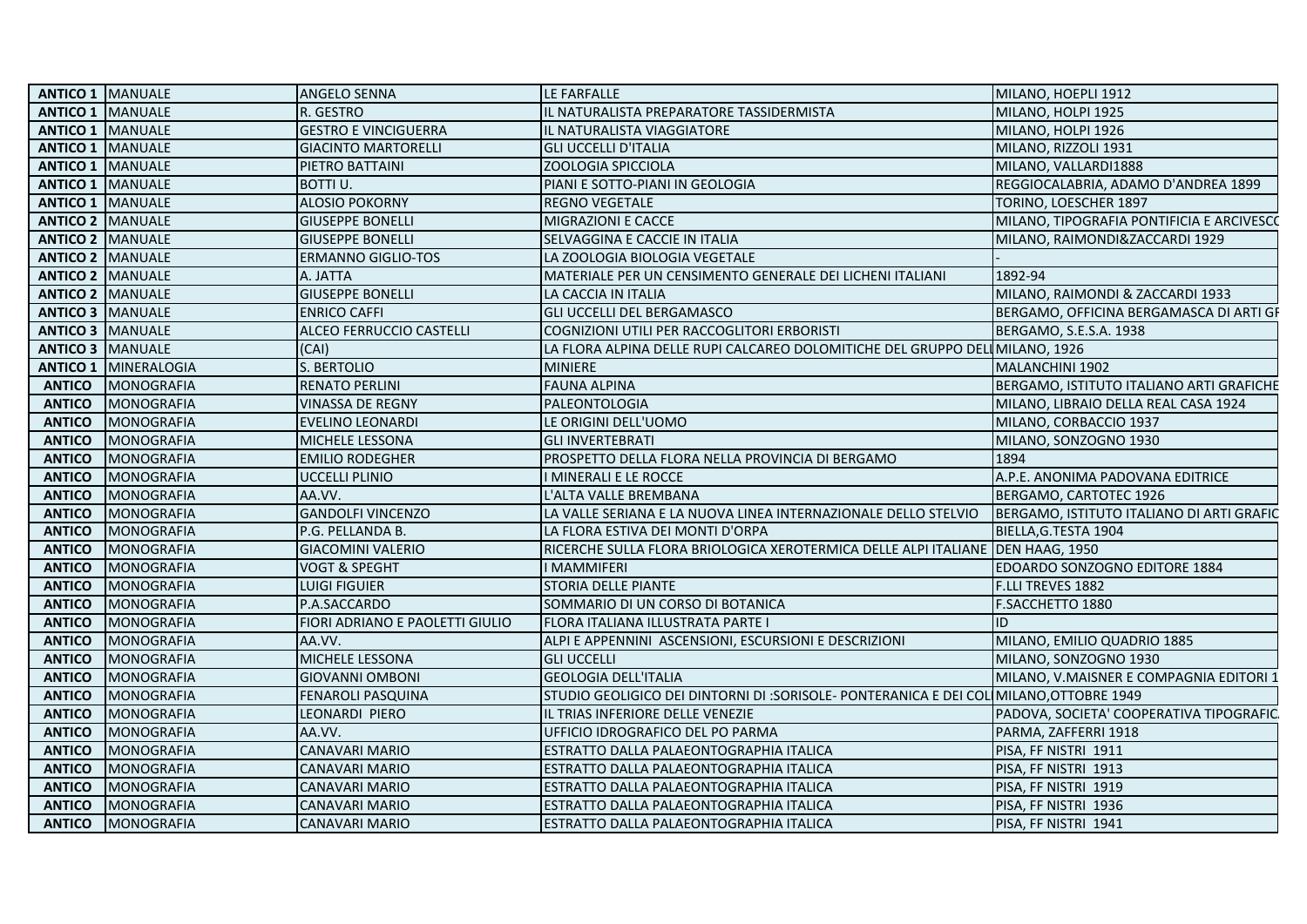|               | <b>ANTICO   MONOGRAFIA</b>   | <b>CANAVARI MARIO</b>               | ESTRATTO DALLA PALAEONTOGRAPHIA ITALICA                                                             | PISA, FF NISTRI 1947                     |
|---------------|------------------------------|-------------------------------------|-----------------------------------------------------------------------------------------------------|------------------------------------------|
| <b>ANTICO</b> | MONOGRAFIA                   | <b>CANAVARI MARIO</b>               | ESTRATTO DALLA PALAEONTOGRAPHIA ITALICA                                                             | PISA, TIPOGRAFIA FF NISTRI 1899          |
| <b>ANTICO</b> | MONOGRAFIA                   | <b>CANAVARI MARIO</b>               | ESTRATTO DALLA PALAEONTOGRAPHIA ITALICA                                                             | PISA, TIPOGRAFIA FF NISTRI 1941          |
| <b>ANTICO</b> | <b>MONOGRAFIA</b>            | <b>BARETTI M</b>                    | STUDI GEOLOGICI SULLE ALPI SETTENTRIONALI                                                           | ROMA, COI TIPI DEL SALVIUCCI 1879        |
| <b>ANTICO</b> | MONOGRAFIA                   | <b>SACCO FEDERICO</b>               | LE CONDIZIONI METEORO-IDROLOGICHE DELL'ERA QUATERNARIA E LA CAROMA, REALE ACCADEMIA DEI LINCEI 1920 |                                          |
| <b>ANTICO</b> | MONOGRAFIA                   | <b>EDOARDO PINI</b>                 | SUI TEMPORALI OSSERVATI NELL'ITALIA SUPERIORE DURANTE L'ANNO 187 ROMA, SINIMBERGHI 1885             |                                          |
| <b>ANTICO</b> | <b>MONOGRAFIA</b>            | <b>G. DE NOTARIS</b>                | APPUNTI PER UN NUOVO CENSIMENTO DELLE EPATICHE ITA                                                  | STAMPERIA REALE TORINO 1858              |
| <b>ANTICO</b> | MONOGRAFIA                   | <b>BARETTI MARTINO</b>              | STUDI GEOLOGICI SUL GRUPPO DEL PARADISIO                                                            | CASA ED. SALVIUCCI 1877                  |
| <b>ANTICO</b> | MONOGRAFIA                   | <b>NEGRI GIOVANNI</b>               | LA VEGETAZIONE DELLE COLLINE DI CREA                                                                | TORINO, CLAUSEN 1906                     |
| <b>ANTICO</b> | MONOGRAFIA                   | <b>STEFANO PAGLIANI</b>             | L'ITALIA                                                                                            | TORINO, UNIONE TIPOGRAFICO 1896          |
| <b>ANTICO</b> | MONOGRAFIA                   | <b>VENZO SERGIO</b>                 | IL NEOGENE DEL TRENTINO, DEL VERONESE E DEL BRESCIANO                                               | TRENTO, PREMIATO STAB. D'ARTE GRAFICHE 1 |
| <b>ANTICO</b> | MONOGRAFIA                   | FIORI ADRIANO E PAOLETTI GIULIO     | FLORA ANALITICA D'ITALIA                                                                            | TIPOGRAFIA DEL SEMINARIO PADOVA          |
| <b>ANTICO</b> | MONOGRAFIA                   | <b>VOGT &amp; SPEGHT</b>            | I MAMMIFERI                                                                                         | EDOARDO SONZOGNO EDITORE 1929            |
| <b>ANTICO</b> | MONOGRAFIA                   | CESATI V., PASSERINI G., GIBELLI G. | COMPENDIO DELLA FLORA ITALIANA                                                                      | <b>VALLARDI FRANCESCO MILANO</b>         |
| <b>ANTICO</b> | <b>MONOGRAFIA</b>            | CESATI V., PASSERINI G., GIBELLI G. | COMPENDIO DELLA FLORA ITALIANA TAVOLE                                                               | ID                                       |
|               | <b>ANTICO 1   MONOGRAFIA</b> | V.P. MALEJEV                        | L'ACCLIMATAZIONE DELLE PIANTE                                                                       | TORINO, EINAUDI 1941                     |
|               | <b>ANTICO 1   MONOGRAFIA</b> | ROTA SAC. ESILIO                    | RICAPITOLAZIONE DI SCIENZE NATURALI                                                                 |                                          |
|               | <b>ANTICO 1   MONOGRAFIA</b> |                                     | COLLEGIO DEGLI INGEGNERI ED ARCHIT APPUNTI SULL'INDUSTRA MINERARIA IN SARDEGNA                      | CAGLIARI, MELONI & AITELLI 1902          |
|               | <b>ANTICO 1 MONOGRAFIA</b>   | E. ARTINI                           | <b>I MINERALI</b>                                                                                   | MILANO, HOEPLI 1934                      |
|               | <b>ANTICO 1   MONOGRAFIA</b> | E. ARTINI                           | LE ROCCE                                                                                            | MILANO, HOEPLI 1941                      |
|               | <b>ANTICO 1   MONOGRAFIA</b> | LUIGI VIALLETON                     | L'ORIGINE DEGLI ESSERI VIVENTI                                                                      | MILANO, LIBRARIA 1935                    |
|               | <b>ANTICO 1   MONOGRAFIA</b> | J. HENRI FABRE                      | <b>GLI AUSILIARI</b>                                                                                | MILANO, SONZOGNO 1928                    |
|               | <b>ANTICO 1   MONOGRAFIA</b> | J. HENRI FABRE                      | <b>I SERVITORI</b>                                                                                  | MILANO, SONZOGNO 1928                    |
|               | <b>ANTICO 1 MONOGRAFIA</b>   | J. HENRI FABRE                      | <b>COSTUMI DEGLI INSETTI</b>                                                                        | MILANO, SONZOGNO 1928                    |
|               | <b>ANTICO 1 MONOGRAFIA</b>   | <b>AUGUSTO BEGUINOT</b>             | LA BOTANICA                                                                                         | ROMA, ISTITUTO PER LA PROPAGANDA DELLA   |
|               | <b>ANTICO 1   MONOGRAFIA</b> | (MINISTERO DELLA GUERRA)            | ISTRUZIONE PROVVISORIA SUI LAVORI DI MINA E SUGLI ESPLOSIVI VOL 7 TTORINO, F. CASANOVA 1910         |                                          |
|               | <b>ANTICO 1   MONOGRAFIA</b> | (MINISTERO DELLA GUERRA)            | ISTRUZIONE PROVVISORIA SUI LAVORI DI MINA E SUGLI ESPLOSIVI VOL 7º  TORINO, F. CASANOVA 1911        |                                          |
|               | <b>ANTICO 1   MONOGRAFIA</b> | (MINISTERO DELLA GUERRA)            | ISTRUZIONE PROVVISORIA SUI LAVORI DELLA MINA E SUGLI ESPLOSIVI VO TORINO, F. CASANOVA 1911          |                                          |
|               | <b>ANTICO 1 MONOGRAFIA</b>   | <b>UMBERTO SAVOIA</b>               | MINIERE DI ZINCO LOMBARDE                                                                           | MILANO, HOELPI 1911                      |
|               | <b>ANTICO 1 MONOGRAFIA</b>   | J.H.FABRE                           | LES MERVEILLES DE L'INSTINCT CHEZ LES INSECTES                                                      | PARIS, DELAGRAVE 1913                    |
|               | <b>ANTICO 1   MONOGRAFIA</b> | J.H.FABRE                           | MOEURS DES INSECTES                                                                                 | PARIS, DELAGRAVE 1920                    |
|               | <b>ANTICO 1   MONOGRAFIA</b> | LUCIANO MALANCHINI                  | SULLA MICOLOGIA IN PROVINCIA DI BERGAMO E SULLA RASSEGNA MICOL 1969                                 |                                          |
|               | <b>ANTICO 1   MONOGRAFIA</b> | MALANCHINI LUCIANO                  | LA STORIA E LA FORMA DELLE PREALPI BERGAMASCHE                                                      | BERGAMO, 1942                            |
|               | <b>ANTICO 1   MONOGRAFIA</b> | <b>VOLPI LUIGI</b>                  | ITINERARI OROBICI IL MONTE ARERA                                                                    | BERGAMO, EDIZIONI OROBICHE 1951          |
|               | <b>ANTICO 1   MONOGRAFIA</b> | AA.VV.                              | L'AUTOSTRADA BERGAMO-MILANO                                                                         | BERGAMO, ISTITUTO ITALIANO ARTI GRAFICHE |
|               | <b>ANTICO 1 MONOGRAFIA</b>   | <b>MARZOCCHI SCIPIONE</b>           | IL MANICOMIO PROVINCIALE DI BERGAMO                                                                 | BERGAMO, OFFICINA BERGAMASCA DI ARTI GF  |
|               | <b>ANTICO 1   MONOGRAFIA</b> | <b>ENRICO CAFFI</b>                 | SAN PELLEGRINO E DINTORNI                                                                           | BERGAMO,1904                             |
|               | <b>ANTICO 1   MONOGRAFIA</b> | <b>CH. ILCHER</b>                   | DIE PFAHLBAUTEN DES BIELERLEES                                                                      | <b>BIEL 1928</b>                         |
|               | <b>ANTICO 1   MONOGRAFIA</b> | VINCENZO ORMEZZANO                  | PIETRO SELLA E LA GRANDE INDUSTRIA LANIERA ITALIANA                                                 | BIELLA, OSPIZIO DI CARITA' 1926          |
|               | <b>ANTICO 1   MONOGRAFIA</b> | <b>EDOARDO PERRONCITO</b>           | I PARASSITI DELL'UOMO E DEGLI ANIMALI UTILI                                                         | BOLOGNA, VALLARDI 1882                   |
|               | <b>ANTICO 1 MONOGRAFIA</b>   | <b>G.CARINI</b>                     | UCCELLI BRESCIANI E BERGAMASCHI                                                                     | BRESCIA, APOLLONIO 1907                  |
|               |                              |                                     |                                                                                                     |                                          |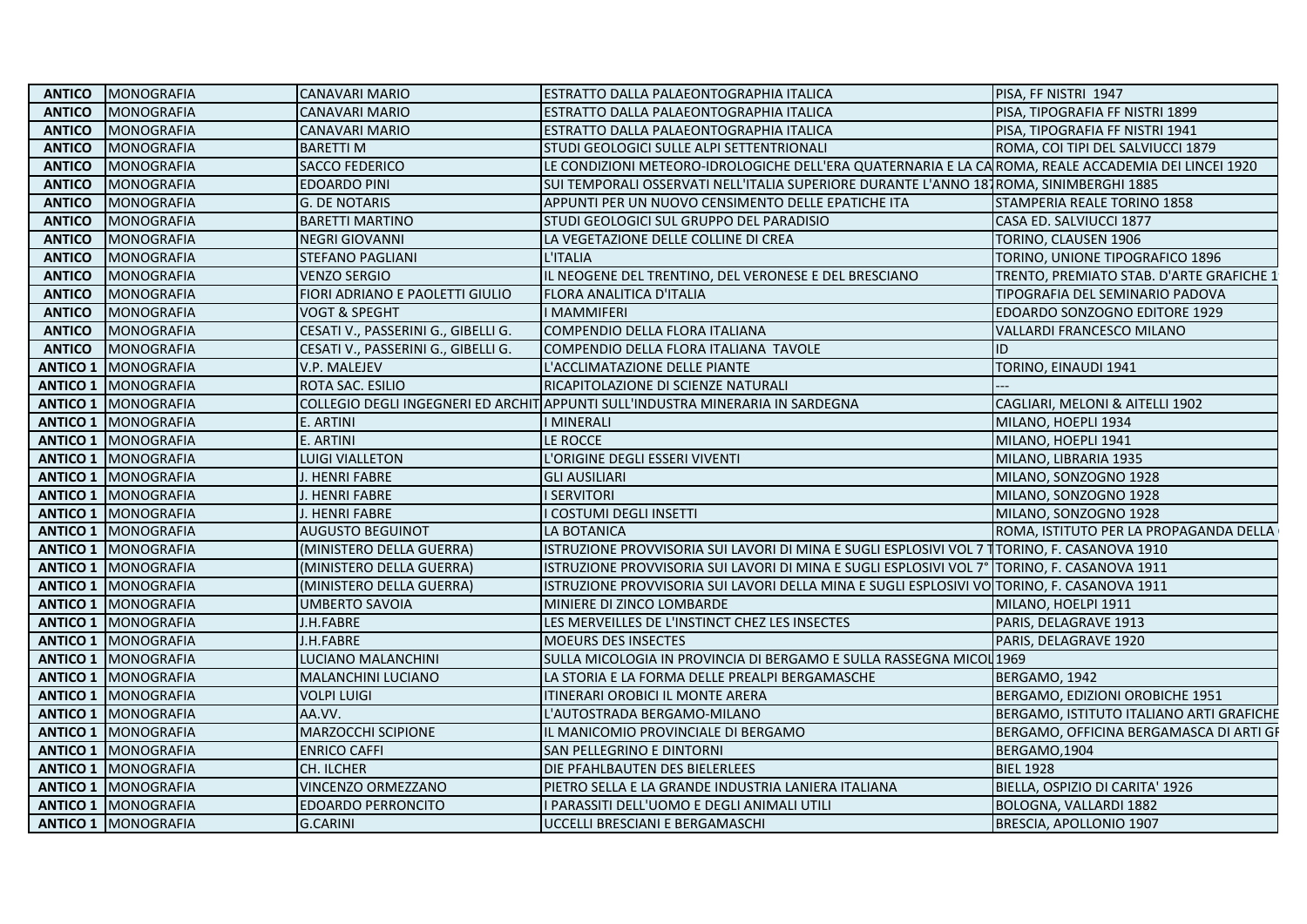| <b>ANTICO 1   MONOGRAFIA</b> | <b>ARIETTI NINO</b>        | ASPETTI FLORISTICI DELLA CAMPAGNA DI MONTICHIARI                                              | BRESCIA, APOLLONIO 1943                    |
|------------------------------|----------------------------|-----------------------------------------------------------------------------------------------|--------------------------------------------|
| <b>ANTICO 1   MONOGRAFIA</b> | <b>ARIETTI NINO</b>        | NEI MONTI BRESCIANI SULLE ORME DI UN BOTANICO DELL'800 GIOVANNI BRESCIA, GEROLDI 1956         |                                            |
| <b>ANTICO 1   MONOGRAFIA</b> | <b>ANGELO PINETTI</b>      | BERGAMO E LE SUE VALLI                                                                        | BRESCIA, GIULIO VANNINI 1921               |
| <b>ANTICO 1   MONOGRAFIA</b> | A.ZAMMARCHI                | 800 FACILI ESPERIENZE DI FISICA                                                               | BRESCIA, LA SCUOLA, 1930                   |
| <b>ANTICO 1   MONOGRAFIA</b> | P. VOGLINO                 | IL CARBONE DEL GRANOTURCO                                                                     | CASALE, CASSONE 1891                       |
| <b>ANTICO 1   MONOGRAFIA</b> | E. VOGLINO                 | <b>BOSCHI E PASCOLI ALPESTRI</b>                                                              | CASALMONFERRATO, FRATELLI OTTAVI 1923      |
| <b>ANTICO 1   MONOGRAFIA</b> | <b>ZENARI SILVIA</b>       | LE STAZIONI RUPESTRI D'ALTA MONTAGNA                                                          | CITTA' DI CASTELLO, LEONARDO DA VINCI 1930 |
| <b>ANTICO 1   MONOGRAFIA</b> | <b>ZENARI SILVIA</b>       | CARATTERI DELLA VEGETAZIONE IN VAL CELLINA                                                    | FORLI', VALBONESI 1925                     |
| <b>ANTICO 1   MONOGRAFIA</b> | <b>ORAZIO GAVIOLI</b>      | NOTE SULLA FLORA LUCANA                                                                       | FORLI', VALBONESI 1926                     |
| <b>ANTICO 1   MONOGRAFIA</b> | <b>ORAZIO GAVIOLI</b>      | NOTE SULLA FLORA LUCANA                                                                       | FORLI', VALBONESI 1928                     |
| <b>ANTICO 1   MONOGRAFIA</b> | COZZAGLIO ARTURO           | STUDI DI LIMNOGENIA BENACENSE ORIGINE DEL GOLFO DI SALO'                                      | GIOVANELLI, 1932                           |
| <b>ANTICO 1   MONOGRAFIA</b> | <b>ENTE MAREMMA</b>        | LA RIFORMA AGRARIA IN MAREMMA                                                                 | GROSSETO, 1953                             |
| <b>ANTICO 1   MONOGRAFIA</b> | <b>BEGUINOT AUGUSTO</b>    | CONTRIBUTO ALLA FLORA DEL LAGO DI GARDA E DI REGIONI FINITIME                                 | MESSINA, GUERRIERA 1924                    |
| <b>ANTICO 1   MONOGRAFIA</b> | M. TORCHIO                 | L'ACQUARIO DEL MUSEO CIVICO DI STORIA NATURALE DI MILANO                                      | <b>MILANO, 1964</b>                        |
| <b>ANTICO 1   MONOGRAFIA</b> | MALANCHINI LUCIANO         | SULLA PRESENZA DI ARGILLE FOSSILIFERE DEL PLIOCENE NEL SOTTOSUOLOMILANO, COLOMBI 1942         |                                            |
| <b>ANTICO 1   MONOGRAFIA</b> | LUIGI FIGUIER              | L'UOMO PRIMITIVO                                                                              | MILANO, FRATELLI TREVES 1883               |
| <b>ANTICO 1   MONOGRAFIA</b> | C. PIERSANTI               | LE PIANTE PARASSITE ED INFESTANTI PIU' DANNOSE ALL'AGRICOLTURA                                | MILANO, HOELPI 1926                        |
| <b>ANTICO 1   MONOGRAFIA</b> | <b>I.BENCIVENNI</b>        | I PRODIGI DELLA SCIENZA                                                                       | MILANO, LA SANTA 1927                      |
| <b>ANTICO 1   MONOGRAFIA</b> | <b>EDUARDO FLORES</b>      | NOZIONI DI SCIENZE NATURALI ED IGIENE                                                         | MILANO, SIGNORELLI 1936                    |
| <b>ANTICO 1   MONOGRAFIA</b> | J. HENRI FABRE             | LA TERRA LETTURA E LEZIONI PER TUTTI SULLA TERRA E GLOBO                                      | MILANO, SONZOGNO 1928                      |
| <b>ANTICO 1   MONOGRAFIA</b> | J.H. FABRE                 | <b>LA PIANTA</b>                                                                              | MILANO, SONZOGNO 1928                      |
| <b>ANTICO 1   MONOGRAFIA</b> | J. HENRI FABRE             | LE MERAVIGLIE DELL'ISTINTO NEGLI INSETTI                                                      | MILANO, SONZOGNO 1928                      |
| <b>ANTICO 1   MONOGRAFIA</b> | J. HENRI FABRE             | <b>I DEVASTATORI</b>                                                                          | MILANO, SONZOGNO 1928                      |
| <b>ANTICO 1   MONOGRAFIA</b> | <b>FELICE FRANCESCHINI</b> | LE FARFALLE                                                                                   | MILANO, TREVES 1870                        |
| <b>ANTICO 1   MONOGRAFIA</b> | LUIGI FIGUIER              | <b>MOLLUSCHI E ZOOFITI</b>                                                                    | MILANO, TREVES 1882                        |
| <b>ANTICO 1   MONOGRAFIA</b> | <b>GALILEO GALILEI</b>     | <b>VITA ED OPERE</b>                                                                          | MILANO, VALLARDI 1924                      |
| <b>ANTICO 1   MONOGRAFIA</b> | <b>GUIDO BONARELLI</b>     | LE AMMONITI DEL ROSSO AMMONITICO                                                              | MODENA, 1899                               |
| <b>ANTICO 1   MONOGRAFIA</b> | ABELE DE BLASIO            | L'UOMO PREISTORICO IN ITALIA                                                                  | NAPOLI, STABILIMENTO TIPOGRAFICO DELL'UN   |
| <b>ANTICO 1   MONOGRAFIA</b> | <b>ZENARI SILVIA</b>       | ZONE RISORGIVE NEL FRIULI OCCIDENTALE ED I SUOI CARATTERI FIORISTICPADOVA, 1928               |                                            |
| <b>ANTICO 1   MONOGRAFIA</b> | <b>MAXIME HELENE</b>       | LES GALERIES SOUTERRAINES                                                                     | PARIS, LIBRAIRIE HACHETTE 1876             |
| <b>ANTICO 1   MONOGRAFIA</b> | <b>G. BONARELLI</b>        | ESCURSIONI DELLA SOCIETA' GEOLOGICA ITALIANA                                                  | ROMA, ACCADEMIA DEI LINCEI 1899            |
| <b>ANTICO 1 I</b> MONOGRAFIA | <b>ZENARI SILVIA</b>       | FORME EREDITARIE E VARIABILITA' NEI CICLI DI "SONCHUS ALERACEUS" L. ROMA, G. BARDI 1921       |                                            |
| <b>ANTICO 1   MONOGRAFIA</b> | <b>ZENARI SILVIA</b>       | INTORNO ALLA SISTEMATICA DI "SONCHUS ALERACEUS" L. EM. E DI SONC ROMA, G. BARDI 1921          |                                            |
| <b>ANTICO 1   MONOGRAFIA</b> | <b>ZENARI SILVIA</b>       | IL CARATTERE "SEMI DURI" IN RAPPORTO CON LA DISCENDENZA E L'AMBI ROMA, LEONARDO DA VINCI 1929 |                                            |
| <b>ANTICO 1   MONOGRAFIA</b> | C. BONOMINI                | RILIEVI GEOLOGICI A SINISTRA DI VAL TOSCOLANO                                                 | ROMA, SABBADINI 1937                       |
| <b>ANTICO 1   MONOGRAFIA</b> | A. PIROVANO                | FIORI ERMAFRODITI NELLA CUCURBITA IBRIDE ELETTROGENITE                                        | ROMA, TIPOGRAFIA DEL SENATO 1927           |
| <b>ANTICO 1   MONOGRAFIA</b> | A. PIROVANO                | SULLE OSSERVAZIONI CRITICHE ELETTROBIOLOGICHE                                                 | ROMA, TIPOGRAFIA DEL SENATO 1927           |
| <b>ANTICO 1   MONOGRAFIA</b> | A. PIROVANO                | OSSERVAZIONI FISIO-GENETICHE SUL MAIS                                                         | ROMA, TIPOGRAFIA DEL SENATO 1928           |
| <b>ANTICO 1   MONOGRAFIA</b> | <b>MARIO CERMENATI</b>     | L'EVOLUZIONE E I MOMENTI STORICI DELLE SCIENZE GEOLOGICHE                                     | ROMA, TIPOGRAFIA DELL'UNIONE 1893          |
| <b>ANTICO 1   MONOGRAFIA</b> | <b>MARIO CERMENATI</b>     | LA VALTELLINA ED I NATURALISTI                                                                | SONDRIO, QUADRI 1892                       |
| <b>ANTICO 1 MONOGRAFIA</b>   | <b>GIGLIO TOS</b>          | TRA LE FARFALLE                                                                               | TORINO, CARLO CLAUSEN 1906                 |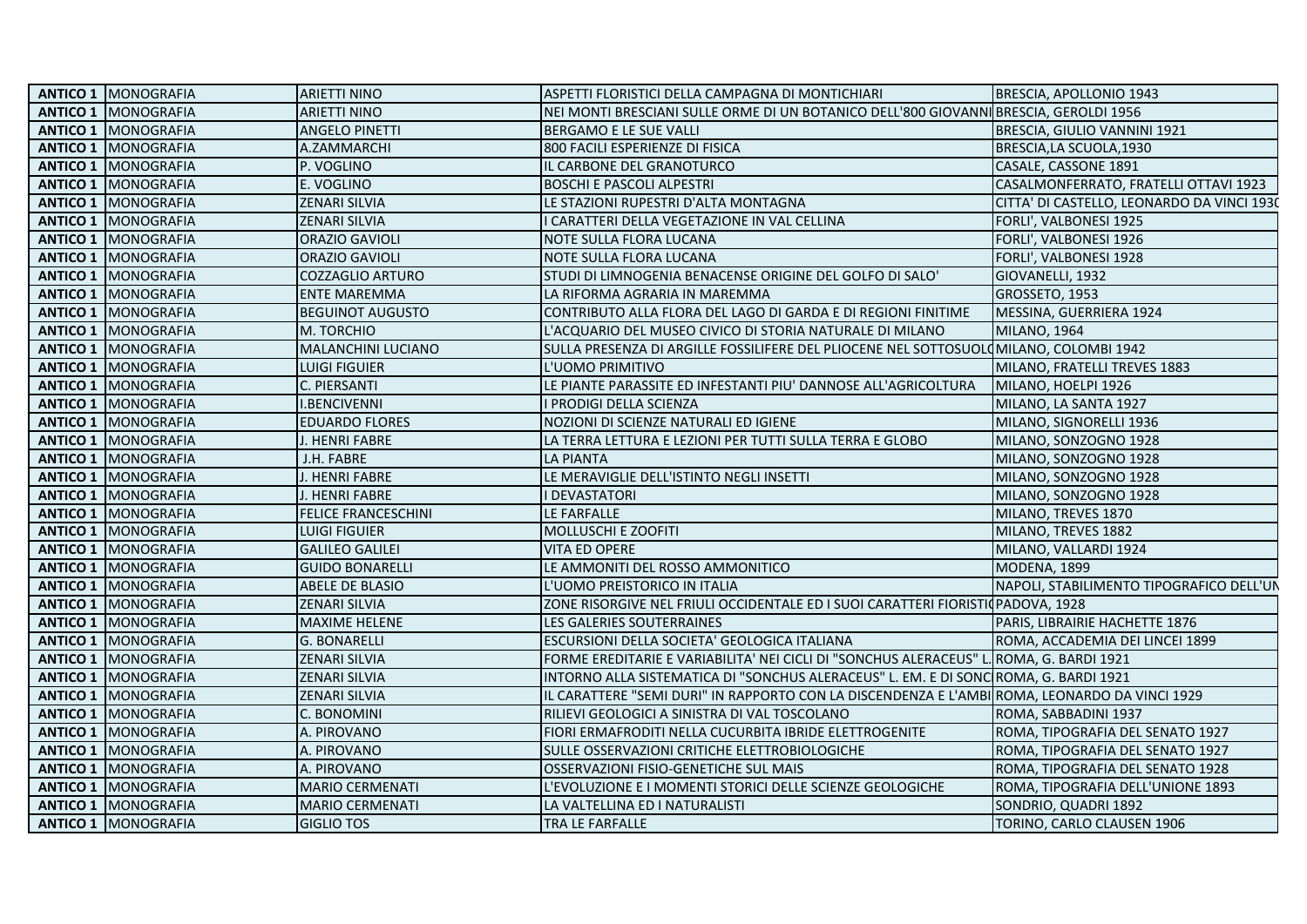| <b>ANTICO 1   MONOGRAFIA</b>  | P. VOGLINO                     | IL CARBONE DELLE SPIGHE                                                                       | TORINO, CASANOVA 1891                       |
|-------------------------------|--------------------------------|-----------------------------------------------------------------------------------------------|---------------------------------------------|
| <b>ANTICO 1   MONOGRAFIA</b>  | <b>ENRICO FAIRFIELD OSBORN</b> | <b>DAI GRECI A DARWIN</b>                                                                     | TORINO, FRATELLI BOCCA 1901                 |
| <b>ANTICO 1 MONOGRAFIA</b>    | PAOLO PEOLA                    | <b>BOTANICA E ZOOLOGIA</b>                                                                    | TORINO, PARAVIA 1936                        |
| <b>ANTICO 1   MONOGRAFIA</b>  | <b>EDOARDO THORPE</b>          | STORIA DELLA CHIMICA                                                                          | TORINO, S.T.E.N. 1911                       |
| <b>ANTICO 1   MONOGRAFIA</b>  | <b>GIOVANNI BOBBA</b>          | <b>ALPI MARITTIME</b>                                                                         | TORINO, SEZIONE DI TORINO CAI 1908          |
| <b>ANTICO 1   MONOGRAFIA</b>  | <b>COZZAGLIO ARTURO</b>        | SUL LAGHETTO DI BONDO IN TERRITORIO DI TREMOSINE (LAGO DI GARDA TORINO, VILLARBORDIO 1941     |                                             |
| <b>ANTICO 1   MONOGRAFIA</b>  | J. HENRI FABBRE                | LA VITA DEGLI INSETTI                                                                         | SONZOGNO 1934                               |
| <b>ANTICO 1</b><br>MONOGRAFIA | ANGELUCCI ANGELO               | CATALOGO DELLA ARMERIA REALE                                                                  | <b>EDITRICE CANDELETTI 1890</b>             |
| <b>ANTICO 1 MONOGRAFIA</b>    | ORAZIO GAVIOLI                 | NOTE SULLA FLORA LUCANA                                                                       | VALBONESI 1927                              |
| <b>ANTICO 2   MONOGRAFIA</b>  | <b>FERDINANDO SORDELLI</b>     | STUDI SULLA VEGETAZIONE DI LOMBARDIA DURANTE I TEMPI GEOLOGICI MILANO, L.F. COGLIATI 1896     |                                             |
| <b>ANTICO 2 IMONOGRAFIA</b>   | <b>GIORGIO FIORI</b>           | CONTRIBUTO ALLA CONOSCENZA DEGLI INSETTI DEL "DAUCUS CAROTA" LIBOLOGNA, COMPOSITORI 1947      |                                             |
| <b>ANTICO 2   MONOGRAFIA</b>  | F. SESTINI                     | IN QUAL MODO AGISCE LO ZOLFO                                                                  | FIRENZE, CELLINI 1890                       |
| <b>ANTICO 2 MONOGRAFIA</b>    | <b>FRANCESCO PASSERINI</b>     | ETIMOLOGIA MINERALOGICA                                                                       | PISA, PIERACCINI                            |
| <b>ANTICO 2   MONOGRAFIA</b>  | <b>ENRICO CAFFI</b>            | CRONOLOGIA GEOLOGICA DELLE VALLI BERGAMASCHE                                                  | BERGAMO, C.CONTI 1923                       |
| <b>ANTICO 2 IMONOGRAFIA</b>   | AA.VV.                         | OSSERVATORIO METEORO-SISMICO                                                                  | BIELLE, AMOSSO 1940                         |
| <b>ANTICO 2   MONOGRAFIA</b>  | <b>VITTORIO GUIZZARDI</b>      | ZOOLOGIA E BOTANICA PERGLI ISTITUTI TECNICI E MAGISTRALI VOL 1                                | MILANO, LA PRORA 1939                       |
| <b>ANTICO 2   MONOGRAFIA</b>  | G. DE ALESSANDRI               | SOPRA ALCUNI FOSSILI AQUITANIANI                                                              |                                             |
| <b>ANTICO 2   MONOGRAFIA</b>  | W.SALOMON                      | SCHEINBARE FACETTENGESCHIEBE IN DER GRUNDMORANE DES MONTE S                                   |                                             |
| <b>ANTICO 2   MONOGRAFIA</b>  | <b>ARIETTI NINO</b>            | FLORULA DELLA LOBBIA ALTA NEL GRUPPO DELL'ADAMELLO                                            |                                             |
| <b>ANTICO 2   MONOGRAFIA</b>  | MASSALONGO C.B.                | LE GALLE NELLA FLORA ITALICA                                                                  |                                             |
| <b>ANTICO 2   MONOGRAFIA</b>  | <b>B.STUDER</b>                | <b>GEOLOGISCHEN KARTE DER SCHWEIZ</b>                                                         | 1869                                        |
| <b>ANTICO 2   MONOGRAFIA</b>  | <b>BONARELLI GUIDO</b>         | <b>PARONICERAS</b>                                                                            | 1893                                        |
| <b>ANTICO 2 MONOGRAFIA</b>    | <b>BONARELLI GUIDO</b>         | LE ESCURSIONI COMPIUTE DURANTE LA LII RIUNIONE DELLA SOCIETA' GEO1940                         |                                             |
| <b>ANTICO 2   MONOGRAFIA</b>  | <b>MARIO JAGGLI</b>            | CENNI SULLA FLORA TICINESE                                                                    | BELLIZONA, ISTISTUTO EDITORIALE TICINESE 19 |
| <b>ANTICO 2   MONOGRAFIA</b>  | <b>T.V. ZAPPAROLI</b>          | COLTIVAZIONE INTENSIVA DEL GRANOTURCO PREPARAZIONE ED USO DEL BERGAMO, 1929                   |                                             |
| <b>ANTICO 2   MONOGRAFIA</b>  | REGAZZONI LUIGI                | DELL'ACQUA ALCALINA SOLFOROSA DI BERBENNO                                                     | BERGAMO, CATTANEO 1880                      |
| <b>ANTICO 2   MONOGRAFIA</b>  | POLLI PIETRO                   | ANALISI CHIMICA DELL'ACQUA MINERALE DI BREMBILLA                                              | BERGAMO, GAFFURI E GATTI 1876               |
| <b>ANTICO 2   MONOGRAFIA</b>  | AA.VV.                         | PICCOLA BIBLIOGRAFIA IDROLOGICA-MINERALE DELLA PROVINCIA DI BER BERGAMO, GAFFURI E GATTI 1880 |                                             |
| <b>ANTICO 2   MONOGRAFIA</b>  | <b>VARISCO ANTONIO</b>         | ILLUSTRAZIONE OROGRAFICO-GEOLOGICA DEL PANORAMA DELLE PREALPIBERGAMO, GAFFURI E GATTI 1881    |                                             |
| <b>ANTICO 2   MONOGRAFIA</b>  | <b>RODEGHER EMILIO</b>         | NOVISSIMO PROSPETTO DELLA FLORA DELLA PROVINCIA DI BERGAMO                                    | BERGAMO, ISTITUTO DI ARTI GRAFICHE 1920     |
| <b>ANTICO 2   MONOGRAFIA</b>  | <b>ENRICO CAFFI</b>            | I RAGNI DI CALABRIA                                                                           | BERGAMO, S.ALESSANDRO 1895                  |
| <b>ANTICO 2   MONOGRAFIA</b>  | AA.VV.                         | <b>SCIENTIA</b>                                                                               | <b>BOLOGNA, ZANICHELLI 1911</b>             |
| <b>ANTICO 2   MONOGRAFIA</b>  | <b>GIUSEPPE DE LORENZO</b>     | LEONARDO DA VINCI E LA GEOLOGIA                                                               | BOLOGNA, ZANICHELLI 1920                    |
| <b>ANTICO 2   MONOGRAFIA</b>  | <b>GIOVANNI CAPELLINI</b>      | <b>RICORDI VOL 1</b>                                                                          | BOLOGNA, ZANICHELLI 1914                    |
| <b>ANTICO 2   MONOGRAFIA</b>  | <b>GIOVANNI CAPELLINI</b>      | <b>RICORDI VOL 2</b>                                                                          | BOLOGNA, ZANICHELLI 1914                    |
| <b>ANTICO 2   MONOGRAFIA</b>  | <b>CRESCINI ARTURO</b>         | LE OPUNZIE NEL TERRITORIO BRESCIANO                                                           | BRESCIA 1968                                |
| <b>ANTICO 2 MONOGRAFIA</b>    | <b>ARIETTI NINO</b>            | LINEAMENTI DEL PAESAGGIO VEGETALE E CARATTERI DELLA FLORA IN VALBRESCIA, 1963                 |                                             |
| <b>ANTICO 2   MONOGRAFIA</b>  | UGOLINI UGOLINO                | CONTRIBUTO ALLO STUDIO DELLA FLORA BRESCIANA                                                  | BRESCIA, APOLLONIO 1898                     |
| <b>ANTICO 2   MONOGRAFIA</b>  | <b>UGOLINI UGOLINO</b>         | APPENDICI ALLA FLORA DEGLI ANFITEATRI MORENICI                                                | BRESCIA, APOLLONIO 1901                     |
| <b>ANTICO 2   MONOGRAFIA</b>  | <b>G.B. CACCIAMALI</b>         | STUDIO GEOLOGICO DELLA REGIONE BOTTICINO-SERLE-GAVARDO                                        | BRESCIA, APOLLONIO 1904                     |
| <b>ANTICO 2 MONOGRAFIA</b>    | <b>G.B. CACCIAMALI</b>         | REVISIONE DELLA GEOLOGIA CAMUNA                                                               | BRESCIA, APOLLONIO 1912                     |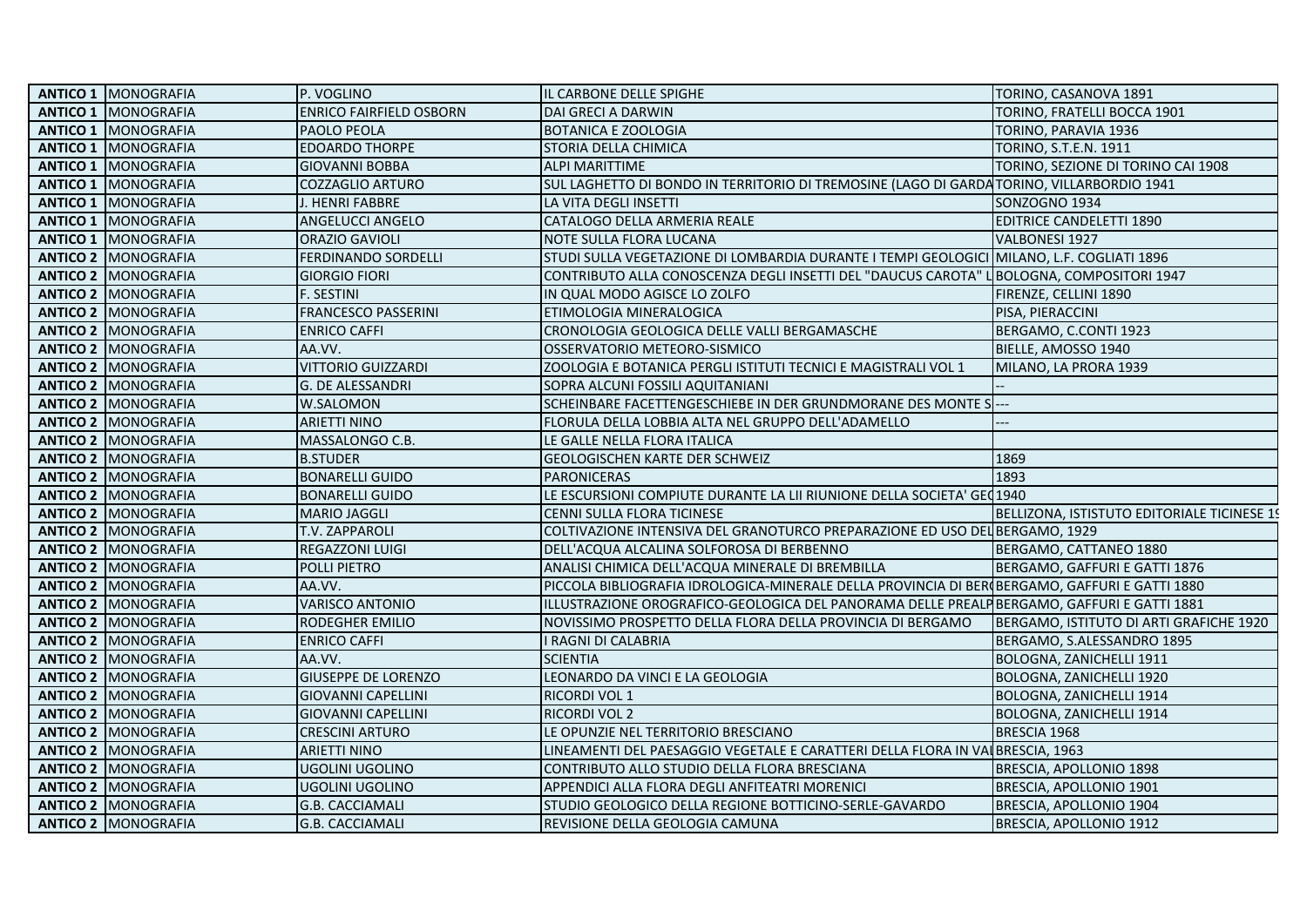| <b>ANTICO 2   MONOGRAFIA</b> | <b>GIACOMINI VALERIO</b>  | <b>MUSCHI DELLA PROVINCIA DI BRESCIA</b>                                                  | BRESCIA, APOLLONIO 1936              |
|------------------------------|---------------------------|-------------------------------------------------------------------------------------------|--------------------------------------|
| <b>ANTICO 2 MONOGRAFIA</b>   | <b>GIACOMINI VALERIO</b>  | MUSCHI DELLA PROVINCIA DI BRESCIA                                                         | BRESCIA, APOLLONIO 1937              |
| <b>ANTICO 2 MONOGRAFIA</b>   | <b>RINALDO ZARDINI</b>    | LA FLORA MONTANA E ALPINA DI CORTINA D'AMPEZZO                                            | CORTINA, AZIENDA AUTONOMA 1939       |
| <b>ANTICO 2   MONOGRAFIA</b> | <b>ZENARI SILVIA</b>      | SOPRA ALCUNE FORME ITALIANE DEL GENERE GLADIUS                                            | FIRENZE, BOTANICA 1928               |
| <b>ANTICO 2 MONOGRAFIA</b>   | AA.VV.                    | COMMEMORAZIONE DI QUINTINO SELLA                                                          | FIRENZE, FIERAMOSCA 1884             |
| <b>ANTICO 2 MONOGRAFIA</b>   | P.BOLZON                  | STUDIO FITOGEOGRAFICO SULL'ANFITEATRO MORENICO DI IVREA                                   | FIRENZE, PELLAS 1915                 |
| <b>ANTICO 2   MONOGRAFIA</b> | <b>ANTONINO ANILE</b>     | QUESTO E' L' UOMO                                                                         | FIRENZE, VALLECCHI EDITORE, 1951     |
| <b>ANTICO 2   MONOGRAFIA</b> | <b>ANTONINO ANILE</b>     | BELLEZZA E VERITA' DELLE COSE                                                             | FIRENZE, VALLECCHI EDITORE, 1951     |
| <b>ANTICO 2 MONOGRAFIA</b>   | <b>ZENARI SILVIA</b>      | NUOVE OSSERVAZIONI SULLA FLORA DELLE PREALPI CARNICHE                                     | FORLI', VALBNESI 1927                |
| <b>ANTICO 2   MONOGRAFIA</b> | <b>GIACOMINI VALERIO</b>  | SAGGIO PRELIMINARE SULLE ARTEMISIE DEL GRUPPO GENIPI                                      | FORLI, VALBONESI 1950                |
| <b>ANTICO 2   MONOGRAFIA</b> | L. FIGUIER                | <b>GLI INSETTI</b>                                                                        | FRATELLI TREVES MILANO 1907          |
| <b>ANTICO 2   MONOGRAFIA</b> | BINI G.                   | I PESCI DELLE ACQUE INTERNE D'ITALIA                                                      | <b>GARZANTI</b>                      |
| <b>ANTICO 2 MONOGRAFIA</b>   | <b>JATTA A.</b>           | LICHENI ESOTICI DELL'ERBARIO LEVIER                                                       | GENOVA, CIMINAGO1903                 |
| <b>ANTICO 2   MONOGRAFIA</b> | <b>GIOVANNI CAPELLINI</b> | <b>DOPO LA LAUREA</b>                                                                     | IMOLA, GALEATI 1909                  |
| <b>ANTICO 2   MONOGRAFIA</b> | <b>TEOFIL WOJTERSKI</b>   | LE PARC NATIONAL SLOWINSKI                                                                | KRAKOW, 1960                         |
| <b>ANTICO 2 MONOGRAFIA</b>   | ST.PAWLOWSKA              | LES ESPECES ENDEMIQUES EN POLOGNE                                                         | <b>KRAKOW, 1960</b>                  |
| <b>ANTICO 2 MONOGRAFIA</b>   | <b>BRONISLAW FERENS</b>   | LE HIBOU GRAND-DUC BUBO BUBO EN POLOGNE                                                   | KRAKOW, 1960                         |
| <b>ANTICO 2   MONOGRAFIA</b> | <b>MARIO CERMENATI</b>    | LA VALSASSINA                                                                             | LECCO, GIUSEPPE MAGNI 1904           |
| <b>ANTICO 2   MONOGRAFIA</b> | <b>ROSSI PIETRO</b>       | NUOVI CONTRIBUTI ALLA CONOSCENZA DELLA FLORA D'ITALIA                                     | <b>MILANO 1926</b>                   |
| <b>ANTICO 2 MONOGRAFIA</b>   | <b>ROSSI PIETRO</b>       | NUOVI CONTRIBUTI ALLA CONOSCENZA DELLA FLORA D'ITALIA                                     | <b>MILANO 1928</b>                   |
| <b>ANTICO 2   MONOGRAFIA</b> | <b>ERMENEGILDO PINI</b>   | DI ALCUNI FOSSILI SINGOLARI DELLA LOMBARDIA AUSTRIACA                                     | MILANO,                              |
| <b>ANTICO 2   MONOGRAFIA</b> | <b>GIUSEPPE NANGERONI</b> | INTERESSANTI FENOMENI GEOMORFOLOGICO NEL LIVIGNASCO                                       | <b>MILANO, 1942</b>                  |
| <b>ANTICO 2 MONOGRAFIA</b>   | <b>MAMELI ITALIA</b>      | NOTIZIE GEOGRAFICHE SUL LAGO DI ENDINE                                                    | MILANO, 1942                         |
| <b>ANTICO 2 MONOGRAFIA</b>   | <b>GIACOMINI VALERIO</b>  | ILLUSTRAZIONE DI UNA RECENTE ICONOGRAFIA DI PIANTE LOMBARDE                               | <b>MILANO, 1952</b>                  |
| <b>ANTICO 2   MONOGRAFIA</b> | <b>DURER BERNARDO</b>     | <b>CENNI IDROLOGICI</b>                                                                   | MILANO, BERNARDONI 1867              |
| <b>ANTICO 2   MONOGRAFIA</b> | <b>T.TARAMELLI</b>        | <b>GEOLOGIA</b>                                                                           | MILANO. BERNARDONI 1883              |
| <b>ANTICO 2 MONOGRAFIA</b>   | <b>ADOLFO BADIN</b>       | <b>GROTTE E CAVERNE</b>                                                                   | MILANO, BIBLIOTECA UTILE 1868        |
| <b>ANTICO 2 MONOGRAFIA</b>   | ED. MOLTONI               | GLI UCCELLI ITALIANI TIPICAMENTE ALPINI                                                   | MILANO, CAI 1927                     |
| <b>ANTICO 2   MONOGRAFIA</b> | <b>FILIPPO TAJANI</b>     | LE GRANDI INVENZIONI                                                                      | MILANO, GENTILE 1944                 |
| <b>ANTICO 2   MONOGRAFIA</b> | A. DESIO                  | SULLA STRUTTURA E TETTONICA DELL'ALBENZA E DELLA VAL IMAGNA                               | MILANO, HOEPLI 1927                  |
| <b>ANTICO 2 MONOGRAFIA</b>   | <b>VITTORIO GUIZZARDI</b> | ZOOLOGIA E BOTANICA PERGLI ISTITUTI TECNICI E MAGISTRALI VOL 1                            | MILANO, LA PRORA 1939                |
| <b>ANTICO 2   MONOGRAFIA</b> | <b>VILLA</b>              | ULTERIORI OSSERVAZIONI GEOGNOSTICHE SULLA BRIANZA                                         | MILANO, SALVI 1857                   |
| <b>ANTICO 2   MONOGRAFIA</b> | <b>VILLA GIOVANNI</b>     | OSSERVAZIONI GEOGNOSTICHE E GEOLOGICHE FATTI IN UNA GITA SOPRA MILANO, SALVI E COMP. 1857 |                                      |
| <b>ANTICO 2 MONOGRAFIA</b>   | <b>AUGUSTO VILLA</b>      | TEORIA DEL REGOLO CALCOLATORE                                                             | MILANO, SONZOGNO                     |
| <b>ANTICO 2 MONOGRAFIA</b>   | TRAVERSO GIOV. BATT.      | PER LA LOTTA CONTRO GLI ALLEVAMENTI CAGIONATI DAI FUNGHI                                  | MILANO, TIPOGRAFIA DEGLI OPERAI 1907 |
| <b>ANTICO 2   MONOGRAFIA</b> | <b>DAMIANO MUONI</b>      | ANTICHITA' ROMANE NEL BASSO BERGAMASCO E CENNI STORICI SOPRA (MILANO, 1875                |                                      |
| <b>ANTICO 2 IMONOGRAFIA</b>  | <b>EDGARDO MOLTONI</b>    | L'INVASIONE DEL CROCERE IN ITALIA NEL1927                                                 | MILANO, FUSI 1928                    |
| <b>ANTICO 2 MONOGRAFIA</b>   | L. MACCHIATI              | GRANULI D'AMIDO INCAPSULATI DEI TEGUMENTI SEMINALI                                        | MODENA, NAMIAS 1898                  |
| <b>ANTICO 2 MONOGRAFIA</b>   | PICAGLIA LUIGI            | <b>BIBLIOGRAFIA BOTANICA</b>                                                              | MODENA, VINCENZI 1892                |
| <b>ANTICO 2   MONOGRAFIA</b> | <b>MENIER M</b>           | SUR LES OPHIOGLOSSES DE LA FLORE DE L'OUEST                                               | <b>NANTES</b>                        |
| <b>ANTICO 2 MONOGRAFIA</b>   | L.O. FERRERO              | LE PIETRE CONSIDERATE DAL LATO NATURALE                                                   | NAPOLI,1871                          |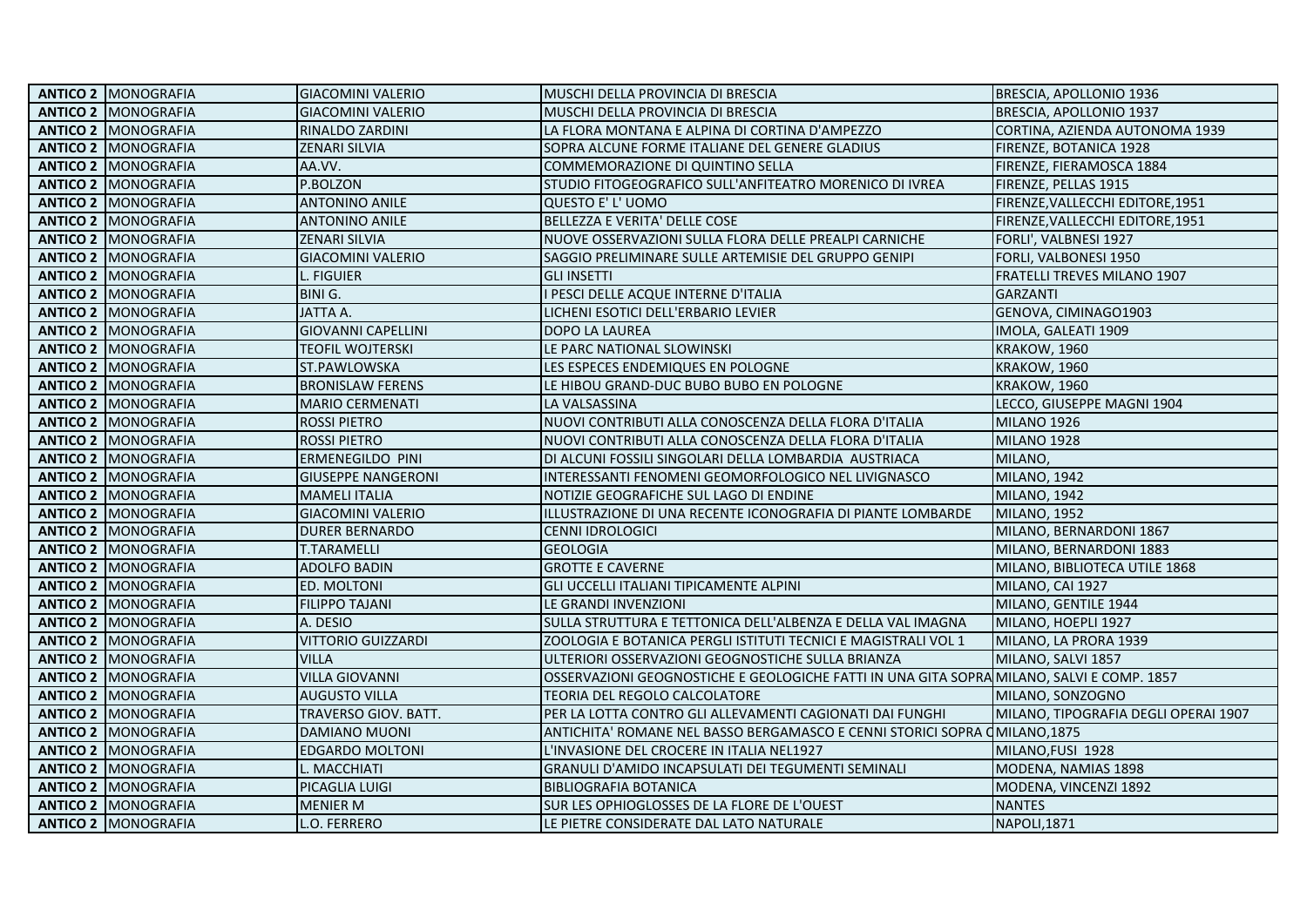| <b>ZENARI SILVIA</b><br>LA VEGETAZIONE DEI MAGREDI NELL'ALTA PIANURA DEL FRIULI OCCIDENT PADOVA, 1928<br><b>ANTICO 2 MONOGRAFIA</b><br>PADOVA, A.P.E.<br><b>ANTICO 2 MONOGRAFIA</b><br>PLINIO UCCELLI<br>I MINERALI E LE ROCCE<br><b>ANTICO 2 MONOGRAFIA</b><br><b>GIOVANNI OMBONI</b><br>PADOVA, GALLINA 1898<br>IL GABINETTO DI GEOLOGIA<br><b>ANTICO 2 MONOGRAFIA</b><br><b>G. COTTEAU</b><br>LE PREHISTORIQUE<br>PARIS, BAILLIERE 1889<br><b>ANTICO 2   MONOGRAFIA</b><br><b>RAYMOND FURON</b><br>LA PREHISTOIRE<br>PARIS, LIBRARIE SCIENTIFIQUE ALBERT BLANCH<br><b>ANTICO 2 MONOGRAFIA</b><br><b>GIACOMINI VALERIO</b><br>LICHENI DI VALLE CAMONICA<br><b>PAVIA, 1936</b><br><b>ANTICO 2 MONOGRAFIA</b><br><b>GIACOMINI VALERIO</b><br>FLORULA DELLA CAVERNA BUCO DEL FRATE<br><b>PAVIA, 1937</b><br><b>ANTICO 2 MONOGRAFIA</b><br>REVISIONE DELLE BRIOFITE DELL'ITALIA MERIDIONALE APPARTENENTI ALL PAVIA, 1938<br><b>GIACOMINI VALERIO</b><br><b>ANTICO 2 MONOGRAFIA</b><br><b>GIACOMINI VALERIO</b><br>CONTRIBUTO ALLA CONOSCENZA DELLA FLORA LOMBARDA<br><b>PAVIA, 1950</b><br><b>ANTICO 2 MONOGRAFIA</b><br><b>SARTORIO ACHILLE</b><br><b>MUSEO MINERALOGICO</b><br>PAVIA, FUSI 1877<br><b>ANTICO 2 MONOGRAFIA</b><br><b>BERTOSSIF.</b><br>CONTRIBUTO ALLA CONOSCENZA DELLA FLORA DEI DINTORNI DI BORMIO PAVIA, PONZIO 1950<br><b>BERTOSSIF.</b><br>APPUNTI GEOBOTANICI SU DI UN DOSSO SABBIOSO DELLA LOMELLINA PA PAVIA, PONZIO 1950<br><b>ANTICO 2 MONOGRAFIA</b><br><b>ANTICO 2 MONOGRAFIA</b><br><b>RENZO SCOSSIROLI</b><br>IMPIEGO DI SCHEMI E METODI STATISTICI NELLA SPERIMENTAZIONE AGRAROMA, 1949<br><b>ANTICO 2 MONOGRAFIA</b><br><b>G. BONARELLI</b><br>OSSERVAZIONI SUL TOARCIANO E L'ALECIANO<br>ROMA, ACCADEMIA DEI LINCEI 1893<br><b>ANTICO 2 MONOGRAFIA</b><br><b>BONARELLI GUIDO</b><br>MISCELLANEA DI NOTE GEOLOGICHE E PALEONTOLOGICHE<br>ROMA, CUGGIANI 1903<br><b>ANTICO 2 MONOGRAFIA</b><br>C. F. PARONA<br>SPIGOLATURE PALANTOLOGICHE<br>ROMA, CUGGIANI 1928<br><b>ANTICO 2 MONOGRAFIA</b><br>MARIO CERMENATI<br>LA STORIA DELLE SCIENZE<br>ROMA, DIREZIONE DELLA NUOVA ANTOLOGIA<br><b>ANTICO 2 MONOGRAFIA</b><br>E. VILLA<br>IL CORPO UMANO<br>ROMA, PARAVIA 1930<br><b>ANTICO 2 MONOGRAFIA</b><br><b>FEDERICO SACCO</b><br>LIAS DELL'ALTA VALLE DELLA STURA DI CUNEO<br>ROMA, TIPOGRAFIA NAZIONALE 1886<br><b>ANTICO 2   MONOGRAFIA</b><br><b>BROCCHI</b><br>CONCHIOLOGIA FOSSILE SUBAPPENNINA<br><b>ROSSI RONCHETTI</b><br><b>ANTICO 2 MONOGRAFIA</b><br><b>BETTONI PIO</b><br>SALO', DEVOTI 1907<br>IL BENACO CENNI E DATI<br><b>ANTICO 2 MONOGRAFIA</b><br><b>RODEGHER &amp; VENANZI</b><br>PROSPETTO DELLA FLORA DELLA PROVINCIA DI BERGAMO Nº COPIE 19<br>STAB. TIPOGRAFICO SOCIALE TREVIGLIO 1894<br><b>ANTICO 2 MONOGRAFIA</b><br><b>TURATI EMILIO Conte</b><br>NUOVE FORME DI LEPIDOTTERI<br>STABILIMENTO TIPOGRAFICO VIRZI<br><b>ANTICO 2 MONOGRAFIA</b><br><b>TURATI EMILIO</b><br>NUOVE FORME DI LEPIDOTTERI E NOTE CRITICHE<br>STABILIMENTO TIPOGRAFICO VIRZI<br><b>ANTICO 2 MONOGRAFIA</b><br><b>TURATI EMILIO</b><br>ALCUNE NUOVE FORME DI LEPIDOTTERI<br>STABILIMENTO TIPOGRAFICO VIRZI<br><b>ANTICO 2 MONOGRAFIA</b><br><b>HANS KONWICZKA</b><br><b>SCHMETTERLINGE</b><br><b>SURTH I.B.</b><br><b>ANTICO 2 MONOGRAFIA</b><br>RELAZIONE DEL PRESIDENTE DEL DIRETTORIO PROVVISORIO DELL'ENTE AUTIVOLI, MAIELLA 1926<br><b>ANTICO 2 MONOGRAFIA</b><br><b>BONARELLI GUIDO</b><br>RICERCHE ANALITICHE SOPRA UNA ROCCIA SEDIMENTARIA DI LOMBARDIATORINO, 1900<br><b>ANTICO 2 MONOGRAFIA</b><br><b>GUSTAVO UZIELLI</b><br>TORINO, CAI 1890<br>LEONARDO DA VINCI E LE ALPI<br><b>ANTICO 2 MONOGRAFIA</b><br><b>U. VALBUSA</b><br>ALLIONIA GIARDINO ALPINO DELLA SELEZIONE DI TORINO DEL CAI<br>TORINO, CAI 1904<br><b>ANTICO 2 MONOGRAFIA</b><br><b>BONARELLI GUIDO</b><br><b>GIURA-LIAS LOMBARDO</b><br>TORINO, CLAUSEN 1894<br>FORAGGERE NUOVE E FORAGGI SELEZIONATI<br>TORINO, ECONOMIA RURALE 1908<br><b>ANTICO 2 MONOGRAFIA</b><br><b>ENRICO MUSSA</b><br>F. SACCO<br><b>ANTICO 2 MONOGRAFIA</b><br>L'ALTA VALLE PADANA DURANTE L'EPOCA DELLE TERRAZZE<br>TORINO, LOESCHER 1884<br><b>SERAFINO DEZANI</b><br><b>ANTICO 2   MONOGRAFIA</b><br>L'ALBA DELL'UMANITA'<br>TORINO, MARIETTI 1946<br><b>ANTICO 2 MONOGRAFIA</b><br>L. BELLARDI<br>RELAZIONE INTORNO AD UNA MEMORIA DI L. BELLARDI INTITOLATA I MO<br>TORINO, REALE 1872<br><b>ANTICO 2 MONOGRAFIA</b><br><b>ANDREA MOLTONI</b><br>TORINO, S.P.E. 1959<br>LA FLORA ALPINA NEL GIARDINO DI MONTAGNA<br><b>ANTICO 2 MONOGRAFIA</b><br>TORINO, UNIONE TIPOGRAFICO 1902<br><b>TEOBALDO FISCHER</b><br>LA PENISOLA ITALIANA<br><b>ANTICO 2 MONOGRAFIA</b><br><b>SACCO FEDERICO</b><br>L'OROGENIE DE LA TERRE<br>TURIN, C. CLAUSEN 1895<br><b>ANTICO 2 MONOGRAFIA</b><br><b>SACCO FEDERICO</b><br>L'OROGENIE DE LA TERRE<br>TURIN, C. CLAUSEN 1906<br><b>ANTICO 2 MONOGRAFIA</b><br><b>G.ANTONIO MAZZOLENI</b><br>NOTE SULLO STABILIMENTO MONTANISTICO DI VALLALTA<br>VENEZIA, VISENTINI 1871 | <b>ANTICO 2 MONOGRAFIA</b> | <b>GIOVANNI OMBONI</b> | BREVI CENNI SULLA STORIA DELLA GEOLOGIA | PADOVA. EDITRICE F. SACCHETTO 1894 |
|---------------------------------------------------------------------------------------------------------------------------------------------------------------------------------------------------------------------------------------------------------------------------------------------------------------------------------------------------------------------------------------------------------------------------------------------------------------------------------------------------------------------------------------------------------------------------------------------------------------------------------------------------------------------------------------------------------------------------------------------------------------------------------------------------------------------------------------------------------------------------------------------------------------------------------------------------------------------------------------------------------------------------------------------------------------------------------------------------------------------------------------------------------------------------------------------------------------------------------------------------------------------------------------------------------------------------------------------------------------------------------------------------------------------------------------------------------------------------------------------------------------------------------------------------------------------------------------------------------------------------------------------------------------------------------------------------------------------------------------------------------------------------------------------------------------------------------------------------------------------------------------------------------------------------------------------------------------------------------------------------------------------------------------------------------------------------------------------------------------------------------------------------------------------------------------------------------------------------------------------------------------------------------------------------------------------------------------------------------------------------------------------------------------------------------------------------------------------------------------------------------------------------------------------------------------------------------------------------------------------------------------------------------------------------------------------------------------------------------------------------------------------------------------------------------------------------------------------------------------------------------------------------------------------------------------------------------------------------------------------------------------------------------------------------------------------------------------------------------------------------------------------------------------------------------------------------------------------------------------------------------------------------------------------------------------------------------------------------------------------------------------------------------------------------------------------------------------------------------------------------------------------------------------------------------------------------------------------------------------------------------------------------------------------------------------------------------------------------------------------------------------------------------------------------------------------------------------------------------------------------------------------------------------------------------------------------------------------------------------------------------------------------------------------------------------------------------------------------------------------------------------------------------------------------------------------------------------------------------------------------------------------------------------------------------------------------------------------------------------------------------------------------------------------------------------------------------------------------------------------------------------------------------------------------------------------------------------------------------------------------------------------------------------------------------------------------------------------------------------------------------------------------------------------------------------------------------------------------------------------------------------------------------------------------------------------------------------------------------------------------|----------------------------|------------------------|-----------------------------------------|------------------------------------|
|                                                                                                                                                                                                                                                                                                                                                                                                                                                                                                                                                                                                                                                                                                                                                                                                                                                                                                                                                                                                                                                                                                                                                                                                                                                                                                                                                                                                                                                                                                                                                                                                                                                                                                                                                                                                                                                                                                                                                                                                                                                                                                                                                                                                                                                                                                                                                                                                                                                                                                                                                                                                                                                                                                                                                                                                                                                                                                                                                                                                                                                                                                                                                                                                                                                                                                                                                                                                                                                                                                                                                                                                                                                                                                                                                                                                                                                                                                                                                                                                                                                                                                                                                                                                                                                                                                                                                                                                                                                                                                                                                                                                                                                                                                                                                                                                                                                                                                                                                                                                   |                            |                        |                                         |                                    |
|                                                                                                                                                                                                                                                                                                                                                                                                                                                                                                                                                                                                                                                                                                                                                                                                                                                                                                                                                                                                                                                                                                                                                                                                                                                                                                                                                                                                                                                                                                                                                                                                                                                                                                                                                                                                                                                                                                                                                                                                                                                                                                                                                                                                                                                                                                                                                                                                                                                                                                                                                                                                                                                                                                                                                                                                                                                                                                                                                                                                                                                                                                                                                                                                                                                                                                                                                                                                                                                                                                                                                                                                                                                                                                                                                                                                                                                                                                                                                                                                                                                                                                                                                                                                                                                                                                                                                                                                                                                                                                                                                                                                                                                                                                                                                                                                                                                                                                                                                                                                   |                            |                        |                                         |                                    |
|                                                                                                                                                                                                                                                                                                                                                                                                                                                                                                                                                                                                                                                                                                                                                                                                                                                                                                                                                                                                                                                                                                                                                                                                                                                                                                                                                                                                                                                                                                                                                                                                                                                                                                                                                                                                                                                                                                                                                                                                                                                                                                                                                                                                                                                                                                                                                                                                                                                                                                                                                                                                                                                                                                                                                                                                                                                                                                                                                                                                                                                                                                                                                                                                                                                                                                                                                                                                                                                                                                                                                                                                                                                                                                                                                                                                                                                                                                                                                                                                                                                                                                                                                                                                                                                                                                                                                                                                                                                                                                                                                                                                                                                                                                                                                                                                                                                                                                                                                                                                   |                            |                        |                                         |                                    |
|                                                                                                                                                                                                                                                                                                                                                                                                                                                                                                                                                                                                                                                                                                                                                                                                                                                                                                                                                                                                                                                                                                                                                                                                                                                                                                                                                                                                                                                                                                                                                                                                                                                                                                                                                                                                                                                                                                                                                                                                                                                                                                                                                                                                                                                                                                                                                                                                                                                                                                                                                                                                                                                                                                                                                                                                                                                                                                                                                                                                                                                                                                                                                                                                                                                                                                                                                                                                                                                                                                                                                                                                                                                                                                                                                                                                                                                                                                                                                                                                                                                                                                                                                                                                                                                                                                                                                                                                                                                                                                                                                                                                                                                                                                                                                                                                                                                                                                                                                                                                   |                            |                        |                                         |                                    |
|                                                                                                                                                                                                                                                                                                                                                                                                                                                                                                                                                                                                                                                                                                                                                                                                                                                                                                                                                                                                                                                                                                                                                                                                                                                                                                                                                                                                                                                                                                                                                                                                                                                                                                                                                                                                                                                                                                                                                                                                                                                                                                                                                                                                                                                                                                                                                                                                                                                                                                                                                                                                                                                                                                                                                                                                                                                                                                                                                                                                                                                                                                                                                                                                                                                                                                                                                                                                                                                                                                                                                                                                                                                                                                                                                                                                                                                                                                                                                                                                                                                                                                                                                                                                                                                                                                                                                                                                                                                                                                                                                                                                                                                                                                                                                                                                                                                                                                                                                                                                   |                            |                        |                                         |                                    |
|                                                                                                                                                                                                                                                                                                                                                                                                                                                                                                                                                                                                                                                                                                                                                                                                                                                                                                                                                                                                                                                                                                                                                                                                                                                                                                                                                                                                                                                                                                                                                                                                                                                                                                                                                                                                                                                                                                                                                                                                                                                                                                                                                                                                                                                                                                                                                                                                                                                                                                                                                                                                                                                                                                                                                                                                                                                                                                                                                                                                                                                                                                                                                                                                                                                                                                                                                                                                                                                                                                                                                                                                                                                                                                                                                                                                                                                                                                                                                                                                                                                                                                                                                                                                                                                                                                                                                                                                                                                                                                                                                                                                                                                                                                                                                                                                                                                                                                                                                                                                   |                            |                        |                                         |                                    |
|                                                                                                                                                                                                                                                                                                                                                                                                                                                                                                                                                                                                                                                                                                                                                                                                                                                                                                                                                                                                                                                                                                                                                                                                                                                                                                                                                                                                                                                                                                                                                                                                                                                                                                                                                                                                                                                                                                                                                                                                                                                                                                                                                                                                                                                                                                                                                                                                                                                                                                                                                                                                                                                                                                                                                                                                                                                                                                                                                                                                                                                                                                                                                                                                                                                                                                                                                                                                                                                                                                                                                                                                                                                                                                                                                                                                                                                                                                                                                                                                                                                                                                                                                                                                                                                                                                                                                                                                                                                                                                                                                                                                                                                                                                                                                                                                                                                                                                                                                                                                   |                            |                        |                                         |                                    |
|                                                                                                                                                                                                                                                                                                                                                                                                                                                                                                                                                                                                                                                                                                                                                                                                                                                                                                                                                                                                                                                                                                                                                                                                                                                                                                                                                                                                                                                                                                                                                                                                                                                                                                                                                                                                                                                                                                                                                                                                                                                                                                                                                                                                                                                                                                                                                                                                                                                                                                                                                                                                                                                                                                                                                                                                                                                                                                                                                                                                                                                                                                                                                                                                                                                                                                                                                                                                                                                                                                                                                                                                                                                                                                                                                                                                                                                                                                                                                                                                                                                                                                                                                                                                                                                                                                                                                                                                                                                                                                                                                                                                                                                                                                                                                                                                                                                                                                                                                                                                   |                            |                        |                                         |                                    |
|                                                                                                                                                                                                                                                                                                                                                                                                                                                                                                                                                                                                                                                                                                                                                                                                                                                                                                                                                                                                                                                                                                                                                                                                                                                                                                                                                                                                                                                                                                                                                                                                                                                                                                                                                                                                                                                                                                                                                                                                                                                                                                                                                                                                                                                                                                                                                                                                                                                                                                                                                                                                                                                                                                                                                                                                                                                                                                                                                                                                                                                                                                                                                                                                                                                                                                                                                                                                                                                                                                                                                                                                                                                                                                                                                                                                                                                                                                                                                                                                                                                                                                                                                                                                                                                                                                                                                                                                                                                                                                                                                                                                                                                                                                                                                                                                                                                                                                                                                                                                   |                            |                        |                                         |                                    |
|                                                                                                                                                                                                                                                                                                                                                                                                                                                                                                                                                                                                                                                                                                                                                                                                                                                                                                                                                                                                                                                                                                                                                                                                                                                                                                                                                                                                                                                                                                                                                                                                                                                                                                                                                                                                                                                                                                                                                                                                                                                                                                                                                                                                                                                                                                                                                                                                                                                                                                                                                                                                                                                                                                                                                                                                                                                                                                                                                                                                                                                                                                                                                                                                                                                                                                                                                                                                                                                                                                                                                                                                                                                                                                                                                                                                                                                                                                                                                                                                                                                                                                                                                                                                                                                                                                                                                                                                                                                                                                                                                                                                                                                                                                                                                                                                                                                                                                                                                                                                   |                            |                        |                                         |                                    |
|                                                                                                                                                                                                                                                                                                                                                                                                                                                                                                                                                                                                                                                                                                                                                                                                                                                                                                                                                                                                                                                                                                                                                                                                                                                                                                                                                                                                                                                                                                                                                                                                                                                                                                                                                                                                                                                                                                                                                                                                                                                                                                                                                                                                                                                                                                                                                                                                                                                                                                                                                                                                                                                                                                                                                                                                                                                                                                                                                                                                                                                                                                                                                                                                                                                                                                                                                                                                                                                                                                                                                                                                                                                                                                                                                                                                                                                                                                                                                                                                                                                                                                                                                                                                                                                                                                                                                                                                                                                                                                                                                                                                                                                                                                                                                                                                                                                                                                                                                                                                   |                            |                        |                                         |                                    |
|                                                                                                                                                                                                                                                                                                                                                                                                                                                                                                                                                                                                                                                                                                                                                                                                                                                                                                                                                                                                                                                                                                                                                                                                                                                                                                                                                                                                                                                                                                                                                                                                                                                                                                                                                                                                                                                                                                                                                                                                                                                                                                                                                                                                                                                                                                                                                                                                                                                                                                                                                                                                                                                                                                                                                                                                                                                                                                                                                                                                                                                                                                                                                                                                                                                                                                                                                                                                                                                                                                                                                                                                                                                                                                                                                                                                                                                                                                                                                                                                                                                                                                                                                                                                                                                                                                                                                                                                                                                                                                                                                                                                                                                                                                                                                                                                                                                                                                                                                                                                   |                            |                        |                                         |                                    |
|                                                                                                                                                                                                                                                                                                                                                                                                                                                                                                                                                                                                                                                                                                                                                                                                                                                                                                                                                                                                                                                                                                                                                                                                                                                                                                                                                                                                                                                                                                                                                                                                                                                                                                                                                                                                                                                                                                                                                                                                                                                                                                                                                                                                                                                                                                                                                                                                                                                                                                                                                                                                                                                                                                                                                                                                                                                                                                                                                                                                                                                                                                                                                                                                                                                                                                                                                                                                                                                                                                                                                                                                                                                                                                                                                                                                                                                                                                                                                                                                                                                                                                                                                                                                                                                                                                                                                                                                                                                                                                                                                                                                                                                                                                                                                                                                                                                                                                                                                                                                   |                            |                        |                                         |                                    |
|                                                                                                                                                                                                                                                                                                                                                                                                                                                                                                                                                                                                                                                                                                                                                                                                                                                                                                                                                                                                                                                                                                                                                                                                                                                                                                                                                                                                                                                                                                                                                                                                                                                                                                                                                                                                                                                                                                                                                                                                                                                                                                                                                                                                                                                                                                                                                                                                                                                                                                                                                                                                                                                                                                                                                                                                                                                                                                                                                                                                                                                                                                                                                                                                                                                                                                                                                                                                                                                                                                                                                                                                                                                                                                                                                                                                                                                                                                                                                                                                                                                                                                                                                                                                                                                                                                                                                                                                                                                                                                                                                                                                                                                                                                                                                                                                                                                                                                                                                                                                   |                            |                        |                                         |                                    |
|                                                                                                                                                                                                                                                                                                                                                                                                                                                                                                                                                                                                                                                                                                                                                                                                                                                                                                                                                                                                                                                                                                                                                                                                                                                                                                                                                                                                                                                                                                                                                                                                                                                                                                                                                                                                                                                                                                                                                                                                                                                                                                                                                                                                                                                                                                                                                                                                                                                                                                                                                                                                                                                                                                                                                                                                                                                                                                                                                                                                                                                                                                                                                                                                                                                                                                                                                                                                                                                                                                                                                                                                                                                                                                                                                                                                                                                                                                                                                                                                                                                                                                                                                                                                                                                                                                                                                                                                                                                                                                                                                                                                                                                                                                                                                                                                                                                                                                                                                                                                   |                            |                        |                                         |                                    |
|                                                                                                                                                                                                                                                                                                                                                                                                                                                                                                                                                                                                                                                                                                                                                                                                                                                                                                                                                                                                                                                                                                                                                                                                                                                                                                                                                                                                                                                                                                                                                                                                                                                                                                                                                                                                                                                                                                                                                                                                                                                                                                                                                                                                                                                                                                                                                                                                                                                                                                                                                                                                                                                                                                                                                                                                                                                                                                                                                                                                                                                                                                                                                                                                                                                                                                                                                                                                                                                                                                                                                                                                                                                                                                                                                                                                                                                                                                                                                                                                                                                                                                                                                                                                                                                                                                                                                                                                                                                                                                                                                                                                                                                                                                                                                                                                                                                                                                                                                                                                   |                            |                        |                                         |                                    |
|                                                                                                                                                                                                                                                                                                                                                                                                                                                                                                                                                                                                                                                                                                                                                                                                                                                                                                                                                                                                                                                                                                                                                                                                                                                                                                                                                                                                                                                                                                                                                                                                                                                                                                                                                                                                                                                                                                                                                                                                                                                                                                                                                                                                                                                                                                                                                                                                                                                                                                                                                                                                                                                                                                                                                                                                                                                                                                                                                                                                                                                                                                                                                                                                                                                                                                                                                                                                                                                                                                                                                                                                                                                                                                                                                                                                                                                                                                                                                                                                                                                                                                                                                                                                                                                                                                                                                                                                                                                                                                                                                                                                                                                                                                                                                                                                                                                                                                                                                                                                   |                            |                        |                                         |                                    |
|                                                                                                                                                                                                                                                                                                                                                                                                                                                                                                                                                                                                                                                                                                                                                                                                                                                                                                                                                                                                                                                                                                                                                                                                                                                                                                                                                                                                                                                                                                                                                                                                                                                                                                                                                                                                                                                                                                                                                                                                                                                                                                                                                                                                                                                                                                                                                                                                                                                                                                                                                                                                                                                                                                                                                                                                                                                                                                                                                                                                                                                                                                                                                                                                                                                                                                                                                                                                                                                                                                                                                                                                                                                                                                                                                                                                                                                                                                                                                                                                                                                                                                                                                                                                                                                                                                                                                                                                                                                                                                                                                                                                                                                                                                                                                                                                                                                                                                                                                                                                   |                            |                        |                                         |                                    |
|                                                                                                                                                                                                                                                                                                                                                                                                                                                                                                                                                                                                                                                                                                                                                                                                                                                                                                                                                                                                                                                                                                                                                                                                                                                                                                                                                                                                                                                                                                                                                                                                                                                                                                                                                                                                                                                                                                                                                                                                                                                                                                                                                                                                                                                                                                                                                                                                                                                                                                                                                                                                                                                                                                                                                                                                                                                                                                                                                                                                                                                                                                                                                                                                                                                                                                                                                                                                                                                                                                                                                                                                                                                                                                                                                                                                                                                                                                                                                                                                                                                                                                                                                                                                                                                                                                                                                                                                                                                                                                                                                                                                                                                                                                                                                                                                                                                                                                                                                                                                   |                            |                        |                                         |                                    |
|                                                                                                                                                                                                                                                                                                                                                                                                                                                                                                                                                                                                                                                                                                                                                                                                                                                                                                                                                                                                                                                                                                                                                                                                                                                                                                                                                                                                                                                                                                                                                                                                                                                                                                                                                                                                                                                                                                                                                                                                                                                                                                                                                                                                                                                                                                                                                                                                                                                                                                                                                                                                                                                                                                                                                                                                                                                                                                                                                                                                                                                                                                                                                                                                                                                                                                                                                                                                                                                                                                                                                                                                                                                                                                                                                                                                                                                                                                                                                                                                                                                                                                                                                                                                                                                                                                                                                                                                                                                                                                                                                                                                                                                                                                                                                                                                                                                                                                                                                                                                   |                            |                        |                                         |                                    |
|                                                                                                                                                                                                                                                                                                                                                                                                                                                                                                                                                                                                                                                                                                                                                                                                                                                                                                                                                                                                                                                                                                                                                                                                                                                                                                                                                                                                                                                                                                                                                                                                                                                                                                                                                                                                                                                                                                                                                                                                                                                                                                                                                                                                                                                                                                                                                                                                                                                                                                                                                                                                                                                                                                                                                                                                                                                                                                                                                                                                                                                                                                                                                                                                                                                                                                                                                                                                                                                                                                                                                                                                                                                                                                                                                                                                                                                                                                                                                                                                                                                                                                                                                                                                                                                                                                                                                                                                                                                                                                                                                                                                                                                                                                                                                                                                                                                                                                                                                                                                   |                            |                        |                                         |                                    |
|                                                                                                                                                                                                                                                                                                                                                                                                                                                                                                                                                                                                                                                                                                                                                                                                                                                                                                                                                                                                                                                                                                                                                                                                                                                                                                                                                                                                                                                                                                                                                                                                                                                                                                                                                                                                                                                                                                                                                                                                                                                                                                                                                                                                                                                                                                                                                                                                                                                                                                                                                                                                                                                                                                                                                                                                                                                                                                                                                                                                                                                                                                                                                                                                                                                                                                                                                                                                                                                                                                                                                                                                                                                                                                                                                                                                                                                                                                                                                                                                                                                                                                                                                                                                                                                                                                                                                                                                                                                                                                                                                                                                                                                                                                                                                                                                                                                                                                                                                                                                   |                            |                        |                                         |                                    |
|                                                                                                                                                                                                                                                                                                                                                                                                                                                                                                                                                                                                                                                                                                                                                                                                                                                                                                                                                                                                                                                                                                                                                                                                                                                                                                                                                                                                                                                                                                                                                                                                                                                                                                                                                                                                                                                                                                                                                                                                                                                                                                                                                                                                                                                                                                                                                                                                                                                                                                                                                                                                                                                                                                                                                                                                                                                                                                                                                                                                                                                                                                                                                                                                                                                                                                                                                                                                                                                                                                                                                                                                                                                                                                                                                                                                                                                                                                                                                                                                                                                                                                                                                                                                                                                                                                                                                                                                                                                                                                                                                                                                                                                                                                                                                                                                                                                                                                                                                                                                   |                            |                        |                                         |                                    |
|                                                                                                                                                                                                                                                                                                                                                                                                                                                                                                                                                                                                                                                                                                                                                                                                                                                                                                                                                                                                                                                                                                                                                                                                                                                                                                                                                                                                                                                                                                                                                                                                                                                                                                                                                                                                                                                                                                                                                                                                                                                                                                                                                                                                                                                                                                                                                                                                                                                                                                                                                                                                                                                                                                                                                                                                                                                                                                                                                                                                                                                                                                                                                                                                                                                                                                                                                                                                                                                                                                                                                                                                                                                                                                                                                                                                                                                                                                                                                                                                                                                                                                                                                                                                                                                                                                                                                                                                                                                                                                                                                                                                                                                                                                                                                                                                                                                                                                                                                                                                   |                            |                        |                                         |                                    |
|                                                                                                                                                                                                                                                                                                                                                                                                                                                                                                                                                                                                                                                                                                                                                                                                                                                                                                                                                                                                                                                                                                                                                                                                                                                                                                                                                                                                                                                                                                                                                                                                                                                                                                                                                                                                                                                                                                                                                                                                                                                                                                                                                                                                                                                                                                                                                                                                                                                                                                                                                                                                                                                                                                                                                                                                                                                                                                                                                                                                                                                                                                                                                                                                                                                                                                                                                                                                                                                                                                                                                                                                                                                                                                                                                                                                                                                                                                                                                                                                                                                                                                                                                                                                                                                                                                                                                                                                                                                                                                                                                                                                                                                                                                                                                                                                                                                                                                                                                                                                   |                            |                        |                                         |                                    |
|                                                                                                                                                                                                                                                                                                                                                                                                                                                                                                                                                                                                                                                                                                                                                                                                                                                                                                                                                                                                                                                                                                                                                                                                                                                                                                                                                                                                                                                                                                                                                                                                                                                                                                                                                                                                                                                                                                                                                                                                                                                                                                                                                                                                                                                                                                                                                                                                                                                                                                                                                                                                                                                                                                                                                                                                                                                                                                                                                                                                                                                                                                                                                                                                                                                                                                                                                                                                                                                                                                                                                                                                                                                                                                                                                                                                                                                                                                                                                                                                                                                                                                                                                                                                                                                                                                                                                                                                                                                                                                                                                                                                                                                                                                                                                                                                                                                                                                                                                                                                   |                            |                        |                                         |                                    |
|                                                                                                                                                                                                                                                                                                                                                                                                                                                                                                                                                                                                                                                                                                                                                                                                                                                                                                                                                                                                                                                                                                                                                                                                                                                                                                                                                                                                                                                                                                                                                                                                                                                                                                                                                                                                                                                                                                                                                                                                                                                                                                                                                                                                                                                                                                                                                                                                                                                                                                                                                                                                                                                                                                                                                                                                                                                                                                                                                                                                                                                                                                                                                                                                                                                                                                                                                                                                                                                                                                                                                                                                                                                                                                                                                                                                                                                                                                                                                                                                                                                                                                                                                                                                                                                                                                                                                                                                                                                                                                                                                                                                                                                                                                                                                                                                                                                                                                                                                                                                   |                            |                        |                                         |                                    |
|                                                                                                                                                                                                                                                                                                                                                                                                                                                                                                                                                                                                                                                                                                                                                                                                                                                                                                                                                                                                                                                                                                                                                                                                                                                                                                                                                                                                                                                                                                                                                                                                                                                                                                                                                                                                                                                                                                                                                                                                                                                                                                                                                                                                                                                                                                                                                                                                                                                                                                                                                                                                                                                                                                                                                                                                                                                                                                                                                                                                                                                                                                                                                                                                                                                                                                                                                                                                                                                                                                                                                                                                                                                                                                                                                                                                                                                                                                                                                                                                                                                                                                                                                                                                                                                                                                                                                                                                                                                                                                                                                                                                                                                                                                                                                                                                                                                                                                                                                                                                   |                            |                        |                                         |                                    |
|                                                                                                                                                                                                                                                                                                                                                                                                                                                                                                                                                                                                                                                                                                                                                                                                                                                                                                                                                                                                                                                                                                                                                                                                                                                                                                                                                                                                                                                                                                                                                                                                                                                                                                                                                                                                                                                                                                                                                                                                                                                                                                                                                                                                                                                                                                                                                                                                                                                                                                                                                                                                                                                                                                                                                                                                                                                                                                                                                                                                                                                                                                                                                                                                                                                                                                                                                                                                                                                                                                                                                                                                                                                                                                                                                                                                                                                                                                                                                                                                                                                                                                                                                                                                                                                                                                                                                                                                                                                                                                                                                                                                                                                                                                                                                                                                                                                                                                                                                                                                   |                            |                        |                                         |                                    |
|                                                                                                                                                                                                                                                                                                                                                                                                                                                                                                                                                                                                                                                                                                                                                                                                                                                                                                                                                                                                                                                                                                                                                                                                                                                                                                                                                                                                                                                                                                                                                                                                                                                                                                                                                                                                                                                                                                                                                                                                                                                                                                                                                                                                                                                                                                                                                                                                                                                                                                                                                                                                                                                                                                                                                                                                                                                                                                                                                                                                                                                                                                                                                                                                                                                                                                                                                                                                                                                                                                                                                                                                                                                                                                                                                                                                                                                                                                                                                                                                                                                                                                                                                                                                                                                                                                                                                                                                                                                                                                                                                                                                                                                                                                                                                                                                                                                                                                                                                                                                   |                            |                        |                                         |                                    |
|                                                                                                                                                                                                                                                                                                                                                                                                                                                                                                                                                                                                                                                                                                                                                                                                                                                                                                                                                                                                                                                                                                                                                                                                                                                                                                                                                                                                                                                                                                                                                                                                                                                                                                                                                                                                                                                                                                                                                                                                                                                                                                                                                                                                                                                                                                                                                                                                                                                                                                                                                                                                                                                                                                                                                                                                                                                                                                                                                                                                                                                                                                                                                                                                                                                                                                                                                                                                                                                                                                                                                                                                                                                                                                                                                                                                                                                                                                                                                                                                                                                                                                                                                                                                                                                                                                                                                                                                                                                                                                                                                                                                                                                                                                                                                                                                                                                                                                                                                                                                   |                            |                        |                                         |                                    |
|                                                                                                                                                                                                                                                                                                                                                                                                                                                                                                                                                                                                                                                                                                                                                                                                                                                                                                                                                                                                                                                                                                                                                                                                                                                                                                                                                                                                                                                                                                                                                                                                                                                                                                                                                                                                                                                                                                                                                                                                                                                                                                                                                                                                                                                                                                                                                                                                                                                                                                                                                                                                                                                                                                                                                                                                                                                                                                                                                                                                                                                                                                                                                                                                                                                                                                                                                                                                                                                                                                                                                                                                                                                                                                                                                                                                                                                                                                                                                                                                                                                                                                                                                                                                                                                                                                                                                                                                                                                                                                                                                                                                                                                                                                                                                                                                                                                                                                                                                                                                   |                            |                        |                                         |                                    |
|                                                                                                                                                                                                                                                                                                                                                                                                                                                                                                                                                                                                                                                                                                                                                                                                                                                                                                                                                                                                                                                                                                                                                                                                                                                                                                                                                                                                                                                                                                                                                                                                                                                                                                                                                                                                                                                                                                                                                                                                                                                                                                                                                                                                                                                                                                                                                                                                                                                                                                                                                                                                                                                                                                                                                                                                                                                                                                                                                                                                                                                                                                                                                                                                                                                                                                                                                                                                                                                                                                                                                                                                                                                                                                                                                                                                                                                                                                                                                                                                                                                                                                                                                                                                                                                                                                                                                                                                                                                                                                                                                                                                                                                                                                                                                                                                                                                                                                                                                                                                   |                            |                        |                                         |                                    |
|                                                                                                                                                                                                                                                                                                                                                                                                                                                                                                                                                                                                                                                                                                                                                                                                                                                                                                                                                                                                                                                                                                                                                                                                                                                                                                                                                                                                                                                                                                                                                                                                                                                                                                                                                                                                                                                                                                                                                                                                                                                                                                                                                                                                                                                                                                                                                                                                                                                                                                                                                                                                                                                                                                                                                                                                                                                                                                                                                                                                                                                                                                                                                                                                                                                                                                                                                                                                                                                                                                                                                                                                                                                                                                                                                                                                                                                                                                                                                                                                                                                                                                                                                                                                                                                                                                                                                                                                                                                                                                                                                                                                                                                                                                                                                                                                                                                                                                                                                                                                   |                            |                        |                                         |                                    |
|                                                                                                                                                                                                                                                                                                                                                                                                                                                                                                                                                                                                                                                                                                                                                                                                                                                                                                                                                                                                                                                                                                                                                                                                                                                                                                                                                                                                                                                                                                                                                                                                                                                                                                                                                                                                                                                                                                                                                                                                                                                                                                                                                                                                                                                                                                                                                                                                                                                                                                                                                                                                                                                                                                                                                                                                                                                                                                                                                                                                                                                                                                                                                                                                                                                                                                                                                                                                                                                                                                                                                                                                                                                                                                                                                                                                                                                                                                                                                                                                                                                                                                                                                                                                                                                                                                                                                                                                                                                                                                                                                                                                                                                                                                                                                                                                                                                                                                                                                                                                   |                            |                        |                                         |                                    |
|                                                                                                                                                                                                                                                                                                                                                                                                                                                                                                                                                                                                                                                                                                                                                                                                                                                                                                                                                                                                                                                                                                                                                                                                                                                                                                                                                                                                                                                                                                                                                                                                                                                                                                                                                                                                                                                                                                                                                                                                                                                                                                                                                                                                                                                                                                                                                                                                                                                                                                                                                                                                                                                                                                                                                                                                                                                                                                                                                                                                                                                                                                                                                                                                                                                                                                                                                                                                                                                                                                                                                                                                                                                                                                                                                                                                                                                                                                                                                                                                                                                                                                                                                                                                                                                                                                                                                                                                                                                                                                                                                                                                                                                                                                                                                                                                                                                                                                                                                                                                   |                            |                        |                                         |                                    |
|                                                                                                                                                                                                                                                                                                                                                                                                                                                                                                                                                                                                                                                                                                                                                                                                                                                                                                                                                                                                                                                                                                                                                                                                                                                                                                                                                                                                                                                                                                                                                                                                                                                                                                                                                                                                                                                                                                                                                                                                                                                                                                                                                                                                                                                                                                                                                                                                                                                                                                                                                                                                                                                                                                                                                                                                                                                                                                                                                                                                                                                                                                                                                                                                                                                                                                                                                                                                                                                                                                                                                                                                                                                                                                                                                                                                                                                                                                                                                                                                                                                                                                                                                                                                                                                                                                                                                                                                                                                                                                                                                                                                                                                                                                                                                                                                                                                                                                                                                                                                   |                            |                        |                                         |                                    |
|                                                                                                                                                                                                                                                                                                                                                                                                                                                                                                                                                                                                                                                                                                                                                                                                                                                                                                                                                                                                                                                                                                                                                                                                                                                                                                                                                                                                                                                                                                                                                                                                                                                                                                                                                                                                                                                                                                                                                                                                                                                                                                                                                                                                                                                                                                                                                                                                                                                                                                                                                                                                                                                                                                                                                                                                                                                                                                                                                                                                                                                                                                                                                                                                                                                                                                                                                                                                                                                                                                                                                                                                                                                                                                                                                                                                                                                                                                                                                                                                                                                                                                                                                                                                                                                                                                                                                                                                                                                                                                                                                                                                                                                                                                                                                                                                                                                                                                                                                                                                   |                            |                        |                                         |                                    |
|                                                                                                                                                                                                                                                                                                                                                                                                                                                                                                                                                                                                                                                                                                                                                                                                                                                                                                                                                                                                                                                                                                                                                                                                                                                                                                                                                                                                                                                                                                                                                                                                                                                                                                                                                                                                                                                                                                                                                                                                                                                                                                                                                                                                                                                                                                                                                                                                                                                                                                                                                                                                                                                                                                                                                                                                                                                                                                                                                                                                                                                                                                                                                                                                                                                                                                                                                                                                                                                                                                                                                                                                                                                                                                                                                                                                                                                                                                                                                                                                                                                                                                                                                                                                                                                                                                                                                                                                                                                                                                                                                                                                                                                                                                                                                                                                                                                                                                                                                                                                   |                            |                        |                                         |                                    |
|                                                                                                                                                                                                                                                                                                                                                                                                                                                                                                                                                                                                                                                                                                                                                                                                                                                                                                                                                                                                                                                                                                                                                                                                                                                                                                                                                                                                                                                                                                                                                                                                                                                                                                                                                                                                                                                                                                                                                                                                                                                                                                                                                                                                                                                                                                                                                                                                                                                                                                                                                                                                                                                                                                                                                                                                                                                                                                                                                                                                                                                                                                                                                                                                                                                                                                                                                                                                                                                                                                                                                                                                                                                                                                                                                                                                                                                                                                                                                                                                                                                                                                                                                                                                                                                                                                                                                                                                                                                                                                                                                                                                                                                                                                                                                                                                                                                                                                                                                                                                   |                            |                        |                                         |                                    |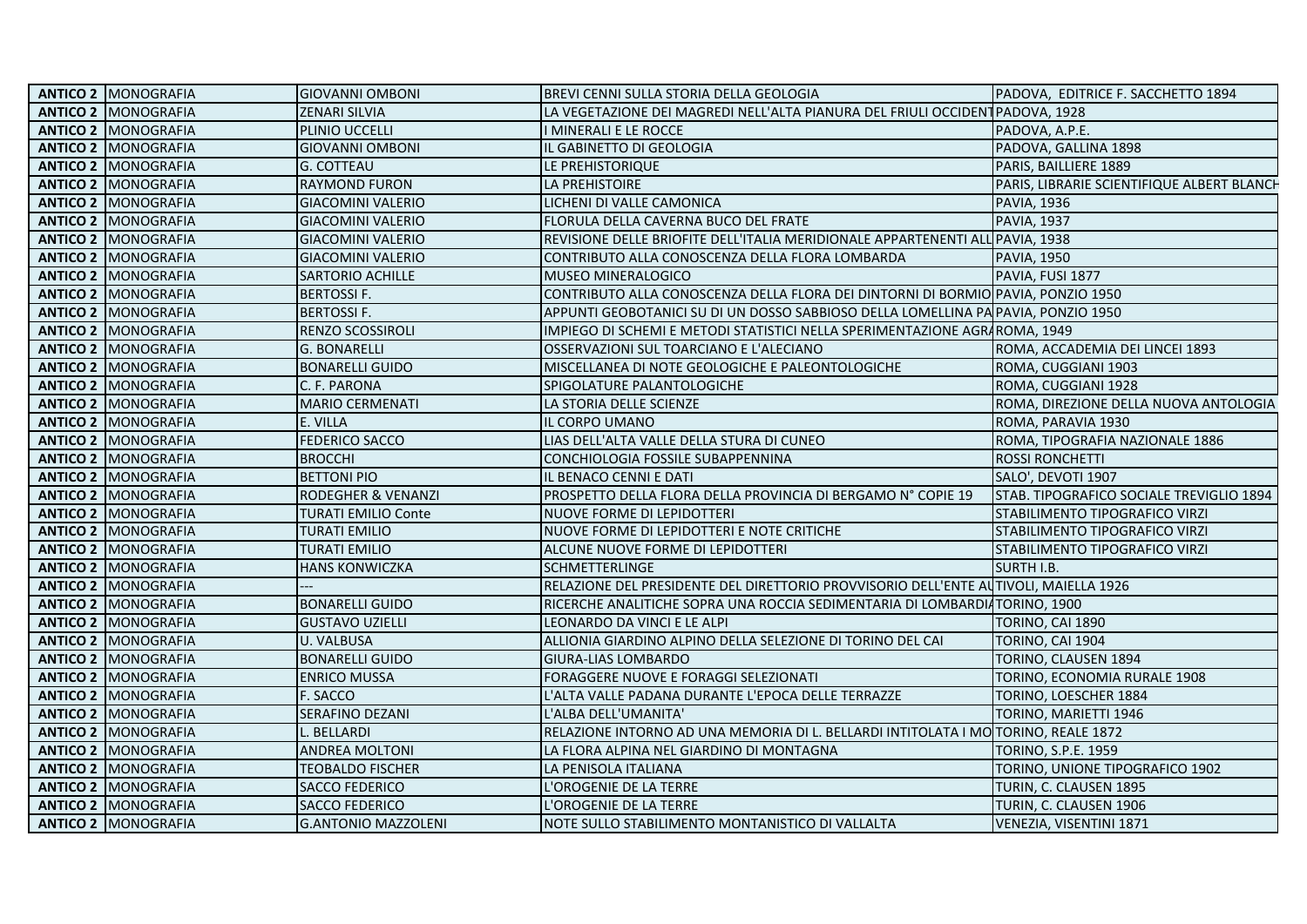| <b>ANTICO 2   MONOGRAFIA</b> | AA.VV.                    | APPUNTI DI STORIA GEOLOGICA DEL CHIESE E SULLA ORIGINE DEI COLLI DOMALANCHINI                          |                                        |
|------------------------------|---------------------------|--------------------------------------------------------------------------------------------------------|----------------------------------------|
| <b>ANTICO 2   MONOGRAFIA</b> | <b>EMILIO TURATI</b>      | LA ZYGAENA TRANSALPINA                                                                                 | PORTICI 1910                           |
| <b>ANTICO 3   MONOGRAFIA</b> | <b>EDGARDO MOLTONI</b>    | GLI UCCELLI DELLA PROVINCIA DI AOSTA                                                                   | MILANO, FUSI 1943                      |
| <b>ANTICO 3   MONOGRAFIA</b> | AA.VV. 45 OPUSCOLI        | URANIA SAGGI DI ASTRONOMIA, METEOROLOGIA, GEOLOGIA MINERALO(TORINO, SAN GIUSEPPE DEGLI ARTIGIANELLI 19 |                                        |
| <b>ANTICO 3   MONOGRAFIA</b> | ANGELO ZAMMARCHI          | FISICA DELL'ATOMO                                                                                      | BRESCIA, LA SCUOLA 1946                |
| <b>ANTICO 3   MONOGRAFIA</b> | T.TARAMELLI               | OSSERVAZIONI DEL PROF. T. TARAMELLI                                                                    |                                        |
| <b>ANTICO 3   MONOGRAFIA</b> | A. TOMMASI                | UNA LIMA NUOVA ED UNA PINNA                                                                            |                                        |
| <b>ANTICO 3   MONOGRAFIA</b> | <b>G.B. CACCIAMALI</b>    | IL PROFILO GEOGNOSTICO DEL VERSANTE MERIDIONALE DELLE ALPI NELLI---                                    |                                        |
| <b>ANTICO 3   MONOGRAFIA</b> | AA.VV.                    | PIANTA DI MILANO                                                                                       | ---                                    |
| <b>ANTICO 3   MONOGRAFIA</b> | <b>MARRET LEON</b>        | ICONES FLORAE ALPINAE PLANTARUM                                                                        | ——                                     |
| <b>ANTICO 3   MONOGRAFIA</b> | <b>GIACOMINI VALERIO</b>  | OSSERVAZIONI CRITICHE SUL GENERE PSEUDOLESKEA CON PARICOLARE R.                                        |                                        |
| <b>ANTICO 3   MONOGRAFIA</b> | <b>GIULIO CURIONI</b>     | SULLA SUCCESSIONE NORMALE DEI DIVERSI MEMBRI DEL TERRENO TRIAS 1855                                    |                                        |
| <b>ANTICO 3   MONOGRAFIA</b> | MANGANOTTI ANTONIO        | <b>BIOGRAFIA MANGANOTTI ANTONIO</b>                                                                    | 1893                                   |
| <b>ANTICO 3   MONOGRAFIA</b> | D.A. BONZANO              | LA VALLE SERIANA                                                                                       | BERGAMO, S.ALESSANDRO 1905             |
| <b>ANTICO 3   MONOGRAFIA</b> | <b>FAVARI</b>             | LA VILLEGGIATURA A BERGAMO E LE SUE VALLI                                                              | BERGAMO, STABILIMENTO TIPOGRAFICO 1922 |
| <b>ANTICO 3   MONOGRAFIA</b> | RUSPINI GIOVANNI          | SULLA PRESENZA DELL'IODIO DI TRESCORRE E ZANDOBBIO                                                     | BERGAMO, STAMPERIA MAZZOLENI 1847      |
| <b>ANTICO 3   MONOGRAFIA</b> | ULISSE GOTTI              | LA VALLE IMAGNA                                                                                        | BERGAMO, TIPOGRAFIA MODERNA 1914       |
| <b>ANTICO 3   MONOGRAFIA</b> | <b>UGOLINI UGOLINO</b>    | SULLA FLORA DELLA VALTROMPIA                                                                           | BRESCIA, APOLLONIO 1896                |
| <b>ANTICO 3   MONOGRAFIA</b> | UGOLINI UGOLINO           | SULLA FLORA DELLA VALTROMPIA                                                                           | BRESCIA, APOLLONIO 1896                |
| <b>ANTICO 3   MONOGRAFIA</b> | UGOLINI UGOLINO           | SECONDO ELENCO DI PIANTE NUOVE O RARE PEL BRESCIANO                                                    | BRESCIA, APOLLONIO 1899                |
| <b>ANTICO 3   MONOGRAFIA</b> | UGOLINI UGOLINO           | NOTE PRELIMINARE SULLA FLORA DEGLI ANFITEATRI MORENICI DEL BRES BRESCIA, APOLLONIO 1899                |                                        |
| <b>ANTICO 3   MONOGRAFIA</b> | UGOLINI UGOLINO           | TERZO ELENCO DI PIANTE NUOVE O RARE PEL BRESCIANO                                                      | BRESCIA, APOLLONIO 1901                |
| <b>ANTICO 3   MONOGRAFIA</b> | UGOLINI UGOLINO           | QUARTO ELENCO DI PIANTE NUOVE O RARE PEL BRESCIANO                                                     | BRESCIA, APOLLONIO 1902                |
| <b>ANTICO 3   MONOGRAFIA</b> | UGOLINI UGOLINO           | ELENCO DESCRITTIVO DEI FUNGHI MANGERECCI DELLA PROVINCIA DI BRIBRESCIA, APOLLONIO 1903                 |                                        |
| <b>ANTICO 3   MONOGRAFIA</b> | <b>UGOLINI UGOLINO</b>    | NOTA BOTANICO-AGRARIA SULLA FORME DI STAGIONE DELLE PIANTE                                             | BRESCIA, APOLLONIO 1904                |
| <b>ANTICO 3   MONOGRAFIA</b> | <b>G.B. CACCIAMALI</b>    | STRUTTURA GEOLOGICA DEL GRUPPO DEL GUGLIELMO                                                           | BRESCIA, APOLLONIO 1912                |
| <b>ANTICO 3   MONOGRAFIA</b> | G. B. CACCIAMALI          | LE FALDE DI COPERTURA DI SALVAPIANA E DI TRE CORNELLI                                                  | BRESCIA, APOLLONIO 1915                |
| <b>ANTICO 3   MONOGRAFIA</b> | <b>ARIETTI NINO</b>       | REPERTI SPORADICI DI FLORA BRESCIANA Nº 4 VOL                                                          | BRESCIA, GEROLDI 1953                  |
| <b>ANTICO 3   MONOGRAFIA</b> | <b>ARIETTI NINO</b>       | DI ALCUNE SPECIE RARE CRITICHE O NUOVE DELLA FLORA DEL SETTORE IN BRESCIA, GEROLDI 1962                |                                        |
| <b>ANTICO 3   MONOGRAFIA</b> | <b>ARIETTI NINO</b>       | LE COLONIE MEDITERRANEO- TERMOFILE BENACESI NEL QUADRO DELL'E                                          | <b>GBRESCIA, GEROLDI 1965</b>          |
| <b>ANTICO 3   MONOGRAFIA</b> | <b>G. THEOBALD</b>        | GEOLOGILCHE HEBERLICHT VON GRAUBUNDEN                                                                  | <b>CHUR, 1866</b>                      |
| <b>ANTICO 3   MONOGRAFIA</b> | <b>AMBROSII FRANCISCI</b> | FLORA DEL TIROLO MERIDIONALE VOL II                                                                    | CO' TIPI DI ANGELO SICCA PADOVA 1857   |
| <b>ANTICO 3   MONOGRAFIA</b> | <b>G. ARRIGONI</b>        | SULLO SCAVO DELLE MINIERE DI RAME E PIOMBO                                                             | COMO, 1863                             |
| <b>ANTICO 3   MONOGRAFIA</b> | AA.VV.                    | STATUTO DELLA SOCIETA' BOTANICA ITALIANA                                                               | FIRENZE, 1926                          |
| <b>ANTICO 3   MONOGRAFIA</b> | P. BOLZON                 | <b>FLORA DEL MONTE MARMOLADA</b>                                                                       | FIRENZE, PELLAS 1914                   |
| <b>ANTICO 3   MONOGRAFIA</b> | <b>GIACOMINI VALERIO</b>  | CONTRIBUTO ALLA CONOSCENZA DELLA FLORA BRIOLOGICA DELLA SARDEFIRENZE, SOCIETA' BOTANICA 1938           |                                        |
| <b>ANTICO 3   MONOGRAFIA</b> | <b>ZENARI SILVIA</b>      | LA FLORA DELLA VAL CELLINA                                                                             | FORLI', VALBONESI 1925                 |
| <b>ANTICO 3   MONOGRAFIA</b> | W.SALOMON                 | WINDKANTER IM ROTLIEGENDEN VON BADEN-BADEN                                                             | KARLSRUHE 1911                         |
| <b>ANTICO 3   MONOGRAFIA</b> | W.SALOMON                 | DIE ENTSTEHUNG DER ODEN WALDER MANGANMULME                                                             | KARLSRUHE 1914                         |
| <b>ANTICO 3   MONOGRAFIA</b> | MARTEL E.A.               | <b>PADIRAC</b>                                                                                         | LIBRARIE VERTUEL 1925                  |
| <b>ANTICO 3   MONOGRAFIA</b> | ALESSANDRO MAGRINI        | ELEMENTI DI SCIENZE NATURALI                                                                           | MILANO, DOMENICO BRIOLA 1888           |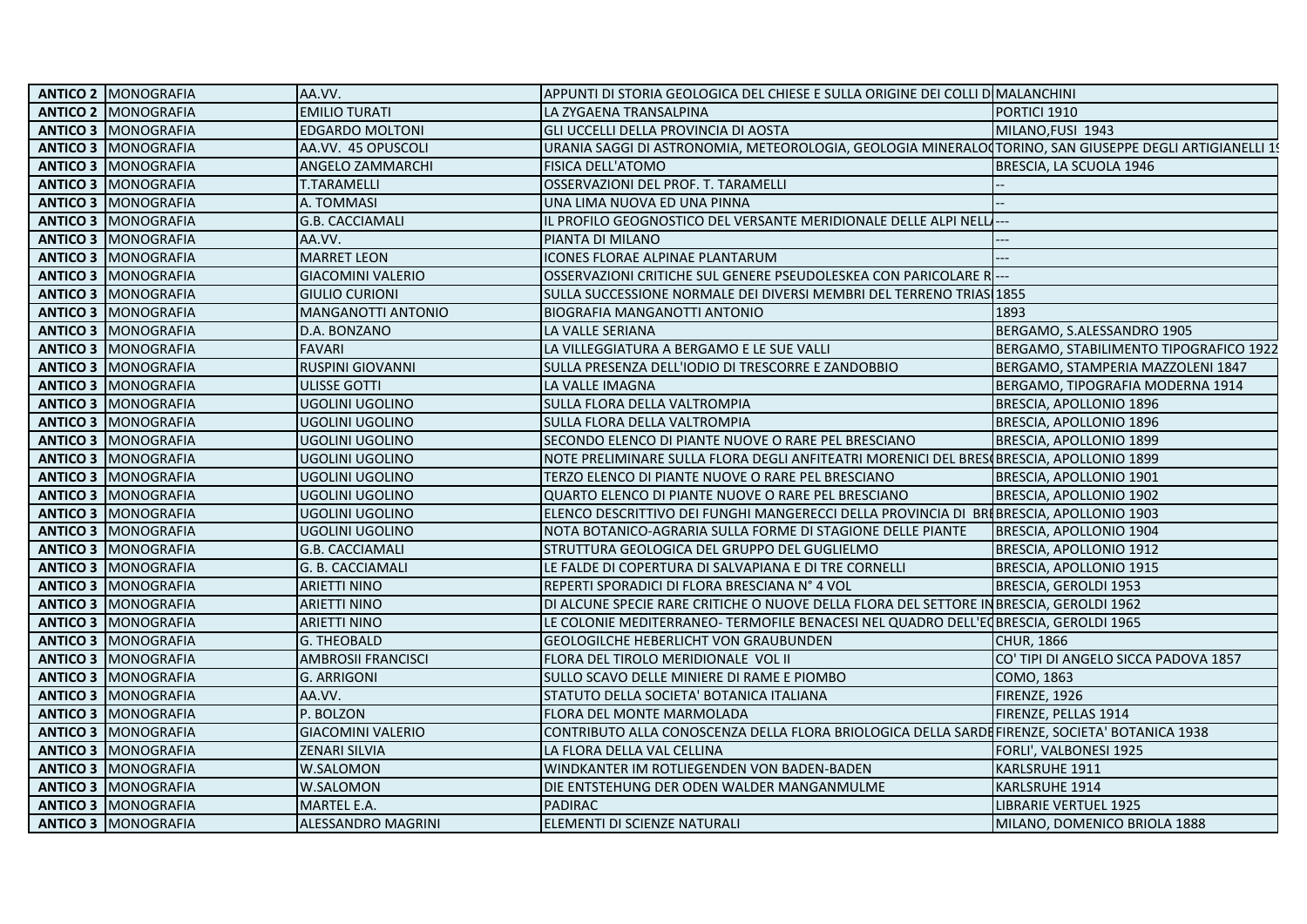|  | <b>ANTICO 3   MONOGRAFIA</b> | R.R. SCHMIDT                    | L'ANIMA DELL'UOMO PREISTORICO                                                | MILANO, GARZANTI 1934                    |
|--|------------------------------|---------------------------------|------------------------------------------------------------------------------|------------------------------------------|
|  | <b>ANTICO 3   MONOGRAFIA</b> | <b>G.GIRARDI</b>                | LE PIANTE ACQUATICHE                                                         | MILANO, HOELPI 1930                      |
|  | <b>ANTICO 3   MONOGRAFIA</b> |                                 | LA STORIA E L'ARTE DEL VETRO                                                 | MILANO, SONZOGNO                         |
|  | <b>ANTICO 3   MONOGRAFIA</b> | C.E.A.                          | LA STORIA DELLA FISICA                                                       | MILANO, SONZOGNO 1937                    |
|  | <b>ANTICO 3   MONOGRAFIA</b> | ---                             | LA STORIA DELLA CHIMICA                                                      | MILANO, SONZOGNO 1933                    |
|  | <b>ANTICO 3   MONOGRAFIA</b> | <b>WALTER VACCARI</b>           | <b>GALILEO GALILEI</b>                                                       | MILANO, SONZOGNO                         |
|  | <b>ANTICO 3   MONOGRAFIA</b> |                                 | <b>TOMASO ALVA EDISON</b>                                                    | MILANO, SONZOGNO 1935                    |
|  | <b>ANTICO 3   MONOGRAFIA</b> | E.B.                            | <b>PASTEUR</b>                                                               | MILANO, SONZOGNO 1929                    |
|  | <b>ANTICO 3   MONOGRAFIA</b> | E.B.                            | ALESSANDRO VOLTA                                                             | MILANO, SONZOGNO 1927                    |
|  | <b>ANTICO 3   MONOGRAFIA</b> | <b>BARTOLOMEO GARBARINO</b>     | L'ERBARIO                                                                    | MILANO, SONZOGNO 1937                    |
|  | <b>ANTICO 3   MONOGRAFIA</b> | <b>EDGARDO BALDI</b>            | FRAMMENTI DI STORIA DELL'ASTROLOGIA                                          | MILANO, SONZOGNO 1919                    |
|  | <b>ANTICO 3   MONOGRAFIA</b> | <b>AGOSTINO GIANOTTI</b>        | GEOGRAFIA E GEOLOGIA NEGLI SCRITTI DI LEONARDO DA VINICI                     | MILANO, STUCCHI 1953                     |
|  | <b>ANTICO 3   MONOGRAFIA</b> | <b>LUIGI FENAROLI</b>           | LE PIANTE MEDICINALI E L'IMPERO                                              | MILANO, UNIONE TIPOGRAFICA 1938          |
|  | <b>ANTICO 3   MONOGRAFIA</b> | <b>GIULIO CURIONI</b>           | CARTA GEOLOGICA DELLE PROVINCIE LOMBARDE                                     | <b>MILANO, 1877</b>                      |
|  | <b>ANTICO 3   MONOGRAFIA</b> | <b>EDGARDO MOLTONI</b>          | ETTORE ARRIGONI DEGLI ODDI                                                   | MILANO, FUSI 1942                        |
|  | <b>ANTICO 3   MONOGRAFIA</b> | <b>ARTURO RIVA</b>              | <b>IDROGRAFIA FLUVIALE MILANESE</b>                                          | MONZA, TIPOGRAFIA SOCIALE 1966           |
|  | <b>ANTICO 3   MONOGRAFIA</b> | A.A.V.V.                        | SOCIETA' ANONIMA GRANITI DEL SEMPIONE                                        | NOVARA, CATTANEO 1913                    |
|  | <b>ANTICO 3   MONOGRAFIA</b> | <b>PARMENTIER PAUL</b>          | HISTOLOGIE COMPAREE DES EBENACES                                             | PARIS, MASSON 1892                       |
|  | <b>ANTICO 3   MONOGRAFIA</b> | lg. De mortillet                | LA PREHISTOIRE                                                               | PARIS, SCHLEICHER                        |
|  | <b>ANTICO 3   MONOGRAFIA</b> | <b>GIROLAMO COCCONI</b>         | AGGIUNTA ALLA ENUMERAZIONE SISTEMATICA DEI MOLLUSCHI                         | PARMA, GHELFI 1881                       |
|  | <b>ANTICO 3   MONOGRAFIA</b> | L. MAGISTRETTI                  | L'ORO PROCEDIMENTI DI ESTRAZIONE BREVE CENNO SUI MINERALI CHE LI PAVIA, 1946 |                                          |
|  | <b>ANTICO 3   MONOGRAFIA</b> | <b>GIACOMINI VALERIO</b>        | DESCRIZIONE DI ALCUNE NUOVE BRIOFITE SUDALPINE                               | PAVIA, PONZIO 1950                       |
|  | <b>ANTICO 3   MONOGRAFIA</b> | A. PIROVANO                     | ESPERIENZE ELETTREGENETICHE IN GRANTURCHI PIGMENTATI                         | PIACENZA, CONSORZI AGRARI 1928           |
|  | <b>ANTICO 3   MONOGRAFIA</b> | MUNICIPIO DI REGGIO NELL'EMILIA | ONORANZE A LAZZARO SPALLANZANI                                               | REGGIO EMILIA, REGGIANE 1929             |
|  | <b>ANTICO 3   MONOGRAFIA</b> | <b>GUIDO BRIZIO</b>             | <b>GRUPPO VEDRETTE GIGANTI</b>                                               | <b>ROMA, 1938</b>                        |
|  | <b>ANTICO 3 IMONOGRAFIA</b>  | E. NICOLIS                      | NOTE STRATIGRAFICHE E PALEONTOLOGICHE                                        | ROMA, ACCADEMIA DEI LINCEI 1885          |
|  | <b>ANTICO 3   MONOGRAFIA</b> | REALE ACCADEMIA DEI LINCEI      | SOPRA LA COMPOSIZIONE DI ALCUNE ROCCIE DELLA VALTELLINA                      | ROMA, COI TIPI DEL SALVIUCCI 1881        |
|  | <b>ANTICO 3   MONOGRAFIA</b> | R. ESERCITO ITALIANO            | IL CLIMA DELLA CONCA DI GORIZIA                                              | ROMA, COMANDO DEL CORPO DELLO STATO N    |
|  | <b>ANTICO 3   MONOGRAFIA</b> | R. ESERCITO ITALIANO            | <b>GIULIA E CARNIA</b>                                                       | ROMA, COMANDO DEL CORPO DELLO STATO N    |
|  | <b>ANTICO 3   MONOGRAFIA</b> | R. ESERCITO ITALIANO            | L'ORIZZONTE DI PADOVA                                                        | ROMA, COMANDO DEL CORPO DELLO STATO N    |
|  | <b>ANTICO 3   MONOGRAFIA</b> | R. ESERCITO ITALIANO            | LE VALANGHE NELLE ALPI VENETE OD ORIENTALI                                   | ROMA, COMANDO DEL CORPO DELLO STATO N    |
|  | <b>ANTICO 3   MONOGRAFIA</b> | R. ESERCITO ITALIANO            | CLIMA DEL MEDIO ALTO ADIGE                                                   | ROMA, COMANDO DEL CORPO DELLO STATO N    |
|  | <b>ANTICO 3   MONOGRAFIA</b> | R. ESERCITO ITALIANO            | ELEMENTI METEORO-CLIMATICI DELLA BOEMIA-MORAVIA                              | ROMA, COMANDO DEL CORPO DELLO STATO N    |
|  | <b>ANTICO 3   MONOGRAFIA</b> | F. SACCO                        | LA GEOTETTONICA DELLO APPENNINO MERIDIONALE                                  | ROMA, TE. CUGIANI 1912                   |
|  | <b>ANTICO 3   MONOGRAFIA</b> | <b>MARIO CERMENATI</b>          | DA PLINIO A LEONARDO DALLO STENONE ALLO SPALLANZANI                          | ROMA, TIPOGRAFIA DELLA PACE E.CUGGIANI 1 |
|  | <b>ANTICO 3   MONOGRAFIA</b> | <b>U.VALBUSA</b>                | <b>PIANTE ALPINE</b>                                                         | S.LATTES & CO.                           |
|  | <b>ANTICO 3   MONOGRAFIA</b> | AA.VV.                          | LES THERMES DE BORMIO DANS LA VALTELINE SUPERIEURE                           | STRASBOURG, J. NOIRIEL 1870              |
|  | <b>ANTICO 3   MONOGRAFIA</b> | DI GIOVANNI SALEMI              | MEMORIA SOPRA UN ANEURISMA AL POPLITE                                        | Tip. E Legat. Lao e Roberti-Palermo 1835 |
|  | <b>ANTICO 3   MONOGRAFIA</b> | <b>AMBROSII FRANCISCI</b>       | FLORA DEL TIROLO MERIDIONALE VOL. 1                                          | TIPI DI ANGELO SICCA PADOVA 1854         |
|  | <b>ANTICO 3   MONOGRAFIA</b> | <b>SACCO FEDERICO</b>           | SCHEMA OROGENETICO DELL'EUROPA                                               | <b>TORINO, 1894</b>                      |
|  | <b>ANTICO 3   MONOGRAFIA</b> | F. SACCO                        | IL CORRUGAMENTO APPENNINICO MARGINALE SUBPADANO                              | TORINO. REALE ACCADEMIA DELLE SCIENZE 19 |
|  |                              |                                 |                                                                              |                                          |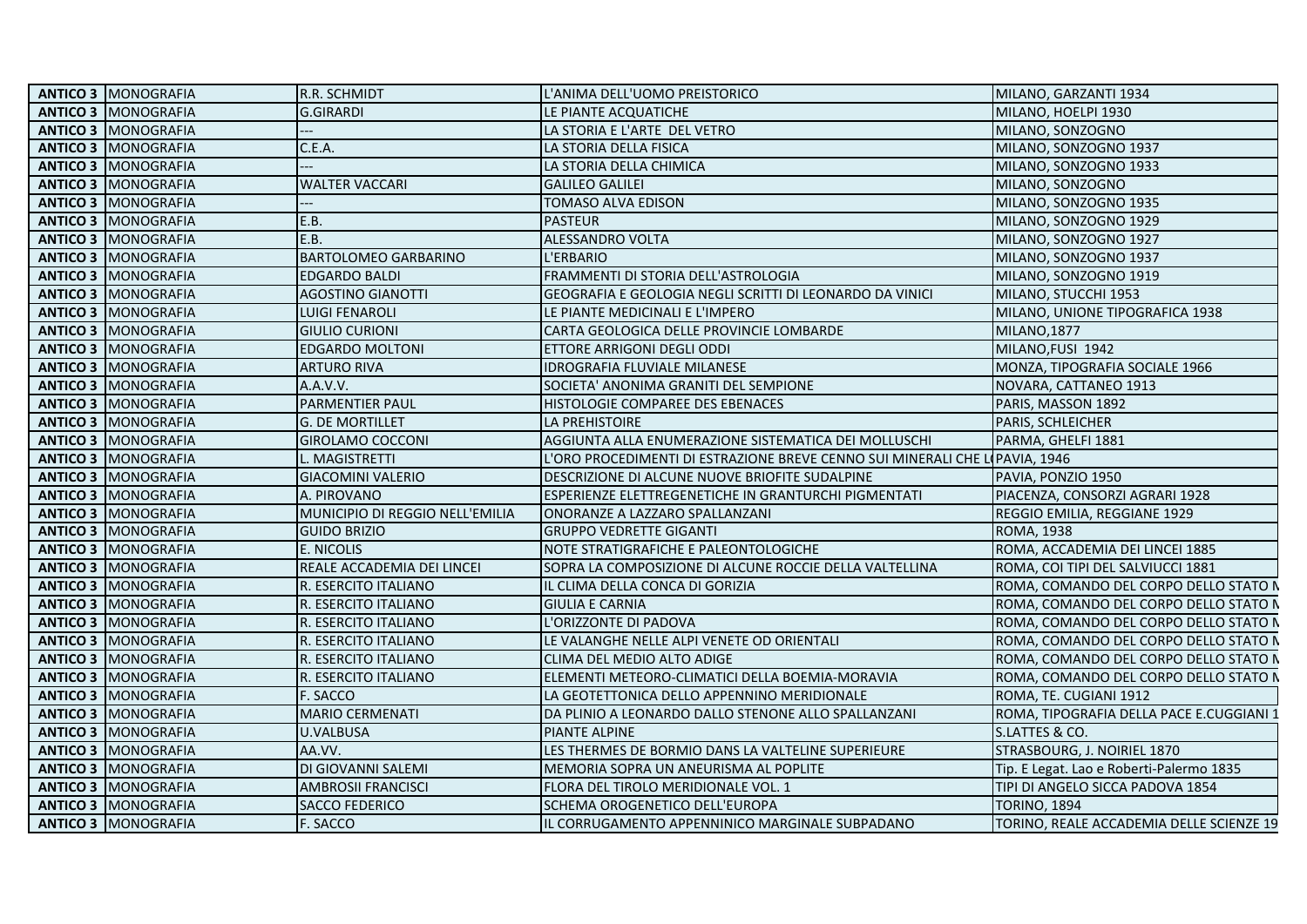|                      | <b>ANTICO 3   MONOGRAFIA</b>                                       | F. SACCO                         | LE FORMAZIONI ABISSALI IN ITALIA                                                                     | TORINO, VINCENZO BONA 1931         |
|----------------------|--------------------------------------------------------------------|----------------------------------|------------------------------------------------------------------------------------------------------|------------------------------------|
|                      | <b>ANTICO 3   MONOGRAFIA</b>                                       | <b>GOIRAN AGOSTINO</b>           | COMUNICAZIONI LETTE NELLA SEDUTA DEL 28 NOVEMBRE 1897                                                | VERONA, FRANCHINI 1897             |
|                      | <b>ANTICO 3   MONOGRAFIA</b>                                       | <b>MAIRONI DAPONTE</b>           | MEMORIA, ANALISI CHIMICA DEL FERRO SPATICO                                                           | VERONA, 1815                       |
|                      | <b>ANTICO 3   MONOGRAFIA</b>                                       | <b>TEOBALDO LOLLIKOFER</b>       | BEIRAGE ZUR GEOLOGIE DER LOMBARDEI                                                                   | <b>VIENNA, 1858</b>                |
|                      | <b>ANTICO 3   MONOGRAFIA</b>                                       | <b>GIORGIO ZUNINI</b>            | ANIMALI E UOMO                                                                                       | VITA E PENSIERO,MILANO,1947        |
|                      | <b>ANTICO 3   MONOGRAFIA</b>                                       | <b>ALOIS SCHAFFENRATH</b>        | BERUMTEN GROTTE BEI ADELSBERG                                                                        | ZAIBATH 1834                       |
|                      | <b>ANTICO 3   MONOGRAFIA</b>                                       | <b>GIOVANNI NEGRI</b>            | LA VEGETAZIONE DELLA COLLINA DI TORINO                                                               | CLAUSEN 1905                       |
|                      | <b>ANTICO 3   MONOGRAFIA</b>                                       | <b>PIGNATTI</b>                  | SUPPLEMENTO AGLI ATTI PER I PROBLEMI MONTANI DELL'ARCO ALPINO                                        | FUSI - PAVIA 1955                  |
|                      | <b>ANTICO 3   MONOGRAFIA</b>                                       | AA.VV.                           | CATALOGHI ANIMALI Nº 11 VOLUMI                                                                       | <b>MALANCHINI</b>                  |
|                      | <b>ANTICO 3   MONOGRAFIA</b>                                       | <b>EDGARDO MOLTONI</b>           | LA DISTRIBUZIONE ATTUALE DEI TETRAONIDI IN ITALIA                                                    | FUSI PAVIA 1930                    |
|                      | <b>ANTICO 3   MONOGRAFIA</b>                                       | <b>MONTEROSATO</b>               | SOLARII DEL MEDITERRANEO                                                                             | AMENTA 1873                        |
|                      | <b>ANTICO 3   MONOGRAFIA</b>                                       | <b>UFFICIO GEOGRAFICO</b>        | CARTA GEOGRAFICA DELLE ALPI ORIENTALI                                                                | DE AGOSTINI 1908                   |
|                      | <b>ANTICO 3   MONOGRAFIA</b>                                       |                                  | <b>DISEGNI BOTANICI</b>                                                                              | LITOGRAFIA PIZZIGHELLA 1893        |
|                      | <b>ANTICO 3   MONOGRAFIA</b>                                       | <b>CONTE EMILIO TURATI</b>       | ATTI DELLA SOCIETA' ITALIANA DI SCIENZE NATIURALI E DEL MUSEO CIVIC ANNO 1921                        |                                    |
|                      | <b>ANTICO 3   MONOGRAFIA</b>                                       | A. RODEGHER                      | IL GENERE "HIERACIUM " DELLE ALPI OROBICHE                                                           | <b>ANNO 1924</b>                   |
|                      | <b>ANTICO 3   MONOGRAFIA</b>                                       | <b>MARIO GUERRA</b>              | PREPARAZIONE " A SECCO " DI RETTILI E ANFIBI                                                         | <b>MILANO 1959</b>                 |
|                      | <b>ANTICO 3   MONOGRAFIA</b>                                       | <b>TEOBALDI</b>                  | <b>BAGNI DI BORMIO E LE ALPI CIRCONGIACENTI CON NOTE BOTANICHE</b>                                   | <b>ANNO 1868</b>                   |
|                      | <b>ANTICO 3 IMONOGRAFIA</b>                                        |                                  | <b>GUIDA TASCABILE DI BERGAMO E LE SUE VALLI</b>                                                     | <b>ISNENGHI EDITORE 1934</b>       |
|                      | <b>ANTICO 3   MONOGRAFIA</b>                                       | <b>DON TRAPLETTI</b>             | LA GERARCHIA DELLA CHIESA CATTOLICA                                                                  | <b>CARDINAL FERRARI 1925</b>       |
|                      | <b>ANTICO 3   MONOGRAFIA</b>                                       | CAGNOLARO                        | UNA VISITA AI SALONI DI ORNITOLOGIA DI MILANO                                                        | <b>MILANO 1964</b>                 |
|                      | <b>ANTICO 3 IMONOGRAFIA</b>                                        | UGOLINO UGOLINI                  | ESPLORAZIONI BOTANICHE IN VAL SABBIA                                                                 | APOLLONIO 1901                     |
|                      | <b>ANTICO 3   MONOGRAFIA</b>                                       |                                  | LO STATO E L'ATTIVITA' FINANZIARIA                                                                   | ARTI GRAFICHE LATERZA E FIGLI 1939 |
|                      | <b>ANTICO 3   MONOGRAFIA</b>                                       |                                  | RACCOLTA CARTE GEOGRAFICHE VARIE                                                                     |                                    |
|                      | <b>ANTICO 3   MONOGRAFIA</b>                                       |                                  | FOTO E CARTOLINE NATURALISTICHE                                                                      | 1960                               |
|                      | <b>ANTICO 3   MONOGRAFIA</b>                                       |                                  | RACCOLTA FOTOCOPIE VARIE DI MALACOLOGIA                                                              | 1969                               |
|                      | <b>ANTICO 3 IMONOGRAFIA</b>                                        | <b>PELONI</b>                    | LA FLORA AROMATICA MEDICINALE                                                                        | <b>ANNO 1936</b>                   |
|                      | <b>ANTICO 3   MONOGRAFIA</b>                                       | <b>BONI E BALCONI</b>            | LE FORMAZIONI SCISTOSE- CRISTALLINE ED ERUTTIVE DELL'ALTA VAL TROIANNO 1920                          |                                    |
|                      | <b>ANTICO 3   MONOGRAFIA</b>                                       | MAGNANI M.                       | NOTIZIE SOPRA ALCUNI GIACIMENTI POCO NOTI DI MINERALI UTILI IN LONANNO 1920                          |                                    |
|                      | <b>ANTICO 3   MONOGRAFIA</b>                                       | FERRARI E PETROSINI              | L'ARSENOPIRITE CUPRIFERA DI GROMO                                                                    | <b>ANNO 1920</b>                   |
|                      | <b>ANTICO 3   MONOGRAFIA</b>                                       |                                  | DISEGNI NATURALISTICI DI BOTANICA                                                                    | <b>ANNO 1920</b>                   |
|                      | <b>ANTICO 3   MONOGRAFIA</b>                                       |                                  | RACCOLTE E PREPARAZIONI ZOOLOGICHE MAMMIFERI                                                         | <b>ANNO 1920</b>                   |
|                      | <b>ANTICO 3   MONOGRAFIA</b>                                       | LUIGI VOLPI                      | I NATURALISTI BERGAMASCHI                                                                            | BERGAMO, EDIZIONI OROBICHE 1942    |
|                      | <b>ANTICO 3   MONOGRAFIA</b>                                       | CONSOCIAZIONE TURISTICA ITALIANA | ITALIA MERIDIONALE, INSULARE E LIBIA                                                                 | <b>MALANCHINI</b>                  |
|                      | <b>ANTICO 3   MONOGRAFIA</b>                                       | LUIGI BERNABO' BREA              | LE CAVERNE DEL FINALE                                                                                | <b>ISTITUTO STUDI LIGURI</b>       |
|                      | <b>ANTICO 3 MUSEOLOGIA</b>                                         | POLLACCI GINO                    | <b>BOTANICA FARMACEUTICA</b>                                                                         | MILANO, VALLARDI 1944              |
| <b>ANTICO 3 NOTE</b> |                                                                    | NIEL E.                          | NOTES MYCOLOGIQUES                                                                                   | ROUEN, LEPRETRE 1896               |
| <b>ANTICO</b>        | <b>MONOGRAFIA</b>                                                  | LORENZO ROTA                     | PROSPETTO DELLA FLORA DELLA PROVINCIA DI BERGAMO                                                     | BERGAMO, MAZZOLENI 1853            |
|                      | <b>ANTICO 2 REGOLAMENTO SULLA MISURA CONGREGAZIONE DE' CATASTI</b> |                                  | <b>MISURA DEI TERRENI</b>                                                                            | POGGIOLI 1817                      |
|                      | <b>ANTICO 3 RENDICONTO</b>                                         | <b>FITTIPALDI EMILIO</b>         | RENDICONTO DELL'ISTITUZIONE DELL'OSSERVATORIO METEOROLOGICO DPOTENZA, SANTANELLO 1879                |                                    |
| <b>ANTICO</b>        | <b>RIASSUNTO</b>                                                   | CAI - N.F. VASSALLO              | RIASSUNTO DELLE OSSERVAZIONI METEOROLOGICHE ESEGUITE NEGLI AN PORTO MAURIZIO, LEONARDO DEMAURIZIO 18 |                                    |
| <b>ANTICO</b>        | <b>RIASSUNTO</b>                                                   | CAI - N.F. VASSALLO              | RIASSUNTO DELLE OSSERVAZIONI METEOROLOGICHE ESEGUITE NEGLI AN PORTO MAURIZIO, LEONARDO DEMAURIZIO 18 |                                    |